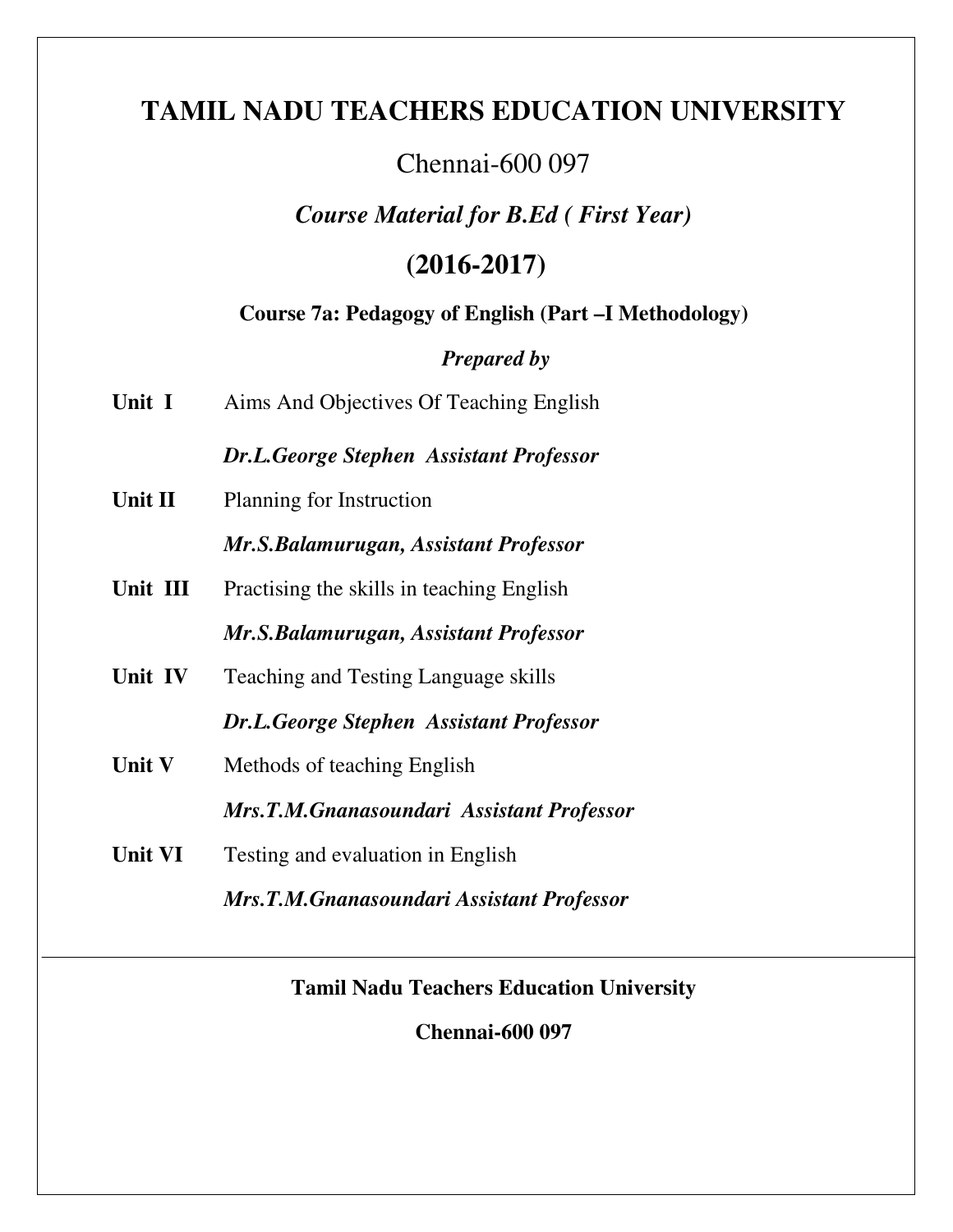# **UNIT: I AIMS AND OBJECTIVES OF TEACHING ENGLISH**

**Objectives:** the students will be able to

1. Understand the aims and objectives of teaching English

- 2. Understand the rationale for learning English
- 3. Comprehend the importance of four language skills
- 4. Learn the significance of spoken skill

# **THE IMPORTANCE OF ENGLISH IN INDIA**

#### **Introduction**

 English has been playing an important role both in our educational system and in our national life. English was supreme during the pre-dependent India. It was the language of administration, a compulsory subject in schools and colleges. English still occupies an important place in our educational system and life of our country.

#### **Importance of English language in India**

# **1. As an official language of administration**

English has been the official language of the country for more than 300 years. All the administrative works are done in English throughout the country.

# **2. As a language of the court**

English still continues to be the language of the courts in India. So far, there is no other suitable language for legal transaction, not only at the Supreme court but also at the High courts.

# **3. As a language of International trade and industry**

English dominates in the fields of trade and industry in India, because most works in these fields are carried in English.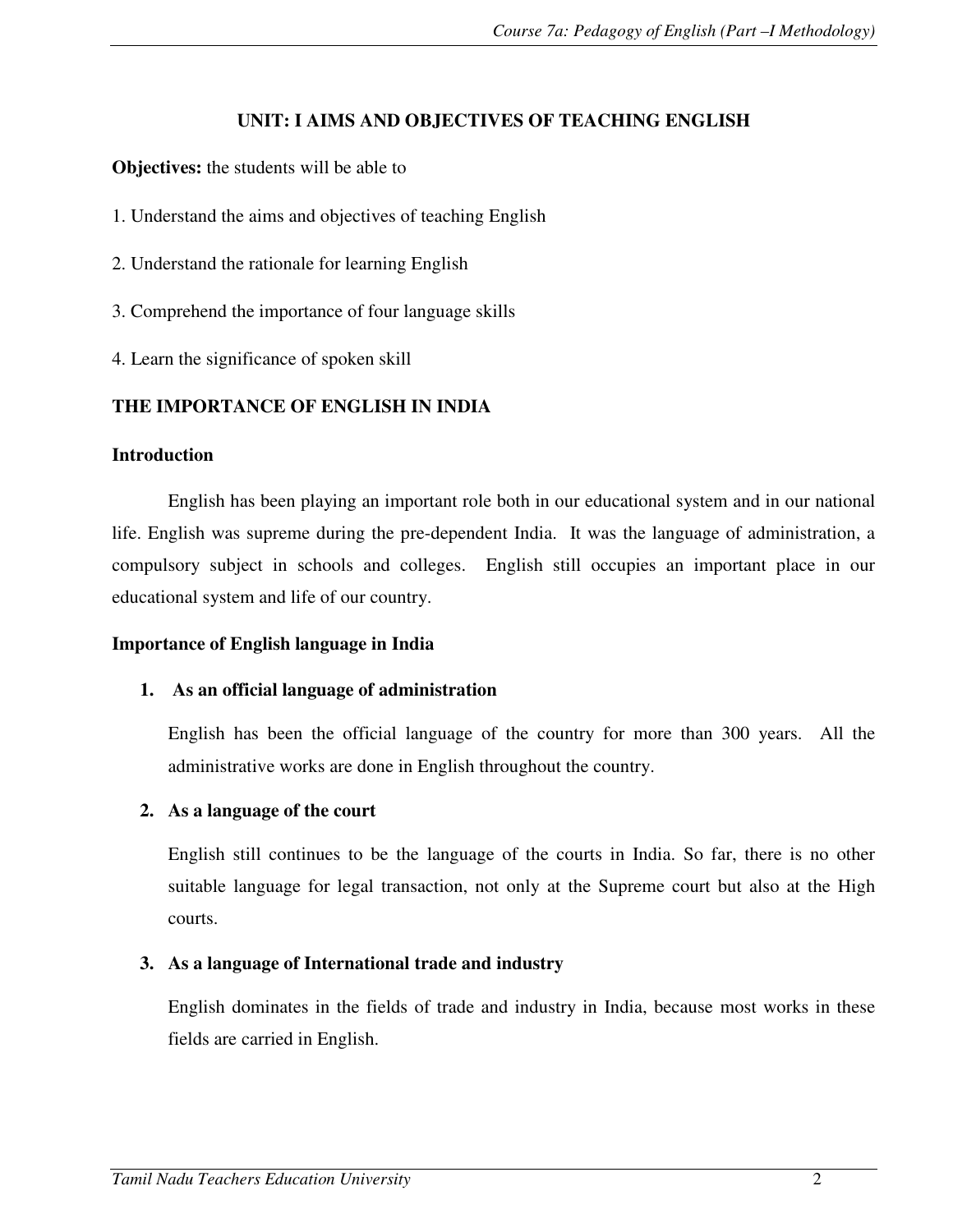# **4. As a window on the modern world**

Jawaharlal Nehru, the former Prime Minister of India has rightly said, "English is our major window on the modern World". English is a window through which we can see the scientific, technological, agricultural and commercial development taking place in the world. English is the only language through which we have distilled the essence of modern knowledge in all fields of human activity.

# **5. As a library language**

English is the key to the store-house of scientific, technological and computer knowledge. Most of this knowledge is not yet available in Indian languages. It is in this context that the role of English as a library language becomes important in India.

# **6. On the Internet**

English is the only language which dominates on the Internet. Websites are created mostly in English. People send emails using the Internet. Facebook is used in English for most social interactions in the world.

#### **Conclusion**

 From the above we come to know the significance of English in India. English plays a role of paramount importance in the country's national life as well as educational system.

# **Rationale for learning English**

 Students often choose to study a language to which they have an existing cultural, family, or community connection. But there are many other possible reasons. For example, students might be interested in:

- travelling to other countries and learning about other cultures
- learning about celebrations, festivals, and cuisines of other cultures
- exploring and enjoying films, fashion, music and the popular culture of another country Learning more about how languages work
- communicating with friends from around the world via social networking opportunities
- Participating in cultural and sports exchanges.

Learning a second language can bring a great deal of personal satisfaction and pleasure. It can also open up a much broader range of future work opportunities by: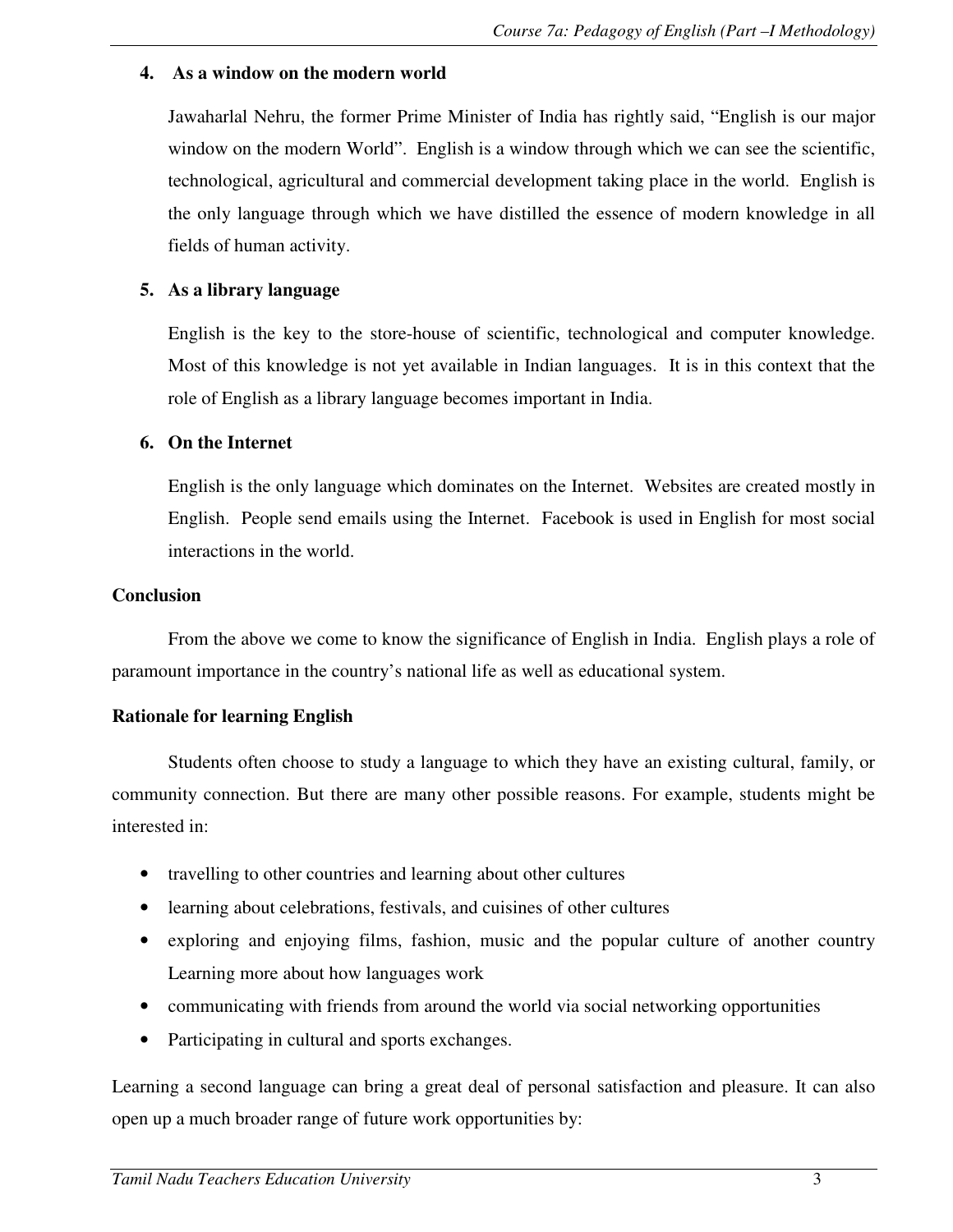- making it easier to work, travel, and study in other countries
- developing the skills to work across cultures
- providing access to a wider range of ideas and knowledge
- Generally strengthening literacy skills.

Learn more about yourself, and your own culture, too

Learning a second language is not just about opening up opportunities for work and travel  $-$  it is likely to prove a journey of personal discovery. Experience of other cultures can help us understand and appreciate our own.

In the broad picture, young people who learn a second language acquire knowledge, skills, and understandings that are important for the social, cultural, economic, and environmental well-being.

#### **Some more reasons for learning English**

- $\triangleright$  English offers the freedom to explore.
- $\triangleright$  English fosters creativity
- $\triangleright$  English enables learning
- $\triangleright$  English develops thinking
- $\triangleright$  English promotes participation

# **FOUR AIMS OF TEACHING ENGLISH**

The following are the four general aims of teaching English:

- 1. To enable the students to understand English when spoken.
- 2. To enable them to speak English.
- 3. To enable them to read English.
- 4. To enable them to write English.

These aims correspond to the four language skills or abilities viz. listening, speaking, reading and writing. Listening and reading are passive or receptive skills, whereas speaking and writing are active or productive skill. It is easier to learn receptive than productive skills.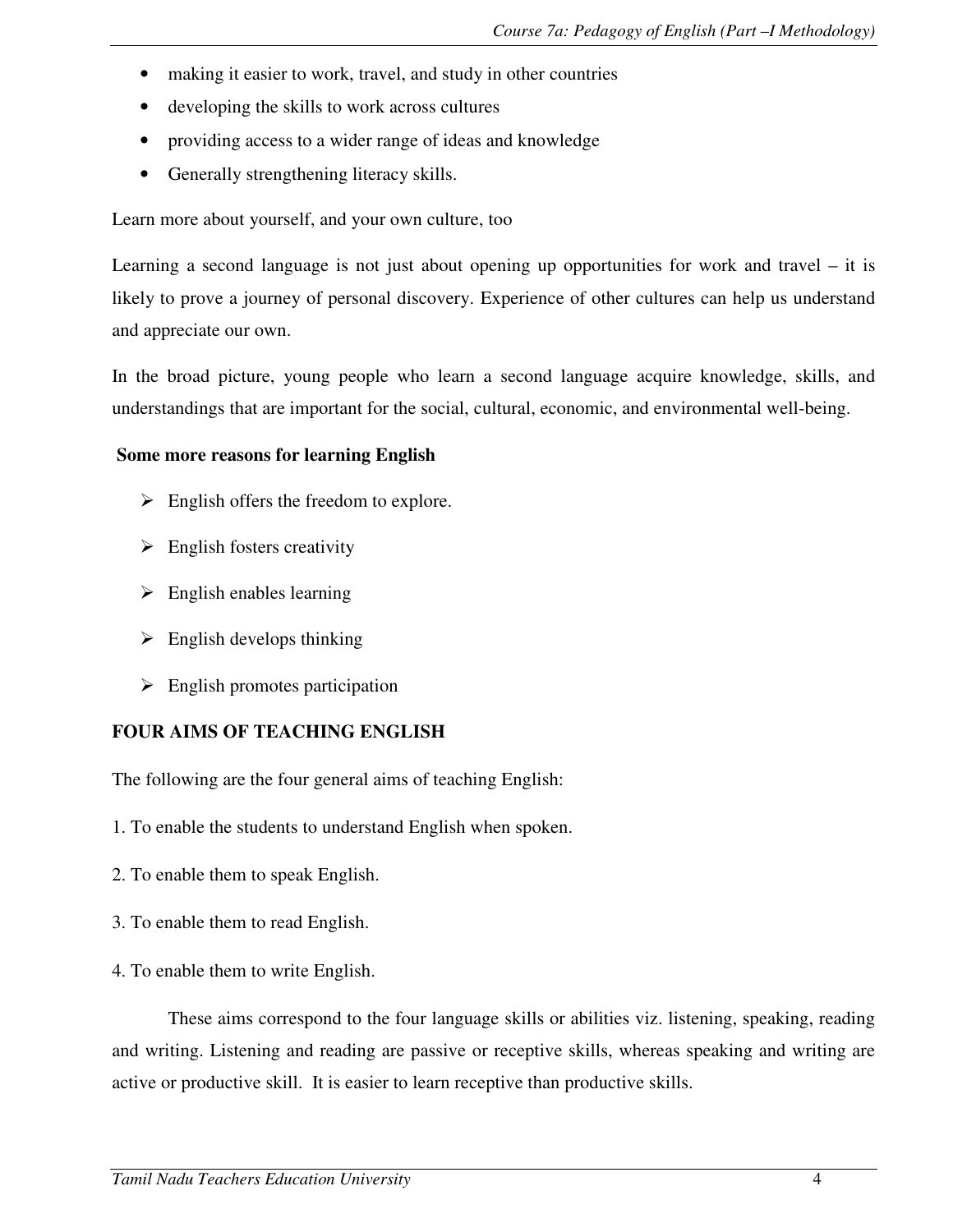# **OBJECTIVES OF TEACHING ENGLISH**

# **Importance of Aims**

 Aims are the direct outcome of the purposes for which language is taught. Without aims we are like the traveler who does not know his destination or even the direction in which he is going. Rightly has P.Gurrey observed, "In teaching, it is highly desirable to know exactly what one is hoping to achieve, as it is in all great undertaking.

The aims may also be classified as those of 'reception' and expression'. Reception means understanding spoken and written English. Expression means speaking and writing English.

The aims of teaching English have been interpreted in terms of mastery over words and structures.

The study Group of Teaching of English (1971) recommended the following class-wise division of the syllabus or the level of attainment to be reached in each class in terms of the structures or teaching points (mentioned here as points only) and vocabulary items.

| <b>Class VI</b>   | : Points 1 to $50:300$ words for active use.                                            |
|-------------------|-----------------------------------------------------------------------------------------|
| <b>Class VII</b>  | : Points 51 to 100 : 300 new words for active use.                                      |
| <b>Class VIII</b> | : Points 101 to $170:300$ words for active use; 200 new<br>words for passive use.       |
| <b>Class IX</b>   | : Points 171 to 200: 300 New words for active use; 300 new<br>words for passive use.    |
| Class X           | : Points $221$ to $280:300$ new words for active use; 300 new<br>words for passive use. |

By the end of class X, students will have acquired command of the structural basis of English; so in class XI the language learnt so far will be consolidated and extended through suitable texts.

# **GENERAL PRINCIPLES OF LANGUAGE TEACHING**

# **1. Speech before writing**

Listening and speaking should be taught first, reading and writing next.

# 2. **Basic Sentences**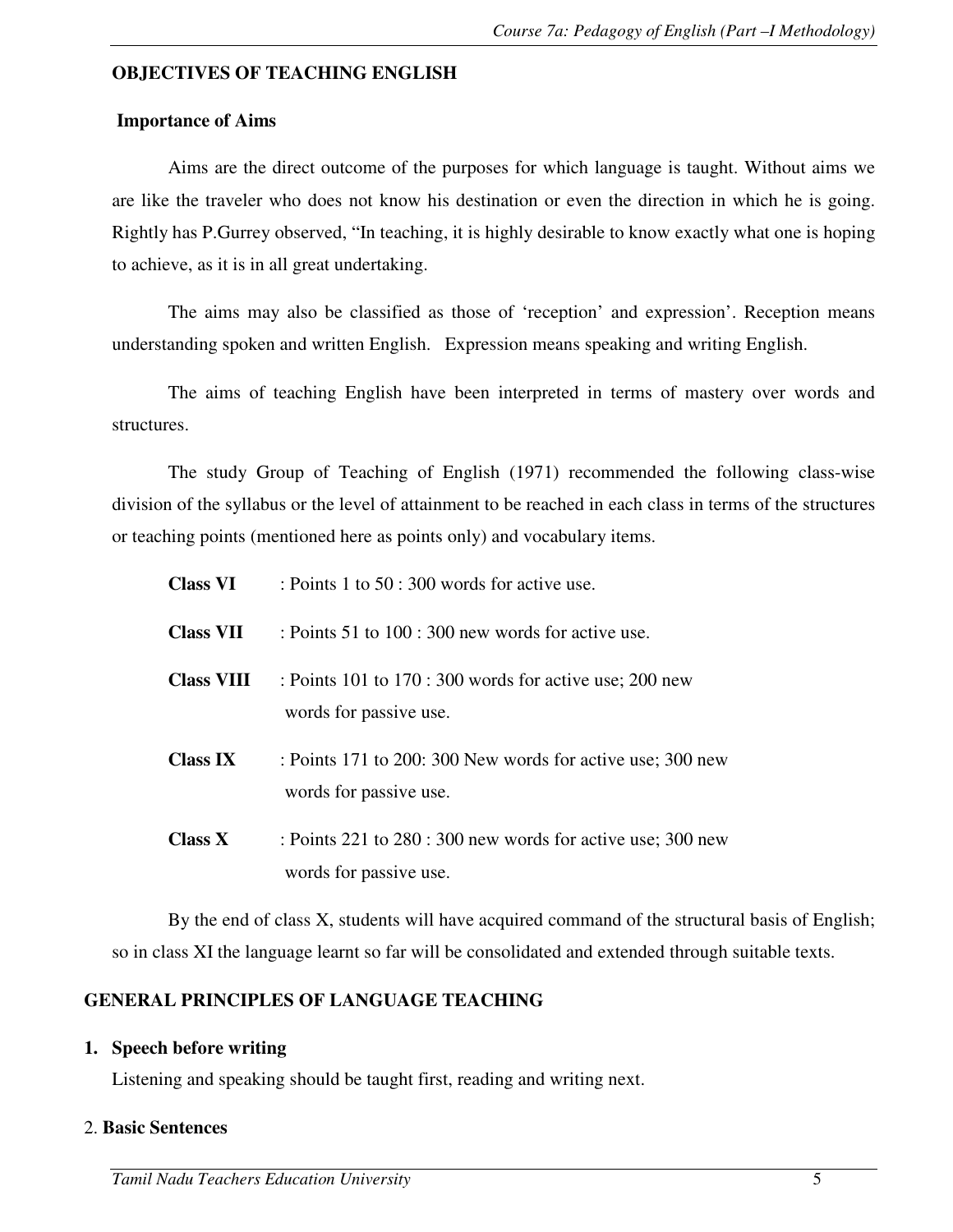The teacher should help the students memorize basic conversational sentences as accurately as possible. Short statements and patterns must be taught earlier. Conversational dialogues are preferable to poetry or prose. So, the language teacher should help his students acquire mastery over certain basic sentences in English language.

#### **3. Pattern as Habits**

 The language teacher should establish the patterns as habits through pattern practice. Knowing words, Individual sentences, and rules of grammar alone does not lead to language mastery. The students must learn to use them.

#### **4. Sound system for use**

 The language teacher must teach the sound system structurally for use by demonstration, imitation, props, contrast and practice. To help students increase facility and fluency, practice becomes indispensable.

#### **5. Vocabulary control**

 The language teacher should keep the vocabulary load to a minimum, while the students are mastering the sound system and the grammatical pattern.

#### **6. Writing a representation by speech**

 Reading and writing should be taught on the basis of the language units and patterns that the students already know. Teacher should understand that teaching reading and writing are distinct from teaching speech.

#### **7. Practice**

 Practice increases the amount of learning. So, the students must be engaged in practice in most of Learning time.

#### **8. Shaping of responses**

 When a student gives a partial or incorrect response, the teacher can help the student give a full response by the methods of partial practice (breaking the response into a smaller parts) and props (giving hints).

#### **9. Immediate Reinforcement**

 While teaching, the student should know immediately the correctness or incorrectness of his response. This improves learning of languages.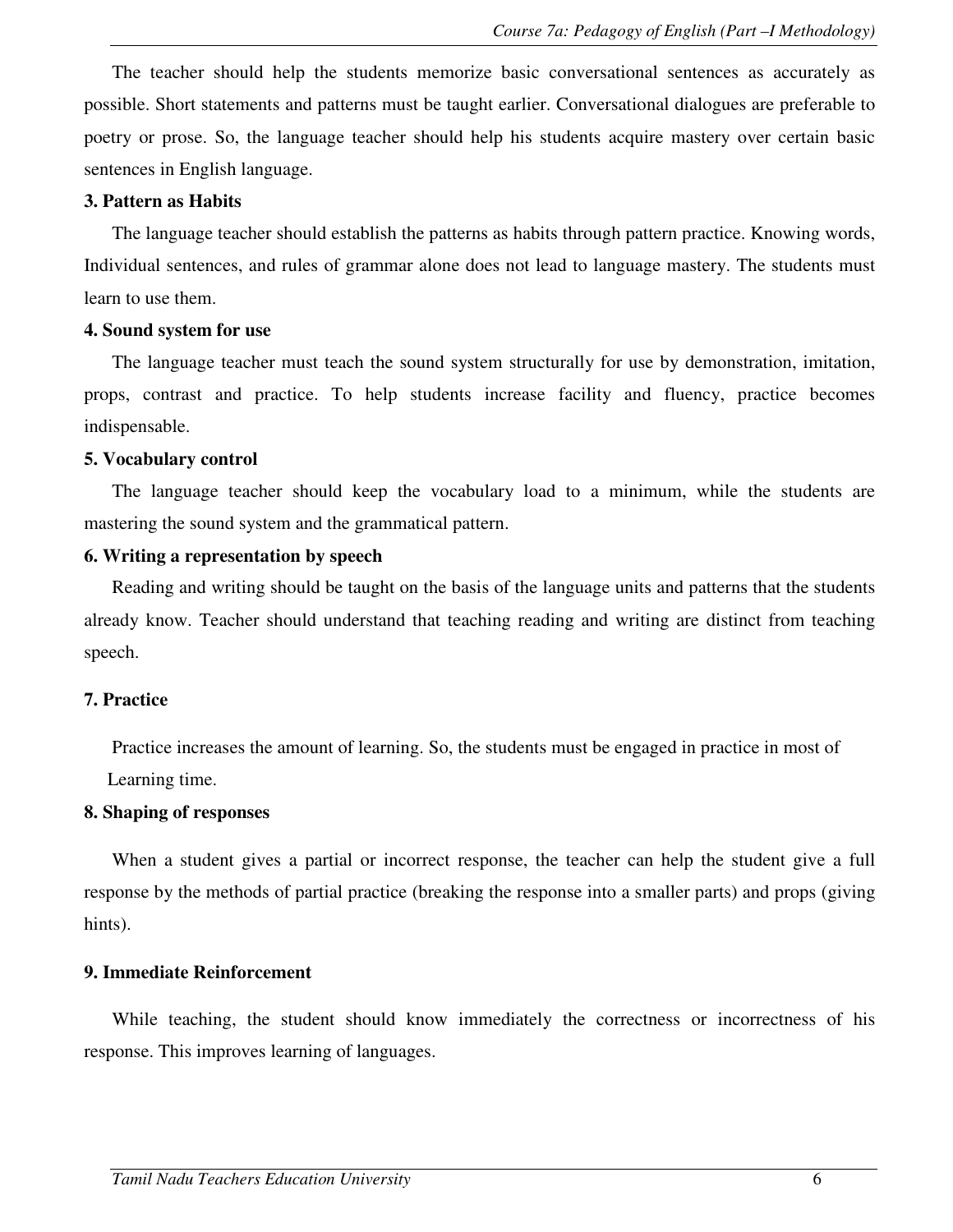#### **10. Content**

 The meaning of the content of the second language should be taught as it has develop in culture where the language is spoken natively.

#### **11. Teaching for learning outcome**

The teacher must teach primarily to produce learning outcome rather than to please or entertain.

#### **PSYCHOLOGICAL PRINCIPLES OF TEACHING ENGLISH**

The following are the important principles of language learning and teaching

#### **Importance of habit formation**

 Learning a language is an art and not a science. The basis of art is practice, the basis of science is knowledge. An art like dancing and painting cannot be required without constant practice. The same is true of language learning.

 We know that a child learns his mother tongue through repetition and practice. The second or the foreign language has to be learnt in the same manner. As Palmer says, "Language learning is essentially a habit."

#### **Importance of oral work**

 Modern techniques of teaching emphasize the importance of oral work. It is because of the following.

(i) When a person learns his mother tongue, he masters speech first.

Likewise, in learning a second language, a pupil should start with speech, and then learn reading and writing.

 (ii) Language is primarily a spoken thing, the written representation is secondary. Even the illiterate people know their language although they cannot read or write it.

 (iii) Oral practice is the quickest way of getting started because the pupil has simply to imitate the utterances of others. The learner gets a sense of achievement which is an incentive for further progress.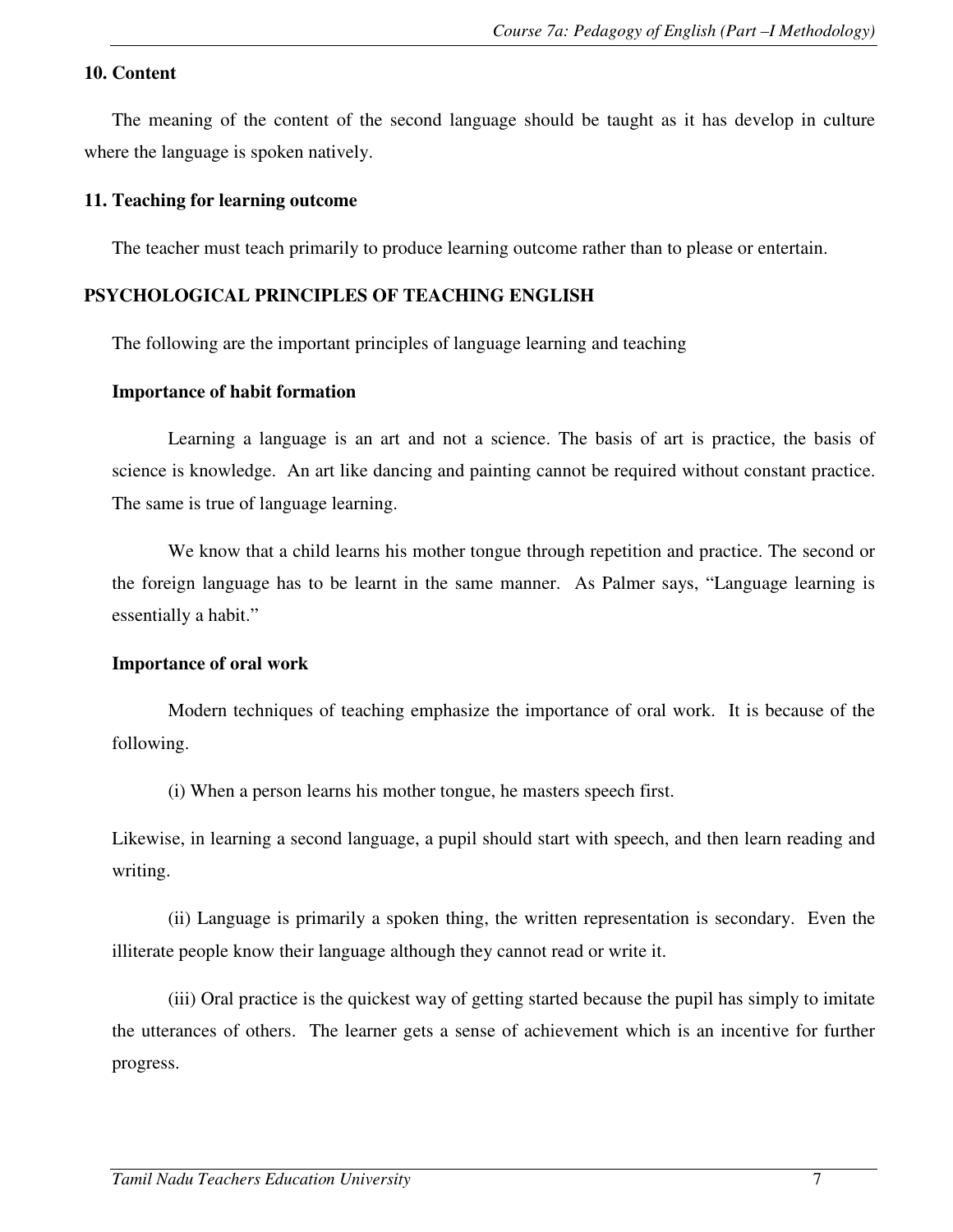#### **Situational approach to language teaching**

 A child learns his mother tongue in situations. Likewise, he should learn a foreign language too in situations. The teacher should create appropriate situations to teach the language. For example, while teaching certain words like box, watch, mango, etc. the teacher may show the objects to the students. He may use pictures for animals like elephant, camel etc. He may draw match – stick figures on blackboard to how certain items like bucket, basket, bird, etc. The teacher may perform certain actions like walking, jumping, shutting to door, etc. to teach these verbs.

 The teacher should follow the same approach in teaching sentence patterns. For example, to teach the use of the present perfect tense, the teacher writes his name on the blackboard. When he has done so he says, "I have written my name on the blackboard." Examples may be multiplied.

#### **Selection and gradation of language material**

 We cannot teach the entire system of language whatever the number of years devoted to it is study. This necessitates the importance of selection and gradation of language material, that is, vocabulary and structures.

#### **Natural process of learning**

 We should follow the natural process of learning the language. Let us examine how the child learns his mother tongue. He listens to the language. Then he learns how to speak language. It is much later that the learns how to read or write the language.

#### **Follow the multi-skill approach**

 Language learning consists in mastering the four basic skills, viz. listening, speaking, reading and writing. The teacher has to ensure that all these skills are properly developed. No skill should be developed at the cost of others. Some teachers are in the habit of stressing speaking and ignore reading and writing. There are others who emphasis reading but ignore speaking and writing. The teacher must see that all these skills are properly develop.

# **The Relationship between Language & Culture and the Implications for Language Teaching**

**Culture** refers to the total life system of a particular community race or a human race. Culture involves thoughts ,beliefs ,traditions, language and values of people belonging to a community.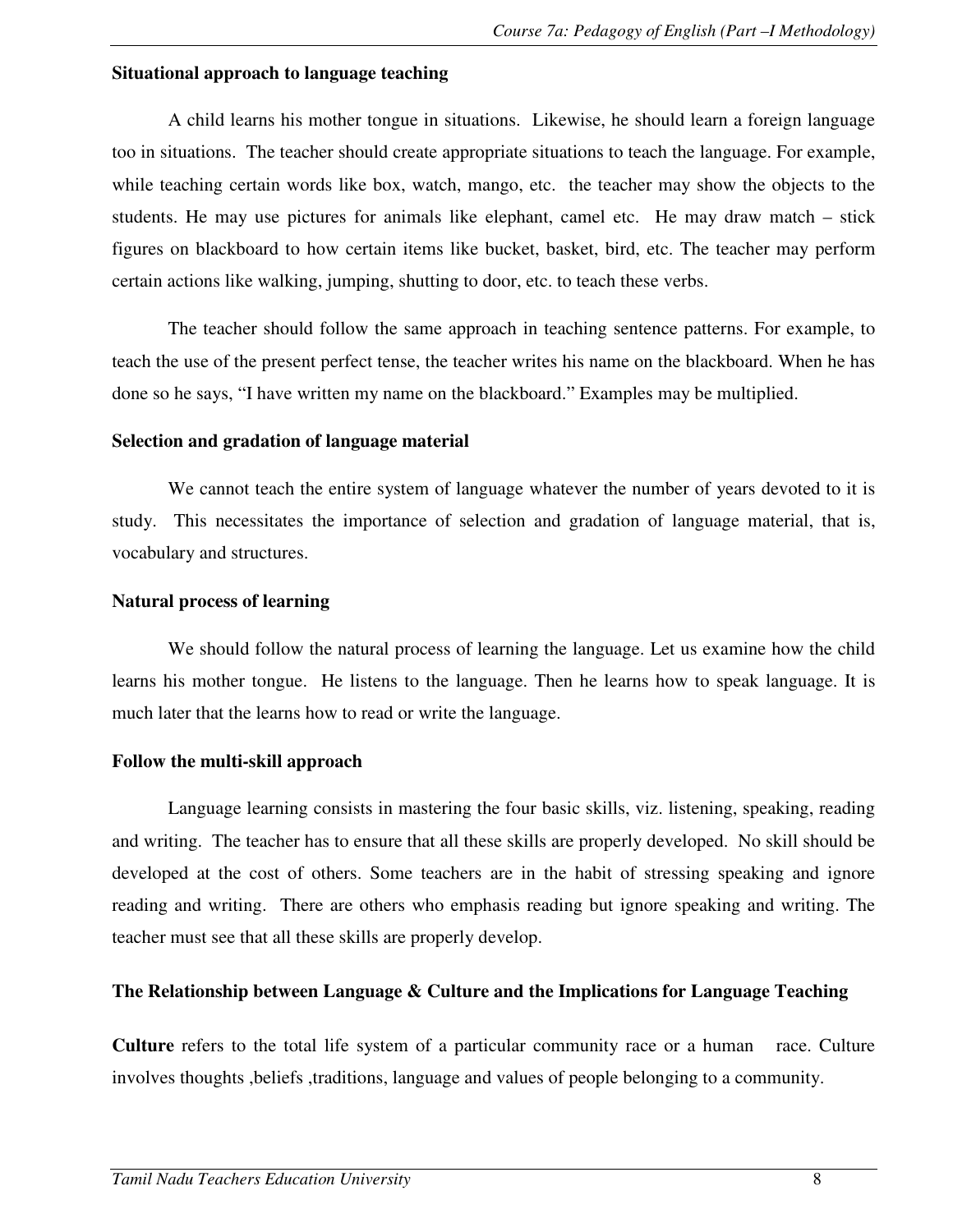The relationship between language and culture is deeply rooted. Language is used to maintain and convey culture and cultural ties. Different ideas stem from differing language use within one's culture and the whole intertwining of these relationships start at one's birth.

When an infant is born, it is not unlike any other infant born, in fact, quite similar. It is not until the child is exposed to their surroundings that they become individuals in and of their cultural group. This idea, which describes all people as similar at birth, has been around for thousands of years and was discussed by Confucius as recorded in the book by his followers, Analects (Xu, 1997). From birth, the child's life, opinions, and language are shaped by what it comes in contact with. Brooks (1968) argues that physically and mentally everyone is the same, while the interactions between persons or groups vary widely from place to place.

Hantrais (1989) puts forth the idea that culture is the beliefs and practices governing the life of a society for which a particular language is the vehicle of expression. Therefore, everyone's views are dependent on the culture which has influenced them, as well as being described using the language which has been shaped by that culture. The understanding of a culture and its people can be enhanced by the knowledge of their language.

The implications of language being completely entwined in culture, in regards for language teaching and language policy are far reaching. Language teachers must instruct their students on the cultural background of language usage, choose culturally appropriate teaching styles, and explore culturally based linguistic differences to promote understanding instead of misconceptions or prejudices. Language policy must be used to create awareness and understandings of cultural differences, and written to incorporate the cultural values of those being taught.

#### **Questions for discussion and reflections.**

- 1. What are the aims of teaching English?
- 2. Write a note on situational approach.
- 3. Write briefly about oral work.
- 4. What is the relationship between culture and language?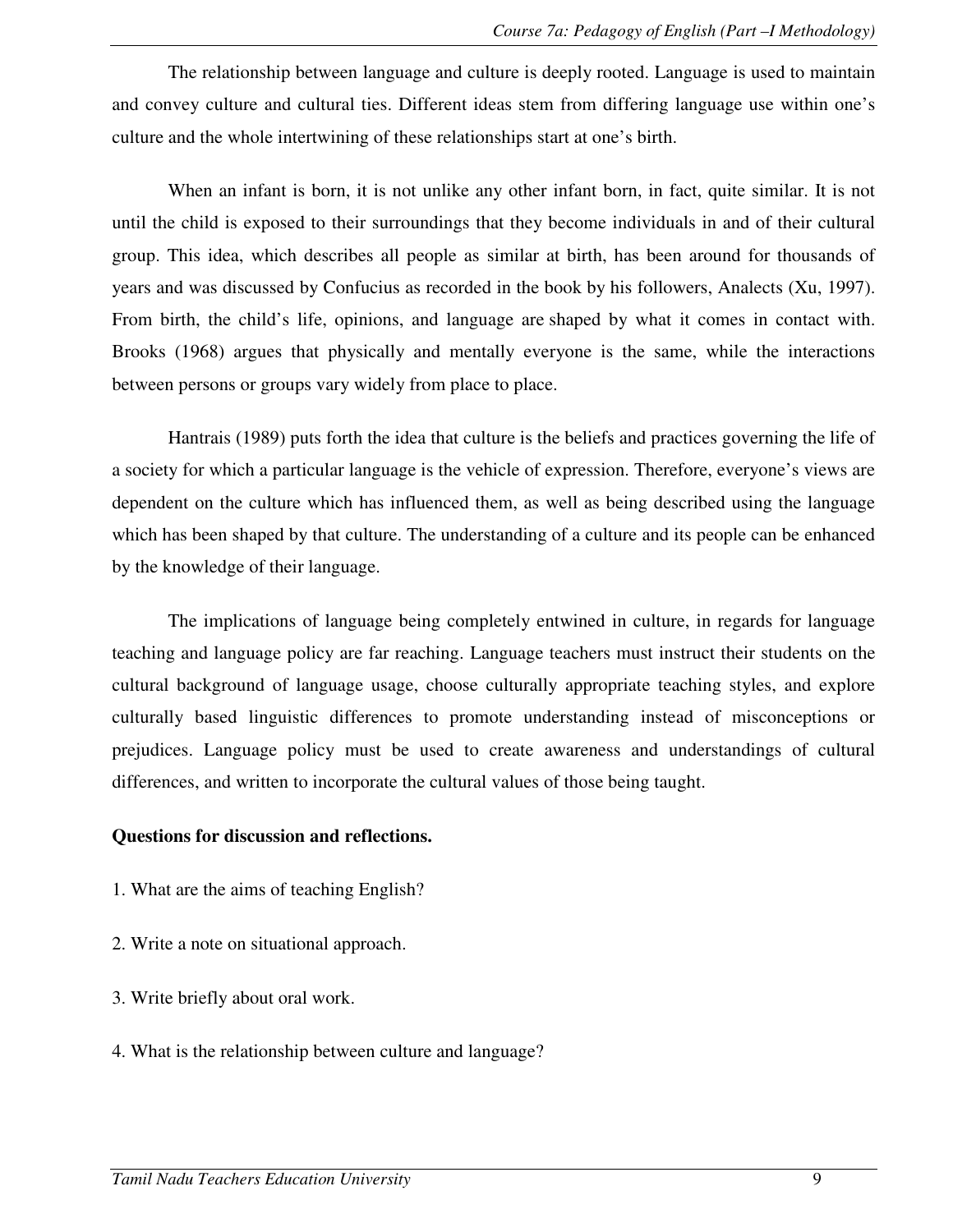# **UNIT – II: PLANNING FOR INSTRUCTION**

# **Objectives:**

After completion of this unit, the learners will be able:

- 1. To get knowledge about the instructional objectives with reference to Bloom's taxonomy.
- 2. To acquaint with designing of lesson plan
- 3. To familiarize with the steps involved in writing a lesson plan.
- 4. To hand on writing a model lesson plan.

# **Introduction**

This unit speaks about instructional objectives and its types in addition with, the designing of lesson plan and its framework with reference to bloom's taxonomy in detail and makes platform for further discussion and reflection in this regard.

# **I – INSTRUCTIONAL OBJECTIVES**

# **Writing Instructional Objectives and Goals**

# **What is a Goal?**

Goals are broad, generalized statements about what is to be learned. Think of them as a target to be reached, or "hit."

# **What is an Objective?**

- $\triangleright$  Objectives are the foundation upon which you can build lessons and assessments that you can prove meet your overall course or lesson goals.
- $\triangleright$  Think of objectives as tools you use to make sure you reach your goals. They are the arrows you shoot towards your target (goal).

# **Are Goals or Objectives Really That Important?**

The purpose of objectives is not to restrict spontaneity or constrain the vision of education in the discipline, but to ensure that learning is focused clearly enough that both students and teacher know what is going on, and so learning can be objectively measured. Different archers have different styles, so do different teachers. Thus, you can shoot your arrows (objectives) many ways. The important thing is that they reach your target (goals) and score that bull's eye!

Thus, stating clear course objectives is important because:

 They provide you with a solid foundation for designing relevant activities and assessment. Activities, assessment and grading should be based on the objectives.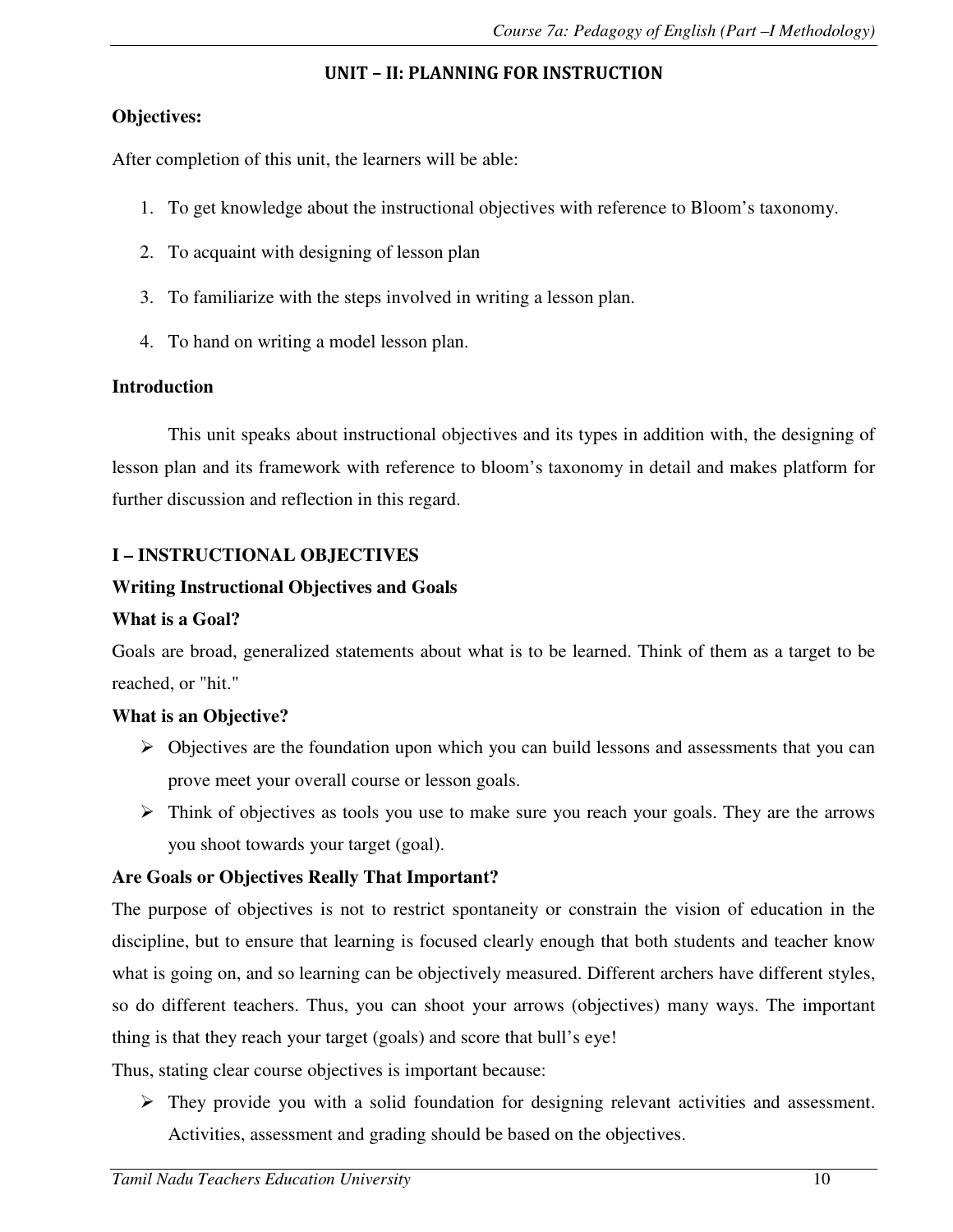- $\triangleright$  As you develop a learning object, course, a lesson or a learning activity, you have to determine what you want the students to learn and how you will know that they learned. Instructional objectives, also called behavioral objectives or learning objectives, are a requirements for high quality development of instruction.
- $\triangleright$  They help you identify critical and noncritical instructional elements.
- $\triangleright$  They help remove your subjectivity from the instruction.
- $\triangleright$  They help you design a series of interrelated instructional topics.
- $\triangleright$  Students will better understand expectations and the link between expectations, teaching and grading.

Most people would agree that the goal of education is learning. Most would also agree that education is likely to be more effective if educators are clear about what it is that they want the learners to learn. Finally, most would agree that if teachers have a clear idea about what learners are expected to learn, they can more easily and more accurately determine how well students have learned.

Let's look into instructional objectives, because instructional objectives specify exactly what is supposed to be learned, they are helpful to the teacher as well as the learner throughout the learning process and are invaluable in the evaluation process.

Instructional objectives (also known as *behavioral objectives* or *learning objectives*) are basically statements which clearly describe an anticipated learning outcome. When objectives were first coming into their own in education, they almost always began with the phrase: "Upon completion of this lesson, the student should be able to…." This phrase focused on the outcome of learning rather than on the learning process. In fact, one of the criteria for a well-written objective is that it describe the outcome of learning, that is, what the learners can do after learning has occurred that they might not have been able to do before the teaching and learning process began.

#### **Characteristics of a Well-Written Objective**

A well-written objective should meet the following criteria: 1.describe a learning outcome, 2. be student oriented, and 3. be observable (or describe an observable product).

A well-written objective should describe a learning outcome (e.g., to correctly spell the spelling words on page seventeen). It should not describe a learning activity (e.g., to practice the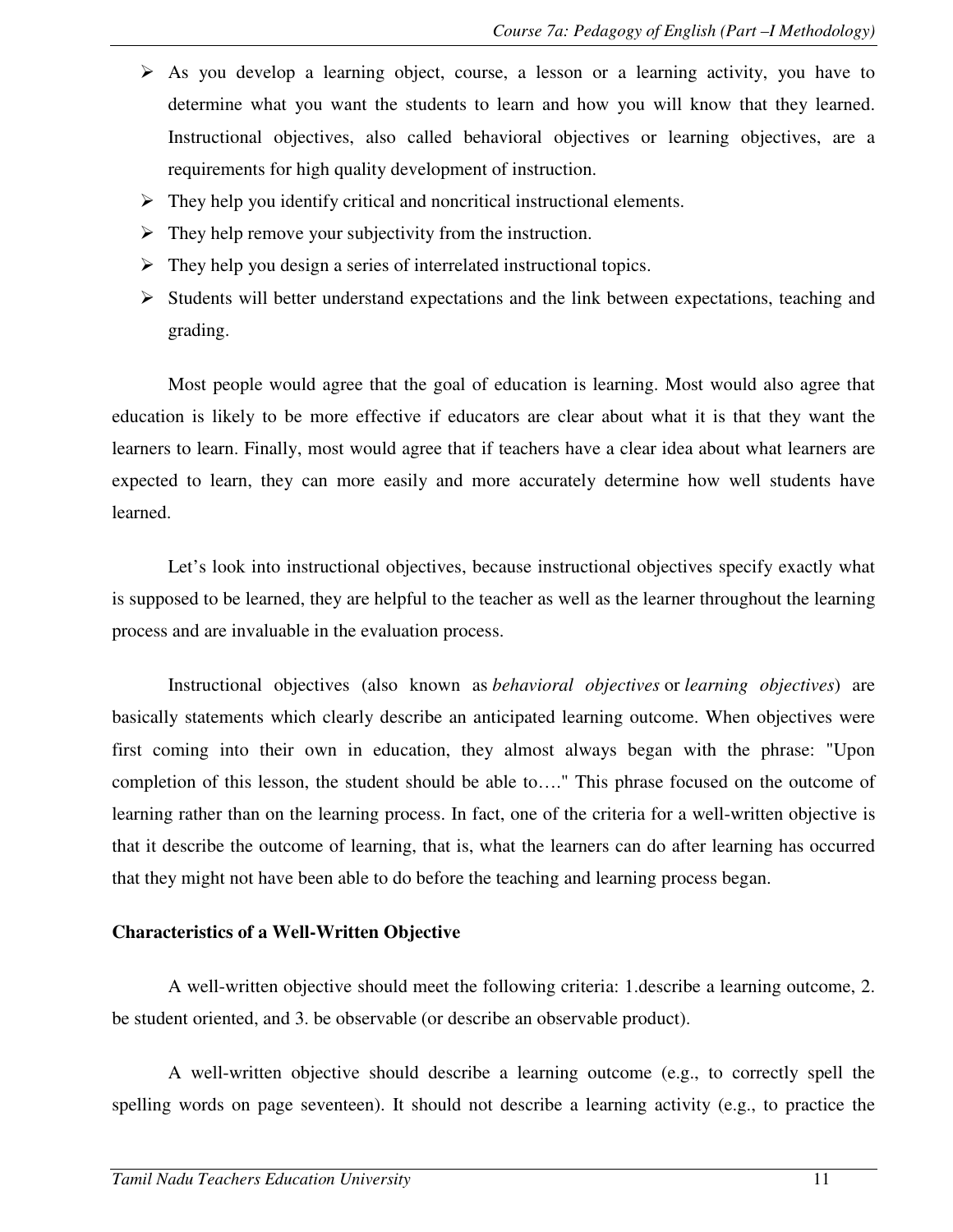words on page seventeen by writing each one ten times). Learning activities are important in planning and guiding instruction but they are not to be confused with instructional objectives.

A student-oriented objective focuses on the learner, not on the teacher. It describes what the learner will be expected to be able to do. It should not describe a teacher activity (e.g., to go over the words on page seventeen with the students, explaining their meaning and telling them how the words are pronounced). It may be helpful to both the teacher and the student to know what the teacher is going to do but teacher activities are also not to be confused with instructional objectives.

If an instructional objective is not observable (or does not describe an observable product), it leads to unclear expectations and it will be difficult to determine whether or not it had been reached. The key to writing observable objectives is to use verbs that are observable and lead to a well-defined product of the action implied by that verb. Verbs such as "to know," "to understand," "to enjoy," "to appreciate," "to realize," and "to value" are vague and not observable. Verbs such as "to identify," "to list," "to select," "to compute," "to predict," and "to analyze" are explicit and describe observable actions or actions that lead to observable products.

There are many skills that cannot be directly observed. The thinking processes of a student as she tries to solve a math problem cannot be easily observed. However, one can look at the answers she comes up with and determine if they are correct. It is also possible to look at the steps a student takes to arrive at an answer if they are written down (thus displaying his thinking process). There are many end products that also can be observed (e.g., an oil painting, a prose paragraph, a 3-dimensional map, or an outline.)

#### **Characteristics of a Useful Objective**

To be useful for instruction, an objective must not only be well written but it also must meet the following criteria: (1) be sequentially appropriate; (2) be attainable within a reasonable amount of time; (3) be developmentally appropriate.

For an objective to be sequentially appropriate it must occur in an appropriate place in the instructional sequence. All prerequisite objectives must already have been attained. Nothing thwarts the learning process more than having learners trying to accomplish an objective before they have learned the necessary prerequisites. This is why continuous assessment of student progress is so important.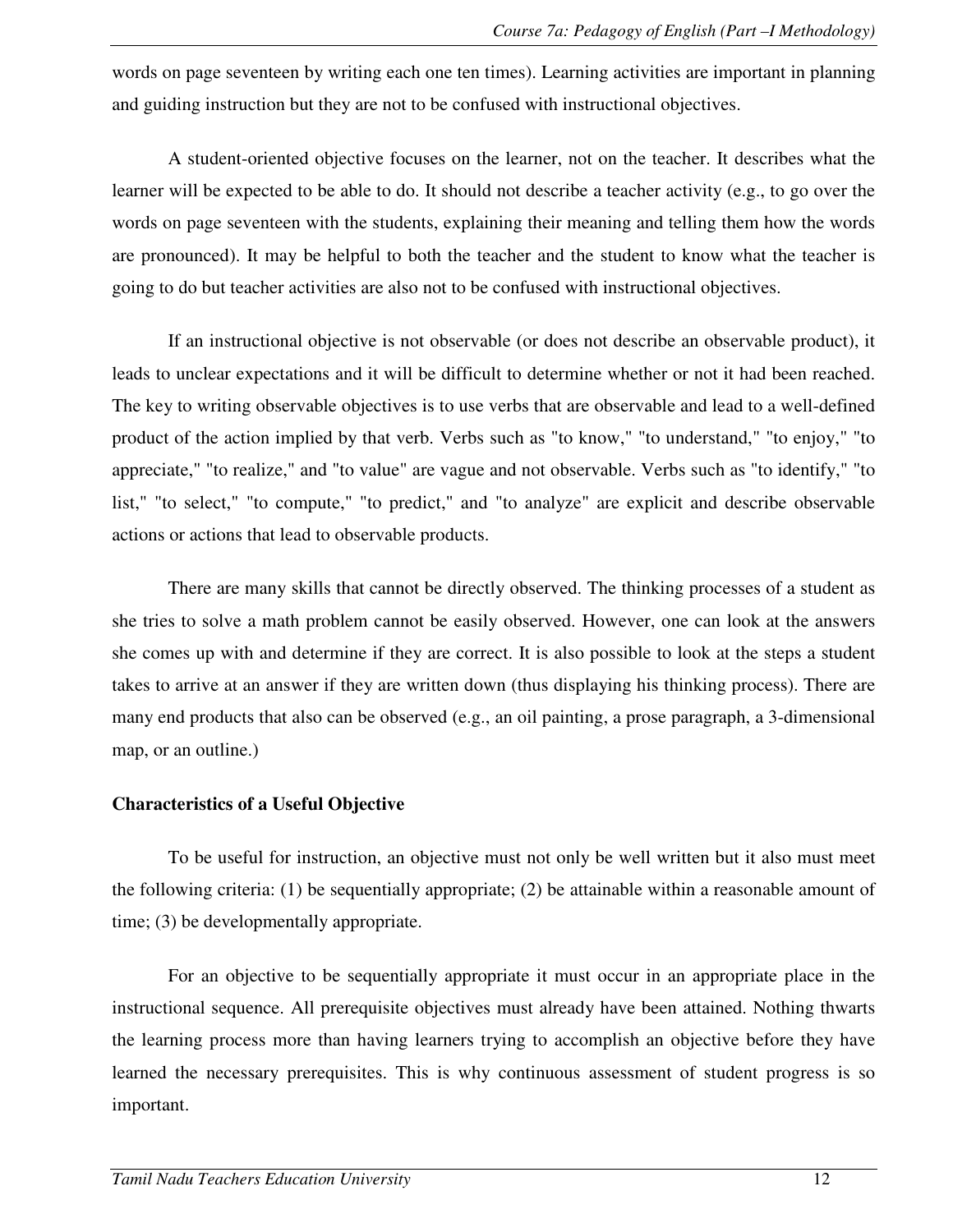A useful objective is attainable within a reasonable time. If an instructional objective takes students an inordinately long time to accomplish, it is either sequentially inappropriate or it is too broad, relying on the accomplishment of several outcomes or skills rather than a single outcome or skill. An objective should set expectations for a single learning outcome and not a cluster of them.

Developmentally appropriate objectives set expectations for students that are well within their level of intellectual, social, language, or moral development. Teachers, parents, and others who are working with preschool or elementary school children should be especially aware of the developmental stages of the children they are working with. No author or researcher has more clearly defined the stages of intellectual development than Jean Piaget. Familiarity with his work as well as with the work of other child development specialists (e.g., Lev Vygotsky's language development, Lawrence Kohlberg's moral development and Erik Erikson's social development) should produce better instructional objectives.

#### **Kinds of Instructional Objectives**

Instructional objectives are often classified according to the kind or level of learning that is required in order to reach them. There are numerous taxonomies of instructional objectives; the most common taxonomy was developed by Benjamin Bloom and his colleagues. The first level of the taxonomy divides objectives into three categories: cognitive, affective, and psychomotor. Simply put, cognitive objectives focus on the mind; affective objectives focus on emotions or affect; and psychomotor objectives focus on the body.

Cognitive objectives call for outcomes of mental activity such as memorizing, reading, problem solving, analyzing, synthesizing, and drawing conclusions. Bloom and others further categorize cognitive objectives into various levels from the simplest cognitive tasks to the most complex cognitive task. These categories can be helpful when trying to order objectives so they are sequentially appropriate. This helps to insure that prerequisite outcomes are accomplished first.

Affective objectives focus on emotions. Whenever a person seeks to learn to react in an appropriate way emotionally, there is some thinking going on. What distinguishes affective objectives from cognitive objectives is the fact that the goal of affective objectives is some kind of affective behavior or the product of an affect (e.g., an attitude). The goal of cognitive objectives, on the other hand, is some kind of cognitive response or the product of a cognitive response (e.g., a problem solved).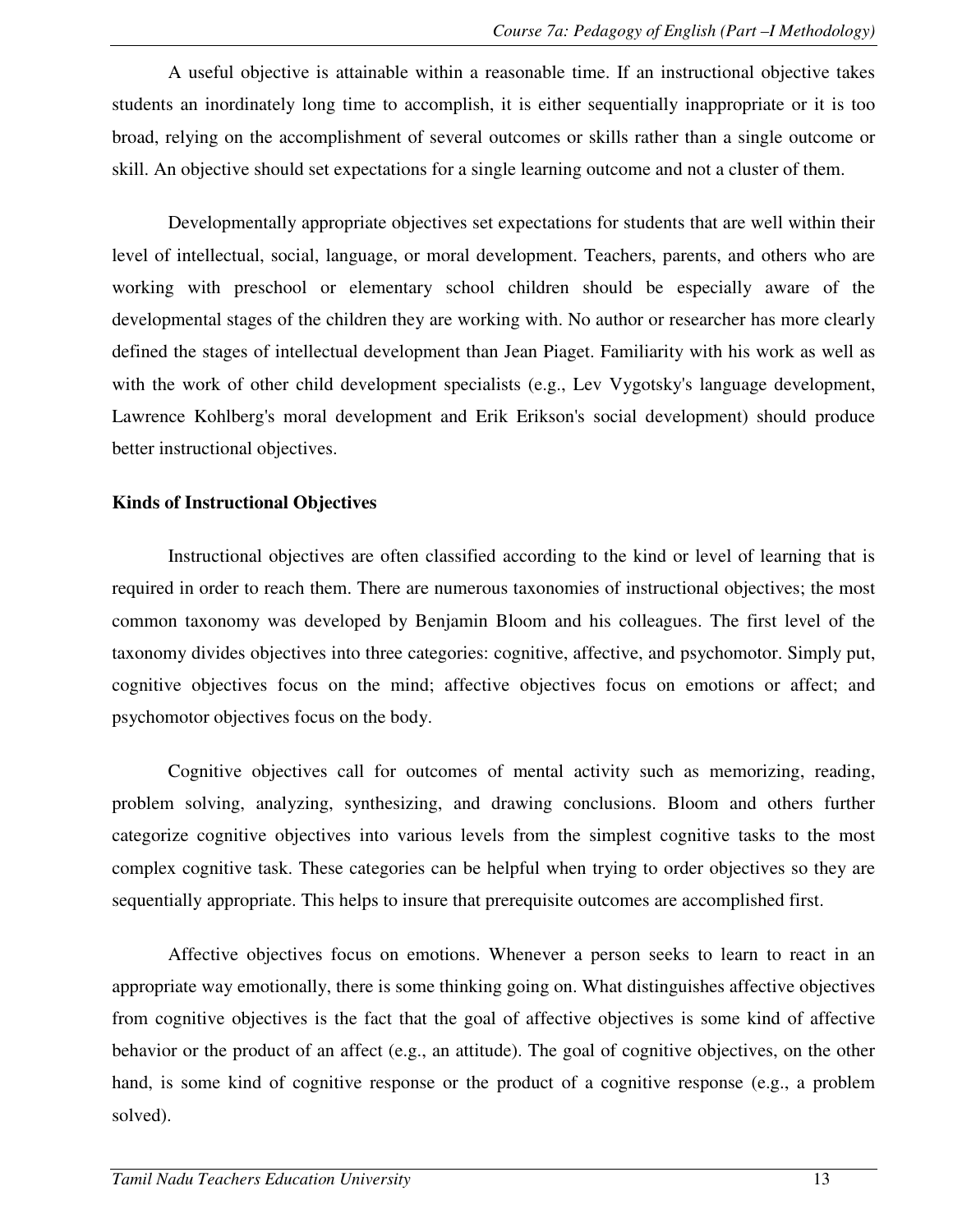Psychomotor objectives focus on the body and the goal of these objectives is the control or manipulation of the muscular skeletal system or some part of it (e.g., dancing, writing, tumbling, passing a ball, and drawing). All skills requiring fine or gross motor coordination fall into the psychomotor category. To learn a motor skill requires some cognition. However, the ultimate goal is not the cognitive aspects of the skill such as memorizing the steps to take. The ultimate goal is the control of muscles or muscle groups.

# **The Role of Objectives in Teaching and Testing**

Objectives can be helpful in instructional planning, during the teaching/learning process, and when assessing student progress. Instructional objectives are often either ignored (by both teachers and students) or are, at best, occasionally referred to. However, it can be argued that instructional objectives should guide the teaching and learning process from beginning to end.

Most lesson plan forms include a place for the objectives of the lesson to be recorded. However, to write an objective down and then to plan the lesson around the topic of the lesson rather than around the learning outcomes to be reached is missing the point. There is good evidence in the human learning literature that different kinds of outcomes are learned differently. Robert Gagne was one of the first researchers to articulate this; it follows from his research that instructional planning must take into account the kind of learning the students will be engaged in as they seek to reach an objective. Effective teachers learn to categorize their instructional objectives and then develop the teaching and learning activities that will help students do the kind of thinking required for that kind of learning.

# **II – DESIGNING OF LESSON PLAN**

Lesson Plan: A lesson plan is a teacher's detailed description of the course of instruction, or 'learning trajectory' for a lesson. A daily lesson plan is developed by a teacher to guide class learning. Details will vary depending on the preference of the teacher, subject being covered, and the needs of the students.

#### Importance of Lesson Plan

Lesson planning is at the heart of being an effective teacher. It is a creative process that allows us to synthesize our understanding of second language acquisition and language teaching pedagogy with our knowledge of our learners, the curriculum, and the teaching context. It is a time when we envision the learning we want to occur and analyze how all the pieces of the learning experience should fit together to make that vision a classroom reality.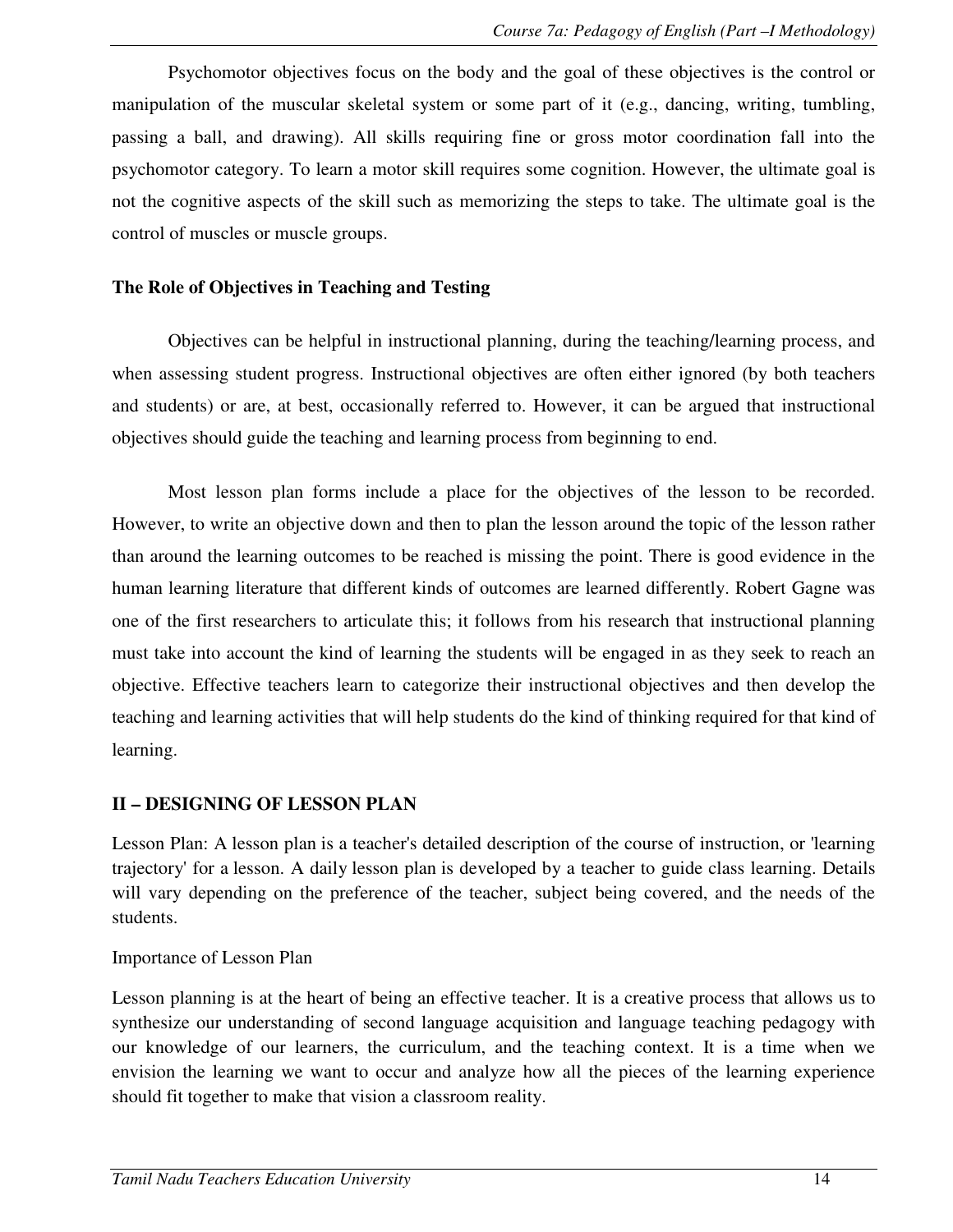There are a number of benefits to writing a lesson plan. First, lesson planning produces more unified lessons (Jensen, 2001). It gives teachers the opportunity to think deliberately about their choice of lesson objectives, the types of activities that will meet these objectives, the sequence of those activities, the materials needed, how long each activity might take, and how students should be grouped. Teachers can reflect on the links between one activity and the next, the relationship between the current lesson and any past or future lessons, and the correlation between learning activities and assessment practices. Because the teacher has considered these connections and can now make the connections explicit to learners, the lesson will be more meaningful to them.

The lesson planning process allows teachers to evaluate their own knowledge with regards to the content to be taught (Reed & Michaud, 2010). If a teacher has to teach, for example, a complex grammatical structure and is not sure of the rules, the teacher would become aware of this during lesson planning and can take steps to acquire the necessary information. Similarly, if a teacher is not sure how to pronounce a new vocabulary word, this can be remedied during the lesson planning process. The opportunity that lesson planning presents to evaluate one's own knowledge is particularly advantageous for teachers of English for specific purposes, because these teachers have to be not only language experts, but also familiar with different disciplines like business, engineering, or law - fields that use language in specialized ways.

A teacher with a plan, then, is a more confident teacher (Jensen, 2001). The teacher is clear on what needs to be done, how, and when. The lesson will tend to flow more smoothly because all the information has been gathered and the details have been decided upon beforehand. The teacher will not waste class time flipping through the textbook, thinking of what to do next, or running to make photocopies. The teacher's confidence will inspire more respect from the learners, thereby reducing discipline problems and helping the learners to feel more relaxed and open to learning.

Some teachers feel that lesson planning takes too much time. Yet lesson plans can be used again, in whole or in part, in other lessons months or years in the future (Jensen, 2001). Many teachers keep files of previous lessons they have taught, which they then draw on to facilitate planning for their current classes. In other words, lesson planning now can save time later.

Lesson plans can be useful for other people as well (Jensen, 2001). Substitute teachers face the challenge of teaching another teacher's class and appreciate receiving a detailed lesson plan to follow. Knowing that the substitute is following the plan also gives the regular classroom teacher confidence that the class time is being used productively in his or her absence. In addition, lesson plans can also document for administrators the instruction that is occurring. If a supervisor wants to know what was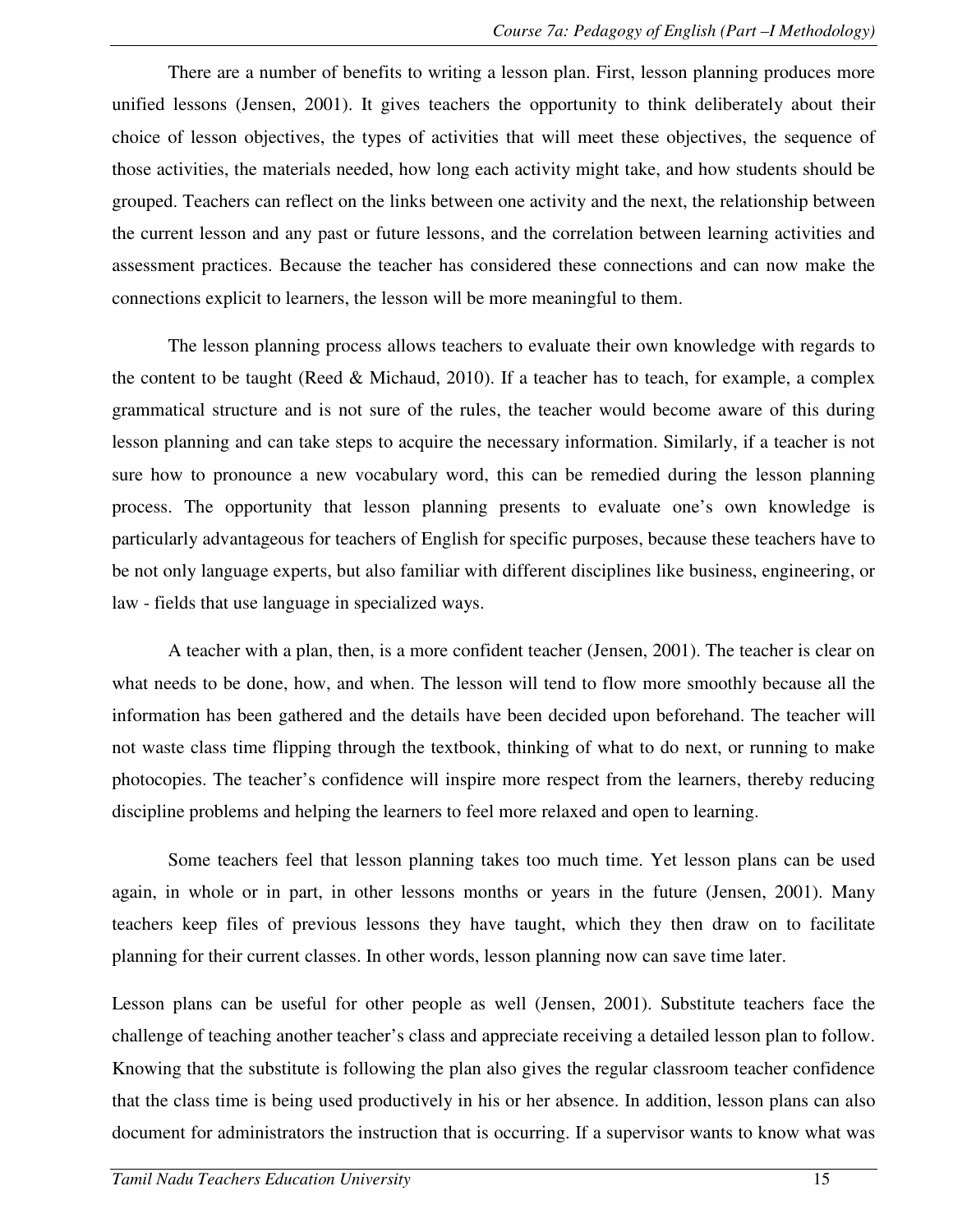done in class two weeks ago, the teacher only has to refer to that day's lesson plan. Finally, lesson plans can serve as evidence of a teacher's professional performance. Teachers are sometimes asked to include lesson plans, along with other materials, as part of a portfolio to support their annual performance evaluation. Teachers applying for new jobs might be asked to submit lesson plans as part of their job application so that employers can get a sense of their organizational skills and teaching style.

# **Elements of Designing a Lesson Plan**

#### **The followings are the components of designing a lesson plan,**

1) Anticipatory Set - A short activity, dispatch or prompt that focuses the students' attention and ties previous lessons to today's lesson.

2) **Purpose** - An explanation of the importance of this lesson and a statement concerning what students will be able to do when they have completed it.

3) **Input** - The vocabulary, skills, and concepts to be learned.

4) **Modeling** - The teacher demonstrates what is to be learned.

5) **Guided Practice** - The teacher leads the students through the steps necessary to perform the skill using multiple modalities.

6) **Checking for Understanding** - The teacher uses a variety of questioning strategies to determine if the students are understanding.

7) **Independent Practice** - The teacher releases students to practice on their own.

8) **Closure** - A review or wrap-up of the lesson.

#### **Lesson Design Framework**

This framework is designed to help you in the construction of your lesson plans and in your preparation for the Teacher Performance Assessment (TPA). This Lesson Design Framework is structured around a series of questions. Although you might not need to respond to each one of the questions as you design your lessons, it is recommended that you consider as many of them as you think are appropriate, practical, and essential for your lesson. You do need to include the basic structures of the lesson in the lesson plan frame. If you are teaching the lesson in a classroom, you would also need to complete the analysis of student work and the reflective commentary in the lesson plan frame.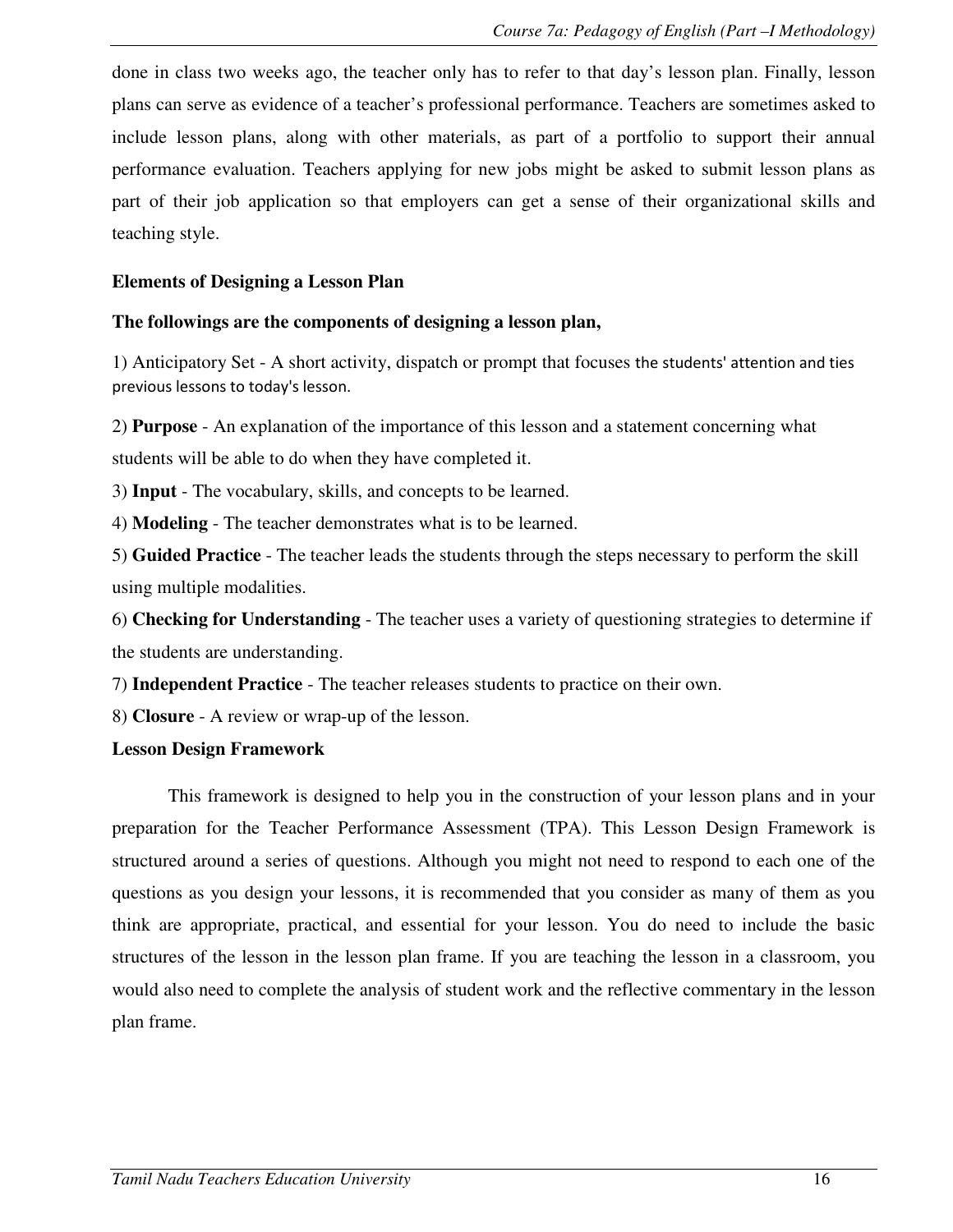# **Context for Learning: Attention to students' backgrounds, interests, and needs**.

- $\triangleright$  How many students will you be teaching? How many males? Females?
- $\triangleright$  What is the age range or grade level(s) of the students?
- $\triangleright$  What prior knowledge, skills, and academic background do students bring to the lesson? How do you know?
- $\triangleright$  What additional needs might students have (describe cultural or socio-economic groups whose unique needs should be considered and/or exceptional learning needs)?

#### **Lesson Rationale:**

- $\triangleright$  Why are you teaching this lesson?
- $\triangleright$  What requisite skills do students need in order to access the lesson & participate fully?
- $\triangleright$  How does this lesson fit in the curriculum?
- $\triangleright$  How does the lesson build on previous lessons or previous learning?

# **Content Standards (as appropriate):**

 $\triangleright$  Cite the grade level and standards using the numbers as well as the text. Use only the relevant parts of the standard(s) to help focus your lesson planning.

# **Learning Objectives:**

 $\triangleright$  What do you want students to think, know, understand and/or be able to do? Describe observable, measurable actions. The learning objectives should align with the content standards identified.

# **Academic Language:**

- $\triangleright$  What key vocabulary (content-specific terms) do you need to teach and how will you teach students that vocabulary in the lesson?
- $\triangleright$  Academic language functions: What are students doing with language to express their developing understanding of the content you are teaching?
- $\triangleright$  What opportunities will you provide for students to practice the new language and develop fluency (written or oral)?

# **Assessment: Formative (Process):**

- $\triangleright$  How will students demonstrate their understanding?
- Will you have more than one form of assessment for students with special needs?
- $\triangleright$  In what ways will you monitor student learning during the lesson and how might this guide your instruction?
- $\triangleright$  What specific actions do you expect to observe?
- $\triangleright$  What feedback will you provide? How will your feedback support students in meeting the goals of the lesson?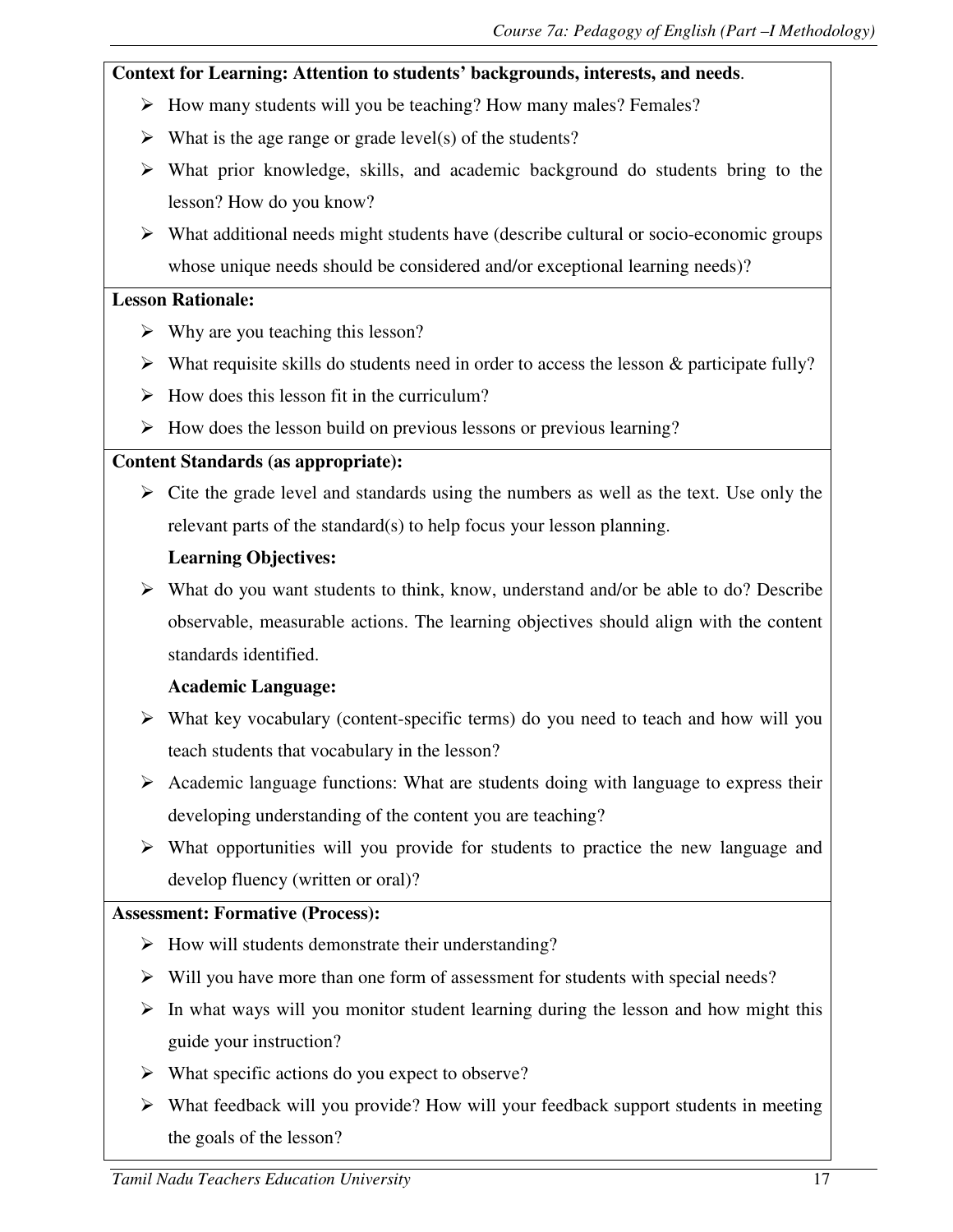#### **Summative (Product):**

- $\triangleright$  What evidence of student learning will you collect?
- $\triangleright$  What are your evaluative criteria (or rubric) and how do they measure student proficiency for your objectives? Evaluative criteria are categories that you use to assess student learning
- $\triangleright$  Are your assessments aligned with your objectives?

#### **Management and Safety Issues:**

- $\triangleright$  Are there management and safety issues that need to be considered when teaching this lesson? What will you do to prepare your students for these issues?
- Accommodations/Adaptations:
- $\triangleright$  Who are the students in the class with learning challenges? What kinds of challenges (writing, reading, speaking, etc.)?
- $\triangleright$  What are appropriate accommodations or adaptations that can be made in instructional strategies, learning tasks, or assessments to support these learners during this lesson?

# **Instructional Materials:**

- $\triangleright$  What materials will you need in order to teach this lesson?
- What materials will students need? Will you need modified materials (lower level or large print reading text, audio, etc.) for particular students?
- $\triangleright$  What technology can be utilized to support or enhance the lesson? Will any students need to use assistive technologies?

# **Instructional Strategies and Learning Tasks to Support Learning**

# **Anticipatory Set: (Introduction of the topic: making connections)**

This means applying what you know about your students' academic and social development and cultural backgrounds to make the learning interesting, accessible and relevant.)

- How will you engage your students?
- How will you connect to your students' previous experiences?
- How will you link this to their lives as students?
- How will you communicate your learning goals/objectives or your expectations to the students?
- **Presentation/Explicit Instruction:** 
	- How will you explicitly teach/model or demonstrate the skill/strategy/concept?
	- What questions might you pose to focus on the learning objectives for the lesson?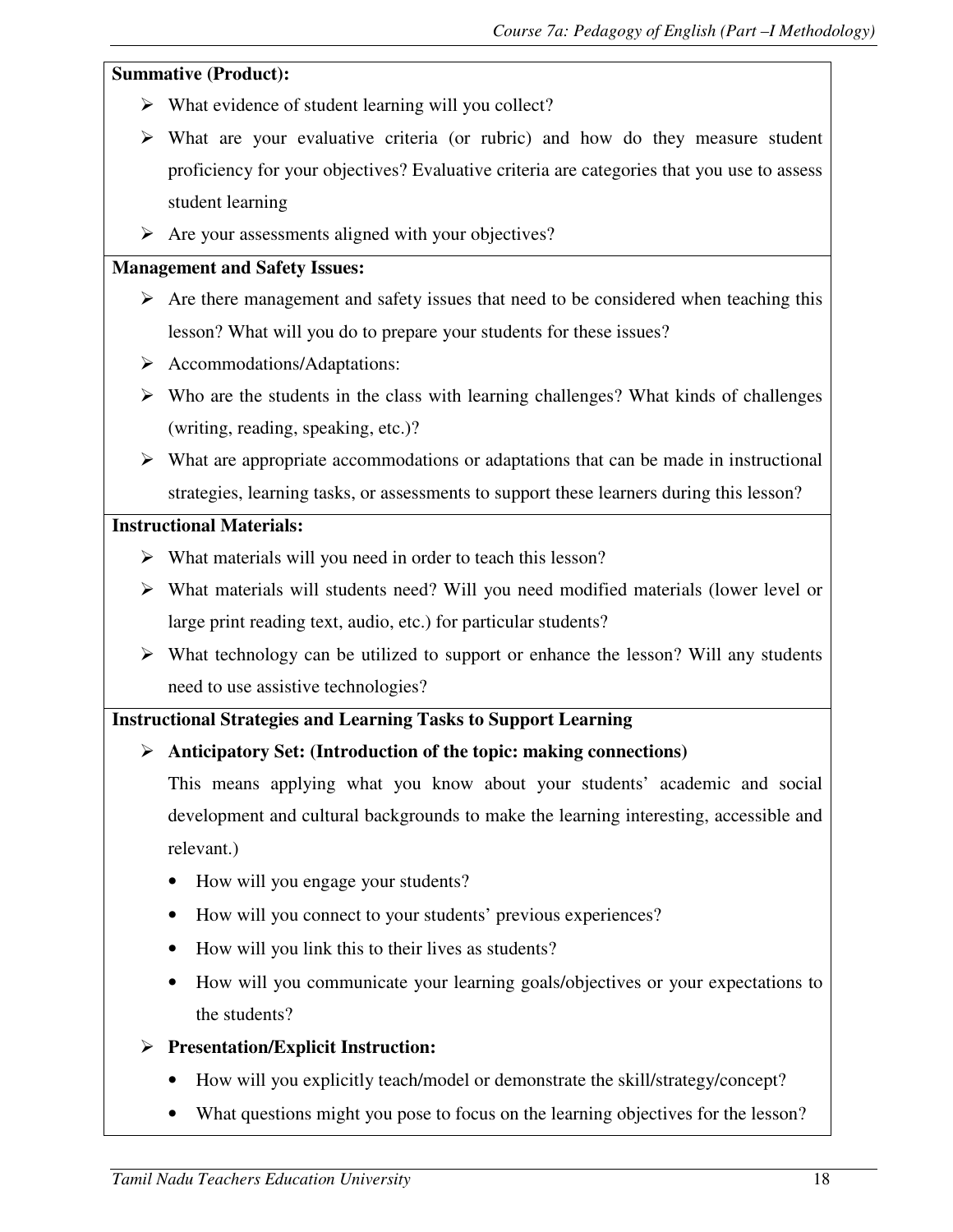- How will you differentiate for students who do not have the pre-requisite skills or who already know the content and need more challenging work?
- **Structured Practice/Exploration:** 
	- What learning activities do you have planned?
	- What kind of examples/samples will you provide for your students?
	- What opportunities will you provide for students to practice this new skill/strategy?
	- What questions might you pose to check for understanding?

# **Guided Practice/Feedback:**

- What additional opportunities will you provide for students to practice this new skill/strategy?
- What questions might you pose to push student thinking and check for understanding?
- What feedback do you plan to provide?

# **Independent Practice/Application:**

• What kind of opportunities will you provide students to apply this new learning and demonstrate mastery?

# **Closure**

- $\triangleright$  How will the key points of the lesson be articulated?
- $\triangleright$  What questions or prompts will you use to elicit student articulation of their learning?
- $\triangleright$  How will students rethink and revise their understanding and work?

# **Analysis of Student Work**

Choose three samples of student work representing the full range of student performance. At least one of these must be a student who represents a particular teaching challenge related to your expectations for this lesson/assignment.

- $\triangleright$  Did each student meet your learning objectives? If so, how did they meet the objectives?
- $\triangleright$  In what areas did students have difficulty?
- $\triangleright$  Were the adaptations/accommodations for the lesson appropriate? Why or why not?
- $\triangleright$  Was the assessment appropriate for all students? Why or why not?

# **Reflective Commentary (Derived from analysis of student work)**

- $\triangleright$  To what extent did the whole class or group learn what you intended them to learn? Cite specific example and/or evidence.
- $\triangleright$  What did you learn about your students as learners?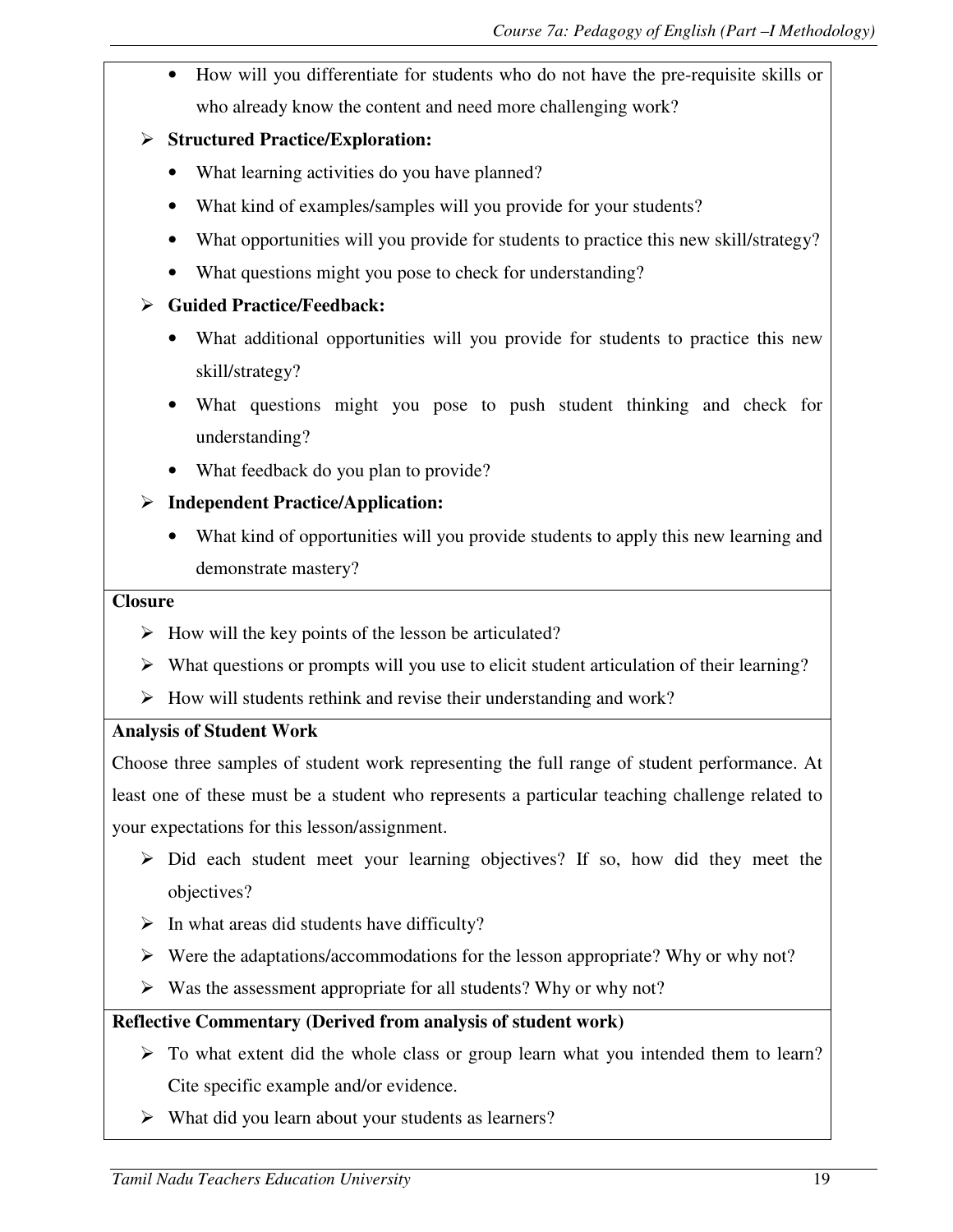- $\triangleright$  How well did your lesson support the diverse needs of your learners?
- $\triangleright$  Why do you believe your choice of technology was appropriate for this lesson/unit?
- $\triangleright$  What changes, if any, might you make in:
	- Planning
	- **Management**
	- Instruction
	- Assessment
- $\triangleright$  What have you learned about yourself as a teacher?
- What goals do you have for yourself as you plan future lessons?

# **III - BLOOM'S TAXONOMY LEARNING DOMAINS - DETAILED STRUCTURES**

#### **1. Bloom's taxonomy - Cognitive Domain - (Intellect - Knowledge - Think)**

Bloom's Taxonomy 1956 Cognitive Domain is as follows. An adjusted model was produced by Anderson and Krathwhol in 2001 in which the levels five and six (synthesis and evaluation) were inverted (reference: Anderson &Krathwohl, A Taxonomy for Learning, Teaching, and Assessing: A Revision of Bloom's Taxonomy of Educational Objectives, 2001). That is why we can see different versions of this Cognitive Domain model. Debate continues as to the order of levels five and six, which is interesting given that Bloom's Taxonomy states that the levels must be mastered in order.

In general opinion it's possible to argue either case (Synthesis then Evaluation, or vice-versa) depending on the circumstances and the precise criteria stated or represented in the levels concerned, plus the extent of 'creative thinking' and 'strategic authority' attributed to or expected at the 'Synthesis' level. In short - pick the order which suits your situation.

|              | <b>COGNITIVE DOMAIN</b> |                                         |                                                                                                                          |                                                                                                      |  |  |
|--------------|-------------------------|-----------------------------------------|--------------------------------------------------------------------------------------------------------------------------|------------------------------------------------------------------------------------------------------|--|--|
| <b>Level</b> | Category or<br>'Level'  | <b>Behaviour</b><br><b>Descriptions</b> | <b>Examples of Activity</b><br>to be Trained, or<br><b>Demonstration and</b><br><b>Evidence to be</b><br><b>Measured</b> | 'Key Words' (verbs)<br>which describe the<br>activity to be trained<br>or measured at each<br>level) |  |  |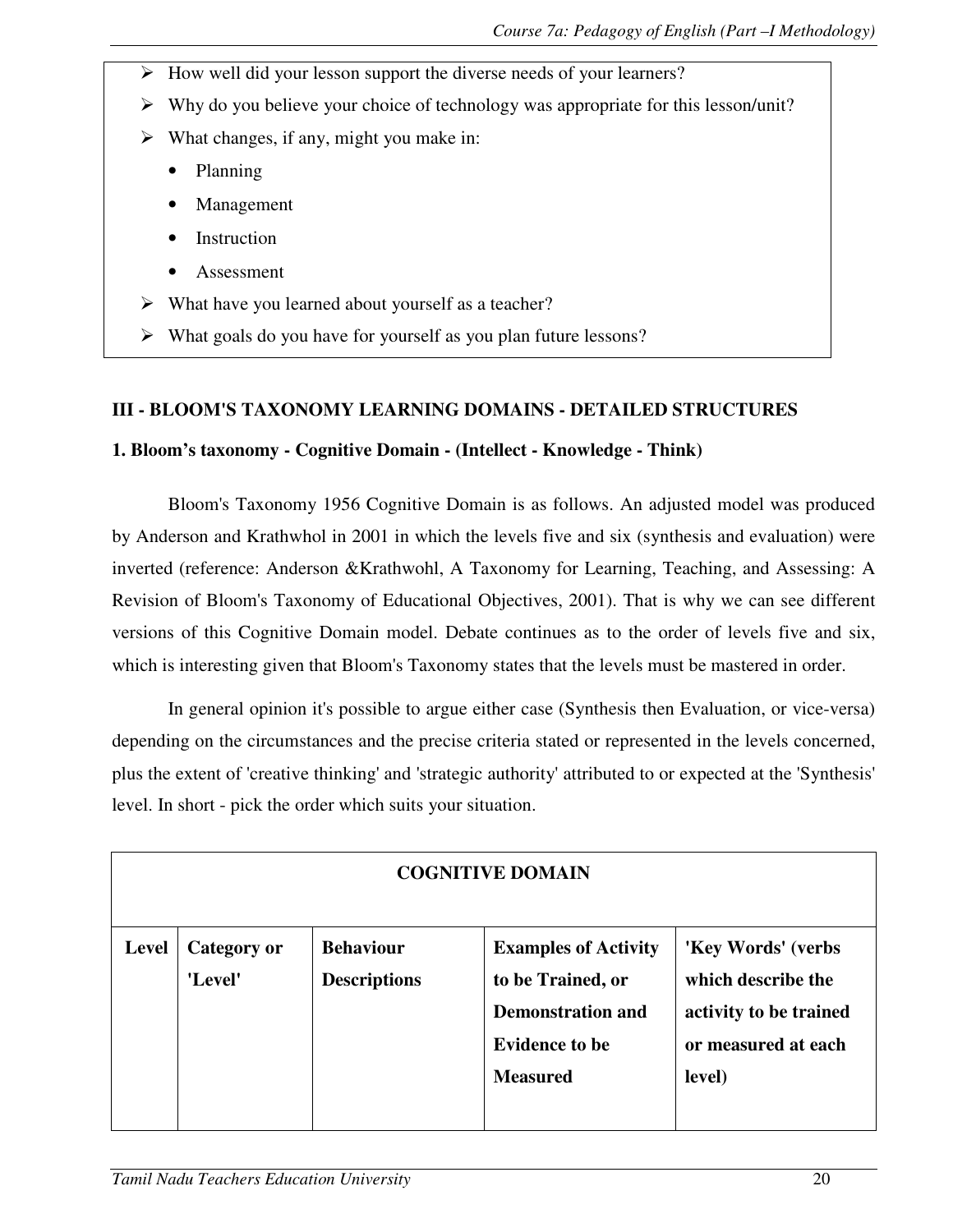| $\mathbf{1}$   | Knowledge          | recall or recognise<br>information                                                                                                                                                                                                                                          | multiple-choice<br>test,<br>facts<br>recount<br><b>or</b><br>recall<br>statistics,<br>a<br>rules,<br>process,<br>definitions; quote law or<br>procedure                                                                                                                            | arrange, define, describe,<br>label,<br>list,<br>memorise,<br>recognise,<br>relate,<br>reproduce, select, state                                                                                                        |
|----------------|--------------------|-----------------------------------------------------------------------------------------------------------------------------------------------------------------------------------------------------------------------------------------------------------------------------|------------------------------------------------------------------------------------------------------------------------------------------------------------------------------------------------------------------------------------------------------------------------------------|------------------------------------------------------------------------------------------------------------------------------------------------------------------------------------------------------------------------|
| $\overline{2}$ | Comprehension      | understand meaning,<br>re-state data in one's<br>own words, interpret,<br>extrapolate, translate                                                                                                                                                                            | explain<br>interpret<br>or<br>meaning from a given<br>scenario<br>statement,<br><sub>or</sub><br>suggest<br>treatment,<br>reaction or solution to<br>given problem, create<br>examples or metaphors                                                                                | explain, reiterate, reword,<br>critique,<br>classify,<br>summarise,<br>illustrate,<br>translate, review, report,<br>discuss,<br>re-write,<br>estimate,<br>interpret,<br>theorise,<br>paraphrase,<br>reference, example |
| 3              | <b>Application</b> | apply<br>use<br><b>or</b><br>knowledge,<br>put<br>theory into practice,<br>knowledge<br>in<br>use<br>response<br>to<br>real<br>circumstances                                                                                                                                | theory<br>put<br>into<br>$\mathbf{a}$<br>practical<br>effect,<br>demonstrate,<br>solve<br>a<br>problem,<br>manage<br>an<br>activity                                                                                                                                                | discover,<br>apply,<br>use,<br>manage, execute, solve,<br>implement,<br>produce,<br>construct,<br>change,<br>conduct,<br>prepare,<br>perform, react, respond,<br>role-play                                             |
| $\overline{4}$ | <b>Analysis</b>    | interpret<br>elements,<br>organizational<br>principles,<br>structure,<br>construction, internal<br>relationships; quality,<br>reliability<br>$% \left( \left( \mathcal{A},\mathcal{A}\right) \right) =\left( \mathcal{A},\mathcal{A}\right)$ of<br>individual<br>components | identify constituent parts<br>functions<br>and<br>of<br>a<br>process or concept,<br><sub>or</sub><br>de-construct<br>a<br>methodology or process,<br>making<br>qualitative<br>assessment of elements,<br>relationships, values and<br>effects;<br>measure<br>requirements or needs | analyse,<br>break<br>down,<br>catalogue,<br>compare,<br>quantify, measure, test,<br>examine,<br>experiment,<br>relate, graph,<br>diagram,<br>plot, extrapolate, value,<br>divide                                       |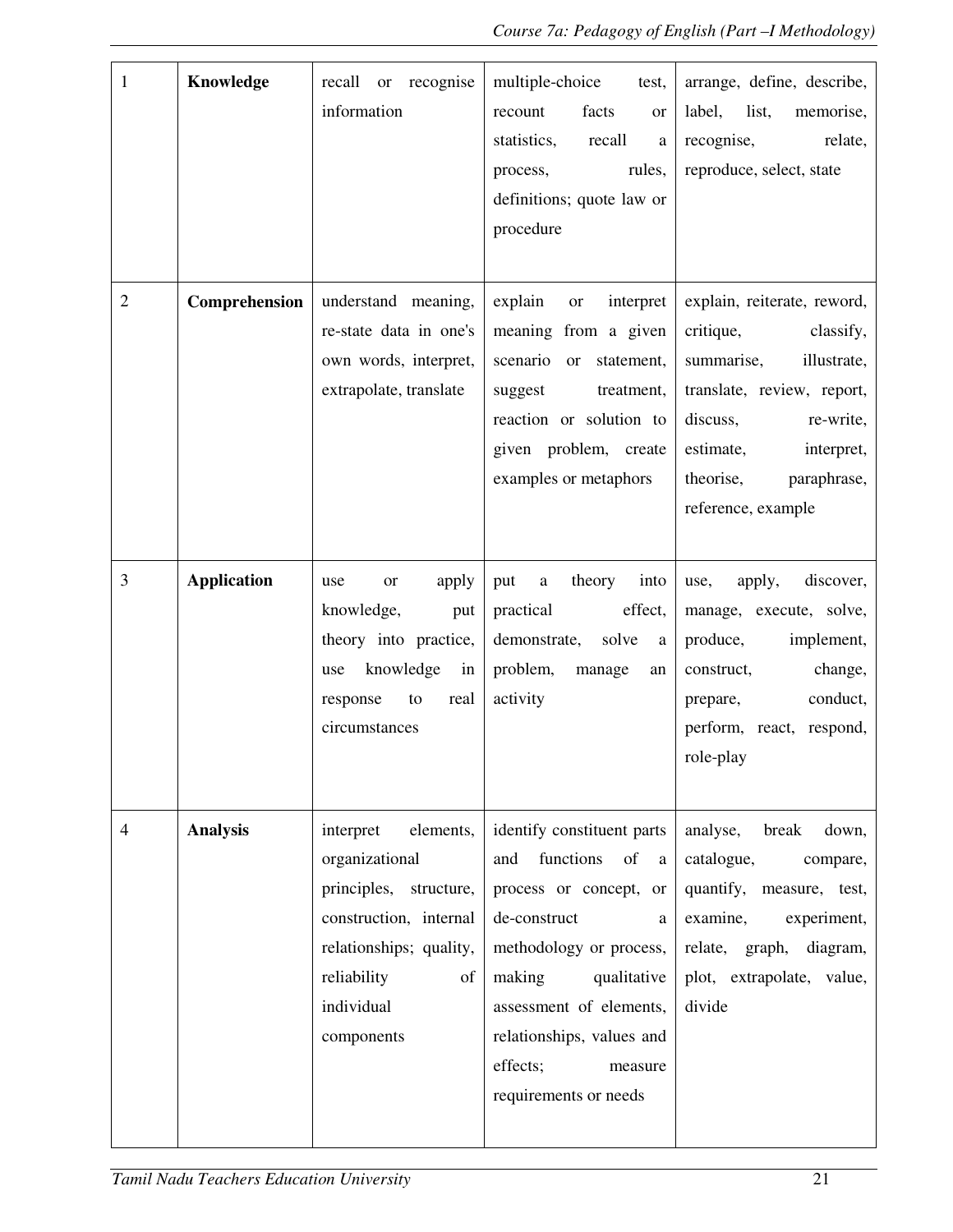| 5 | <b>Synthesis</b><br>(create/build) | develop new unique<br>structures,<br>systems,<br>models,<br>approaches,<br>ideas;<br>creative<br>thinking, operations                                                                                                                       | develop<br>plans<br><b>or</b><br>procedures,<br>design<br>solutions,<br>integrate<br>methods,<br>resources,<br>ideas, parts; create teams<br>or new approaches, write<br>protocols<br><sub>or</sub><br>contingencies                                                                                                                                                                                                                                                                                                       | develop,<br>plan,<br>build,<br>create, design, organise,<br>formulate,<br>revise,<br>establish,<br>propose,<br>assemble, integrate, re-<br>arrange, modify |
|---|------------------------------------|---------------------------------------------------------------------------------------------------------------------------------------------------------------------------------------------------------------------------------------------|----------------------------------------------------------------------------------------------------------------------------------------------------------------------------------------------------------------------------------------------------------------------------------------------------------------------------------------------------------------------------------------------------------------------------------------------------------------------------------------------------------------------------|------------------------------------------------------------------------------------------------------------------------------------------------------------|
| 6 | <b>Evaluation</b>                  | effectiveness<br>assess<br>of whole concepts, in<br>relation<br>values,<br>to<br>outputs,<br>efficacy,<br>viability;<br>critical<br>thinking,<br>strategic<br>comparison<br>and<br>review;<br>judgement<br>relating to external<br>criteria | review strategic options<br>or plans in terms of<br>efficacy,<br>return<br>on<br>investment<br><b>or</b><br>cost-<br>effectiveness,<br>practicability;<br>assess<br>sustainability;<br>perform<br>a <b>SWOT</b> analysis<br>in<br>relation to alternatives;<br>financial<br>produce<br>$\mathbf{a}$<br>justification<br>for<br>a<br>proposition or venture,<br>calculate the effects of a<br>plan or strategy; perform<br>detailed and costed<br>a<br>analysis<br>with<br>risk<br>recommendations<br>and<br>justifications | review, justify,<br>assess,<br>present a case for, defend,<br>investigate,<br>report<br>on,<br>direct,<br>appraise,<br>argue,<br>project-manage            |

# **2. Bloom's taxonomy - Affective Domain - (feeling, emotions - attitude - 'feel')**

Bloom's Taxonomy second domain, the Affective Domain, was detailed by Bloom, Krathwhol and Masia in 1964 (Taxonomy of Educational Objectives: Volume II, The Affective Domain. Bloom, Krathwohl and Masia.) Bloom's theory advocates this structure and sequence for developing attitude also now commonly expressed in the modern field of personal development as 'beliefs'. Again, as with the other domains, the Affective Domain detail provides a framework for teaching, training,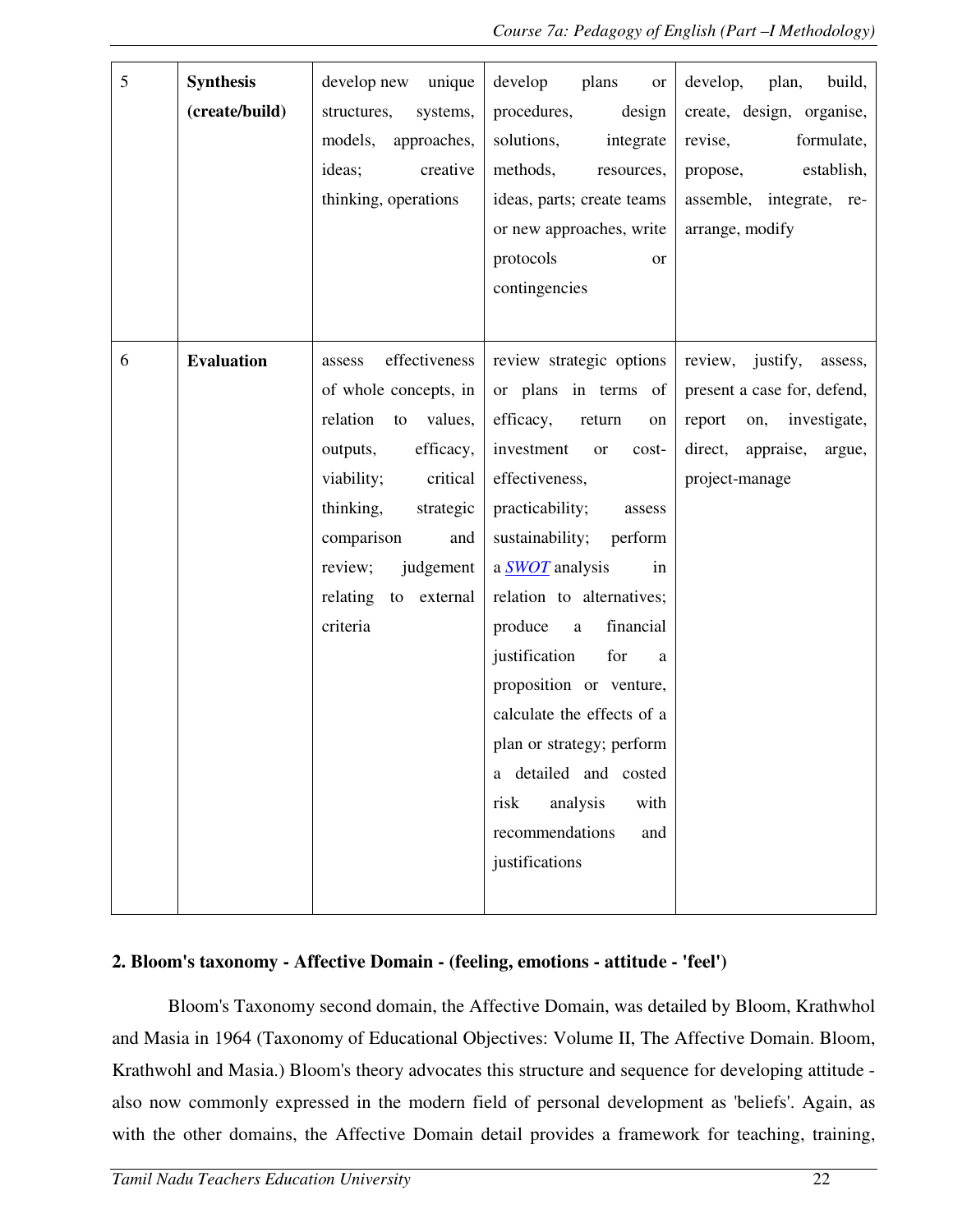assessing and evaluating the effectiveness of training and lesson design and delivery, and also the retention by and affect upon the learner or trainee.

| <b>AFFECTIVE DOMAIN</b> |                           |                                                             |                                                                                                                                                                                                                |                                                                                                                                                                                                                                                            |  |
|-------------------------|---------------------------|-------------------------------------------------------------|----------------------------------------------------------------------------------------------------------------------------------------------------------------------------------------------------------------|------------------------------------------------------------------------------------------------------------------------------------------------------------------------------------------------------------------------------------------------------------|--|
| <b>Level</b>            | Category<br>or<br>'Level' | <b>Behaviour</b><br><b>Descriptions</b>                     | <b>Examples of Experience,</b><br>or Demonstration and<br><b>Evidence</b><br>to<br>be<br><b>Measured</b>                                                                                                       | 'Key<br>Words'<br>(verbs)<br>which<br>describe<br>the<br>activity to be trained or<br>measured at each level)                                                                                                                                              |  |
| $\mathbf{1}$            | <b>Receive</b>            | open to experience,<br>willing to hear                      | listen to teacher or trainer,<br>take interest in session or<br>learning experience, take<br>notes, turn up, make time<br>for learning experience,<br>participate passively                                    | ask, listen, focus, attend,<br>take<br>discuss,<br>part,<br>acknowledge, hear, be<br>open to, retain, follow,<br>concentrate, read,<br>do,<br>feel                                                                                                         |  |
| $\overline{2}$          | <b>Respond</b>            | react and participate<br>actively                           | participate<br>actively<br>$\sin$<br>group discussion, active<br>participation in activity,<br>in<br>interest<br>outcomes,<br>enthusiasm for<br>action,<br>question and probe ideas,<br>suggest interpretation | react,<br>respond,<br>seek<br>clarification,<br>interpret,<br>clarify, provide<br>other<br>references<br>and<br>contribute,<br>examples,<br>question, present, cite,<br>animated<br>become<br><sub>or</sub><br>excited,<br>help<br>team,<br>write, perform |  |
| 3                       | <b>Value</b>              | attach values and decide<br>personal<br>express<br>opinions | worth<br>relevance<br>of<br>ideas,<br>experiences;<br>accept or<br>commit<br>particular<br>to<br>stance or action                                                                                              | and   argue, challenge, debate,<br>refute, confront, justify,<br>persuade, criticise,                                                                                                                                                                      |  |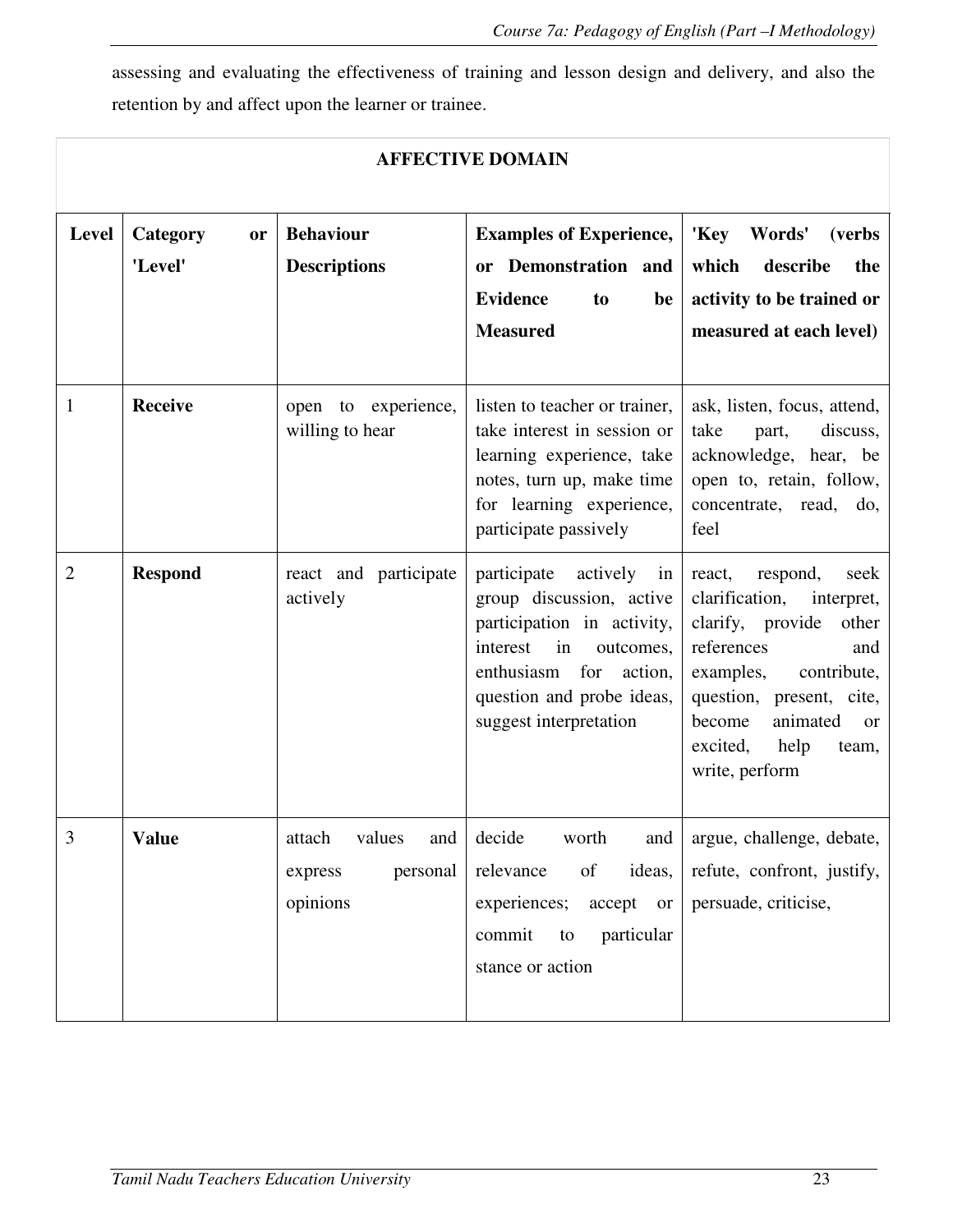| $\overline{4}$ | Organise<br>or                      | reconcile<br>internal  | qualify<br>quantify<br>and  | build,<br>develop,          |
|----------------|-------------------------------------|------------------------|-----------------------------|-----------------------------|
|                | Conceptualize                       | develop<br>conflicts;  | views,<br>personal<br>state | defend,<br>formulate,       |
|                | values                              | value system           | position<br>personal<br>and | modify, relate, prioritise, |
|                |                                     |                        | reasons, state beliefs      | reconcile,<br>contrast,     |
|                |                                     |                        |                             | arrange, compare            |
|                |                                     |                        |                             |                             |
| 5              | <b>Internalize</b><br><sub>or</sub> | adopt belief<br>system | self-reliant;<br>behave     | act, display,<br>influence, |
|                | characterise                        | and philosophy         | consistently with personal  | solve, practice,            |
|                | values                              |                        | value set                   |                             |
|                |                                     |                        |                             |                             |

# **3. Bloom's taxonomy - Psychomotor Domain - (physical - skills - 'do')**

The Psychomotor Domain was ostensibly established to address skills development relating to manual tasks and physical movement, however it also concerns and covers modern day business and social skills such as communications and operation IT equipment, for example telephone and keyboard skills, or public speaking. Thus, 'motor' skills extend beyond the originally traditionally imagined manual and physical skills, so always consider using this domain, even if you think your environment is covered adequately by the Cognitive and Affective Domains. Whatever the training situation, it is likely that the Psychomotor Domain is significant. The Dave version of the Psychomotor Domain is featured most prominently here because in my view it is the most relevant and helpful for work- and life-related development, although the Psychomotor Domains suggested by Simpson and Harrow are more relevant and helpful for certain types of adult training and development, as well as the teaching and development of young people and children, so do explore them all. Each has its uses and advantages.

| <b>PSYCHOMOTOR DOMAIN (DAVE)</b> |  |
|----------------------------------|--|
|                                  |  |

| Level | Category<br><b>or</b> | <b>Behaviour</b>    |                             | <b>Examples of Activity   'Key Words' (verbs which</b> |
|-------|-----------------------|---------------------|-----------------------------|--------------------------------------------------------|
|       | 'Level'               | <b>Descriptions</b> |                             | or Demonstration and describe the activity to be       |
|       |                       |                     | <b>Evidence</b><br>to<br>be | trained or measured at                                 |
|       |                       |                     | <b>Measured</b>             | each level)                                            |
|       |                       |                     |                             |                                                        |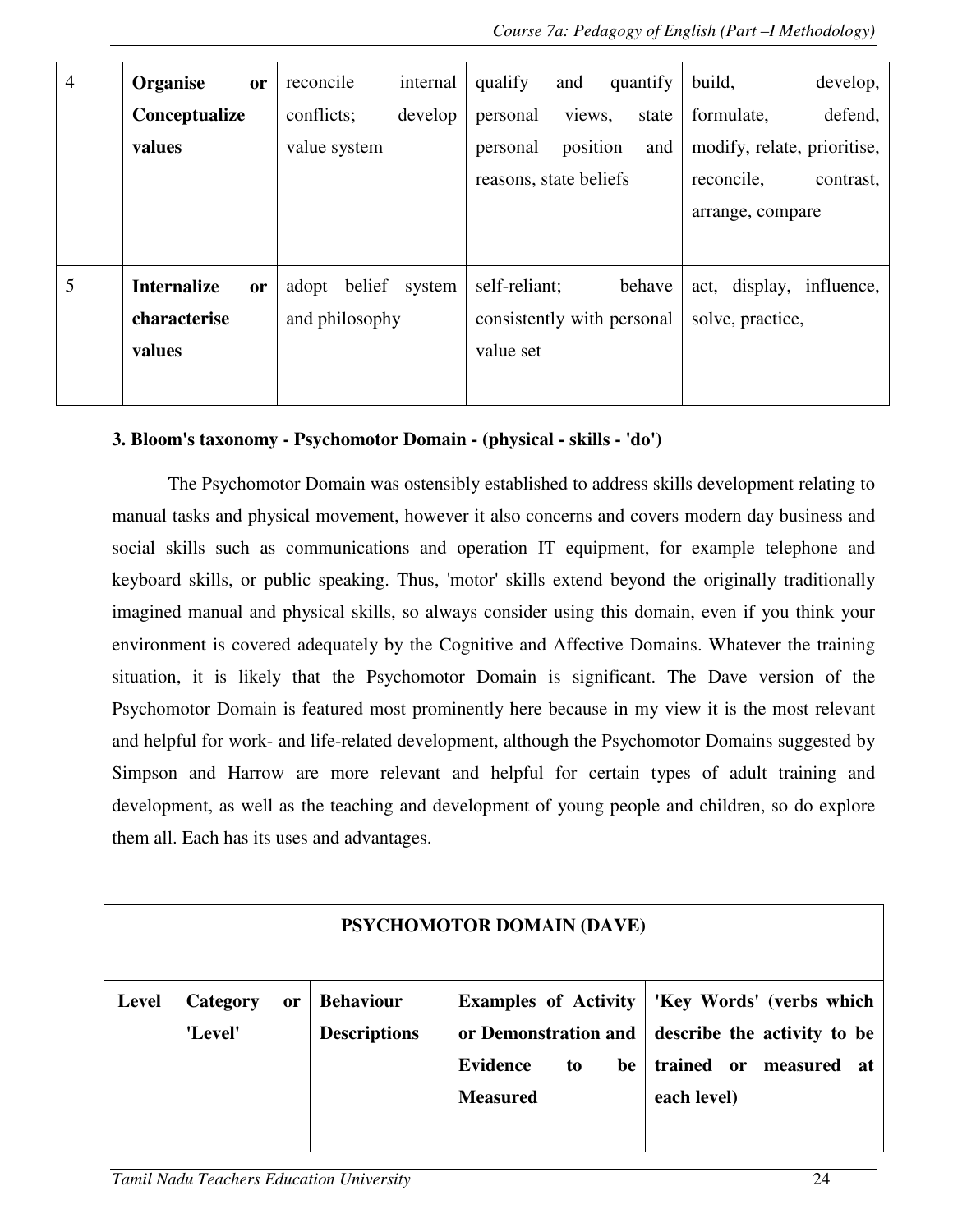| $\mathbf{1}$   | Imitation                           | copy action of<br>another;<br>observe<br>and<br>replicate                                             | watch teacher or trainer   copy,<br>and<br>repeat<br>action,<br>process or activity                                                                                                     | follow,<br>replicate,<br>repeat, adhere                                                              |
|----------------|-------------------------------------|-------------------------------------------------------------------------------------------------------|-----------------------------------------------------------------------------------------------------------------------------------------------------------------------------------------|------------------------------------------------------------------------------------------------------|
| $\overline{2}$ | <b>Manipulation</b>                 | reproduce<br>activity<br>from<br>instruction<br>or<br>memory                                          | carry out task from<br>written<br>verbal<br><b>or</b><br>instruction                                                                                                                    | build,<br>perform,<br>re-create,<br>execute, implement                                               |
| 3              | <b>Precision</b>                    | skill<br>execute<br>reliably,<br>independent of<br>help                                               | perform<br>a task<br><b>or</b><br>activity with expertise<br>and to high quality<br>without assistance or<br>instruction;<br>able<br>to<br>demonstrate an activity<br>to other learners | demonstrate,<br>complete,<br>show, perfect,<br>calibrate,<br>control,                                |
| $\overline{4}$ | <b>Articulation</b>                 | adapt<br>and<br>integrate<br>expertise<br>to<br>satisfy a non-<br>standard<br>objective               | relate<br>combine<br>and<br>associated activities to<br>develop methods<br>to<br>meet varying, novel<br>requirements                                                                    | construct, solve, combine,<br>coordinate, integrate, adapt,<br>develop, formulate, modify,<br>master |
| 5              | <b>Naturalizatio</b><br>$\mathbf n$ | automated,<br>unconscious<br>mastery<br>of<br>activity<br>and<br>related skills at<br>strategic level | define aim, approach<br>and strategy for use of<br>activities<br>to<br>meet<br>strategic need                                                                                           | design,<br>specify,<br>manage,<br>invent, project-manage                                             |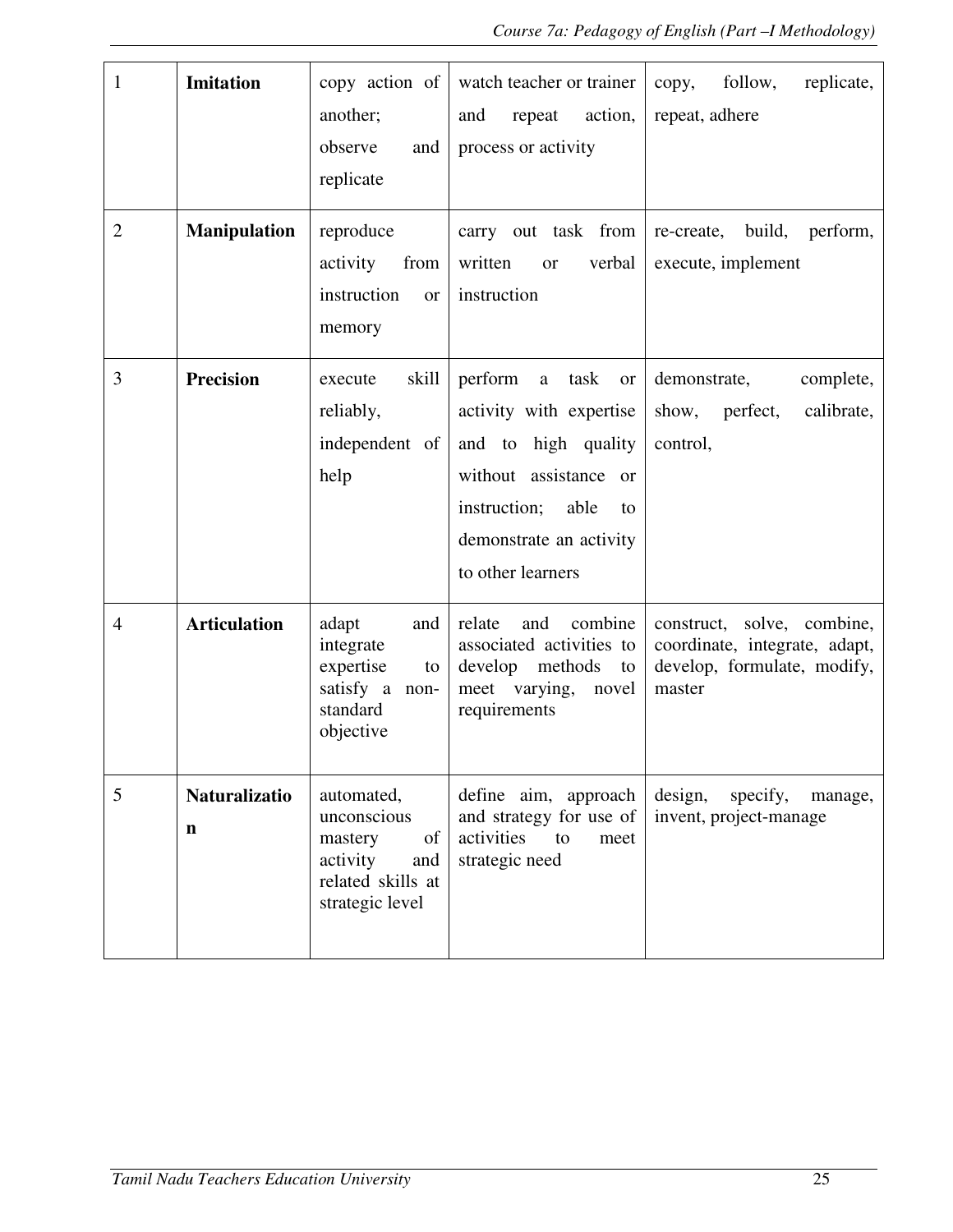#### **III – FOUR-FOLD LESSON PLAN MODEL (Writing)**

| <b>Name of the Student Teacher</b> |                | <b>Subject</b> |  |
|------------------------------------|----------------|----------------|--|
| <b>Class/Section</b>               | ٠              | Unit           |  |
| <b>Name of the School</b>          | ٠              | Date           |  |
| <b>Instructional Objectives</b>    |                |                |  |
| <b>Teaching Resource/Aids</b>      | ٠<br>$\bullet$ |                |  |
| <b>Pervious Knowledge Testing</b>  |                |                |  |

| <b>Content</b> | <b>Learning Behavioral Outcome</b> | <b>Learning Experiences</b> | <b>Evaluation</b> |
|----------------|------------------------------------|-----------------------------|-------------------|
|                |                                    |                             |                   |
|                |                                    |                             |                   |

#### **Home Assignment:**

#### **Signature of Student Teacher Signature of Guide Teacher Signature of Guide Teacher**

#### **Conclusion**

Accordingly, this unit deals with the above stated points in detail and also prompts for further discussion and reflection regarding the writing of instructional objectives, designing of lesson plan and writing of a lesson plan with reference to bloom's taxonomy.

#### **Questions for Discussion and Reflection**

- 1. Analyze the instructional objectives with reference to bloom's.
- 2. Discuss the designing a lesson plan.
- 3. Write a model lesson plan for prose.

#### **The next unit deals with practicing of skills in teaching English.**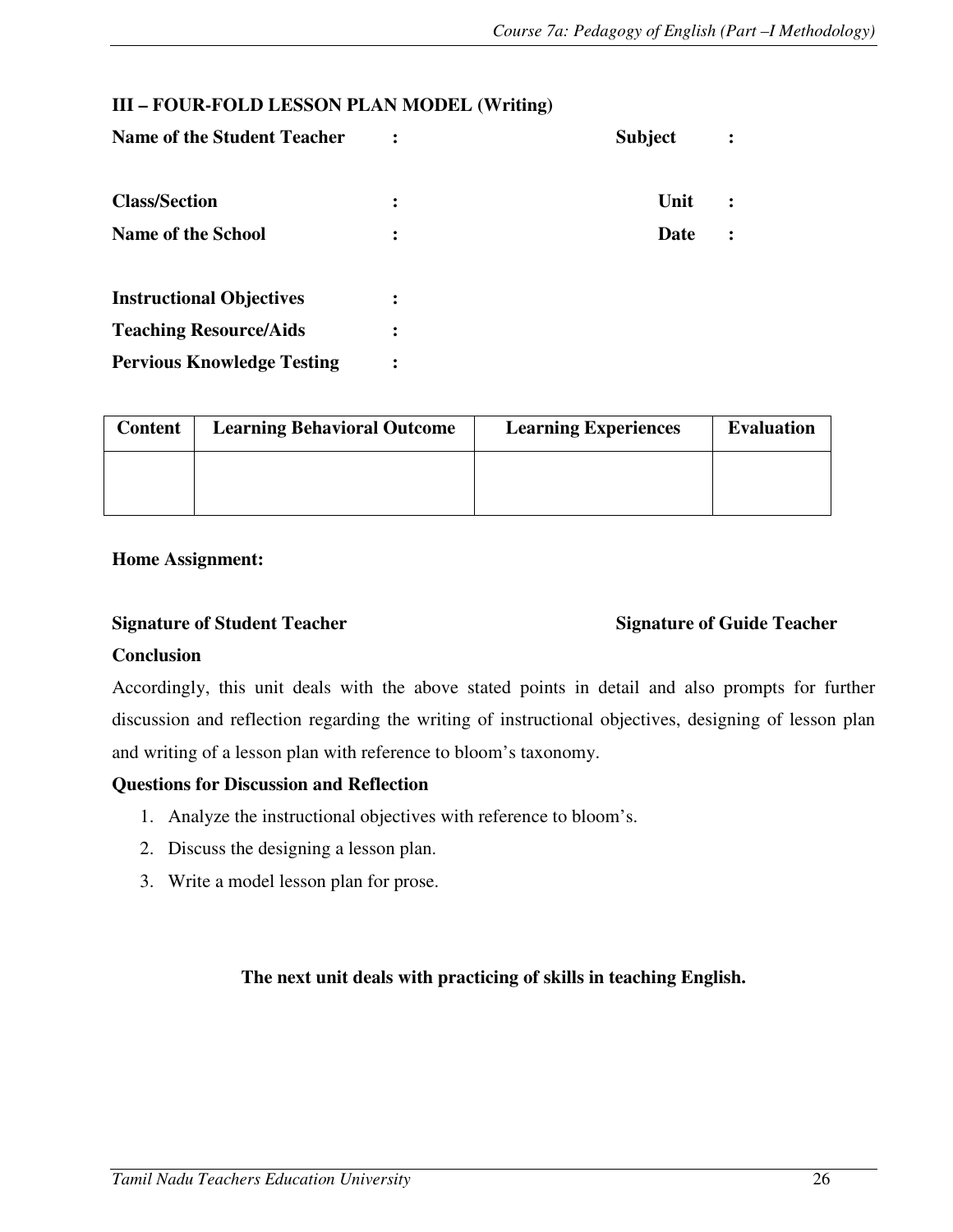# **UNIT – III: PRACTICING THE SKILLS IN TEACHING OF ENGLISH**

#### **Objectives:**

After completion of the unit, the learners will be able:

- 1. To acquaint with teaching of various skills in second language teaching-learning.
- 2. To hand on mini-teaching lesson plan writing.
- 3. To assimilate the teaching methods of prose, poetry, grammar and composition.
- 4. To obtain knowledge about vocabulary and its strategies to enrich their vocabulary.

#### **Introduction**

This unit deals with the importance and role of various skills along with its components in teaching of second language teaching-learning process. It also, additionally gives a cutting edge methods of teaching prose, poetry, grammar and composition. Furthermore, it explains how to write a miniteaching lesson plan.

#### **What is teaching?**

Teaching is neither merely imparting knowledge to students, nor merely giving advice. The best approach to understanding the nature of teaching is establishing a harmonious relationship between teacher, student and subject. Teaching is the activity of facilitating learning. Effectiveness in teaching does not relate to teacher's age, sex, and teaching experience. One can become an effective teacher irrespective of his/her age, sex and experience.

# **What is learning?**

Learning is defined as nothing but "Change in behaviour occurs by activity, training or experiences". Learning happens while knowledge is generated in an environment, where interaction between teachers, students and content takes place in interactive ways. There is a famous saying:

> I hear… I forget; I see … I remember; I do … I understand. Research around the world also suggest: We remember, 20% of what we hear; 30% of what we see; 50% of what we see and hear; 90% of what we see, hear & do.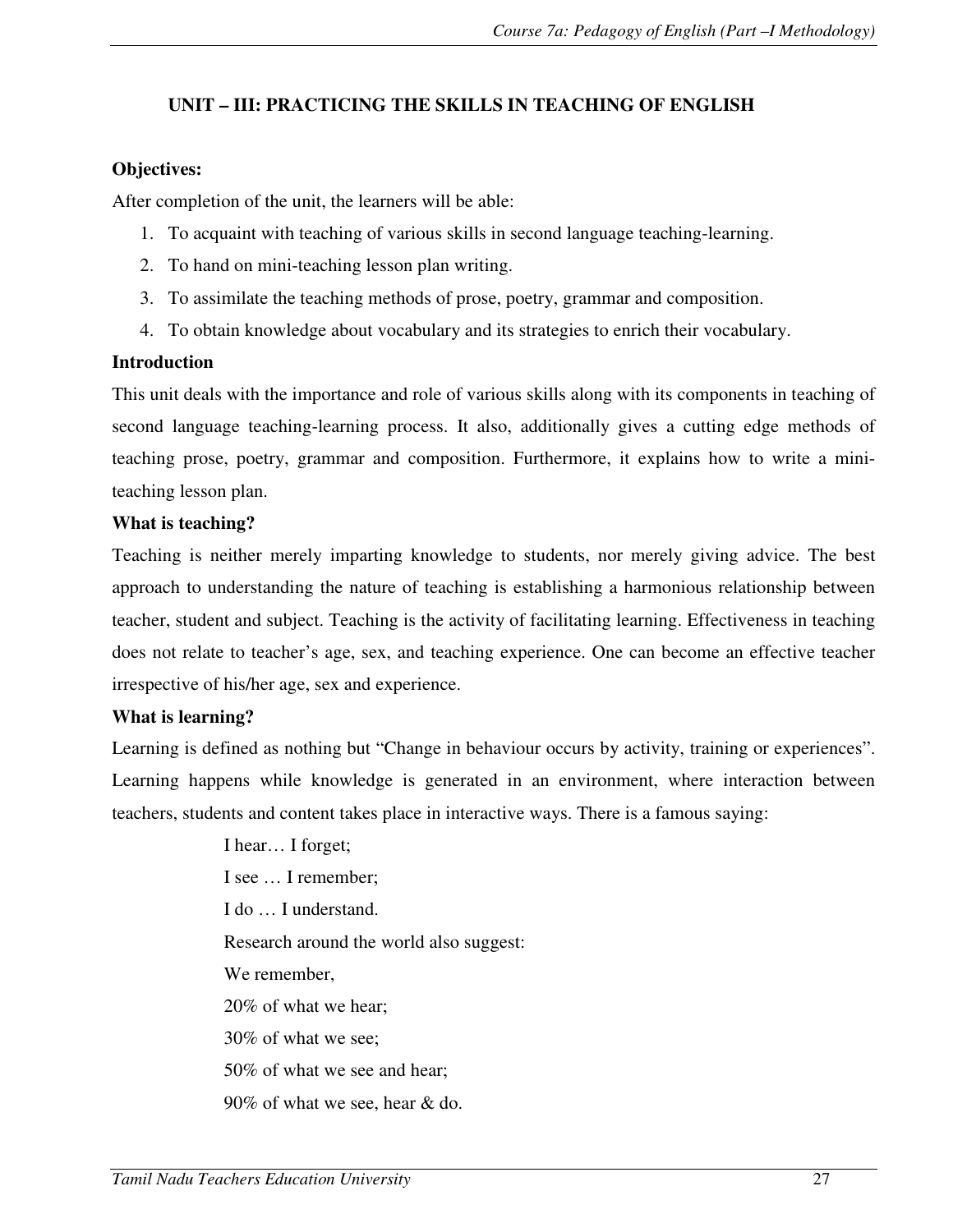# **Changes in Teacher Role**

*A shift from:* 

1. Knowledge transmitter, primary source of information, content expert, and source of all answers.

2. Teacher controls and directs all aspects of learning.

# **Changes in Student Role**

*A shift from:* 

- 1. Passive recipient of information.
- 2. Reproducing knowledge.
- 3. Learning as a solitary activity.

# **I - SKILL**

Skill means ability to do something well or expertness.

# **Teaching Skills**

Teaching skill is a set of teacher behaviors which are especially effective in bringing about the desired changes in pupils.

# **SKILL OF INTRODUCING A LESSON OR SET OF INDUCTION**

Success of teaching a lesson depends on its introduction. The attention of the students towards learning the matter starts with the introduction of the lesson. In this the new knowledge may be properly linked with the existing knowledge of pupils. The introductory questions should be based on the previous knowledge related to the present content and the teacher has to proceed from known to unknown. The skill of introducing a lesson establishes rapport with the learners and facilitates concentration on his teaching. Effectiveness of introducing a lesson depends on the maximum use of previous knowledge and attention gaining of the learners, adopting appropriate devices, continuity, and relevant questions or statements pertaining to the content. Introducing a lesson significantly influences the learning of a new lesson. The various components of the skill involved in introduction of a lesson are,

- $\triangleright$  Use of previous knowledge (UPK)
- $\triangleright$  Preliminary attention gaining (PAG)
- $\triangleright$  Use of appropriate device (UAD)
- $\triangleright$  Arousing motivation (AM)
- $\triangleright$  Relevance and Continuity or Sequencing of questions and Statements (RC)
- $\triangleright$  Topic Declaration (TD)

**Use of Previous Knowledge (UPK):** Previous knowledge of students refers to the level of achievements from previous experiences. Testing the previous knowledge of students helps the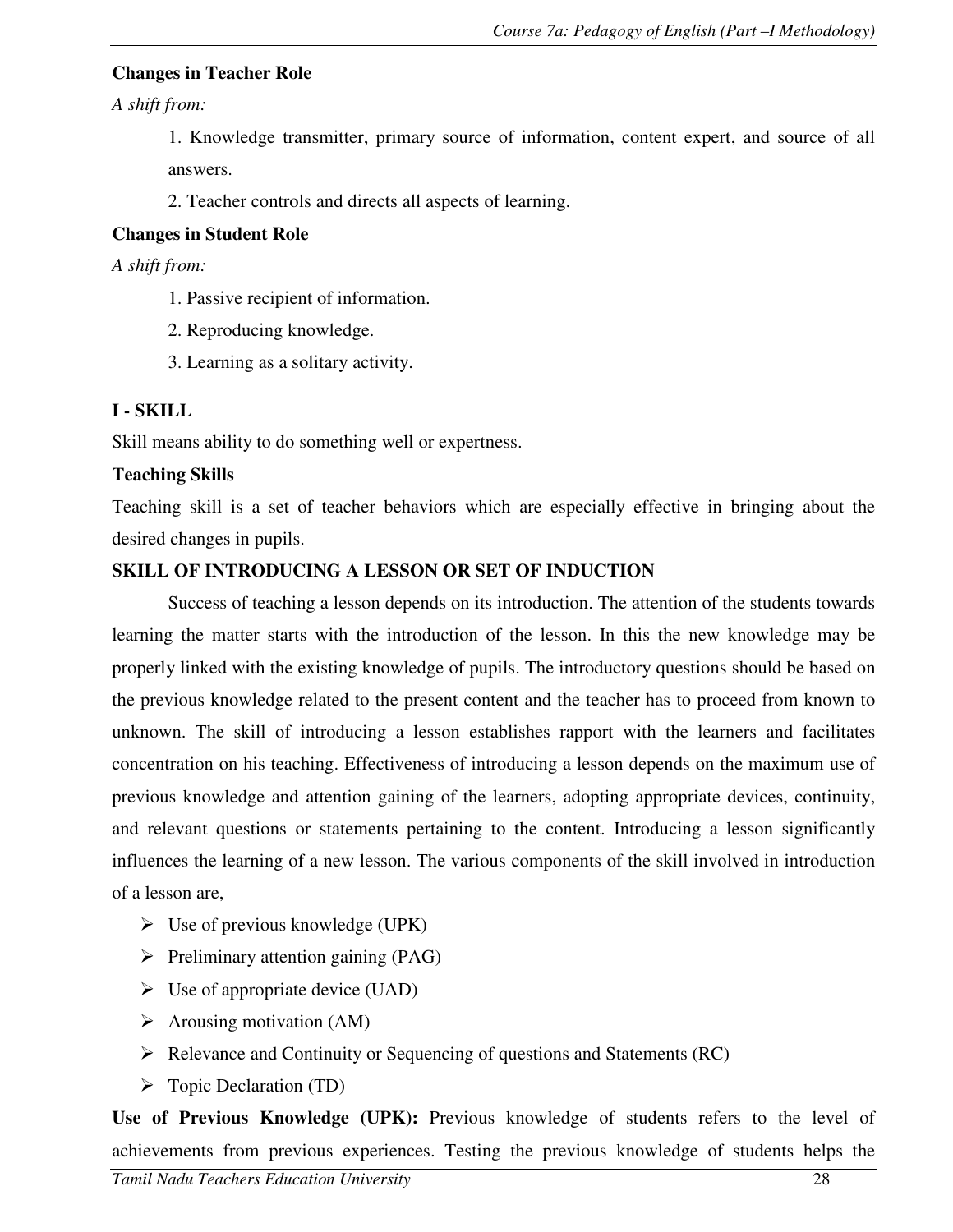teacher to establish integration between the preexisting knowledge of the student and the new knowledge that the teacher wants to impart. Through this skill, the teacher knows the status of motivation, intellectual abilities and sociocultural background of the student.

**Preliminary Attention Gaining (PAG):** In the beginning of a lesson, the students may not be in an attentive mood being mentally unprepared for learning. The teacher's duty is to create desire for learning among the students. The teacher attracts the students towards his teaching by doing some attractive activity and creating curiosity. To gain attention at the preliminary stage interest or curiosity should be aroused among the students. The teacher can employ different attention attracting activities such as telling a story, recalling the previous experiences etc.

**Use of Appropriate Device (UAD):** The teacher should make use of appropriate devices or techniques while introducing a lesson to motivate the students. The teacher creates such a situation by use of different types of devices such as,

- $\triangleright$  Questioning
- $\triangleright$  Use of examples, analogies, similarities
- $\triangleright$  Story-telling, describing related instances
- $\triangleright$  Lecturing, describing, narrating
- $\triangleright$  Use of A.V aids
- $\triangleright$  Roleplaying and dramatization
- $\triangleright$  Demonstration and experimentation etc.

In order to motivate the learners, the use of such devices should be suitable to the age, experience, maturity, etc. of the learner. The devices could be relevant only if they are related to the aims of the lesson/content. Unrelated devices confuse the learners and do not contribute towards establishing a healthy rapport with them.

**Arousing Motivation (AM):** The teacher should link the required previous knowledge of the present knowledge with motivation of the present knowledge with motivation in introducing a lesson. The teacher should use the questions or activities to motivate the students towards the current topic or concept before declaring the topic or lesson.

**Relevance and Continuity or Sequencing of questions and Statements (RC):** The teacher should use relevant and sequence questions to recall previous knowledge, to generate motivation towards the lesson and attract attention of the students.

**Topic Declaration (TD):** The teacher should declare the topic or lesson after introducing the lesson. It indicates the beginning of presentation of the lesson. By this topic declaration, the students understand what they are going to be learning in that period.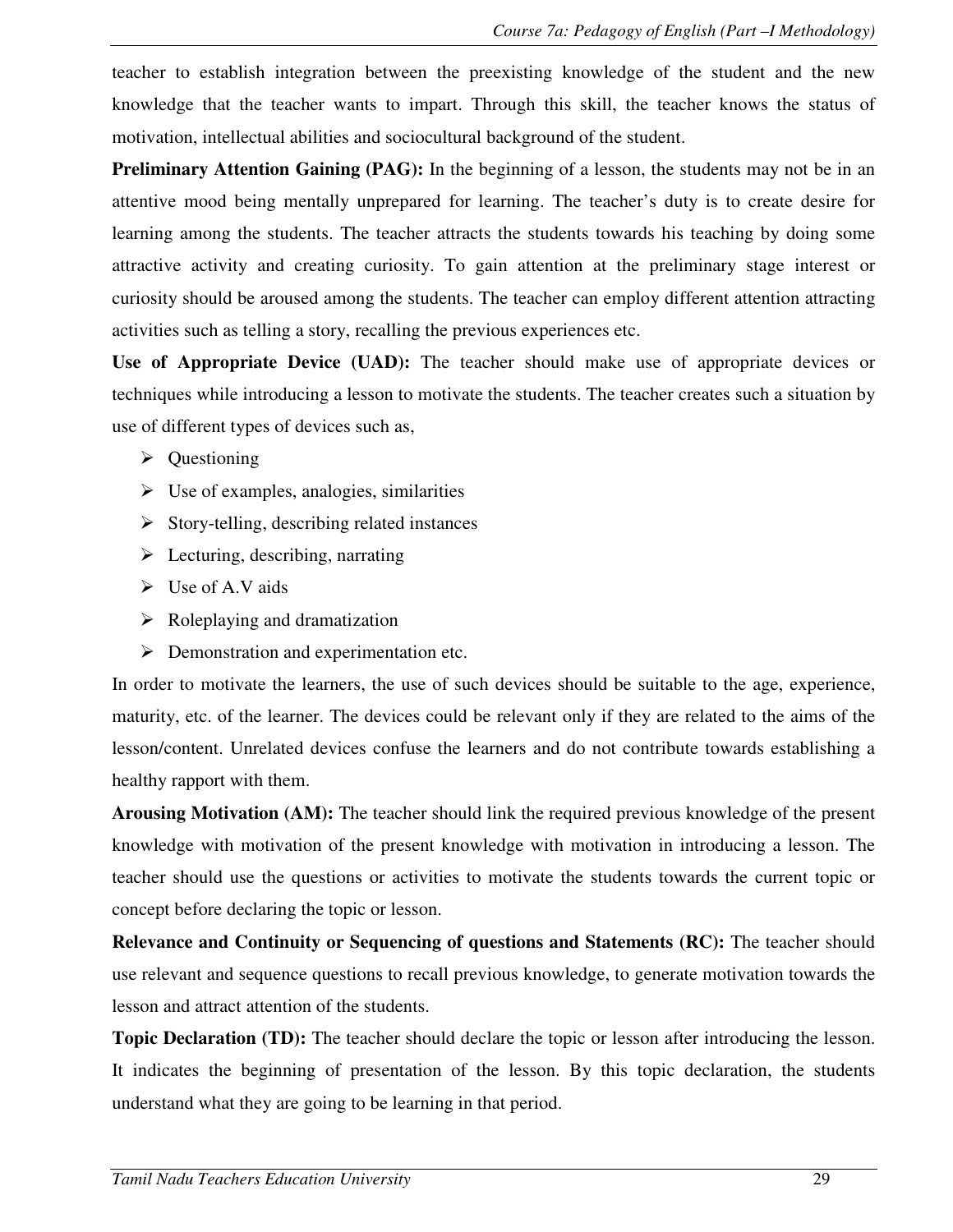**Skill of Explaining:** Explaining skill makes the pupils to understand ideas, concepts and principles, a teacher has to explain vividly. Explanation is a set of inter – relation statements made by the teacher related to an idea or phenomenon. In order to be a good listener the teacher trainee has to develop the following components.

# **Components of Skill of Explaining**

**Cognitive Link (CL):** While introducing a new concept the teacher is to follow the principle of 'known to unknown' establishing a link between the old (already known). Concepts and the new one. A new concept, if it is complex, can be introducing and developed only through a series of sub concepts. A new concept all sub-concepts must be linked with one another logically.

**Use of illustration (ILL):** A new concept is to be adequately illustrated in terms of vital situations or life experiences. Illustrations also include citing example and non-example (if needed and if possible) illustrations must serve the purpose of concretizing the abstract concepts concerned.

**Comparing and contrasting (CC):** Some concepts are often so closely interrelated that the pupils may find it difficult to discriminate between them. These may bring effectively to the attention of the learner. Besides his component serves the purpose of discriminating between two related but different concepts.

**Meaningful repetition (MM):** By repeating a brief description of a concept, a term or a definition at regular intervals, the ideas get fixed in the minds of the learners. Repletion must be purposive, deliberative, meaningful and relevant. Over – repetition creates boredom to the learners. As such over repetition should not be used.

# **SKILL OF QUESTIONING**

Questioning has two aspects i.e. 1. Fluency in questioning and 2. Probing questioning.Fluency in questioning refers to the rate of meaningful questions asked per unit of time. Probing questioning refers to depth in a pupil's response by asking a series of subsequent questions. Let us now consider fluency of questioning. The questioning of the teacher stimulates thinking of the students. The teacher classifies and facilitates understanding of the concepts by questioning the students. In the teachinglearning process, questioning is very significant technique. The new knowledge is assimilated with the previous knowledge by putting some questions. The questions develop curiosity among the students. The effective ness of questions depends on their particular use. The type of questions are as follows,

- $\triangleright$  Introductory questions
- $\triangleright$  Thought provoking questions
- $\triangleright$  Prompting questions
- $\triangleright$  Information seeking questions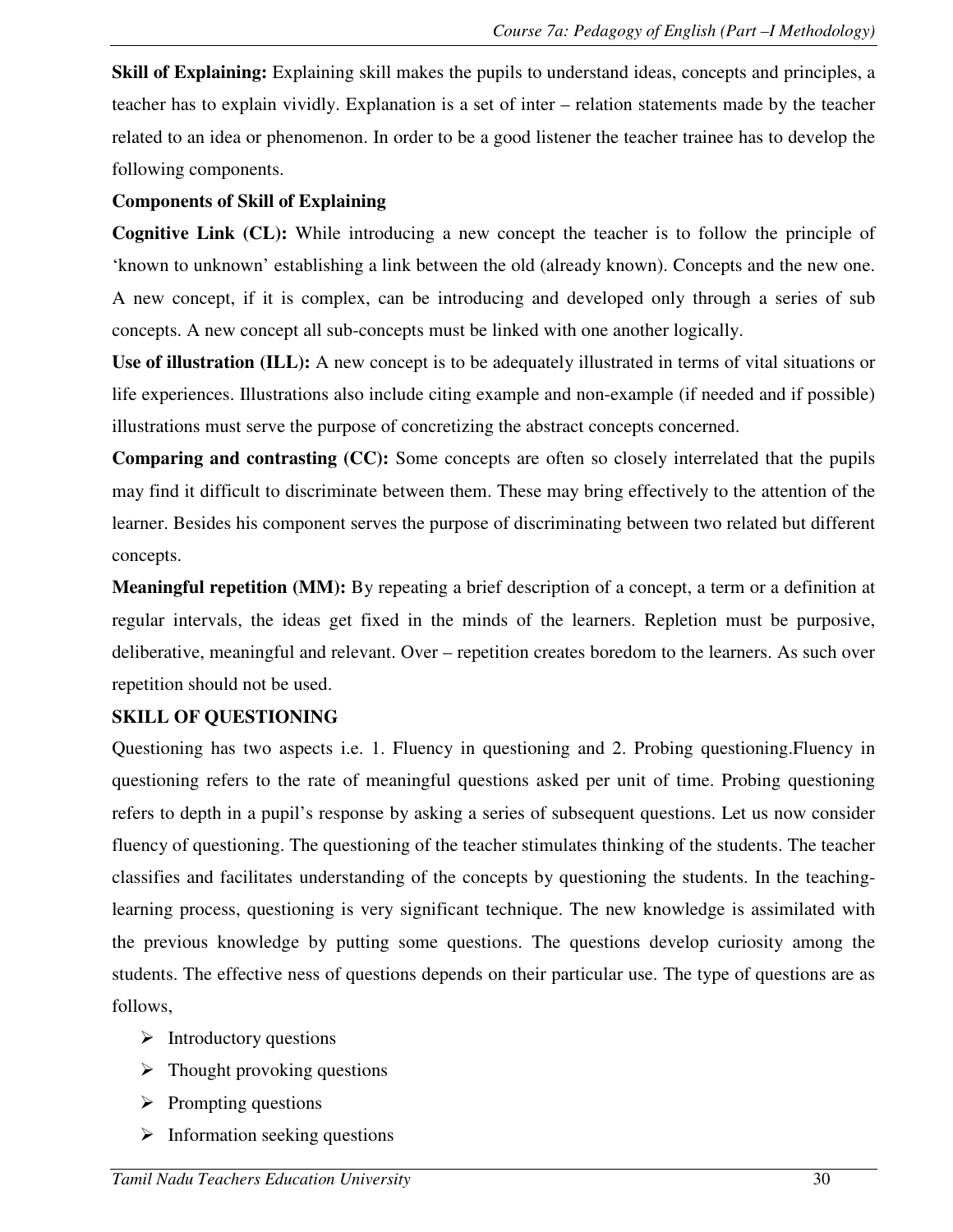- $\triangleright$  Refocusing questions
- $\triangleright$  Redirected questions
- $\triangleright$  Increasing critical awareness questions
- $\triangleright$  Open ended questions
- $\triangleright$  High order questions
- $\triangleright$  'Yes' or 'No' type questions
- $\triangleright$  Recapitulatory questions etc.

The questions should be interesting and should arose curiosity but they must be simple and undesirable to the students during the presentation of the lesson. Thought – provoking questions and probing questions are to be used. In recapitulation, recapitulatory questions are to be used.

'Yes' or 'NO" type questions, elliptical questions, suggestive questions (echo questions), rhetorical questions etc. should not be used.

Questions should be grammatically correct, relevant to the topic discussed, specific and concise, put with proper pace and pause, put to the class with proper voice and not to be repeated unnecessarily. Questions for seeking further information are needed. The teacher asks prompting questions to lead to the pupil's expected response. The teacher asks questions to increase critical awareness of the pupils about their responses. In process of questioning, pace should be used appropriately by providing sufficient pauses and the voice of the teacher should be clear and audible to the learners with please tone and friendly manner.

#### **PROBING QUESTIONING**

The skill of probing questioning involves going deep into student responses through step by step questioning with a view to eliciting the required responses. Each question is followed by a variety of student responses, such as to no response, wrong response, partially correct response, incomplete response and correct response. Let us consider the five response situations one by one.

**No response situation:** No response situation may be there due to a student's inability to understand the questions, to structured response, or due to the lack of requisite facts, concepts, generalizations needed for the purpose of responding or the failure to recall the related facts.

**Wrong response situation:** Wrong responses to a question indicate the lack of knowledge of facts, concepts and generalizations on the part of the student.

**Partially correct response situation:** It represents the response parts, which are similar to the criterion or correct responses. The respondent a partial knowledge of facts, concepts, and generalizations on the part of the students.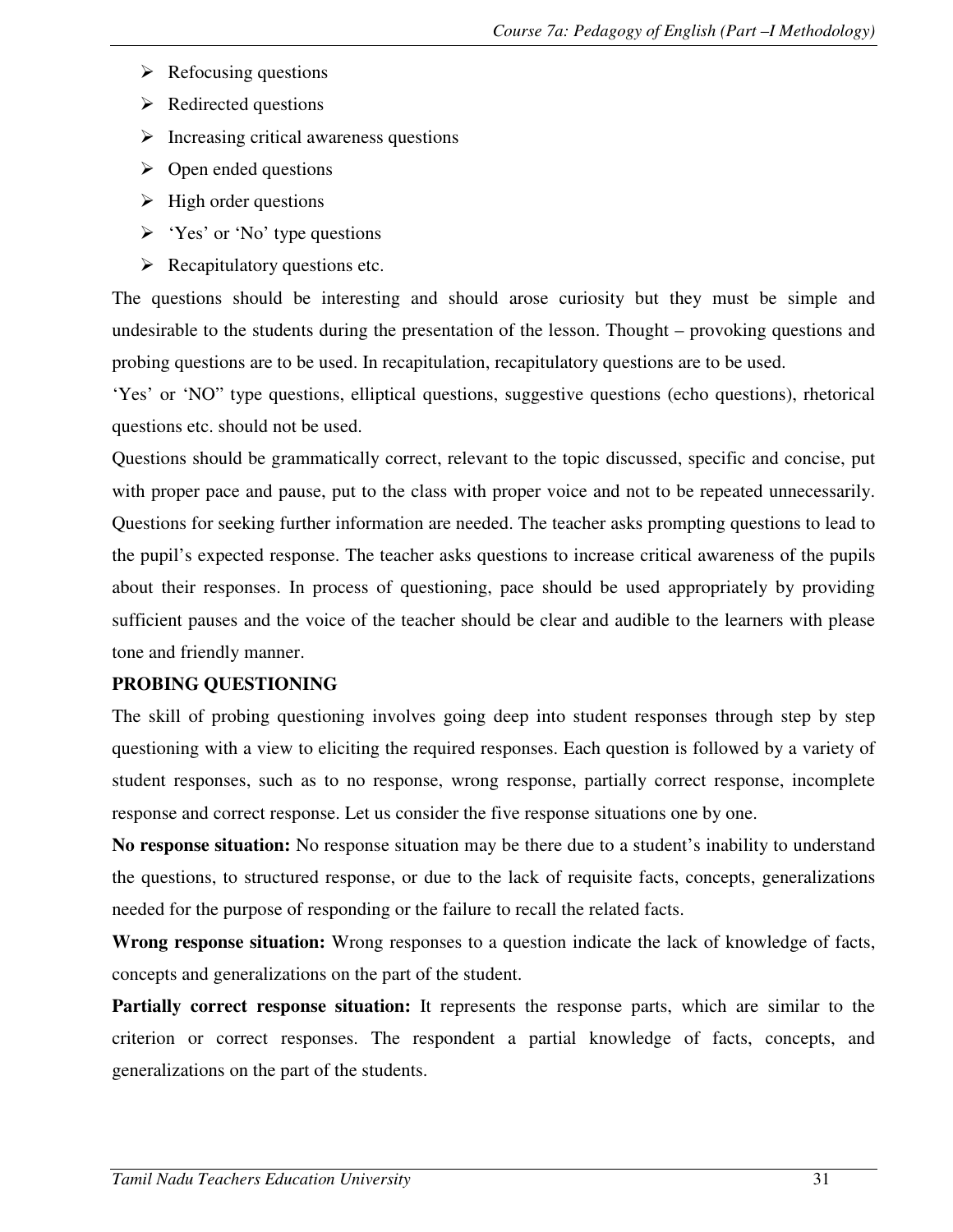**Incomplete responses situation:** Some times when an incomplete response situation occurs, we infer that either the student is not having the necessary facts, concepts or generalization in his memory or it may be due to he is inability to understand or structure a response to the question.

**Correct response situation:** Correct response situation refers to the statements expressed by the student, which completely satisfy the response. These specific sets of behavior (student response situation) are out lined in the ensuing skill components. The skill of probing questioning comprises component behaviors of seeking further information, redirecting, refocusing and developing critical awareness. The components are,

- $\triangleright$  Seeking further information (SFI)
- $\triangleright$  Re focusing (RF)
- $\triangleright$  Re directing (RD) and
- $\triangleright$  Developing critical awareness (DCA)

**Seeking Further Information (SFI):** Dealing with an incomplete response situation and partially corresponsive situation consists of eliciting additional information from the responding pupil to bring the initial response to the expected response in more complex ad novel situations.

**Re Focusing (RF):** To deal with 'correct response situation' the teacher re focuses pupil responses and wants the pupil to relax it to some area already learnt or requires the pupil to consider the implications of the given response in more complex and novel situations.

**Re Directing (RD):** For more students' involvement and to deal with 'no response', 'incomplete response' and partially correct response, the same question is redirected to more students for response.

**Developing critical awareness (DCA)**: This involves asking 'why' and 'how' of the correct response. The teacher expects the pupil to justify his response or explain its rationale. This process develops his critical awareness.

# **SKILL OF STIMULUS VARIATION**

Continuous use of the same stimulus for a long period reduces the attention in that activity. The teacher's behaviour influences pupil's attention. Variation in stimulus secures more attention among the students. The following components of the skill, stimulus variation, influence the teaching – learning process effectively.

- $\triangleright$  Teacher's movement (TM)
- $\triangleright$  Pupil's movement (PM)
- $\triangleright$  Teacher's gesture (TG)
- $\triangleright$  Sensory focus (SF)
- $\triangleright$  Change in voice (CV)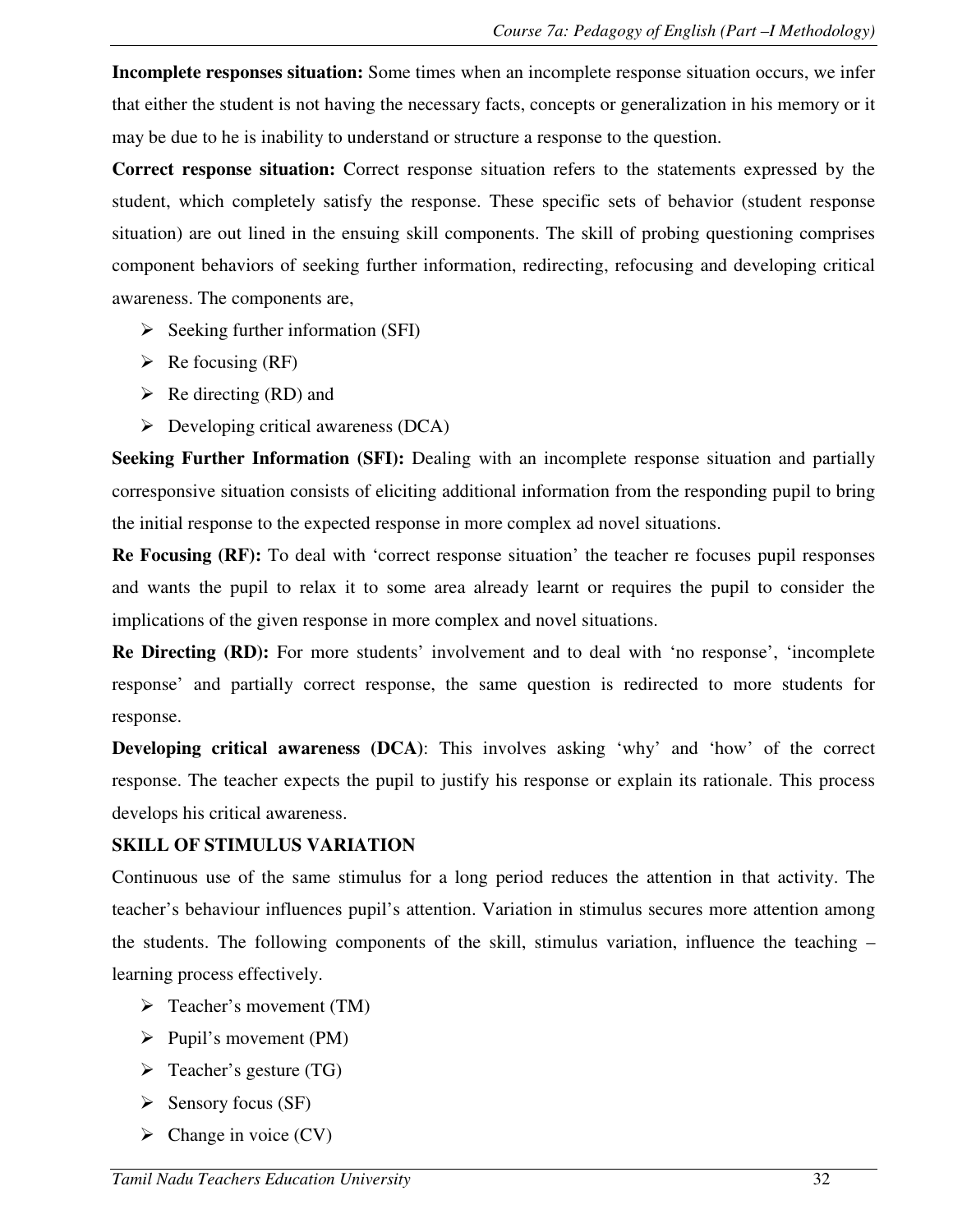- $\triangleright$  Change in interaction pattern (CIP)
- $\triangleright$  Pausing (P)
- $\triangleright$  Audio visual switching (AVS)

**Teacher's Movement (TM):** The teacher should move from one place to another on the teaching dais and towards all the students to attract attention of the entire class and to focus the attention of students the teacher. The movement of the teacher secures and maintains attention of the students.

**Pupil's Movement (PM):** A pupil moves from one place to another. The physical participation holds pupil's interest and attention in this task in which they are engaged physical participation can be in the form of handling apparatus, dramatization and writing on the blackboard.

Teacher's Gesture (TG): Expression of feelings and emotions involving nonverbal behaviours are called gestures. Gestures consists of hand and hand movements, eye movements, facial expressions, etc. use of gestures increase the effectiveness of verbal communication. Gestures: Eyes movement, facial expression, body movements and movement of hands and legs.

**Change in Voice (CV):** The teacher's voice dominates the entire class. Voice modulation pitch, tone, and speed play a vital role in the class room. Communication constant use of the same level of pitch, tone, and speed by the teacher makes his communication dull, inactive and has an adverse effect. So, the teachers should modulate their voice.

**Sensory Focus (SF):** The movements, gestures and change in the voice of teacher secure pupil's attention. The verbal statements and gestures together are known as verbal cum gesture focusing.

Verbal cum gesture focusing is termed as sensory focus. The sensory focus influences the attention of the students. Verbal Statement: Excellent, Gesture: Nodding of head, Verbal cum gesture: Excellent and nodding of head at a time.

**Change In Interaction Pattern (CIP):** The interactive act of teaching constantly communication between the teacher and pupils as an initiatory or responsive act. The interaction is broadly of two types: Verbal and Nonverbal. This interaction is nothing but communication. When the teacher or pupil communicate in verbally, interaction operation through gestures without talking. The main patterns of interaction between teacher and pupils are teacher-pupil interaction, teacher-group interaction, pupil-pupil interaction, and teacher-whole class interaction. The teacher should introduce variation in the interaction patterns to secure and maintain pupil attention.

**Pausing (P):** Pausing is silence for some seconds. The silence indicates pause during talk. Silence has a meaning of its own and if it is used effectively, it helps in securing and sustaining pupil attention. A short pause before saying something important is an effective way of attracting pupil attention. A pause of 3 seconds duration is considered appropriate for this purpose. If the pause is unduly long, it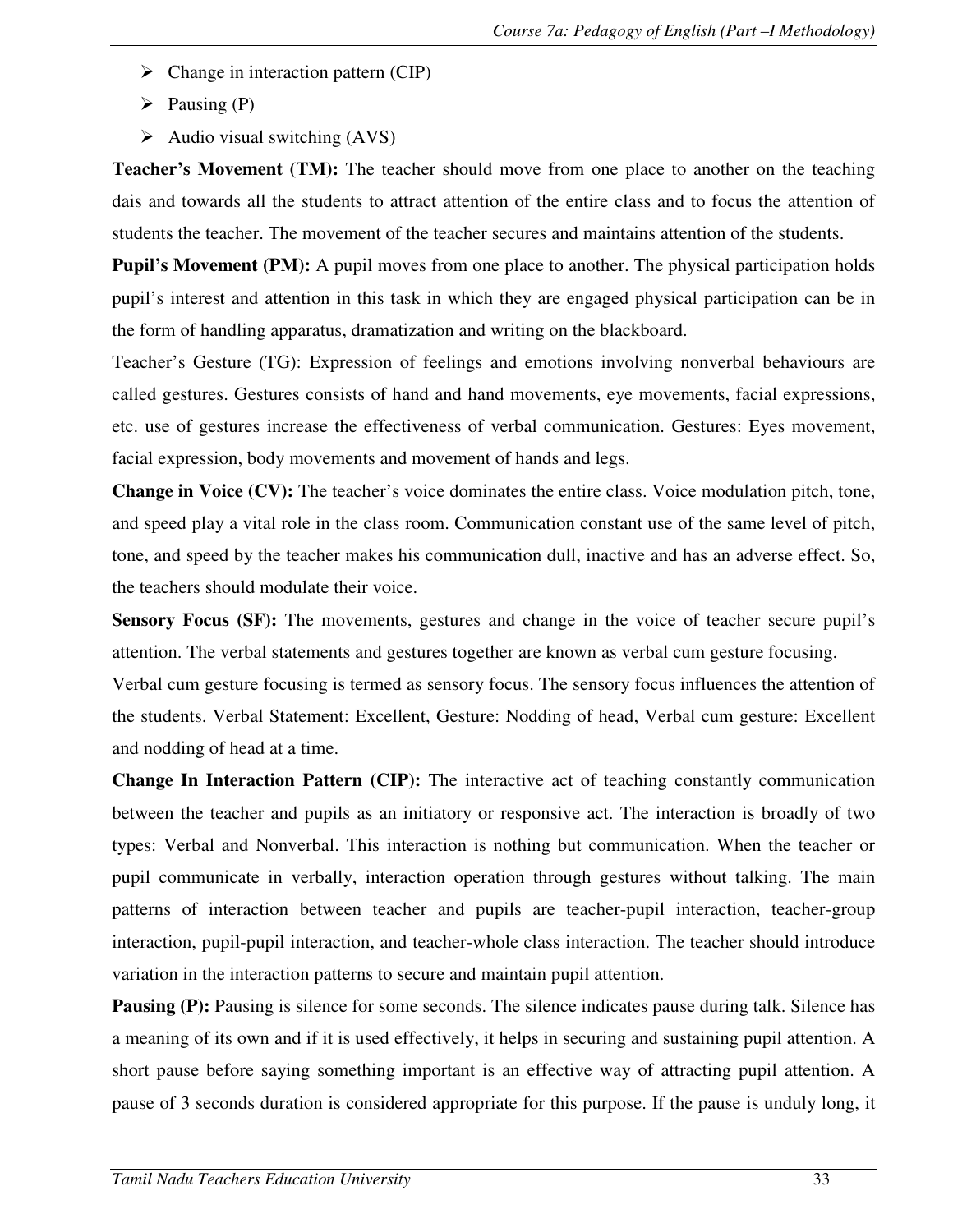loses its effectiveness in serving pupil attention. Appropriate pausing time: Response of the student to the teacher's question or change from one concept to another is: 3 seconds.

**Audio – Visual Switching (AVS):** Visual medium can be in the form of showing a chart, pictures, graph, map, and model on in the form of drawing pictures, figures and graphs on the black board. But the audio in the form of speech only. Only audio medium or only visual medium creates boredom in the class. A teacher while imparting knowledge to his pupils uses either audio or visual medium. A teacher should vary his medium in order to secure and sustain attention i.e. from audio to visual, visual to audio, audio or visual too audio visual, viz..

#### **SKILL OF REINFORCEMENT**

All pupils generally need social approval of their behaviour. When they answer a question, they are eager to know whether their answers are correct or not. When they are appreciated for the correct answers they are eager to continue their responses in future also. This increases their participation. The appreciation for correct responses is positive reinforcement. The positive reinforcement are used for strengthening the responses or behaviours of individuals. On the other hand, if the pupils are scolded of not encouraged for their responses, they never participate in future. This kind of discouraging activity of the teacher's called negative reinforcement. The negative reinforcements are used for weakening of eliminating the undesirable responses or behaviors. These reinforcements are in the form of verbal and nonverbal.

The reinforcements are classified into four types as given below.

- $\triangleright$  Positive verbal reinforcements (PVR)
- $\triangleright$  Positive nonverbal reinforcements (PNVR)
- $\triangleright$  Negative verbal reinforcements (NVR)
- $\triangleright$  Negative nonverbal reinforcements (NNVR)

Positive Verbal Reinforcement (PVR): The verbal behaviour (statement) of teacher accepts student feelings, repeats, rephrases student responses, surroundings student ideas etc., Using responses words such as – *excellent, fantastic, splendid, right , yes, correct, fine, continue, go ahead, carry on, well done,* etc., and extra verbal expressions such as '*uhuh', 'hmhm'* etc., are positive verbal reinforcements.

**Positive Non-Verbal Reinforcement (PNVR):** Using extra verbal cues like *'umum', 'aha'* to encourage pupils while answering, writing the responses in the board, teacher's gestures, conveying pleasant feelings, approval of student responses such as smiling, nodding of head, delighted laugh, clapping, keeping eyes on the responding student and giving ear to the student indicate positive nonverbal reinforcements.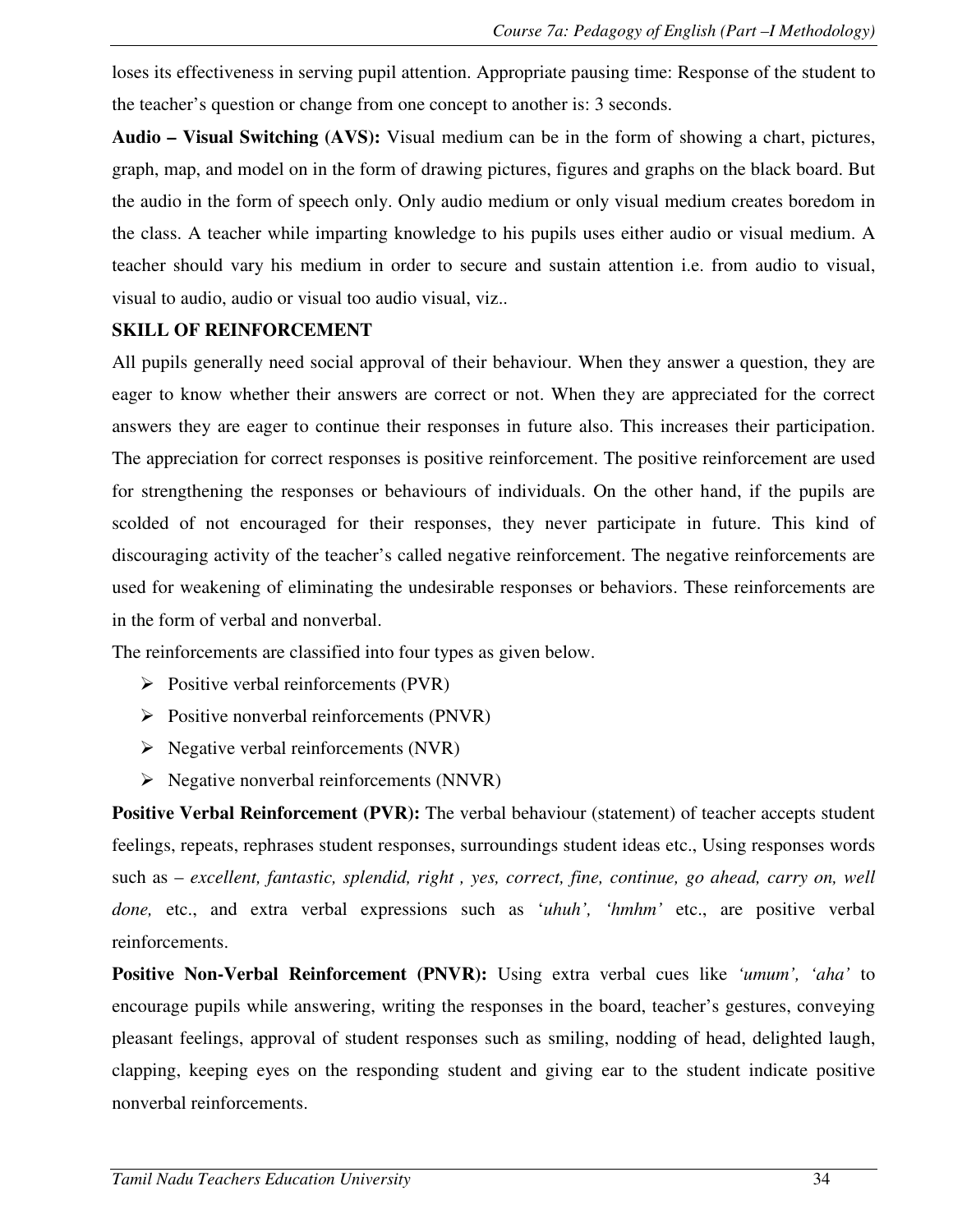**Negative Verbal Reinforcements (NVR):** Teacher's statements such as the use of discouraging words like, *'no' wrong, incorrect, stop it , non-sense, try something else, remark in a sarcastic way , I don't like what you are doing, do not do like this, that is not good*, etc., correspond to negative verbal reinforcements.

**Negative Non-Verbal Reinforcements (NNVR):** The teacher demonstrates, his/her disapproval to indicate non-verbal expression of a student's in appropriate behaviour or incorrect response to his/her questions. *Frowning, raising the eye brows, staring, disapproval by hands*, negative reinforcements.

The first two **PVR** and **PNVR** indicate the skill of desirable reinforcements, whereas NVR and NNVR indicate the skill of undesirable reinforcements. Trainee should be encouraged to participate reinforces to increase pupil's participation. The undesirable reinforcements, which will affect students learning adversely, so these should be avoided as far as possible.

# **SKILL OF BLACK BOARD USAGE**

Black board is the powerful teaching aid to teach from KG to PG. Black board, the visual aids is widely use in all sections of education and training. The development of information and communication technology is reducing the chalkboard work. Still it is the most suitable for giving a holistic picture of the lesson. A good black board work brings clearness in perception and it can be suitably used for displaying notes and diagrams during a lesson and for working through calculations in a classroom situation. The components of the skill of use of black board are:

- $\blacktriangleright$  Legibility (L)
- $\triangleright$  Size and alignment (SA)
- $\triangleright$  High lighting main points (HMP)
- $\triangleright$  Utilization of the space (US)
- $\triangleright$  Correctness (C)
- $\triangleright$  Position of the teacher (PT)
- $\triangleright$  Eye contact with pupils (ECP)
- $\triangleright$  Cleaning of black board (CB)

**Legibility (L):** Legible handwriting of the teacher on the blackboard draws the attention of the learners and encourages them to improve their handwriting. Illegible hand writing irritates the learners and results in maximum mistakes. The teacher should see that a clear distinction is ensured between every letter. Adequate space is maintained between individual letters and words etc. to make handwritings more eligible.

**Size and Alignment (SA):** In black board writhing the size and alignment of the letters is very important. The size of the letters on the black board should not only be uniform but also the size of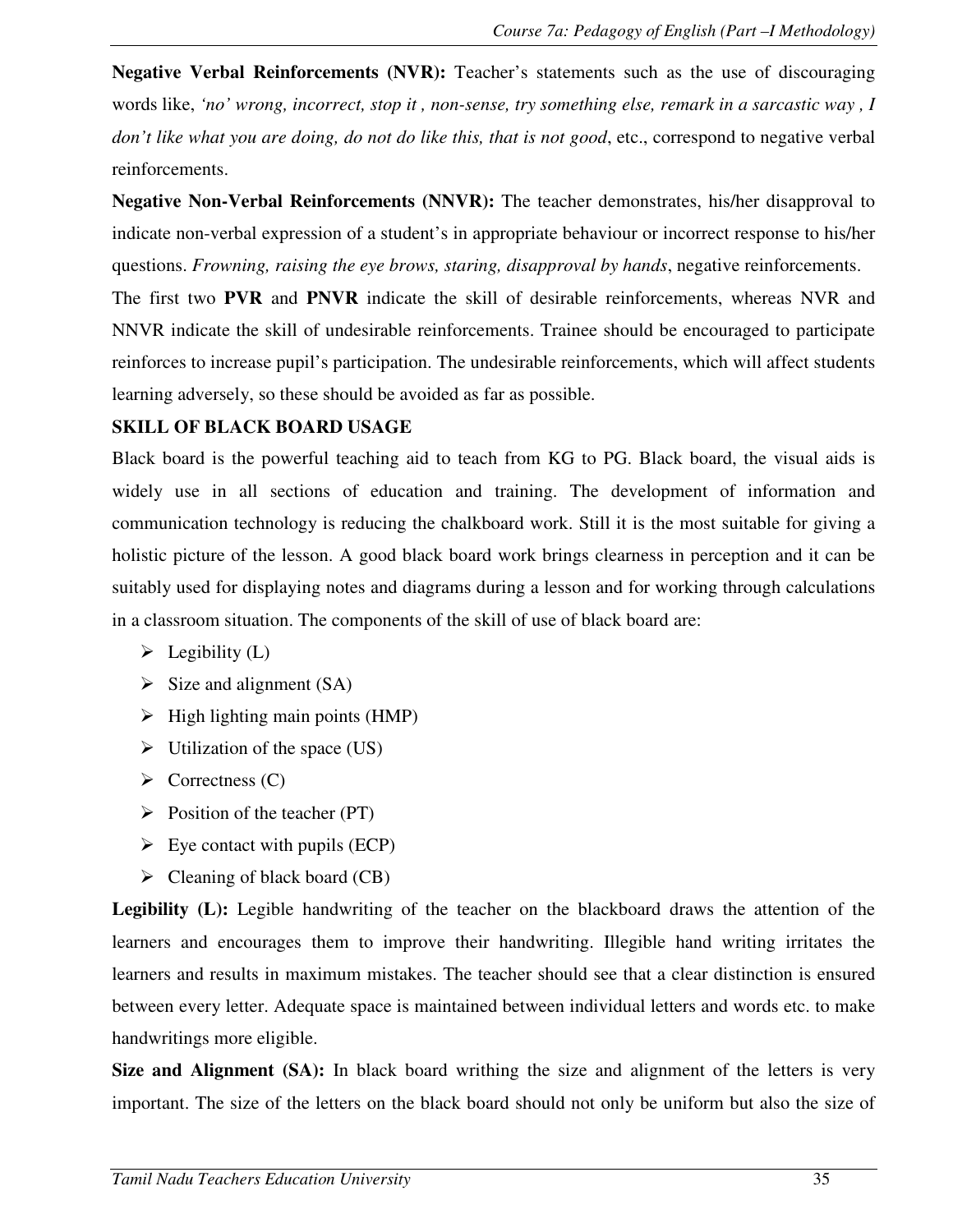the letters should be large enough to be read by the students in the last row. The size of the capital letters should be as nearly vertical as possible without being diverged from a line.

**Highlighting Main Points (HMP):** The teacher should underline to highlight the main points or words on the black board. Colored chalks should be used suitably to draw the learner's attention on the main points.

**Utilization of the Space (US):** For the proper utilization of the space important words or statements should be written on the board. Overwriting on the letters should be avoided as it makes the black board work untidy. Only essential material should be retained on the black board and unnecessary words should be rubbed off.

**Correctness (C):** The teacher should be careful about correct spelling, punctuation, grammar etc. in constructing sentences on the blackboard. While writing on the black board, inadequate knowledge of English grammar or mistakes done by the teacher reduces the attentiveness of the learners in the classroom.

**Position of the Teacher (PT):** At the time of writing, the teacher should stand on one side of the blackboard with an angle of 45 degrees, so that the written work is visible to the learners on the black board. This means the teacher's position should not be in between the learners and the black board.

**Eye Contact with Pupils (ECP):** the teacher should maintain eye contact with his learners at the time of writing on the board. This controlling interaction maintains discipline and sustains the attention of the learners. Too much or too less eye contact will be counter production in the classroom.

**Cleaning of Black Board (CB):** Teacher should clean the blackboard from top to bottom and not spread dust in the room. He should rub the points on the black board after the student notes them down. After completion of the lesson, the teacher should clean the entire blackboard leaving the classroom.

#### **SKILL OF CLOSURE**

In closure or recapitulation, the teacher can consolidate the main points by putting a few questions based on the topic taught. The questions should be logically liked to cover the whole lesson as summary of the lesson. He may use charts, models, diagrams etc. for consolidation of the lesson. The questions may be oral or / and written by using non-verbal media including experimentation. The students can use this situation of what they have learnt during the lesson in solving the problems in a new situation or in different situations. The teacher can review the past knowledge of the students, both provide for future learning in the form of homework or assignment. The various components of the skill Closure /Recapitulation are,

 $\triangleright$  Consolidation of Major points (CMP)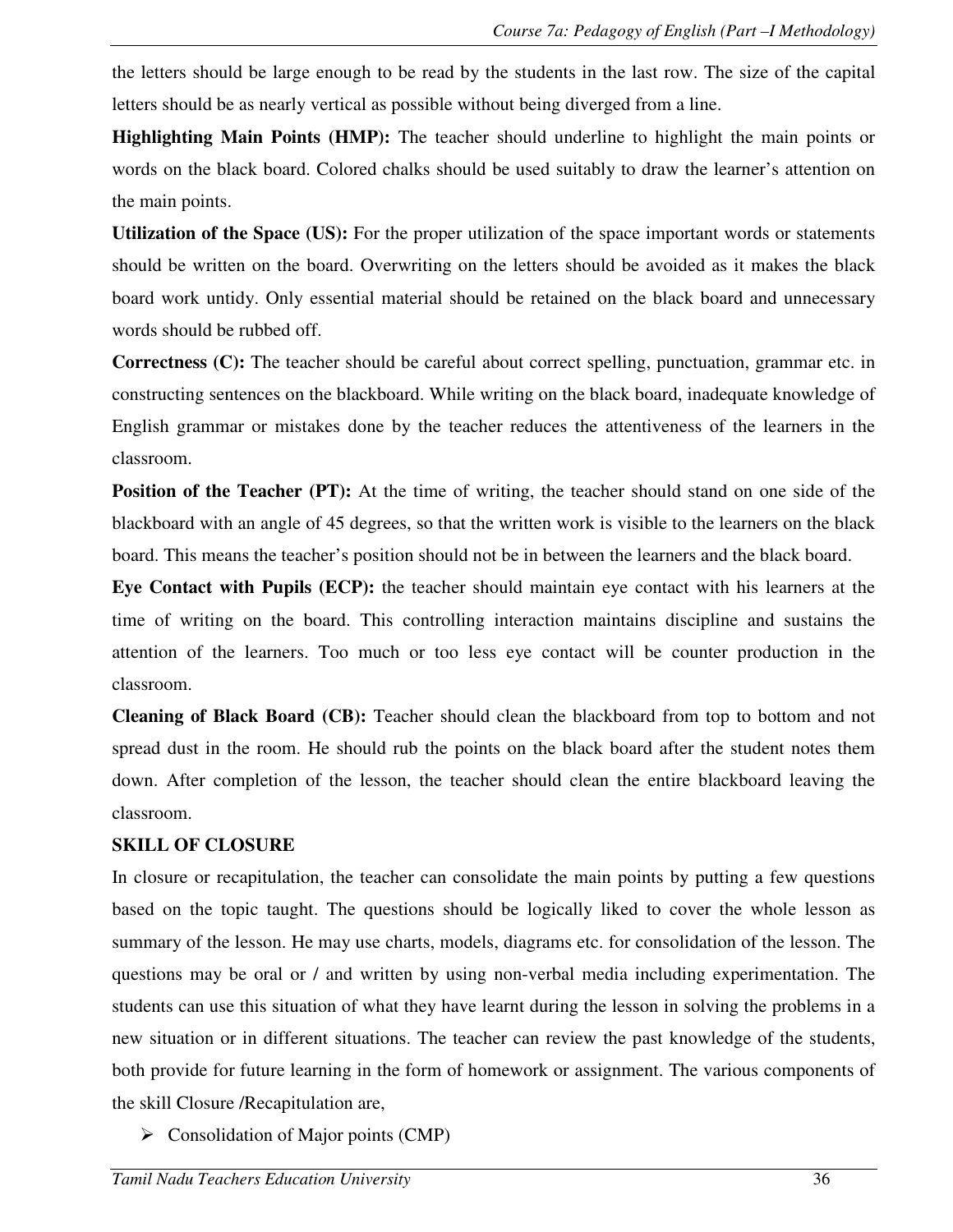- $\triangleright$  Providing opportunity to apply new knowledge to a new situation or different situation (OP)
- Linking previous knowledge to new knowledge and new knowledge to future knowledge among the students (LK)
- $\triangleright$  Homework or Assignment (HW)

**Consolidation of Major Points (CMP):** The teacher should consolidate the major points of his presented content matter at the closure or recapitulation process. It helps in remembering important points of the lesson.

# **Providing Opportunity to apply new knowledge to new situation or indifferent situations (OP):**

Whatever the students gain new knowledge in the lesson taught, they apply their knowledge in a new situation or different situations in the recapitulation. That opportunity is felt at the closure of a lesson. Without providing this opportunity, the students are unable to apply their gained knowledge to new or different situations.

**Linking previous knowledge to new knowledge and new knowledge to future knowledge of the students (LK):** The teacher establishes a link from the previous knowledge to new knowledge and from the new knowledge to future knowledge by taking different examples.

**Home Work or Assignment (HW):** Homework or Assignment is an important task in closure. At the end of his teaching, the teacher provides homework or assignment to recall or to apply or to learn different situations.

## **SKILL OF FLUENCY IN COMMUNICATION**

### **Meaning**

- $\triangleright$  Resolution for conflict, understanding of the topic
- Presentation skills, argumentation skills, storytelling, organizing ideas. Adjusting the communication style depending on the audience
- $\triangleright$  Cultural sensitivity
- Correct use of grammar, correct pronunciation, correct spelling, and concise verbiage without excess words
- $\triangleright$  Knowledge in specialized topics, familiarity with idiomatic expressions
- $\triangleright$  Language translation (if necessary)

### **Definition**

According to James M. Bodie, it reduces fear of communication. Through the mental preparation, an individual can reduce disfluencies and mitigate the anxiety that arises from a speech reported higher levels of communication apprehension demonstrated more total disfluencies throughout the speech.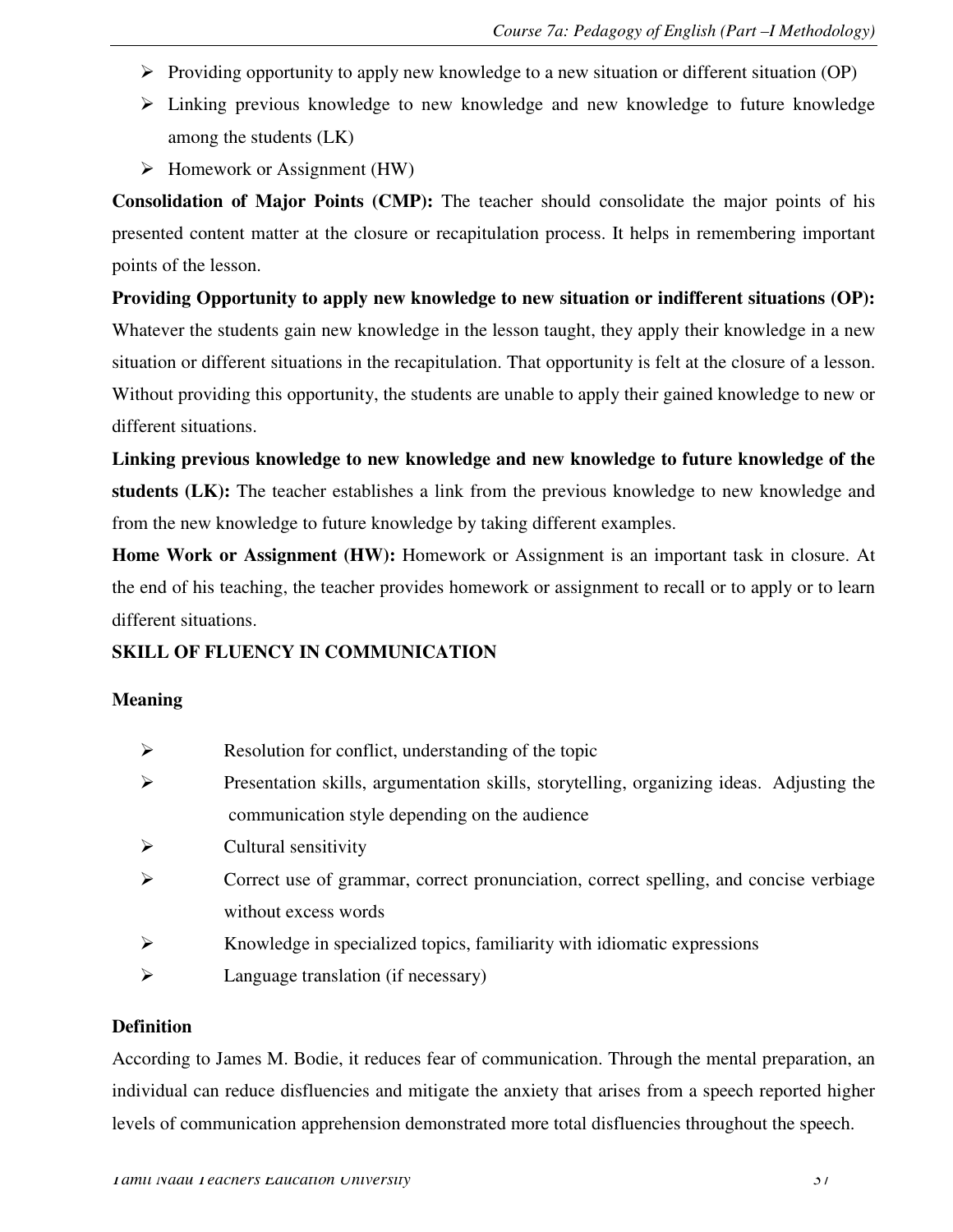## **Importance**

Irrespective of your profession, speech fluency is a must. There is no denying to the fact that it offers you an upper edge over other people out there. How often do you notice an individual with less skills and ability make it to the top? Although the individual may have fewer skills than you, the ability to communicate effectively can lead one to the top of the success ladder, and to communicate effectively, speech fluency has to be there.

## **Components of Skill of Fluency in Communication**

- $\triangleright$  Speaking
- $\triangleright$  Accuracy
- $\triangleright$  Grammar
- $\triangleright$  Vocabulary
- $\triangleright$  Pronunciation
- $\triangleright$  Intonation

# **Episode Writing**

Let's now see an episode on introducing a poem: "**The Coromandel Fishers**" by poet **Sarojini Naidu**.

"Rise, brothers' rise, the waking skies Pray to the morning light,

The wind lies asleep in the arms of the dawn like a child that has cried all night.

Come, let us gather our nets from the shore, And set our catamarans free,

To capture the leaping wealth of the tide, For we are the sons of the sea."

- a) Equipping the students for a quick grasp of the main outline of the poem.
- b) Familiarizing (not through explanation) them with the most important words and expressions.
- c) Ensuring that the ideas involved in the poem are not beyond his reach.

These can be done by eliciting responses through simple questions as follows: (The books remain closed).

**Tr.:** How many of you have seen the sea? / How many of you have been to the beach? (A few students raise their hands)

**Tr.:** Not even in films / TV?

**Class:** Yes! Yes!

**Tr.:** Good, now tell me, what you have seen on the seashore. Answer one by one.

**Student1:** boats, Student 2: huts, Student 3: shells, Student 4: fisherman.

**Tr.:** Yes, fisherman. Or you can also call them fishers. (A few students murmer 'fishers') Good! Say that!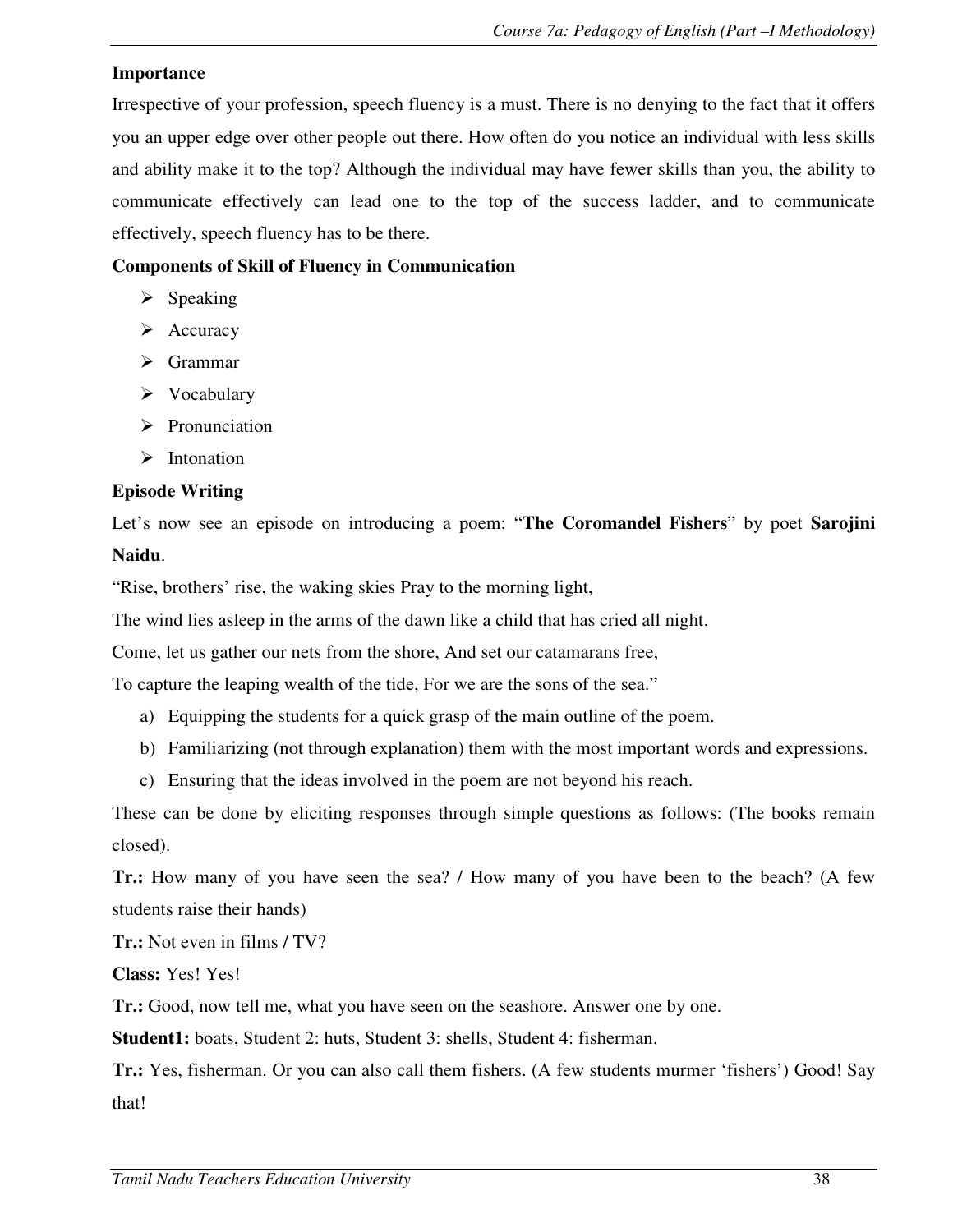**Class:** Fishers. **Tr.:** Good! The fishers! What do they do? **Student 2:** Catch fish. **Tr.:** Good! When do they set out to catch fish? (Show gestures) **Class:** (Silent) **Tr.:** In the night? **Student 3:** No, early in the morning, **Tr.:** Yes! You're right. I'm going to recite a poem on fishermen. They are also called.......... **Student 5:** Fishers! **Tr.:** Good: Can you tell me, what is the east coast of India? **Class:** (Silent) **Tr.:** I'll give you a clue. There is a train from Chennai to Calcutta. It's named after the coast. **Student 7:** Coromandel Express? The process of teaching the poem can be in three main stages as follows, 1. Preparation, 2.

## **Preparation**

Presentation and 3. Discussion.

**Tr.:** Exactly! The East Coast is called the Coromandel Coast. Our poem is on the Coromandel fishers. I'm going to recite it. You are not going to open your books. Listen to the poem carefully.

## **Presentation**

**Tr.:** The teacher recites / reads out the poem with the proper pronunciation intonation and facial expression (A second reading / recital can also be done if necessary).

## **Discussion**

**Books Open:** The teacher need not explain every word or every line. The teacher can ask simple questions to ensure whether the pupils have understood the poem. Even if a few students ask the meaning of words like catamarans, leaping wealth, the teacher can show pictures, or pose questions to the class and elicit the answer.For example,

**Tr.:** How do fisherman go into the sea?

**Class:** (Silent) **Tr.:** Swimming? **Student 2:** No **Tr.:** Then? By ships? **Student 3:** By boats.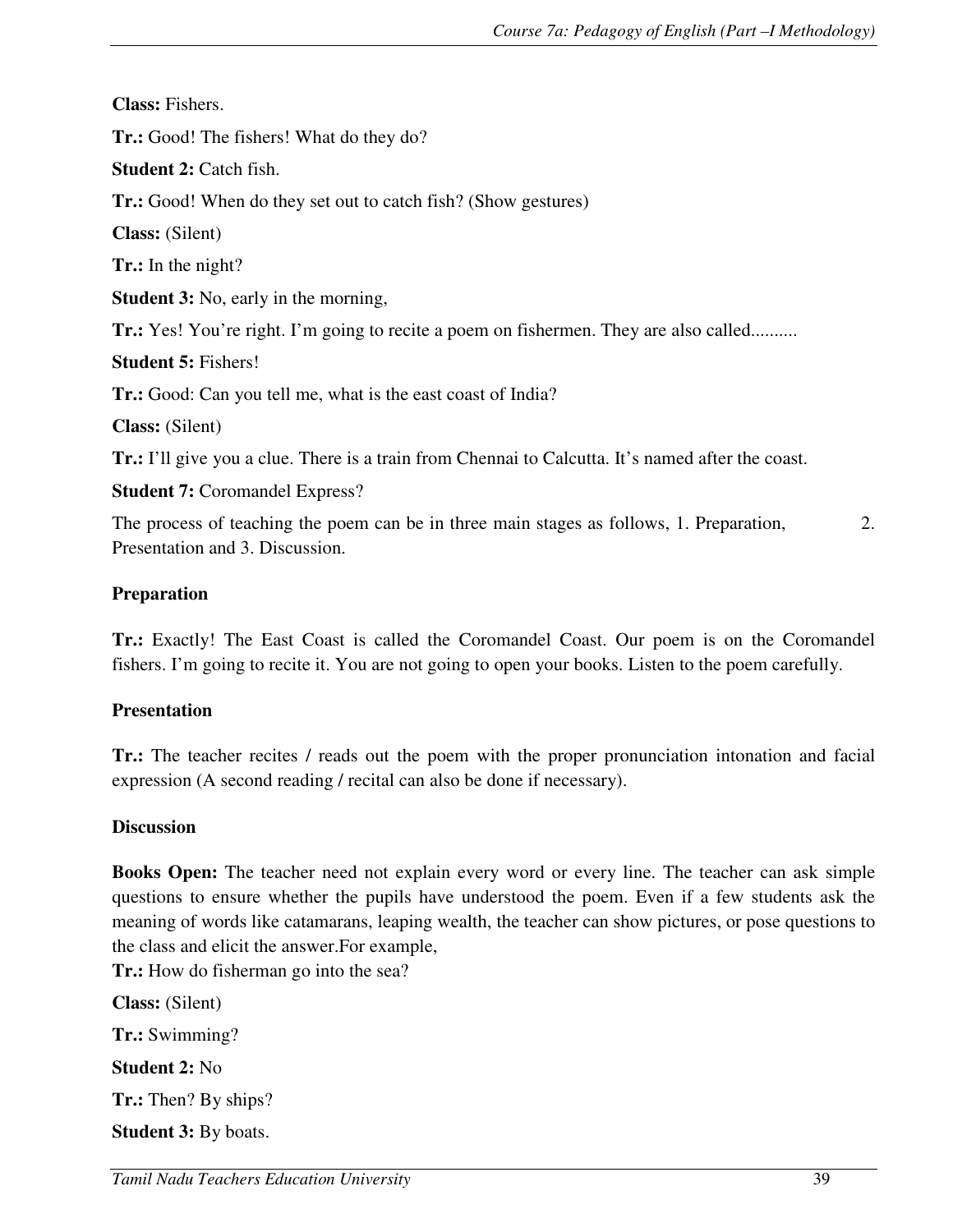**Tr.:** Some fishermen go by machine boats. Not all.

**Student 4:** Yes, some by small boats.

**Tr.:** You're right. They go by catamarans. There is a similar word in Tamil.

**Student 6:** Catamaran

**Tr.:** Excellent!

**Student 7:** What's 'leaping wealth'?

**Tr.:** Can any one answer his question?

**Class:** (Silent)

**Tr.:** What do fishermen get from the sea?

**Class:** Fish

**Tr.:** Yes, that's the wealth they get from the sea. Just as the wealth the former gets from the land. Do fish keep quiet in the sea?

**Class:** No, they move fast, they jump.

**Tr.:** That's why the poet calls them leaping wealth.

## **I - PRACTICINGV THE MINI-TEACHING SKILLS**

## **Focus : Grammar Item – Verb**

Date :

**Time : 15 – 20 minutes** 

**Objectives**: The peer group,

- $\triangleright$  acquires knowledge of noun and verb.
- $\triangleright$  understands one of the parts of speech mainly verb.
- $\triangleright$  applies the lean knowledge of verb in different situations and gives different examples.
- $\triangleright$  develops skills in drawing match stick figure for giving examples for verb.

## **Materials**

- $\triangleright$  A chart depicting different actions of a man.
- $\triangleright$  A flip chart showing different verbal actions of different personalities.
- $\triangleright$  A model of a cricket stadium

## **Content**

- $\triangleright$  Parts of speech.
- $\triangleright$  Defining a verb.
- $\triangleright$  Examples for teaching verb.

## **Teaching skills**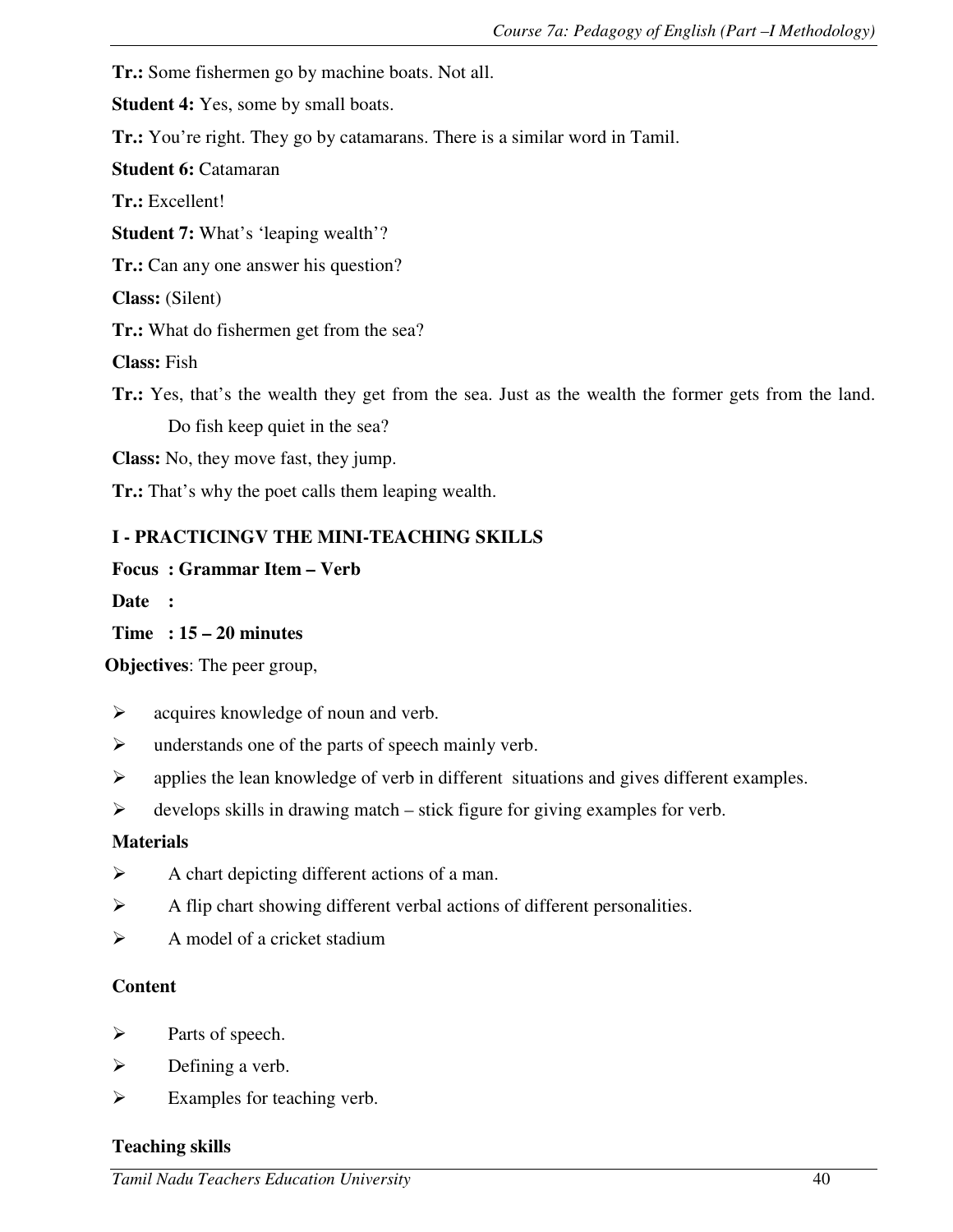Important skills are as follows,

## 1. **Introducing**

The pre-service teacher gives introduction about parts of speech, especially about the verb by giving some examples.

(E.g.) **Sachin** was a good **batsman**. (Noun)

(E.g.) My teachers **teaches** well. (Verb)

(E.g.) He speaks English **fluently** (Adverb)

## **2. Explaining**

The pre-service teacher explains about the usage of verb with different examples by using a chart.

(E.g.) She **sings** a song.

(E.g.) He **goes** to school every day by 9 a.m.

(Eg.) We **go** church every Sunday.

## **3. Questioning**

The pre-service teacher asks a few questions to test the comprehension of the students.

- a. What is a verb?
- b. My teacher -------------English

## **4. Varying the stimulus**

The pre-service teacher uses a chart, flash cards and a cut out model to check the peer groups understanding of verb.

Identify the verbs from the teaching aids.

- a. Dhoni plays cricket aggressively.
- b. My mother prepares food well.

## **5. Non-verbal cues**

The pre-service teacher uses some non-verbal cues to make the class interesting. He uses the positive non-verbal cues like smiling, nodding the head, a delighted laugh, patting on the shoulder etc ….. to teach the grammar item verb.

The teacher asks what is a verb? And students give answer as it is an action word. At this time the teacher uses non-verbal cues like patting the shoulder or by nodding the head by appreciating the students.

## **6. Reinforcement**

The teacher uses positive verbal words like saying good, excellent, right and correct etc., to appreciate the peer group.

## **7. Closure/Summing up**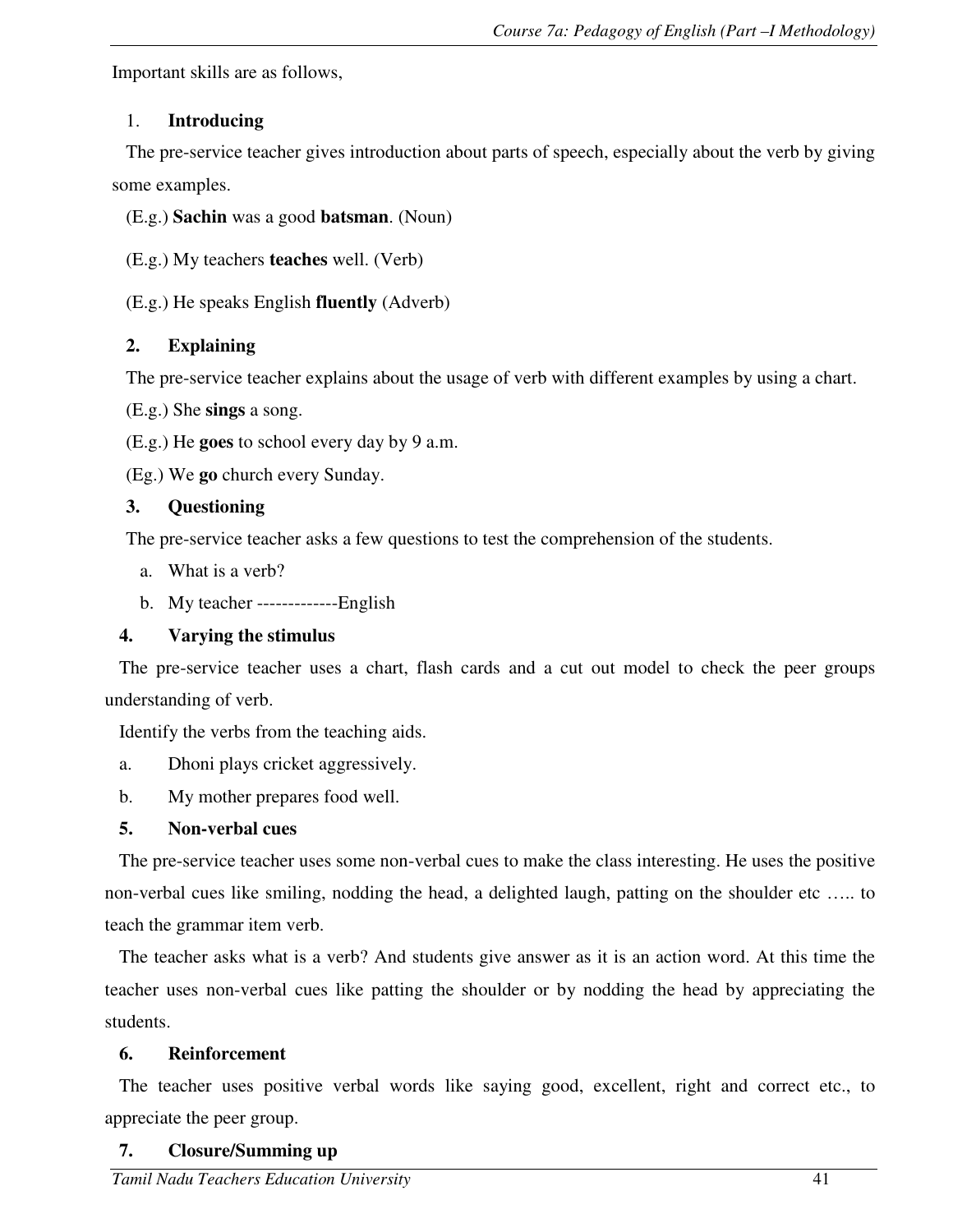The teacher summarizes the grammar item namely the verb by asking a few questions on verb to the peer to check whether they have understood the concept well.

a. Give me an example for a verbal action

#### **8. Fluency in communication**

This is an important skill for a good pre service teacher. A teacher should pronounce well and explain the concept well. Here the peer will assess the pre service teacher's communication capacity.

| <b>INTEGRATING SKILLS IN MINI TEACHING (Assessment by Peers / Teacher Educators)</b> |                          |               |                            |              |  |
|--------------------------------------------------------------------------------------|--------------------------|---------------|----------------------------|--------------|--|
| <b>Teaching Skills</b>                                                               | <b>Average (Score 1)</b> | Good (Score2) | <b>Very Good (Score 3)</b> | <b>TOTAL</b> |  |
| <b>Introducing</b>                                                                   |                          |               |                            |              |  |
| <b>Explaining</b>                                                                    |                          |               |                            |              |  |
| Questioning                                                                          |                          |               |                            |              |  |
| Varying the                                                                          |                          |               |                            |              |  |
| stimulus                                                                             |                          |               |                            |              |  |
| Non-verbal                                                                           |                          |               |                            |              |  |
| cues                                                                                 |                          |               |                            |              |  |
| <b>Reinforcement</b>                                                                 |                          |               |                            |              |  |
| <b>Closure</b>                                                                       |                          |               |                            |              |  |
| <b>Fluency in</b><br>communication                                                   |                          |               |                            |              |  |

**Range of Scores: 8 – 24** 

## **STEPS IN MINI TEACHING (Content – Verb)**

- **Motivation**
- **Presentation**
- **Interaction**
- **Reflection**
- **Summing up**

### **STEPS**

### **Motivation**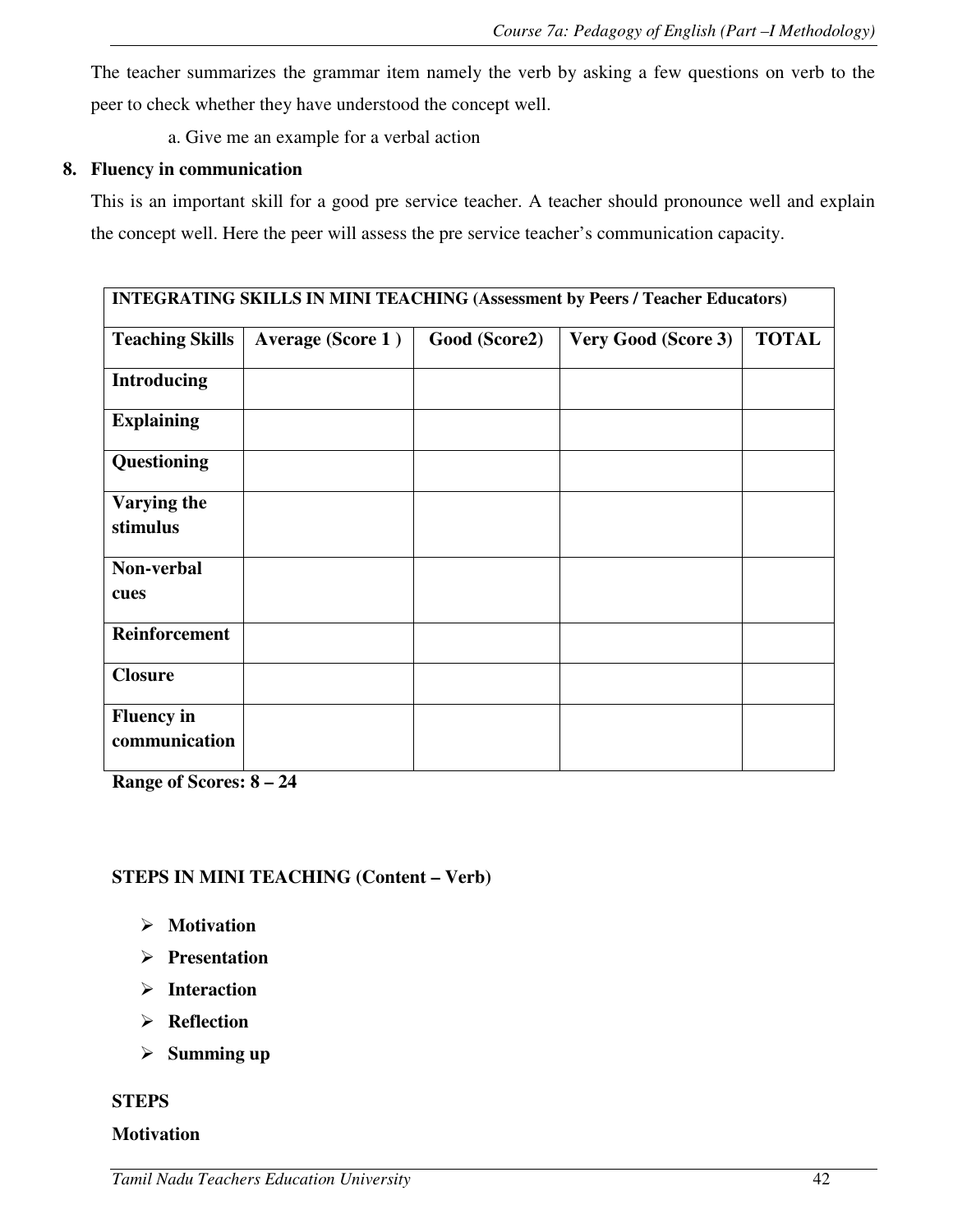|      | The pre service Teacher asks a few questions to motivate the students                                |  |  |
|------|------------------------------------------------------------------------------------------------------|--|--|
|      | <b>Pre service teacher</b> : What do you do when you get up early in the morning? (Introducing)      |  |  |
| Peer | : I pray and then brush my teeth.                                                                    |  |  |
|      | <b>Pre service teacher</b> : What do you like to play in the evening?                                |  |  |
| Peer | : I like to play tennis or cricket                                                                   |  |  |
|      | <b>Pre service teacher</b> : Do you watch T.V.?                                                      |  |  |
| Peer | : Yes, I watch interestingly.                                                                        |  |  |
|      | <b>Pre service teacher</b> : Good. All the underlined words are used to describe an action. So, they |  |  |
|      | are called in other words as "verbs". (Introducing)                                                  |  |  |

## **Presentation**

Teacher explains the concept of grammar item called verb by using pictures, charts and models and also gives more examples orally or in the written form.

Teacher shows the picture of Sachin as he plays. **(Varying the stimulus and Explaining)**

- 1. Sachin**plays** cricket **aggressively**
- 2. Teacher **shows** the picture of fruits (Varying the stimulus)
- 3. Children **like** to eat fruits.
- 4. Teacher **shows** the model of a sun (varying the stimulus)
- **5.** Sun **rises** in the east.

Interaction: Teacher asks a few questions to the students to have interaction. (Teacher uses good command of English)

- 1. What do you like most to eat? (questioning, explaining, fluency in communication) I like fries chicken much. Teacher says **good** and appreciates. **(Reinforcement)**
- 2. Do you play cricket? **(Questioning)** Yes, I play cricket well.
- 3. When do you go to bed in the night? **(Questioning)** I go to bed by 10.30 p.m.
- 4. Do you go to church on sun days? Yes, I go. Teacher pats on the back of the students **(Non-verbal)**
- 5. Teacher shows a model of a Tajmahal and asks a boy or a girl, as who built Tajmahal? Shajahan built Tajmahal. **(Varying the stimulus)**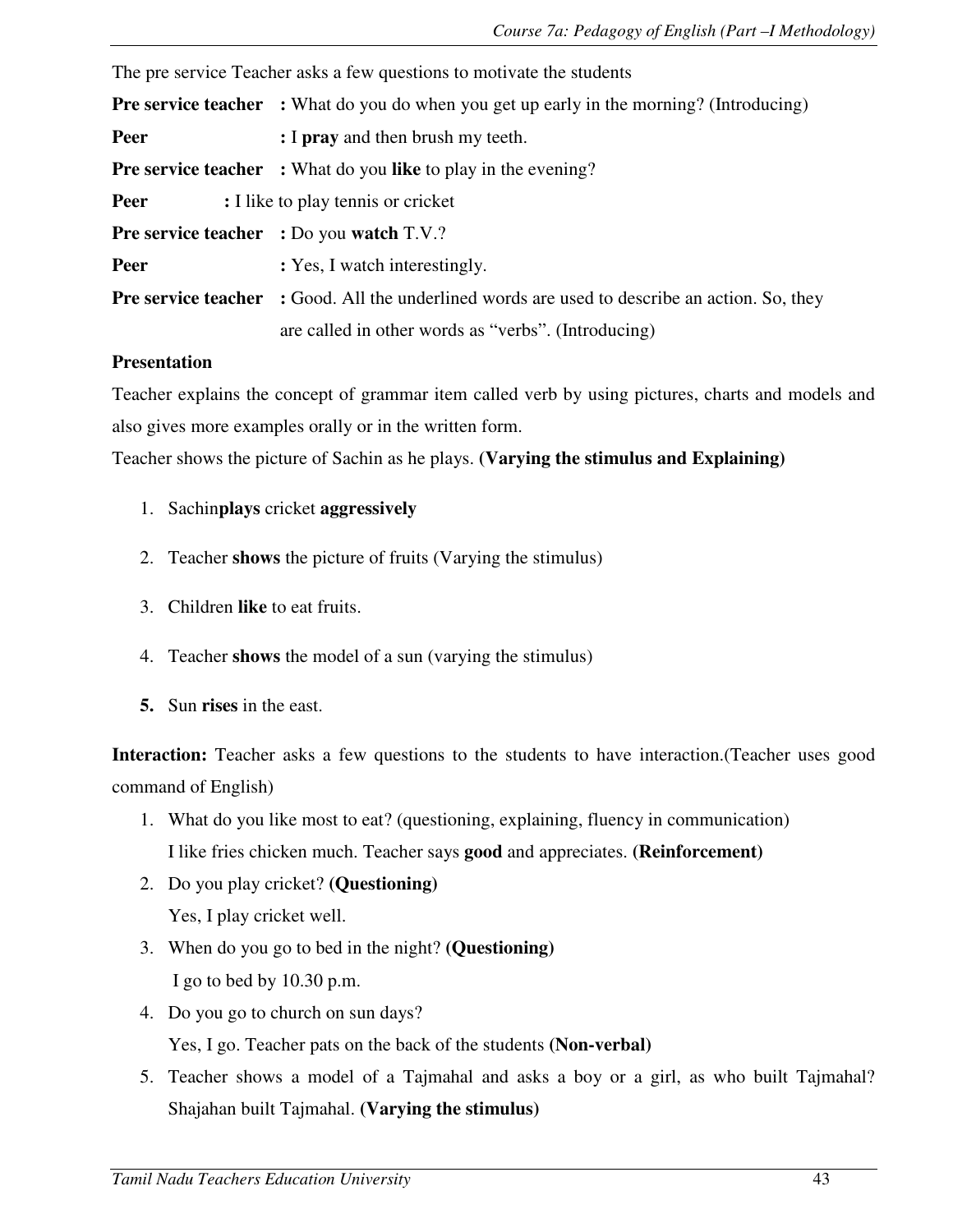Teacher nods positively as to appreciate the boy. **(Non –verbal cues)**

- 6. Teacher asks a student to close the window, and asks the students. What does he do? He closes the widow.
- 7. Teacher writes some sentences on the board as exercises for the students to fill up the blanks, (Explaining, Fluency in communication, Varying the stimulus) by using good English pronunciation.

**Reflection:** Teacher shows flip chart to the students and asks a few students to write some sentences by using new verbs. Namely swim and dance.

Students write (Varying the stimulus)

- i. He **swims**.
- ii. She **dance**.

Teacher asks the students to frame sentences on their own by having some reflections in an innovative way.

- i. Our scientists **launch**Mangalyan.
- ii. I like **innovative** Tasks.
- iii. My father **probes** on problems

#### **Summing up**

Teacher asks some questions to the pupils to check their understanding of the grammar item of 'Verb'. (Closure and Questioning)

- i. Give me a sentence using the verb 'catch' (Questioning)
- ii. What is a verb? (Questioning)

### **Observation and feedback on the practice of integration of teaching skills**

| <b>INTEGRATING SKILLS IN MINI TEACHING (Assessment by Peers / Teacher Education)</b> |                          |               |                            |              |  |  |
|--------------------------------------------------------------------------------------|--------------------------|---------------|----------------------------|--------------|--|--|
| <b>TEACHING</b>                                                                      | <b>Average (Score 1)</b> | Good (Score2) | <b>Very Good (Score 3)</b> | <b>TOTAL</b> |  |  |
| <b>STEPS</b>                                                                         |                          |               |                            |              |  |  |
| <b>Motivation</b>                                                                    |                          |               |                            |              |  |  |
| <b>Presentation</b>                                                                  |                          |               |                            |              |  |  |
| <b>Interaction</b>                                                                   |                          |               |                            |              |  |  |
| <b>Reflection</b>                                                                    |                          |               |                            |              |  |  |
| <b>Summing up</b>                                                                    |                          |               |                            |              |  |  |

**Range of Scores: 5 - 15**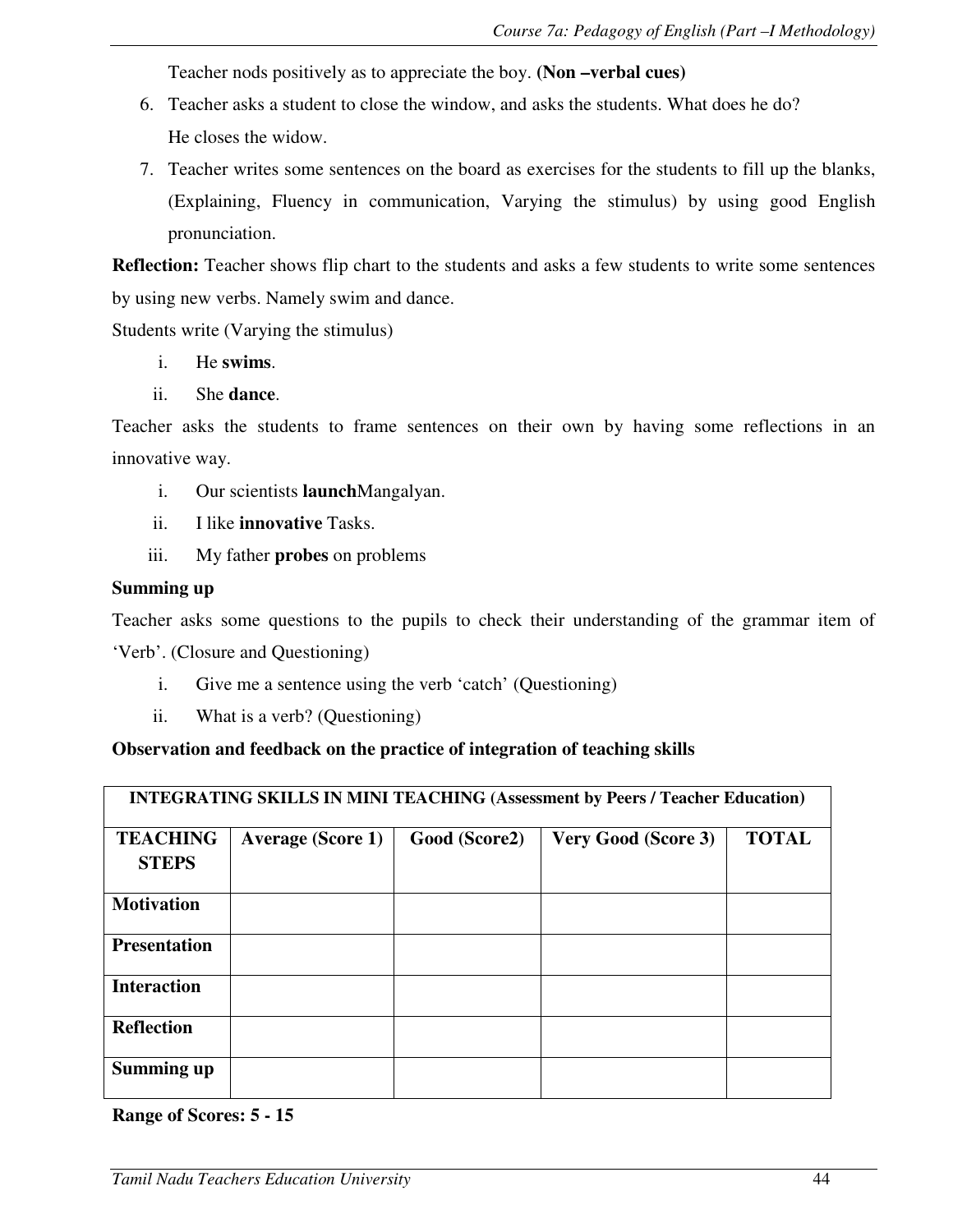### **Overall Assessment of Teaching Steps**

**1. AVERAGE ---------------- 2. GOOD -------------- 3. VERY GOOD -------------** 

**Interpretation of Scores** 

**Average: 5 Good: 6 – 10 Very Good: 11 – 15**

## **III - TEACHING OF PROSE**

The word prose has been derived from Latin word, 'Prosa' or 'Proversa Oration' that means 'straight forward discourse'. Prose is the powerful medium of expressing ideas, facts, laws and principles. Therefore, it appeals to head or mind. The main aim of teaching prose is to enlarge vocabulary, explain the structure of the sentences and grasp the ideas of the author.

The teaching of prose includes two types of lessons:

- 1. Detailed or Intensive Prose Reading
- 2. Non-Detailed or Extensive Prose Reading

### **Detailed Prose Lessons**

In detailed prose lessons, the text book is thoroughly read word by word. Pupils are required to read it not only for comprehension but for mastering the prescribed structure and vocabulary.

### **Non-Detailed Prose Lessons**

Non-Detailed prose lessons aim at giving information and pleasure. Students are required to grasp the meaning of new words according to the situation or context in which they are used.

### **Aims of Teaching Prose**

The aim of teaching English prose is for language development and literature development both. At primary level, the chief aim is to language development. This means that the emphasis should be given on the development of the four basic skills such as Listening, Speaking, Reading and Writing. Thomson and Wyatt said, "To aim at literature is to miss the way to language, but aim at language is to pave way to literature". The aims of teaching prose can be categorized into two aspects:

### **1. General Aims**

i) To enable the pupils to read aloud the prose lesson with correct pronunciation, stress, intonation and pause.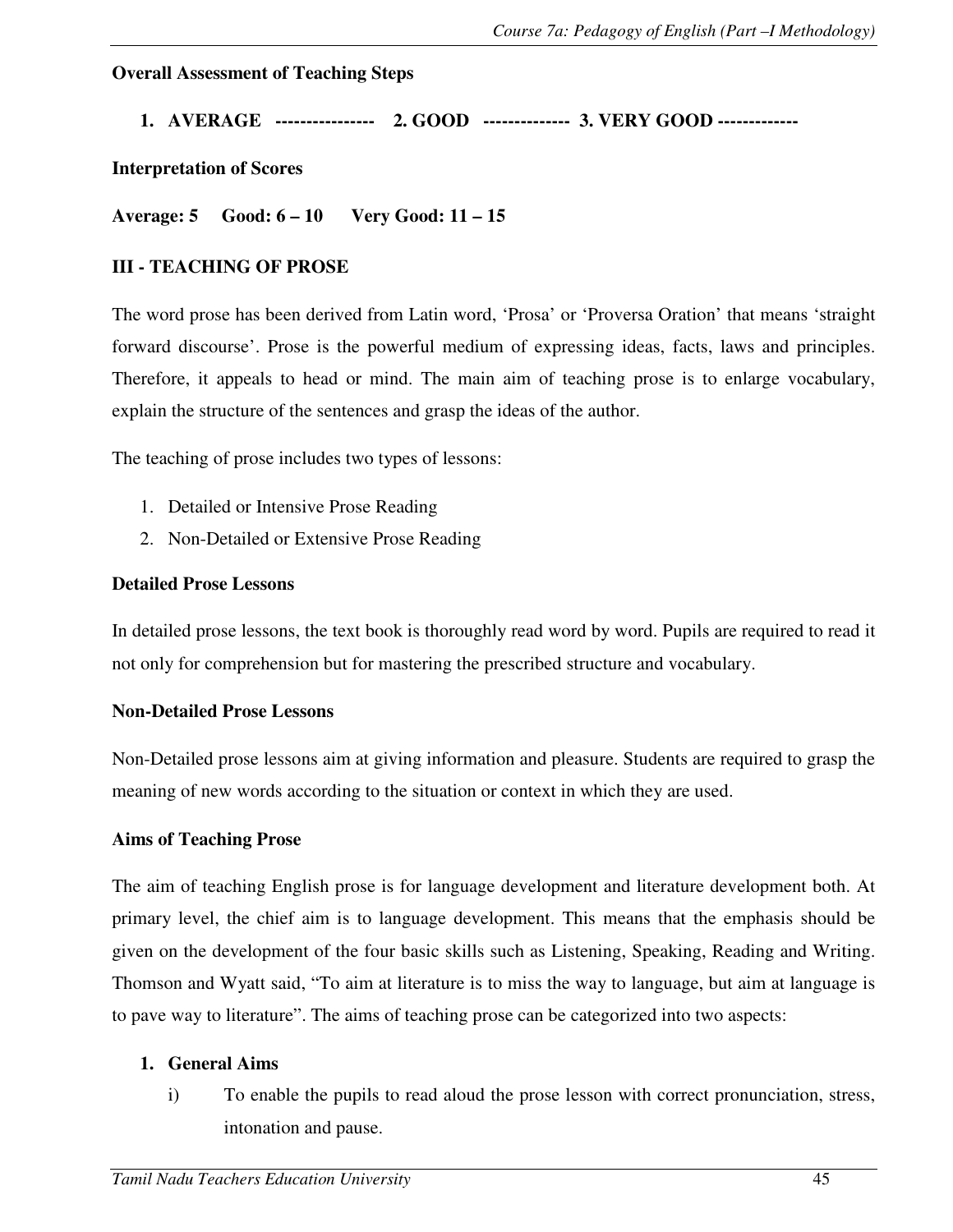- ii) To enable the pupils to comprehend the thought and ideas contained in the passage.
- iii) To enrich their active and passive vocabulary.
- iv) To enable the pupils to express the ideas contained in the passage orally and in written.
- v) To develop their interest for reading.
- vi) To enable them to write correctly.
- vii) To build their character and prepare for world citizenship.

## **2. Specific Aims**

The specific aims vary according to the subject matter of the prose lesson. The specific aims of different types of prose lessons are as follows,

## **a) Descriptive**

- i) To develop the pupils imagination and love for natural objects.
- ii) To acquaint the pupils with the writer's style.

## **b) Story**

- i) To give certain facts and lessons through story.
- ii) To shape the pupils characters.
- iii) To develop interest for story reading.

## **c) Essay**

- i) To acquaint them with the style of essay writing.
- ii) To enable them to arrange the ideas in a systematic way.

## **d) Play**

- i) To make the pupils conversational English.
- ii) To encourage them to paly different roles.
- iii) To build their character.

## **e) Biography**

- i) To get pupils acquaint with the life and deeds of great men.
- ii) To inculcate in them desirable sentiments and ambitions.
- iii) To show them the path of character building.

## **Procedure of Teaching Prose Lesson**

The procedure of teaching prose lessons involves the following steps:

- 1. Preparation
- 2. Presentation
- 3. Recapitulation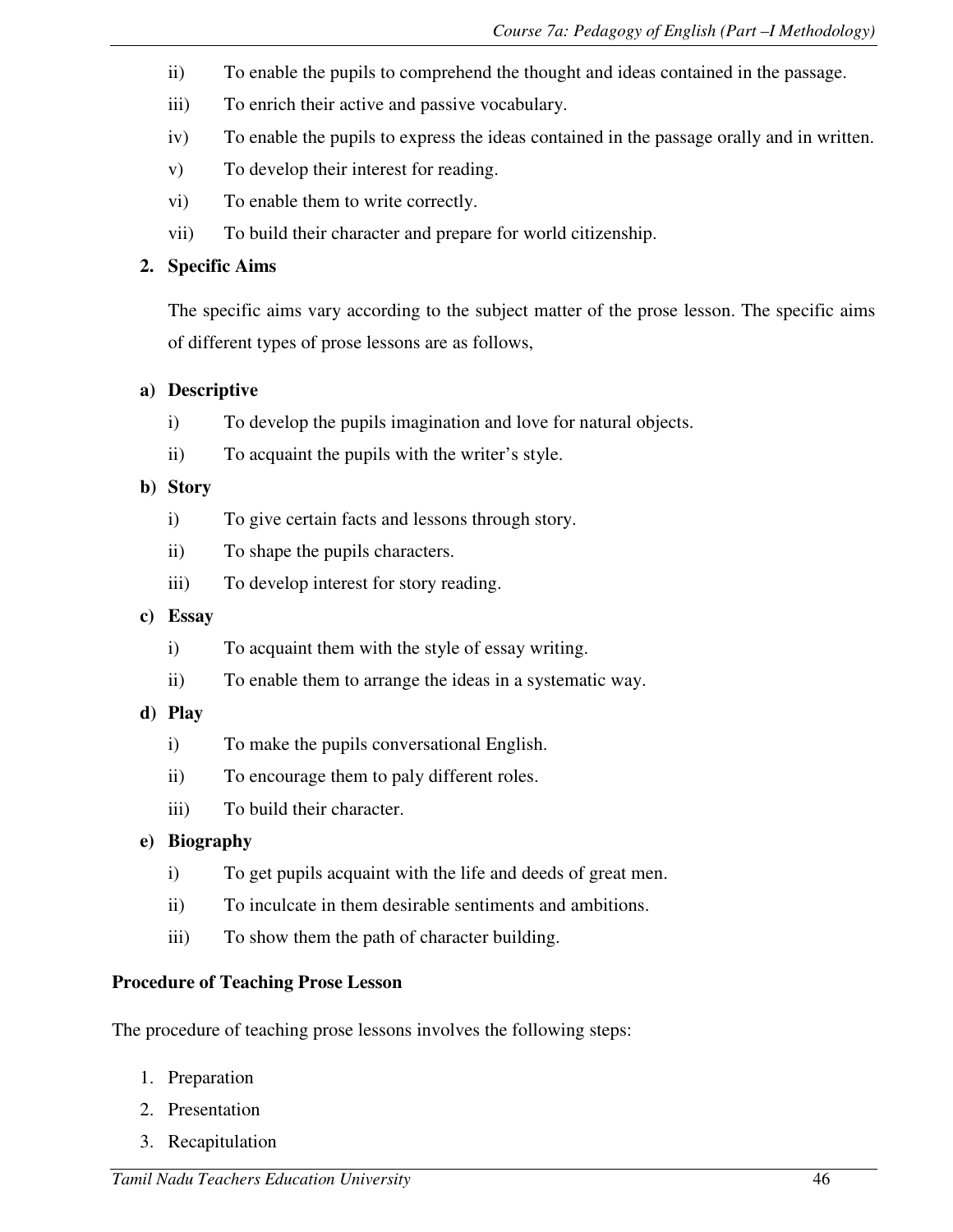4. Home Assignment

## **Preparation**

As English is a foreign language, it is difficult for Indian students to learn. So it requires proper preparation to motivate the students to learn English. The following points are considered important:

## **I General Aim**

### **II Specific Aim**

### **III Teaching Resource (Aids/Materials)**

Teacher makes the appropriate use of Audio/Visual aids to make the lesson interesting.

### **IV Previous Knowledge**

The teacher should know how much knowledge students possess already regarding the lesson. So that he/she can impart new knowledge linking it to the previous knowledge.

### **Introduction**

Introduction is very important part to make the students to ready to learn and start the lesson. As it is believed that, "Well begun in half done". The introduction has two purposes as follows,

- i) To bring the previous knowledge to the consciousness.
- ii) To link the previous knowledge to the new knowledge to be given.

Introduction can be done in different ways. The teacher may ask some introductory questions in order to test their previous knowledge and to link it the topic to be taught. He/she may attract the student's attention by showing pictures, models, charts etc. and arouse their curiosity. In the event of the continuing lesson, the teacher can ask questions from the portion of lesson already taught.

## **VI Statement of the Aim**

Under this, the teacher can clearly explain the topic that he/she is going to teach and instructs the students to open their books at the appropriate pages.

### **Presentation**

Presentation is the main part of the lesson plan. The lesson may be divided into two or more units. The following sub-steps are followed in each unit.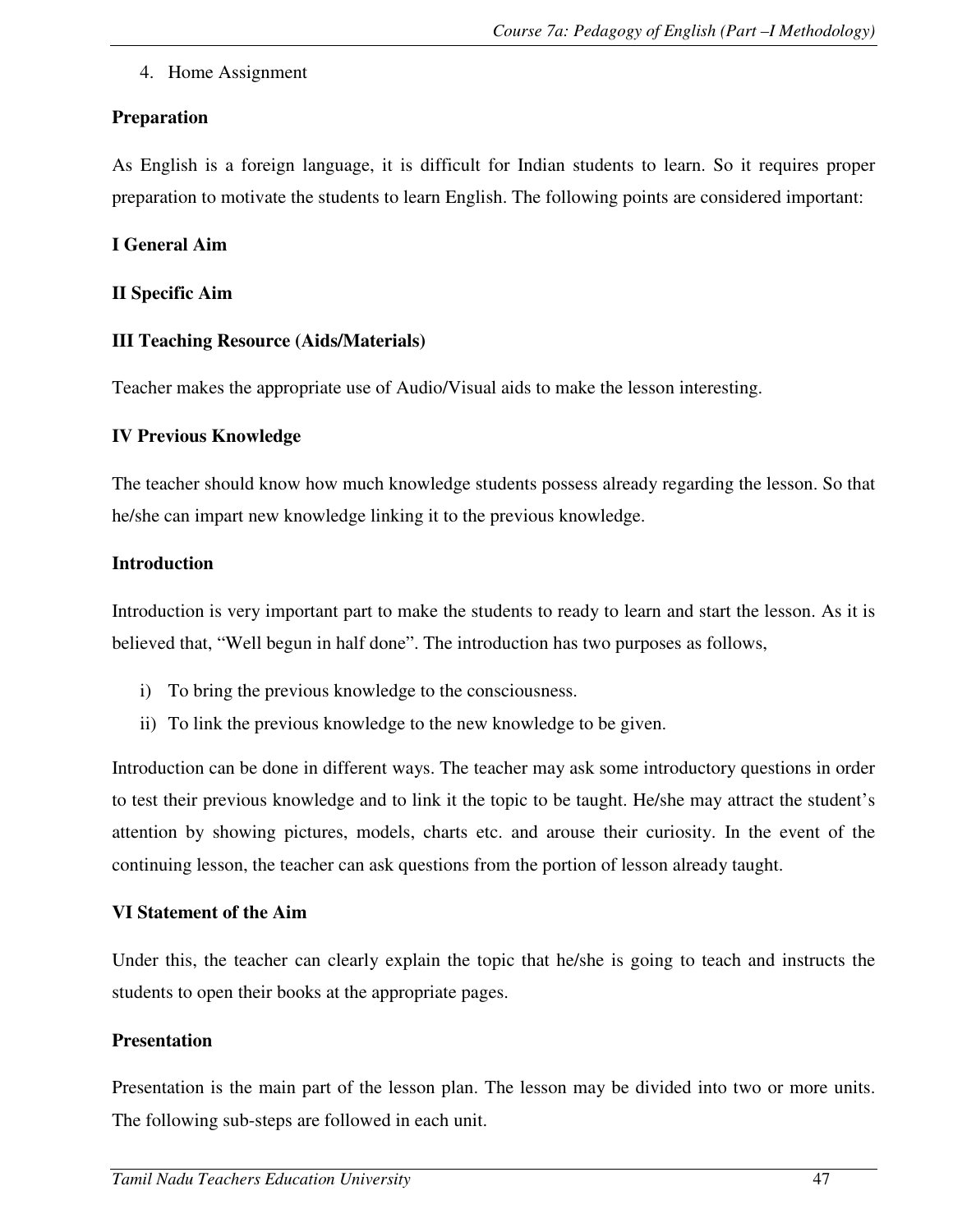## **I Reading Aloud by the Teacher**

Reading aloud by the teacher is called as model reading. The teacher reads aloud the selected passages with appropriate pronunciation, stress, intonation and pause. The speed of reading should be normal and audible to the entire class. He/she should keep an eye on the whole class while reading aloud to see whether the students following the reading in their text books.

## **II Pronunciation Drill**

Pronunciation drill should precede reading aloud. The words should be selected on the basis of the pronunciation skill of the class. The selected words should be written on the blackboard one by one and practiced. Those words are selected which are:

- $\triangleright$  difficult to pronounce by the students.
- $\triangleright$  commonly mispronounced by the students.
- $\triangleright$  containing the silent letters.

## **III Reading Aloud by the Students**

The teacher asks some students to read the selected passages aloud one by one. Loud reading by the students is also called as imitation reading as they try to imitate the teacher's pronunciation, intonation and pause.

## **IV Exposition of New Words/Phrases**

The teacher selects new words and phrases from the passage and explains their meaning. The teacher can adopt different methods for explaining the meanings:

- i) By showing the objects, pictures and models.
- ii) By using the words in the sentences.
- iii) By giving synonyms/antonyms.
- iv) By drawing a sketch or figure on the blackboard.
- v) By showing action or gesture.
- vi) By translating word in the mother tongue.

## **V Silent Reading**

After exposition of new words/phrases, the teacher asks the students to read the passages silently. This helps the students for rapid reading, learning of new words and grasp of meanings. The teacher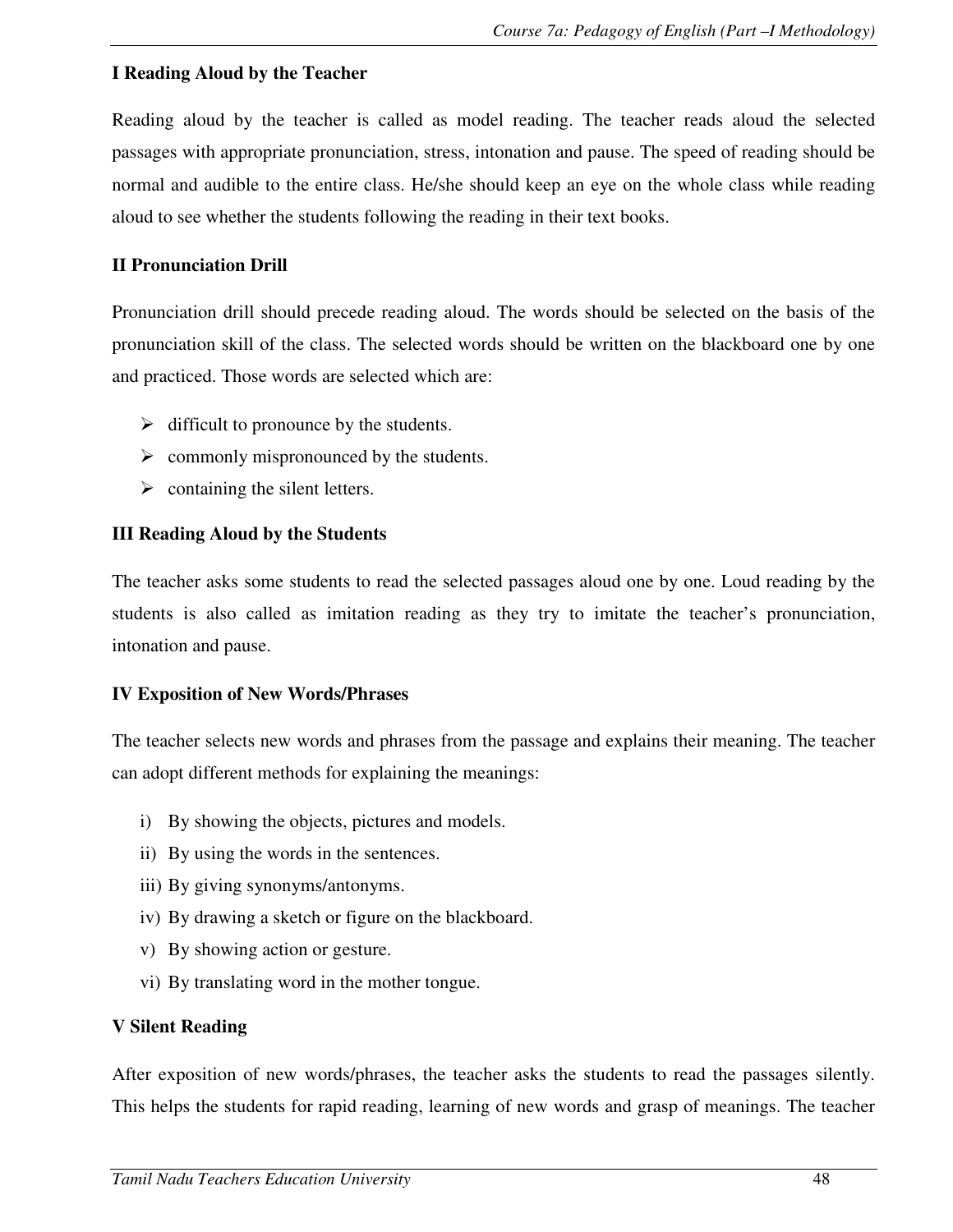should supervise the whole class while the students are reading. Adequate time should be given to the students to complete the reading of the passage.

## **VI Comprehension Questions**

After the silent reading, some questions based on the passage should be asked to test students' comprehension of the passage. The following types of questions may be asked:

- i) By asking the meaning of new words.
- ii) By asking short questions from the main portion of the passage.
- iii) To pick out different forms of words and phrases.

### **Recapitulation/Application Test**

The purpose of the recapitulation is to evaluate the extent which the objectives of the lesson have been achieved. The recapitulation is generally done with different types of questions. The questions should be from all the passages taught in different units. These questions are different from comprehension questions. The questions can be as follows,

- i) Fill in the blanks.
- ii) Match the columns.
- iii) Complete the lines.
- iv) Choose the correct answer.

### **Home Assignment**

Assigning the home work is the final stage of the lesson plan. Home assignments are the basis for retaining of learning. It can be given in different forms:

- i) Use the new words in their own sentences.
- ii) Make a list of words related with particular group/topic.
- iii) Remember the spelling of new words.
- iv) Write the answer for the given questions.
- v) Some project work may also be

## **IV - TEACHING OF VOCABULARY**

### **Introduction: Vocabulary**

Vocabulary is the set of lexical items in a language, it is also called the '*lexicon*'. The term lexicon is known in English from the early 17 century, when it referred to a book containing a selection of a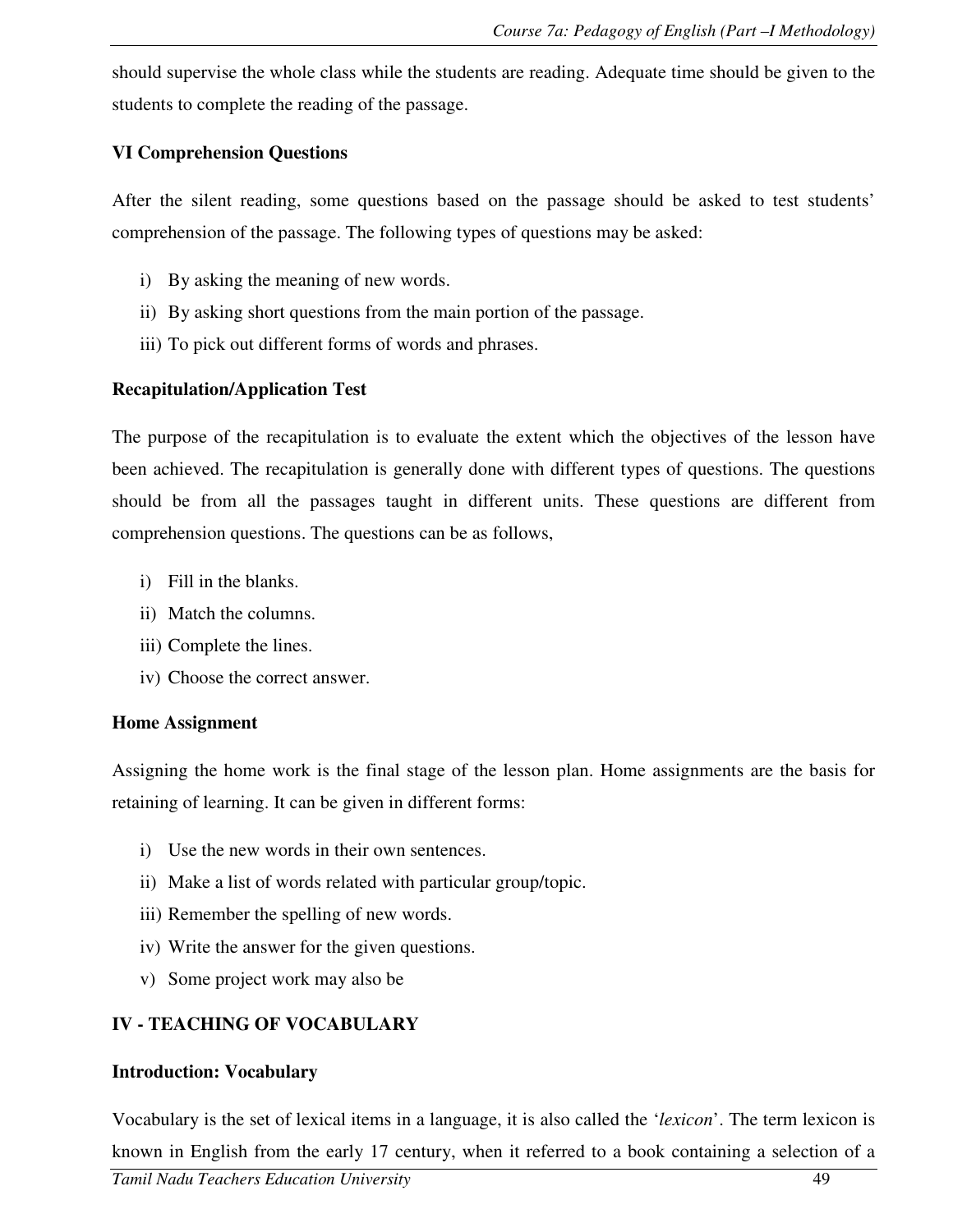language's words and meanings, arranged in alphabetical order. The term itself comes from Greek '*lexis*' word. It has taken on a more abstract sense, especially within linguistics, referring to the total stock of meaningful units in a language, not only the words and idioms, but also the parts of words which express meaning, such as the prefixes and suffixes.

Words are referred to as 'the building blocks of language'. These are powerful tools. We need a rich supply of words so that we can select the correct tools for the job as we would with any other task we tackled. We need a good vocabulary. A good vocabulary is that which (a) fills our needs, (b) gives us confidence, (c) helps us to understand, (d) is varied and (e) is exact.

### **Types of Vocabulary**

On the basis of its application, vocabulary is divided into two types: 1. **Active Vocabulary** and 2.

# **Passive Vocabulary**.

### **Active Vocabulary**

Active vocabulary consists of those words over which one can use in his speech and writing. He knows the meaning of those words accurately. Active vocabulary refers to the productive side of language. It consists of the words one uses confidently because he understands their meanings and usage. In order to give the proficiency in spoken and written language, words must continuously be added to the active vocabulary of the students. Active vocabulary of a language calls for:

- 1. The use of right word in right place.
- 2. The spontaneous recall of words.
- 3. Grammatical accuracy i.e., use of correct tenses, inflections and word order.
- 4. In speech, fluency and ability to reproduce correct sounds, pronunciation, intonation, rhythm etc.

## **Passive Vocabulary**

The Passive Vocabulary consists of those words, meaning of which can be understood when they appear in speech or writing of others but which we cannot use in our own speech and writing because we are not fully conversant with them. In passive vocabulary, the person does not know the precise meaning of a particular word and he does not make use of those words in communication. Sometimes he can understand the meaning of that word only to a certain extent depending on the contest. Passive vocabulary refers to the receptive side of language. Passive vocabulary calls for:

- 1. A recognition of vocabulary in speech or writing.
- 2. An acquaintance with major grammatical items or forms.
- 3. The skill of stimulating rapidly the sense of large word groups.

It is observed that an undergraduate student has 3000 to 5000 active vocabulary whereas the same student has 5000 to 10,000 passive vocabulary.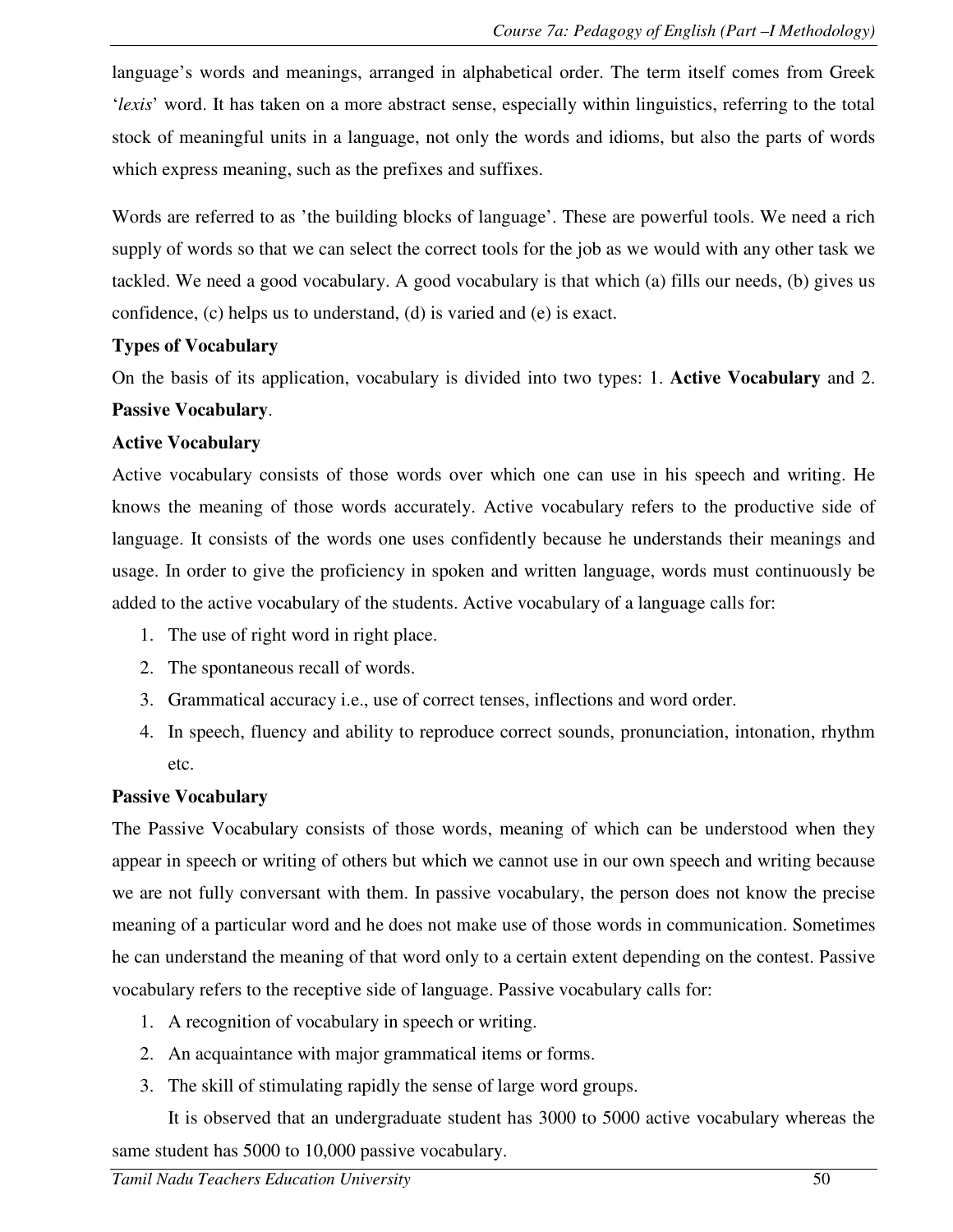A good communicator tries to turn passive vocabulary into active vocabulary. It is obvious that words from passive vocabulary shift to active vocabulary after some years. There is no hard and fast rule of acquiring active vocabulary. The one and only requirement is the student's enthusiasm and effort with some proper directions.

The teaching of vocabulary has not been accorded a place of prominence in the syllabus at any stage of education. It has been relegated to a secondary status in favor of syntax of the university level. The undergraduate student must have enough foundation both in terms of vocabulary and syntax. Of the two, vocabulary is more fluid and hence it should be given as much importance as the choice of structures in the English curriculum. Vocabulary teaching is very essential especially where students are from regional medium schools and have limited exposure to English.

A language teacher must know the techniques of teaching vocabulary which he should apply in the classroom. Before applying the techniques of teaching vocabulary, a language teacher must know the principles of vocabulary teaching. These principles are,

1. To find out the frequency of the word.

2. To find out the applicability of words related to different contexts – selection of vocabulary items is very important.

3. An easier word should be taught first.

4. Sequencing or gradation or ordering of items is necessary.

- 5. Improvement or enrichment of vocabulary refers to both active and passive vocabulary.
- 6. Guessing the meaning from the context or acquaintance with the usage.

## **Techniques of Teaching Vocabulary**

There are a good number of techniques of teaching vocabulary some of which are discussed below:

- 1. Showing pictures or using Audiovisual aids: To a certain extent, the language teacher should have the mastery over the skill of drawing so as to teach vocabulary. He should produce some picture of animals, birds, fruits, vegetables etc. The teacher can also use some other audiovisual aids to teach vocabulary properly.
- 2. Showing real objects or models: The objects which the teacher can easily bring in the classroom should be shown to the students. For example, stick, stone, maps, clock etc.
- 3. Miming or performing an action: To teach some words, the teacher should actually perform the action like walking, writing, laughing etc. in the class.
- 4. By framing illustrative sentences: These sentences should be such that meaning of the words flashes from the context clear as crystal. For example, the train left the station at 7.55. I could not catch it. I missed the train. It should be always kept in mind that this type of sentences should be simple in structure.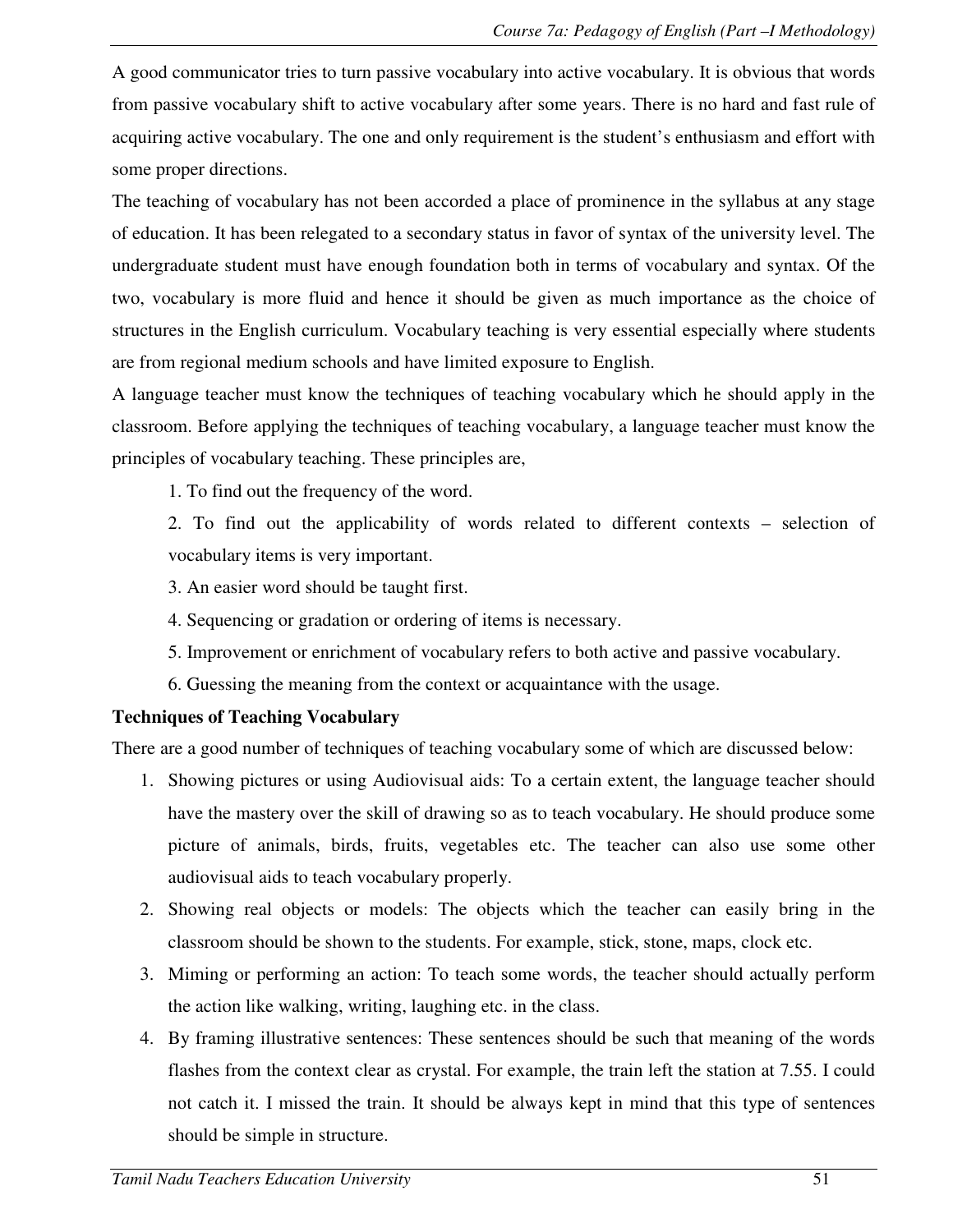- 5. By associating with other words: The teacher should try to associate a new word with the word that is already known to the students. This can be done by asking and giving examples of synonyms and antonyms. Referring to a thesaurus is, too, a useful method.
- 6. Identifying the lexical set: Ability to identifying the lexical set is very essential in teaching vocabulary. For example, accelerator, breaks are the words of the some lexical set.
- 7. Breaking words into component units: The meaning of words should be explained by breaking words down into their component units and providing the meaning of each unit separately, and then giving the combined root + affix meaning. For instance, words such as 'inject', 'eject', and 'deject' could be explained as follows:

 $Inject = in (inside) +ject (throw) = to insert, as in 'inject a syringe'.$ 

Eject =  $e$  (away) + ject (throw) = to throw out, as in 'eject oneself from an airplane'.

Deject= de  $(down) + ject$  (throw) = to throw down' to make low in spirits.

Despite some limitations, the analytical method will at least give us the core meaning from which other meanings have diverged.

- 8. Exposure of different contexts: Learners should be exposed to different kinds of contexts in which a word may be used, to ensure its proper usage. One context does not ensure mastery of the word. The teacher should give proper guidance to the students to work with the new words actively, regularly and systematically.
- 9. Selecting the bases and their order of presentation: The selection of bases and their order of presentation should be made in accordance with their frequency of use and proliferation, i.e., those that are more prolific should be introduced first. It has been asserted that more than 240 words have sprouted out of the Latin word 'spectare' meaning to 'see'.
- 10. To give some importance on word formation: The teacher should teach the different affixes (prefixes and suffixes) and their functions should be taught in order to give proper interpretation of a new word. Words can be grouped into clusters on the basis of their affixes. Knowing the meaning of a prefix or a suffix will definitely help learners to understand the meaning of a word.
- 11. Crossword puzzles: Crossword puzzles help in studying vocabulary. Almost all the English newspapers have crossword puzzles. The teacher should produce adequate crossword puzzles for the sake of teaching vocabulary. This is a useful tool in building one's vocabulary.
- 12. Word games: Sometimes the teacher should conduct some word games among the students in the classroom. This will help the students a lot because the process of learning vocabulary becomes an entertaining work.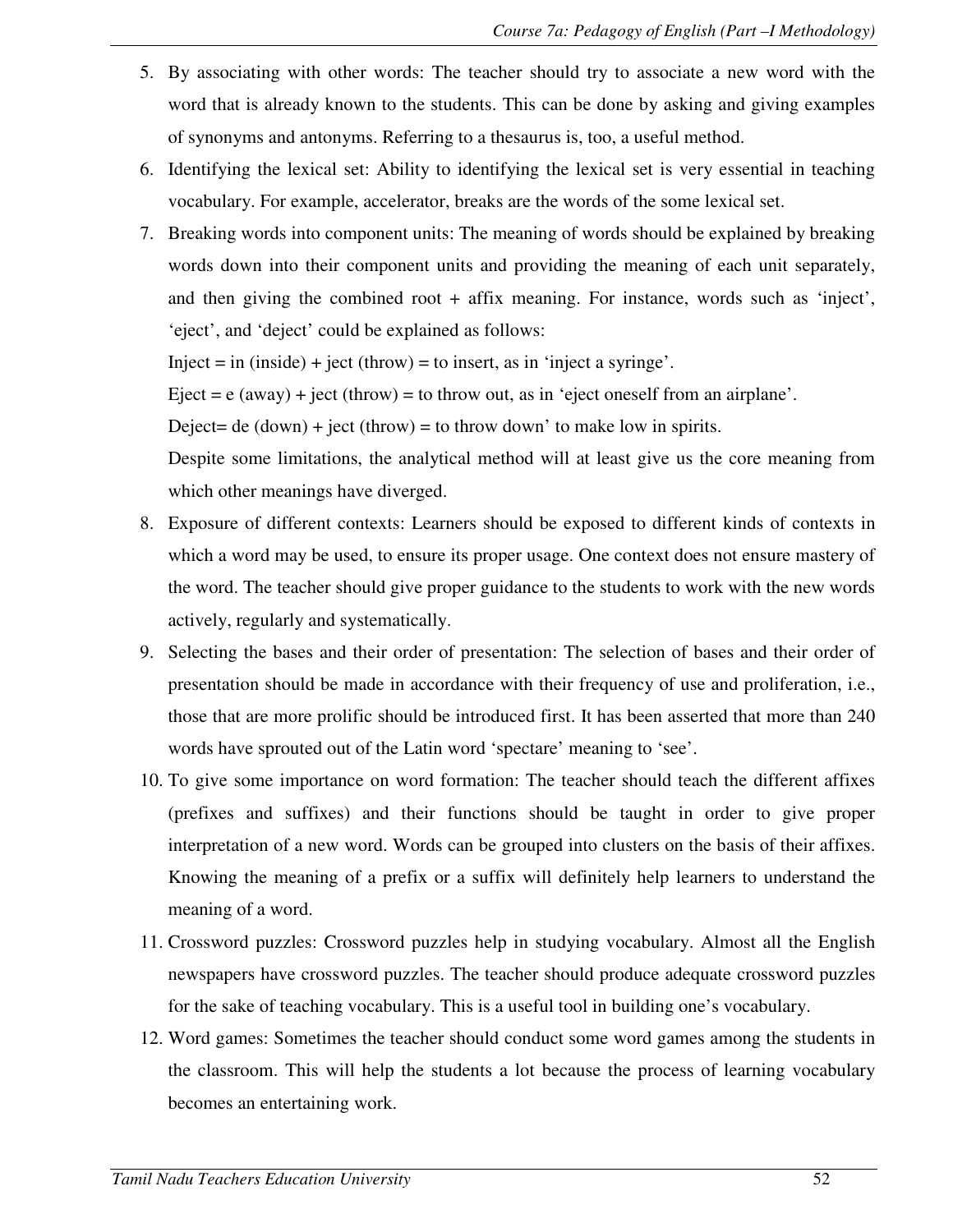- 13. Giving equivalents in mother tongue: Most of the students may not be acquainted with all the terms in the target language. But those terms can be taught through the medium of their mother tongue. The barrier of understanding the meaning of some specific words can be removed in this way.
- 14. Encourage the students to use a dictionary: Students should be always encouraged to use a dictionary. It is always beneficial to use a monolingual dictionary. To get a wide exposure to the language, it is an essential act which the students should be advised to perform. These are the basic techniques of teaching vocabulary.

A teacher can use various innovative techniques at his will while teaching vocabulary. The vocabulary teaching will become unfruitful until and unless the teacher creates a cozy atmosphere in the classroom.

### **Effective Strategies for Teaching of Vocabulary**

Because vocabulary knowledge is critical to reading comprehension, it is important that those working with young readers help foster their development of a large "word bank" and effective vocabulary learning strategies. There are several effective explicit (intentional, planned instruction) and implicit (spontaneous instruction as a child comes to new words in a text) strategies that adults can employ with readers of any age.

## **Explicit Vocabulary Instruction**

## **Pre-teaching Vocabulary Words**

One of the most effective methods of helping children learn new vocabulary words is to teach unfamiliar words used in a text prior to the reading experience. Adults (either alone or with the child(ren)) should preview reading materials to determine which words are unfamiliar. Then these words should be defined and discussed. It is important for the adult to not only tell the child(ren) what the word means, but also to discuss its meaning. This allows the child(ren) to develop an understanding of the word's connotations as well as its denotation. Also, discussion provides the adult with feedback about how well the child(ren) understands the word. After pre-teaching vocabulary words, the child(ren) should read the text.

## **Repeated Exposure to Words**

It may seem common sense that the more times we are exposed to a word, the stronger our understanding becomes. However, repeated exposure to new vocabulary words is often ignored. Adults often forget a person (especially a child) needs to hear and use a word several times before it truly becomes a part of her vocabulary. Providing multiple opportunities to use a new word in its written and spoken form helps children solidify their understanding of it.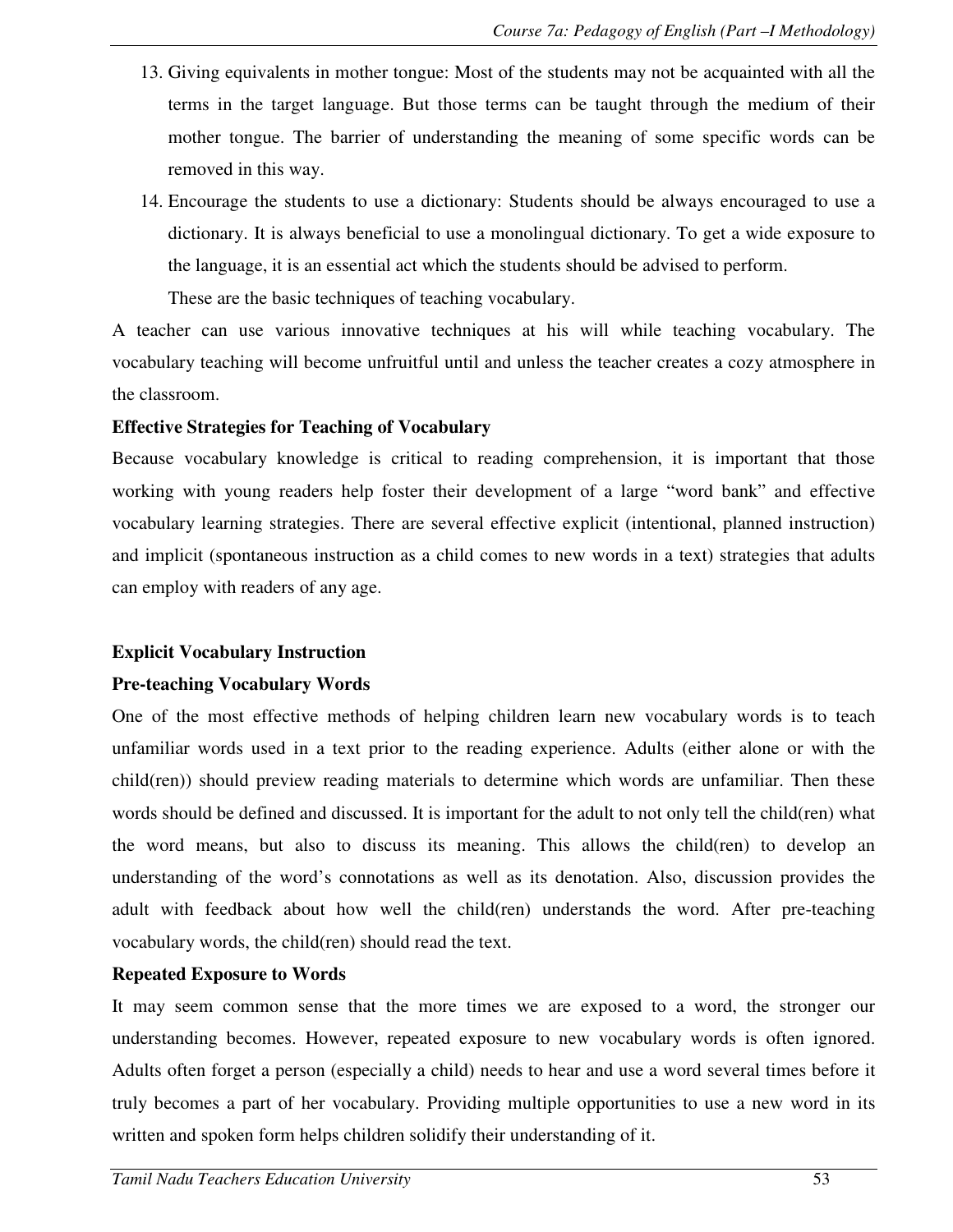## **Keyword Method**

Like pre-teaching, the keyword method occurs before a child reads a particular text. In this method, unfamiliar words are introduced prior to reading. However, rather than encouraging the child to remember a definition for a new word, the adult teaches him a "word clue" to help him understand it. This "word clue" or keyword might be a part of the definition, an illustrative example or an image that the reader connects to the word to make it easier to remember the meaning when reading it in context. The idea behind the keyword method is to create an easy cognitive link to the word's meaning that the reader can access efficiently during a reading experience.

## **Word Maps**

The word map is an excellent method for scaffolding a child's vocabulary learning. Like the other explicit instructional methods, the adult (either alone or with the child(ren) should preview reading materials to determine which words are unfamiliar. For each of these new vocabulary words the child (with the support of the adult) creates a graphic organizer for the word. At the top or center of the organizer is the vocabulary word. Branching off of the word are three categories: classification (what class or group does the word belong to), qualities (what is the word like) and examples. Using prior knowledge the child fills in each of these three categories. Word maps help readers develop complete understandings of words. This strategy is best used with children in grades 3 - 12.

### **Root Analysis**

While root analysis is taught explicitly, the ultimate goal is for readers to use this strategy independently. Many of the words in the English language are derived from Latin or Greek roots. They either contain a "core" root (the primary component of the word) or use prefixes or suffixes that hold meaning. Adults should focus on teaching children the most commonly occurring roots, prefixes and suffixes. As each is taught examples of its use in common word should be shared and examined. The reader should see how the root helps her understand the word's definition. Children should then be given practice analyzing words to determine their roots and definitions. When a reader is able to break down unfamiliar words into their prefixes, suffixes and roots they can begin to determine their meanings.

## **Restructuring Reading Materials**

This strategy is particularly effective for helping struggling readers improve their vocabularies. Sometimes grade level materials are inaccessible to readers because there are too many unfamiliar words in them. Adults can restructure the materials in several different ways to help readers comprehend them more easily. A portion of the difficult words can be replaced with "easier" synonyms to help the reader understand the overall text. Vocabulary footnotes (definitions provided at the bottom of the page) can be added for particularly challenging words so that the reader can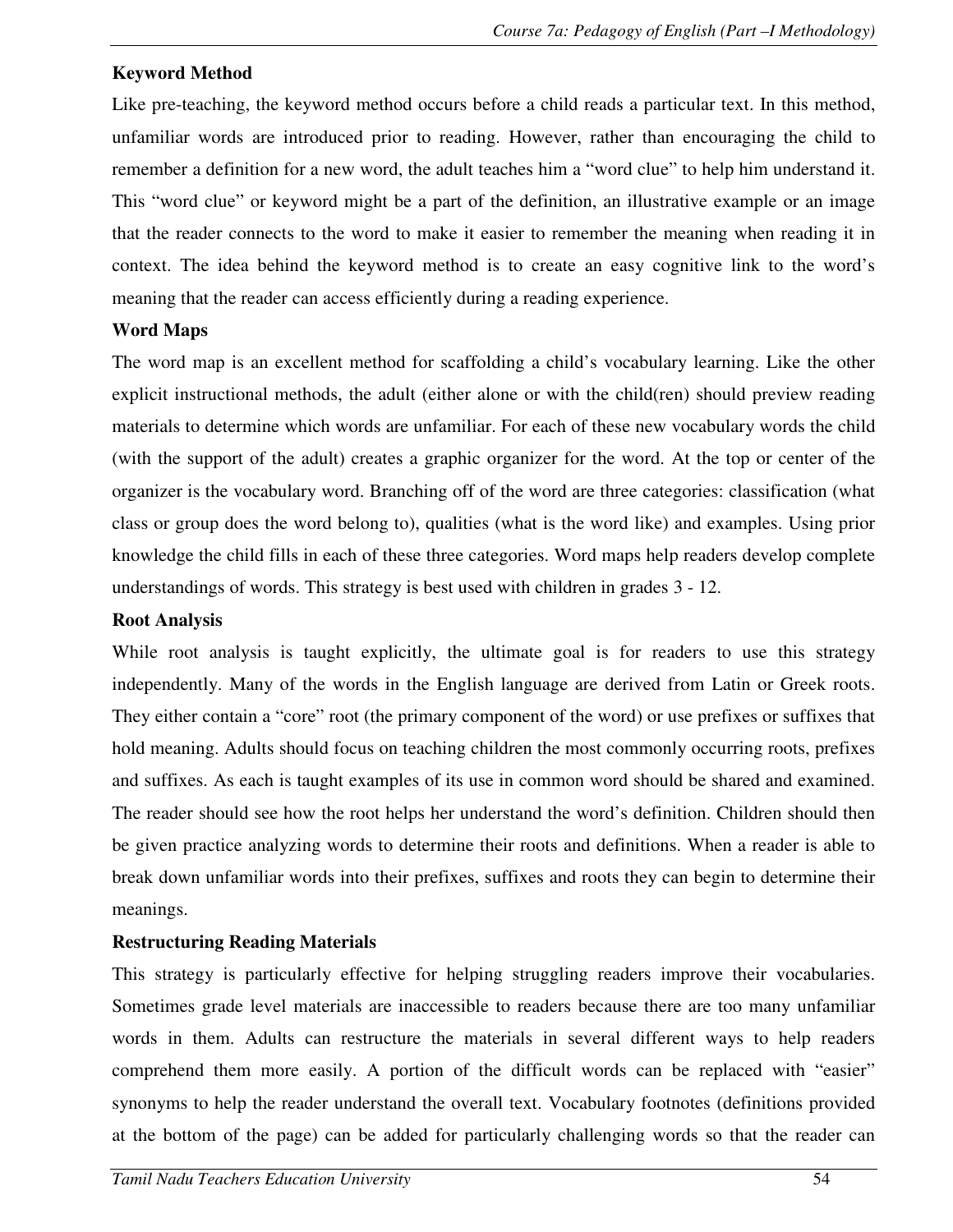easily "look up" the word while still reading the text. An accompanying vocabulary guide can be provided for the text. Words that are included in the guide should be highlighted or printed in bold text to direct the reader to check the vocabulary guide if the word or its meaning is unfamiliar.

## **Implicit Vocabulary Instruction**

## **Incidental Learning**

Incidental vocabulary learning occurs all of the time when we read. Based on the way a word is used in a text we are able to determine its meaning. While you may not know what a specific word means, many times you can determine its meaning based on what the rest of the sentence focuses on. Adults should model this sort of incidental vocabulary learning for children to help them develop their own skills.

### **Context Skills**

Context skills are the strategies that a reader uses for incidental vocabulary learning. Texts are full of "clues" about the meanings of words. Other words in a sentence or paragraph, captions, illustrations and titles provide readers with information about the text that they can use to determine the meanings of unfamiliar words. These features are often referred to as "context clues" because they are contained within the context of the piece of writing rather than outside it. Young readers should be taught to find and use context clues for learning new vocabulary words. Adult modeling and practice are key for helping children develop this important reading skill.

### **Conclusion**

Vocabulary is one of the major problems confronting EFL learners. Because of, the anemic vocabulary, one cannot communicate his ideas as clearly as he would like to and he cannot grasp the ideas transmitted to them. The listening comprehension, writing and reading abilities are hampered by their limited vocabulary. Therefore, there is a need of systematic vocabulary building program me which should come under the curriculum of language teaching. The importance of knowing the meaning of words is attested by the inclusion of a separate vocabulary component in college and scholarship tests such as TOEFL and GRE.

## **V - TEACHING OF POETRY**

**Coleridge** defined poetry as "*The best words in their best order*". Poetry embodies the beauty of form, beauty of thoughts and beauty of feelings.

## **Allen Poe** calls poetry as "*The rhythmical creation of thoughts".*

Poetry has tremendous appeal for children and it is the way of exciting their love of language. It lays the foundation for the appreciation of the language. It educates their emotions and enhances their power of imaginations. The rhythm of poetry helps the students to acquire the natural speech rhythm.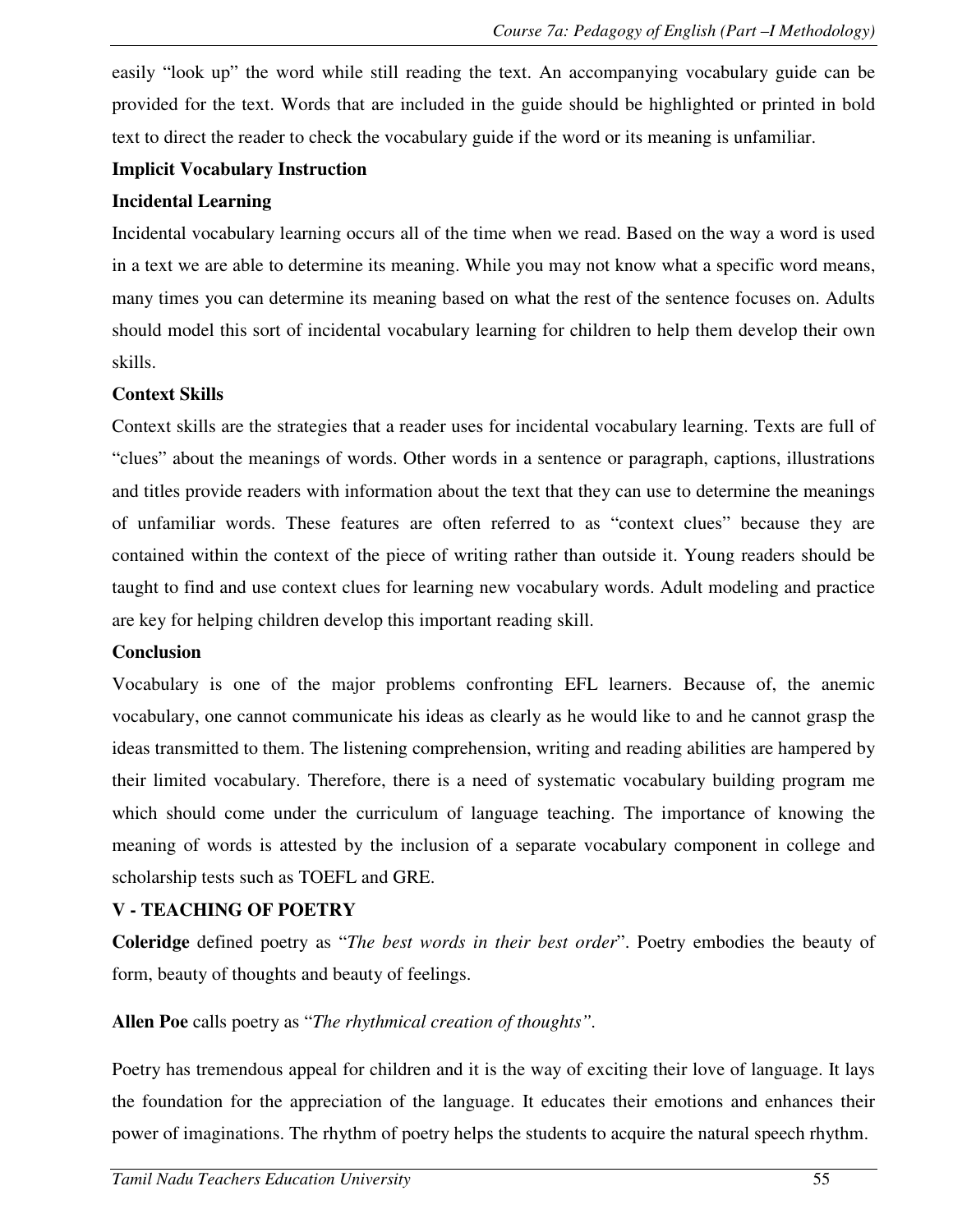According to **Prof. Subramanyam**, *"Poetry leads to an all-round development of the whole personality of pupils particularly emotional, imaginative, intellectual, aesthetic and intuitive sides*".

### **Aims of Teaching Poetry**

Poetry is taught for sheer pleasure and enjoyment. It further lays the foundation for an adequate appreciation of English poetry. Therefore, the aims of teaching poetry should be different at different levels. The aims of teaching poetry can be classified into two aspects like 1. General Aims and 2. Specific Aims.

### **1. General Aims**

## **i) At Primary Level:**

To enable the pupils to recite the poem with proper rhythm and intonation.

To enable the pupils to enjoy the recitation of the poem.

To realize them about the emotions of the poet.

To develop love for poetry reading and writing.

## **ii) At Secondary/Higher Secondary Level:**

To enable the pupils to appreciate the poem.

To enable them to understand the thoughts and imagination contained in the poem.

To appreciate the rhyme & rhythm and style of the poem.

To realise the emotions, feelings and imagination of the poet.

To develop their aesthetic sense.

To create love for English poetry.

## **2. Specific Aims**

Specific aims of teaching of poetry differ from poem to poem. They depends largely on situation, scene, feelings and thoughts depicted in the poem. The specific aims of teaching poetry are as follows,

- i) To enable the pupils to recite the poem namely "------------------"with proper rhyme with rhythm.
- ii) To enable the pupils to enjoy the recitation of the poem "-------------------".
- iii) To understand the central theme/idea of the poem.
- iv) To communicate the exclusive message of the poem to the pupils.
- v) To enable them to appreciate the beauty and images depicted in the poem.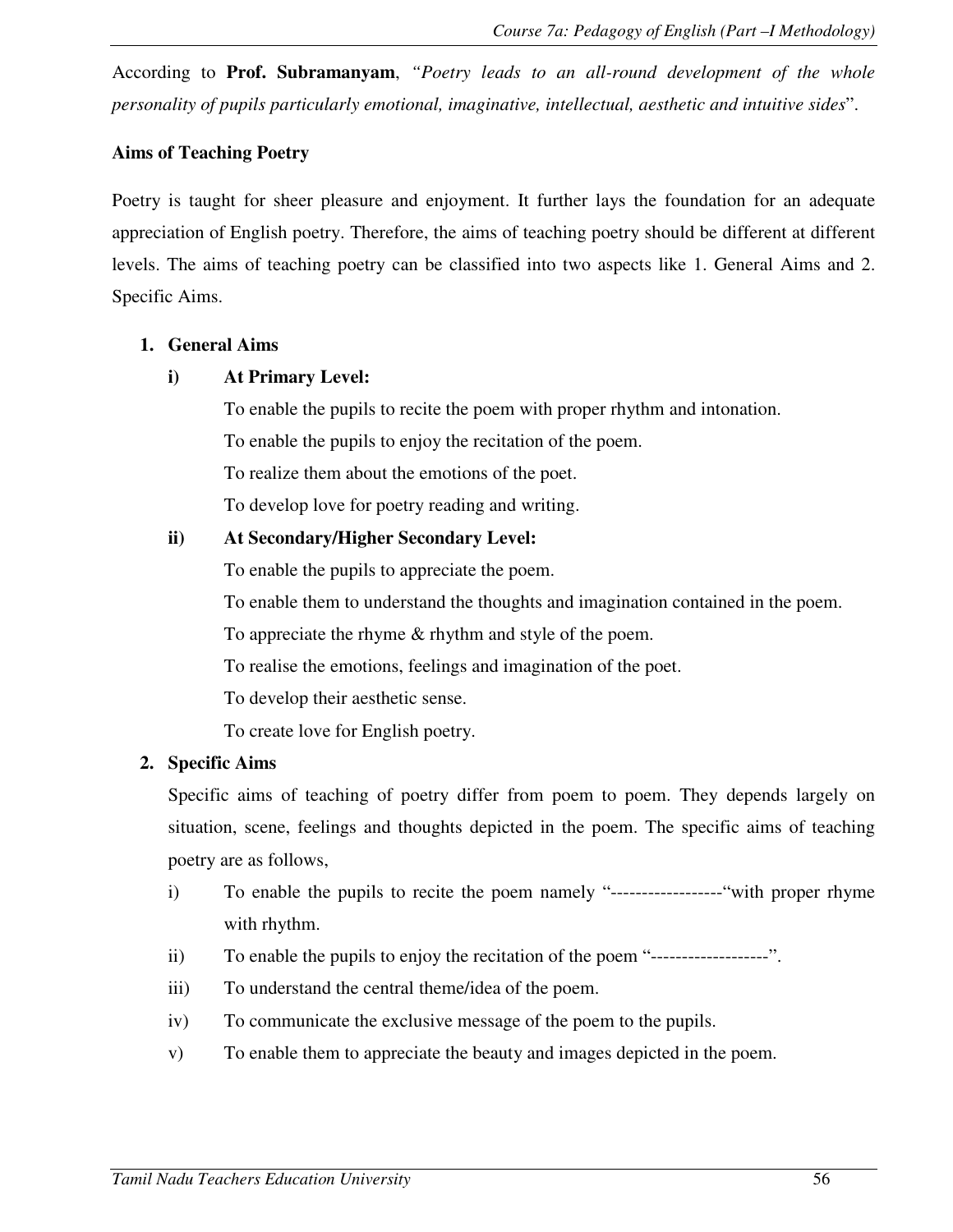## **Procedure of Teaching of Poetry**

The procedure of teaching poetry involves the following steps:

- 1. Preparation
- 2. Presentation
- 3. Comprehension/Appreciation
- 4. Home Assignment

## **Preparation**

Under preparation the following points are to be considered,

## **I General Aim**

## **II Specific Aim**

## **III Teaching Resources (Aid/Materials)**

The suitable resources can be used depend on the theme and content of the poem.

## **IV Previous Knowledge**

The teacher should know the previous knowledge of the pupils related to the theme of the poem to be taught. It is on the basis of the previous knowledge that the new lesson is to be introduced in the class.

## **V Introduction**

Teaching of the poem should begin with a beautiful introduction about the poem and the poet. This will arouse the interest of the pupils and create the appropriate environment for teaching the poem.

Introduction of the poem can be done in different ways:

- i) Parallel poem that depicts the similar theme/emotion may be read.
- ii) By giving a brief summary of the poem pertaining to the background and general theme of the poem and asking few questions on it.
- iii) By giving a life-sketch, poetic style and characteristics of the poet.
- iv) If the poem is descriptive, a picture can be shown and few questions on the picture can be asked.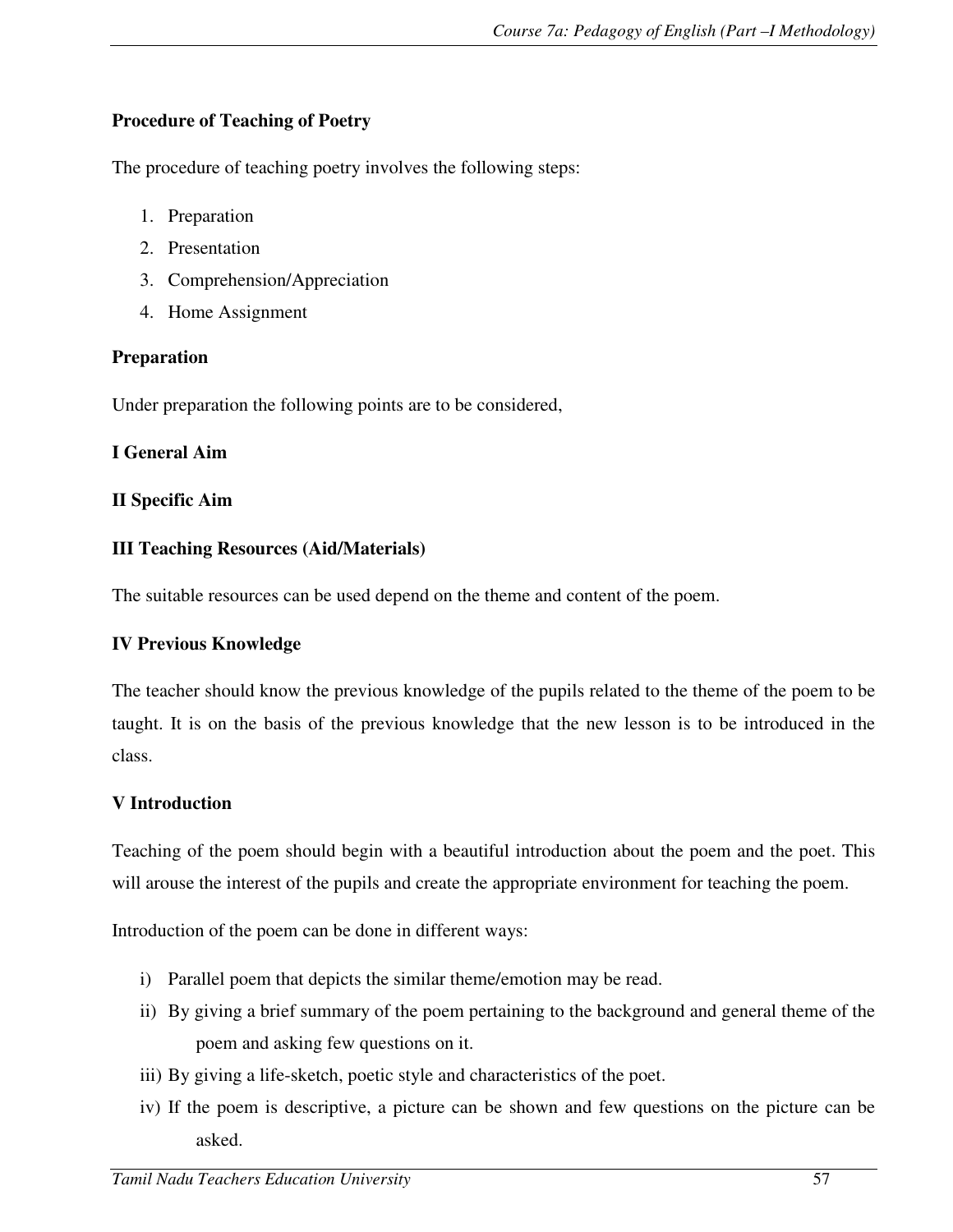### **VI Statement of the Aim**

After introducing the poem and the poet, the teacher should announce the aim of teaching the poem.

### **Presentation**

According to **Ryburn**, "*A good poem is a complete whole*". Therefore, the poem should be taught in one unit, in case the poem is too long, it can be divided into units in such a way, so that it may not lose its rhythm, music and emotional effect. The presentation should be consisted with the following points,

## **i) 1 st Model Recitation by the Teacher**

Recitation is the soul of poetry. Reading a poem with proper rhythm, intonation and stress is of vital significance. The model recitation by teacher helps the pupil to experience/feel the poem in its totality without going into other details. Therefore, the teacher should recite with proper rhythm, stress and intonation. At this time, the pupils should listen to the teacher carefully with their books closed.

# **ii) II nd Model Recitation of the Teacher**

According to **Ryburn**, "*One reading, of course, is not enough. It must read twice or thrice*". To have a greater effect, the teacher recites once again with proper rhythm and rhythm with apt stress and intonation. This time the pupils are asked to open their books and follow in it.

## **iii) Imitation Reading by Pupils**

The teacher asks two or three pupils one by one to recite the poem in the same manner, as he/she has recited. This requires a lot of practice on the part of the students and helps the pupils to enjoy the recitation and feels the beauty and music of its language.

### **iv) Meaning of Unfamiliar Words**

The expositions of words are not done in detail while teaching of poetry. Those words and phrases will create hindrance in comprehension of the poem should be explained.

### **v) Silent Reading of the Poem by Pupils**

During this step, the pupils may be asked to read the poem silently and grasp the central theme of the poem. At primary stage, silent reading can be avoided.

### **vi) Chorus Recitation**

At the primary stage, the pupils enjoy the recitation of the poem in chorus. It helps them in overcoming their shyness/nervousness. At this stage, the teacher can read the poem line by line that shall followed by the pupils collectively.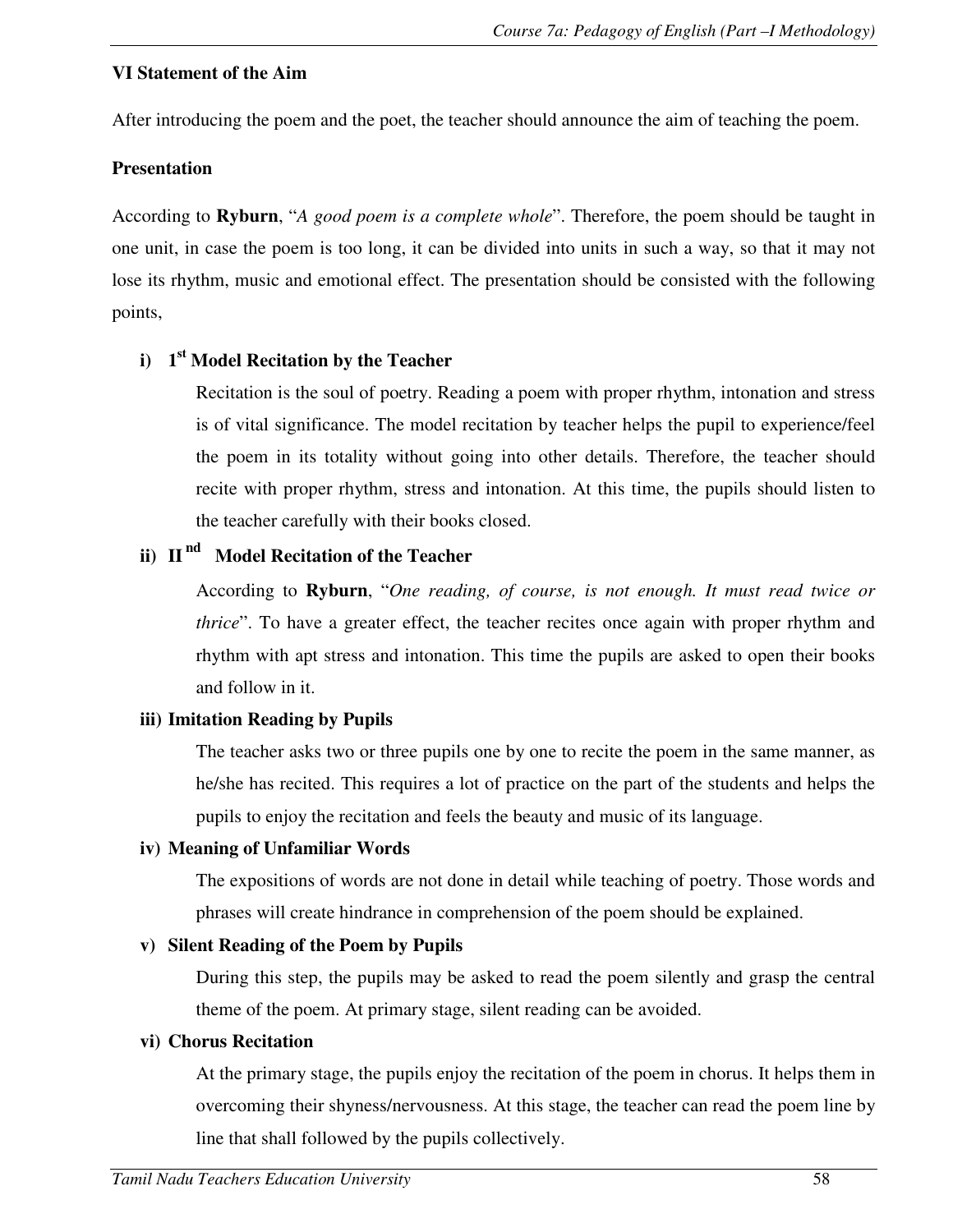## **Comprehension/Appreciation**

After several readings of the poem, the teacher puts some questions to test their comprehension of the theme of the poem. The questions should be simple and short. Appreciation questions are asked on the appreciation of beauty of language, thoughts, emotion and images of the poem. The pupils may be asked to,

- $\triangleright$  pick out the rhyming pairs.
- $\triangleright$  complete the lines.
- $\triangleright$  explain the central idea of the poem.

### **Home Assignment**

Home assignment in poetry teaching is not much of importance. Pupils can be asked to memorize the poem or do some creative work or write the gist of the poem in their own words.

## **VI - TEACHING OF GRAMMAR**

Grammar is the study of the organization of words into a sentence which is based on certain rules. According to **Prof. Nelson Francis**, "*Grammar is set of formal pattern in which the words of a language are arranged in order to convey meanings. It gives the pupils ability to speak and write correctly and enables them to use formal language patterns properly for describing a thing".* The acquisition of the grammatical system of language remains the important element in learning a language.

## **Aims of Teaching Grammar**

The aims of teaching grammar are as follows,

- i) To develop students insight into the structure of English language.
- ii) To enable the students for understanding about the rules of English grammar through use and practice.
- iii) To enable the students to assimilate the correct patterns of the language without rote memorization.
- iv) To enable the students to speak and write correctly.
- v) To develop a scientific attitude towards the language.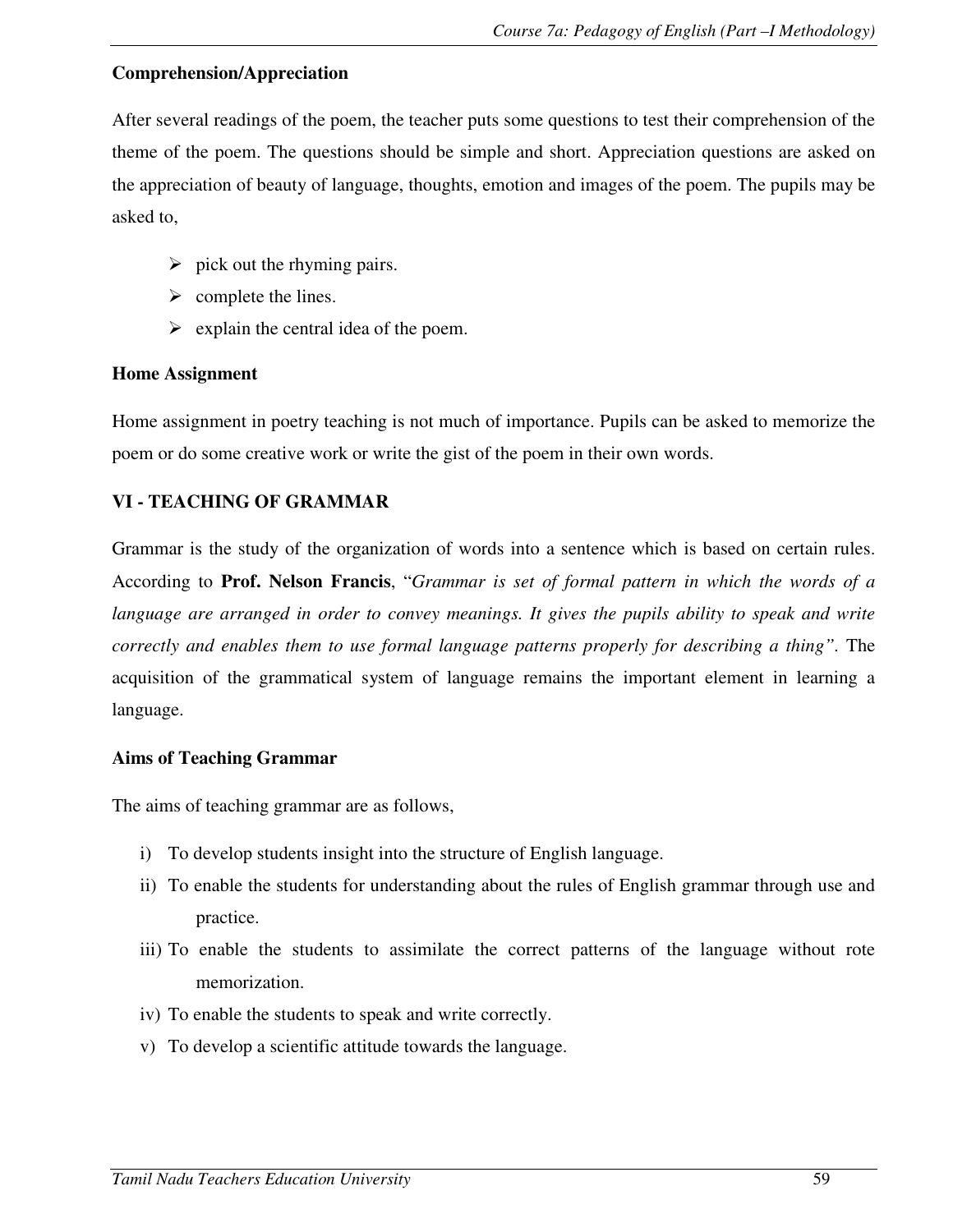## **Methods of Teaching Grammar**

There are four main methods in teaching of grammar as follows,

- 1. The Traditional Method
- 2. The Informal Method
- 3. The Reference or Correlation Method
- 4. The Inductive Deductive Method

## **The Traditional Method**

In this method, the grammar is taught with the help of a grammar book, which contains definitions, rules, examples and exercises. For example,

**Definition of Noun:** A noun is a name of a person, place or thing.

**Examples:** Tagore, Chennai, Book.

**Exercise:** Underline the noun in the following sentences,

Selvan lives in Chennai. My father presented me a pen.

The main procedure in this method is from rule to method. It emphasizes on rote learning of rules and definitions. Students also find in least interesting and monotonous.

## **The Informal Method**

This method advocates the teaching of grammar not by rules but by usages. By continuous practice of using words, while speaking, reading and writing grammar can be learnt. This method proves useful at the early stage when students start to learn a language by lot of oral practices. This method demands a lot of practice and time for learning grammatical items on the part of the students. The students do not get systemized knowledge of grammar.

## **The Reference or Correlation Method**

This method is called as incidental method as grammar is taught incidentally in this method. Grammar is taught while teaching a text book lesson or composition. The sentence pattern, sentence structure etc. that are used in the text book lesson or composition are taught during the text book lesson. For example, while teaching a text book lesson, teacher instructs the students to note all the examples of the present tense and past tense separately. After noting the different sentences of present tense and past tense, the grammatical rules are discussed in the class. This method lays stress on the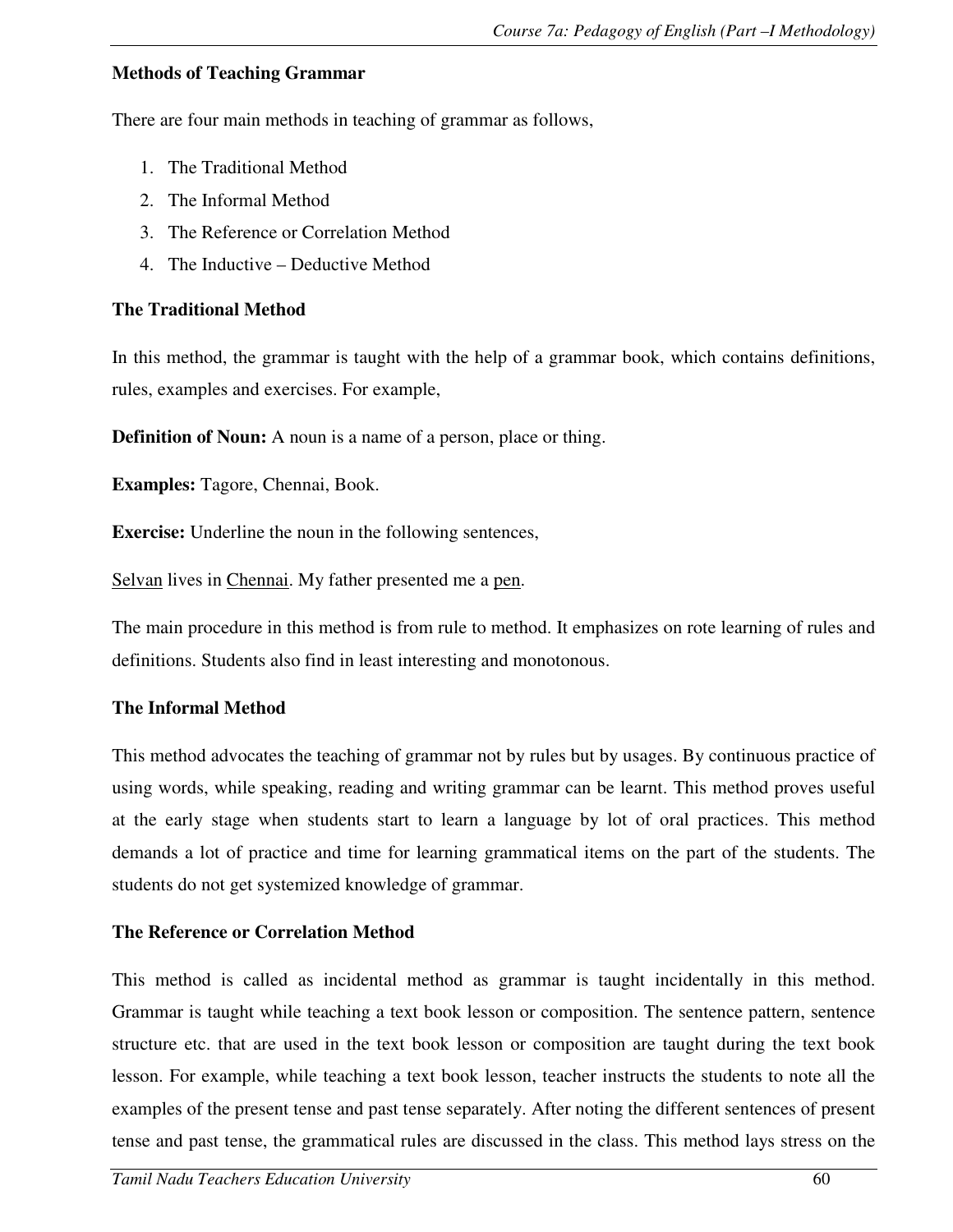application of the rules and their usage. It is not considered a complete method as grammatical items are taught only incidentally. It can interfere with the normal teaching in the class.

## **Inductive and Deductive Method**

This method is considered to be the best method as it follows certain educational principles, from known to unknown, from general to particular, from concrete to abstract etc.

Inductive means to proceed from observation to law and rules.

Deductive means to proceed from the laws and rules to observation and examples.

So this method has two processes as given below,

- 1. Inductive Method
- 2. Deductive Method

### **Inductive Process**

### **i) Presentation of Examples in a Systematic way**

In the first step, the teacher gives the examples of the grammatical items to be taught in a systematic way.

### **ii) Observation and Analysis of Examples**

The teacher asks the students to observe the examples and analyze them with the help of students.

## **iii) Generalization/ Generation of Rule or Definition**

After analysis of the examples, they come to certain conclusion or generalization to draw a certain rule or definition.

## **Deductive Process**

## **i) Presentation of Rules or Definitions**

In this step, the teacher points out the rule or the definition.

### **ii) Verification and Application of the Rules**

The teacher gives several other example to verify the rules or definition. The teacher gains motivate the students to observe and analyze the examples and apply the rule of definition.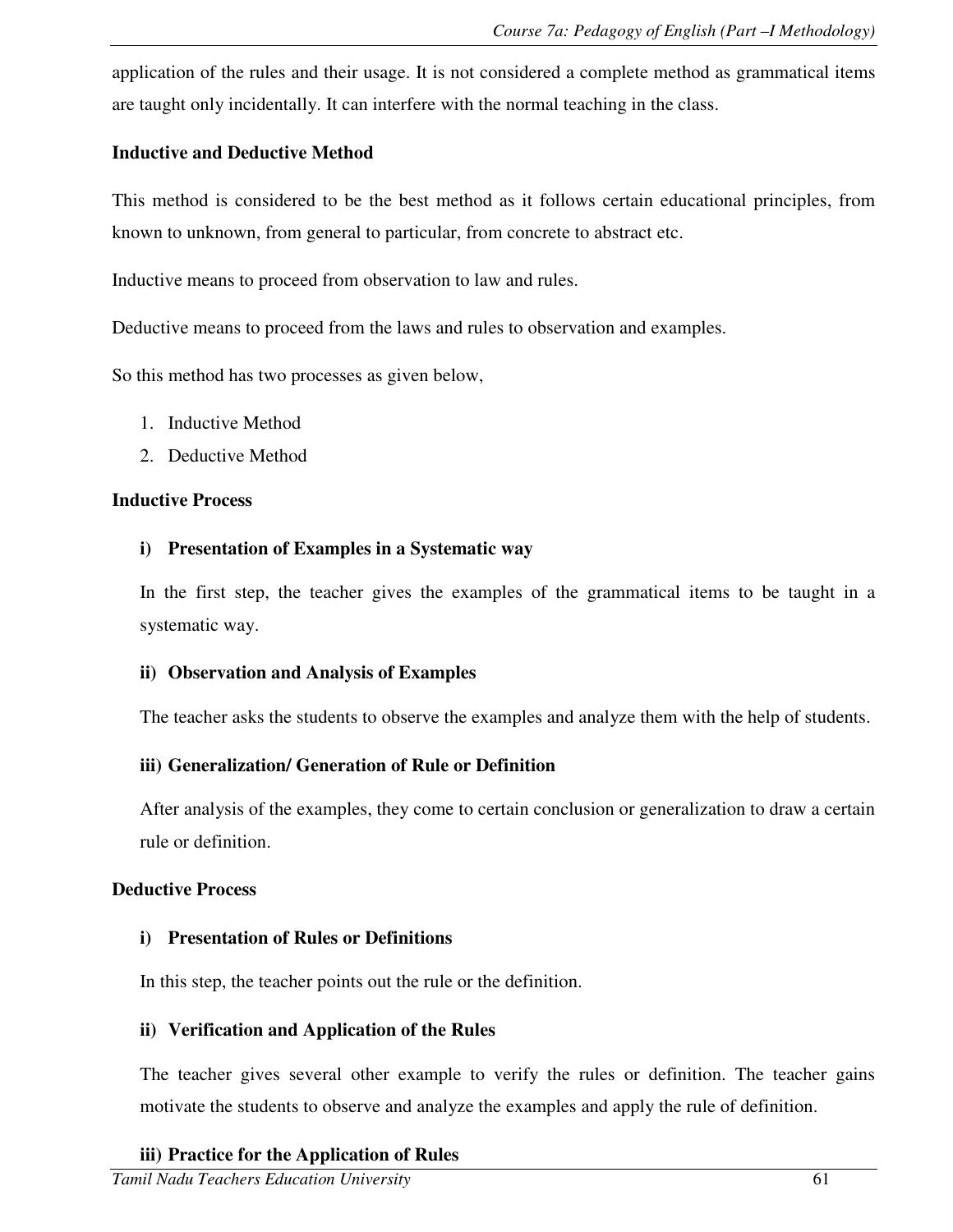The teacher gives ample practice for the application of rule and definition.

Inductive and deductive methods are based on psychological maxims of learning and makes the active participation of the students. It has no place for rote memorization as the rules and definitions are discovered by the students themselves. Thus it stimulates their thinking and reasoning power. It is advisable that grammar should be taught informally at the early stage with inductive and deductive method and incidental method at the middle stage and with the traditional method at the higher stage.

### **VII - TEACHING OF COMPOSITION**

Composition is the expression of thoughts, feelings, ideas, observations and experiences in written form. It refers to the collecting of thoughts or information and arranging them in a sequence and expressing them in accordance with recognised standard form.

An essay, a story, a letter, a poem and a description are some of the form of composition. Proper organization, clarity and effectiveness of subject matter are some of the important points to be kept in mind while writing composition.

### **Aims of Teaching Composition**

### **General Aims**

- i) To encourage the pupils to express their ideas in and ogranised and systematic way.
- ii) To enable them to develop their skill of writing.
- iii) To enable them to use appropriate vocabulary in writing various forms of composition.
- iv) To enable them for logical presentation of thoughts and ideas.
- v) To develop their communicative competence.

### **Types of Composition and Its Teaching**

There are two types of composition as follows,

- 1. Oral Composition
- 2. Written Composition

They are further divided as,

- i) Guided Oral Composition and Guided Written Composition
- ii) Free Oral Composition and Free Oral Written Composition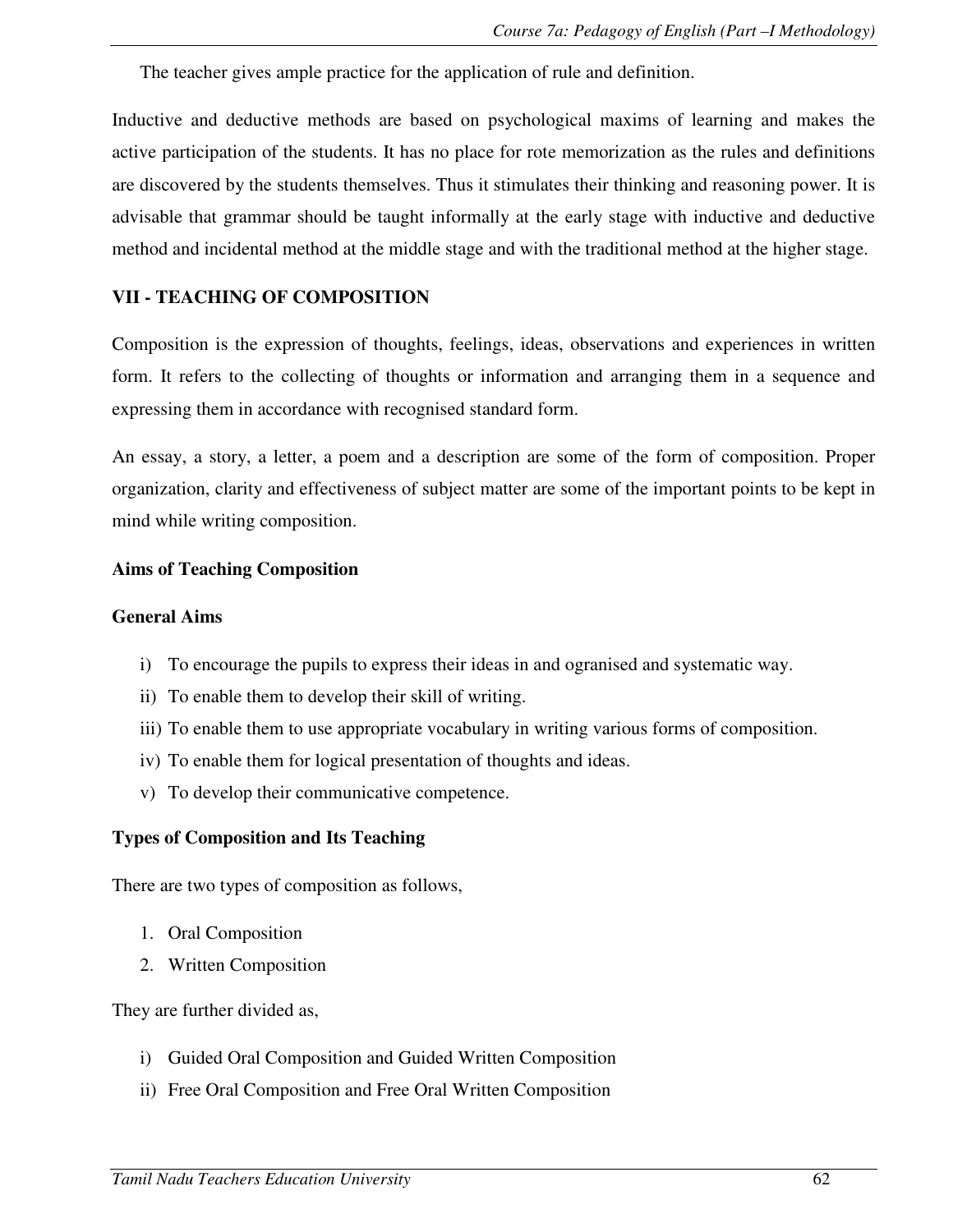## **Oral Composition**

Oral composition should begin with a power of speech. It should be oral, long before it is written, as it paves the way for written composition.

## **Aims of Oral Composition**

To give practice for using graded structures and sentence patterns orally.

- i) To enable the pupils to express ideas, interest and feelings freely.
- ii) To create suitable situations in the classroom to make them speak on their own.

## **Teaching of Oral Composition**

Following stages can be adopted for teaching of oral composition at early stage.

a) Asking the pupils to repeat the sentences which the teacher speaks. For example,

**Tr.:** I am writing

**Stu.** I am writing

b) The teacher can ask some questions by showing objects and performing actions. For example,

**Tr.:** What is this?

**Stu.** This is a pen.

**Tr.:** What is this?

**Stu.** This is a paper.

**Tr.:** What am I doing?

**Stu.** You are writing.

c) The teacher can ask some questions on a picture after describing it. For example,

**Tr.:** What is she?

**Stu.** She is a girl.

**Tr.:** What is she doing?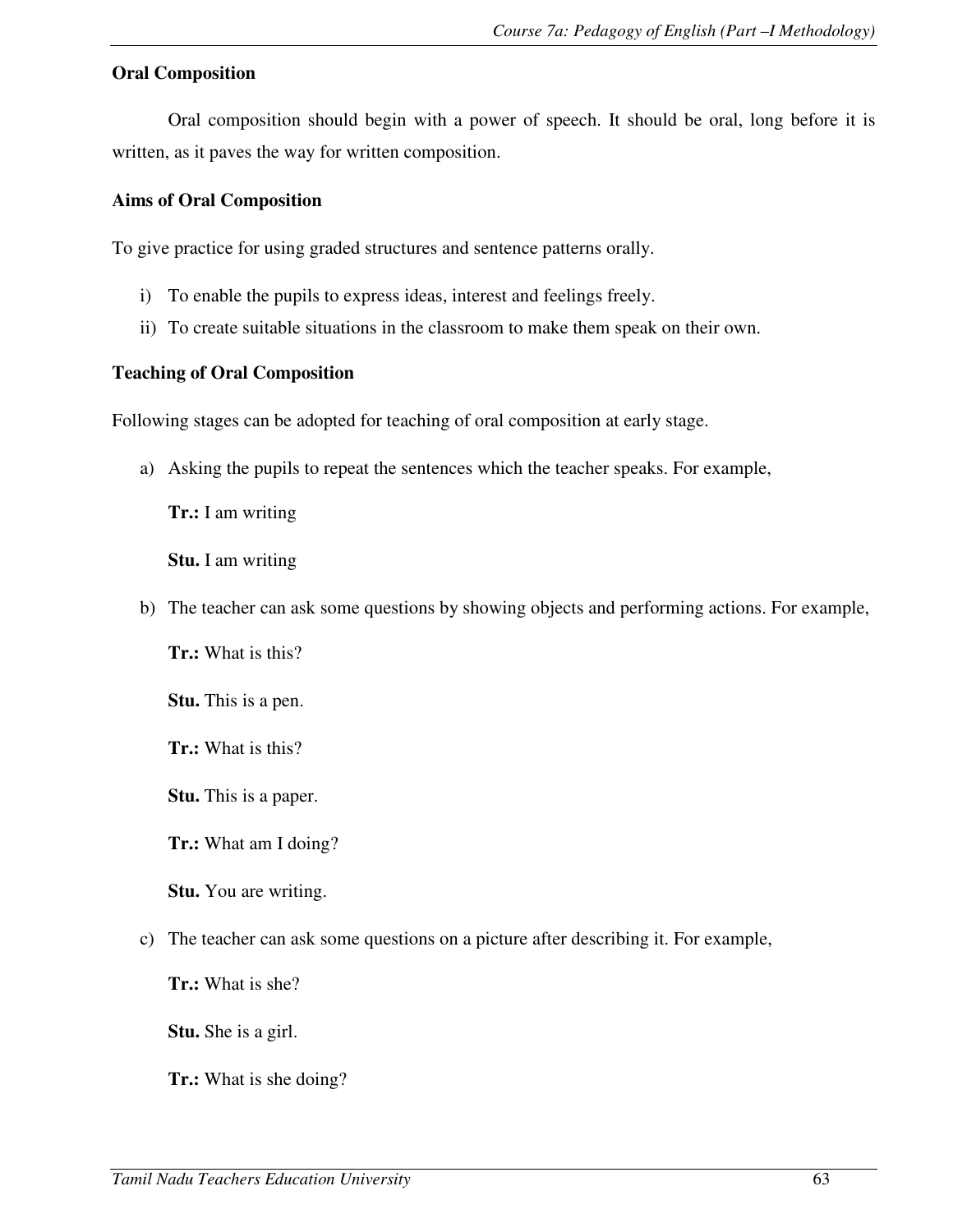d) The teacher can ask the students to read out the substitution table and make various sentences. For example,

|               | gets up      |                 |
|---------------|--------------|-----------------|
| <b>He/She</b> | reads        | in the morning. |
|               | takes bath   |                 |
|               | goes to play |                 |

- e) The teacher can ask some questions from the text book.
- f) The teacher can narrate the simple story and ask questions on it.
- g) The teacher may have a conversation with students on various topics of general interest.
- h) The teacher can ask the students to play a simple drama.

### **Guided Oral Composition**

Guided composition is also known as controlled or directed composition. In the guided composition, the students are supplied with the necessary vocabulary and structures to be used to speak and write. At the early stage, the students should be strictly guided because they should proceed from imitation to improving, from reproduction to original expression. Thus, guided composition paves the way for free composition. Guided oral composition can be done by the following exercises,

- a) Repetition of sentences and structures.
- b) Substitution Table.
- c) Transformation of sentences.
- d) Reproducing a situation.
- e) Reproducing a picture description.
- f) Reproducing a story.

### **Free Oral Composition**

As the students gain mastery over the guided and controlled vocabulary and structure, they are encouraged to use new words and sentences in their own and express themselves freely. It promotes them think freely. Free oral composition should be introduced at late stage when the students have done lot of practice in guided and controlled composition.

The teacher can adopt various teaching methods in teaching of free oral composition at later stage.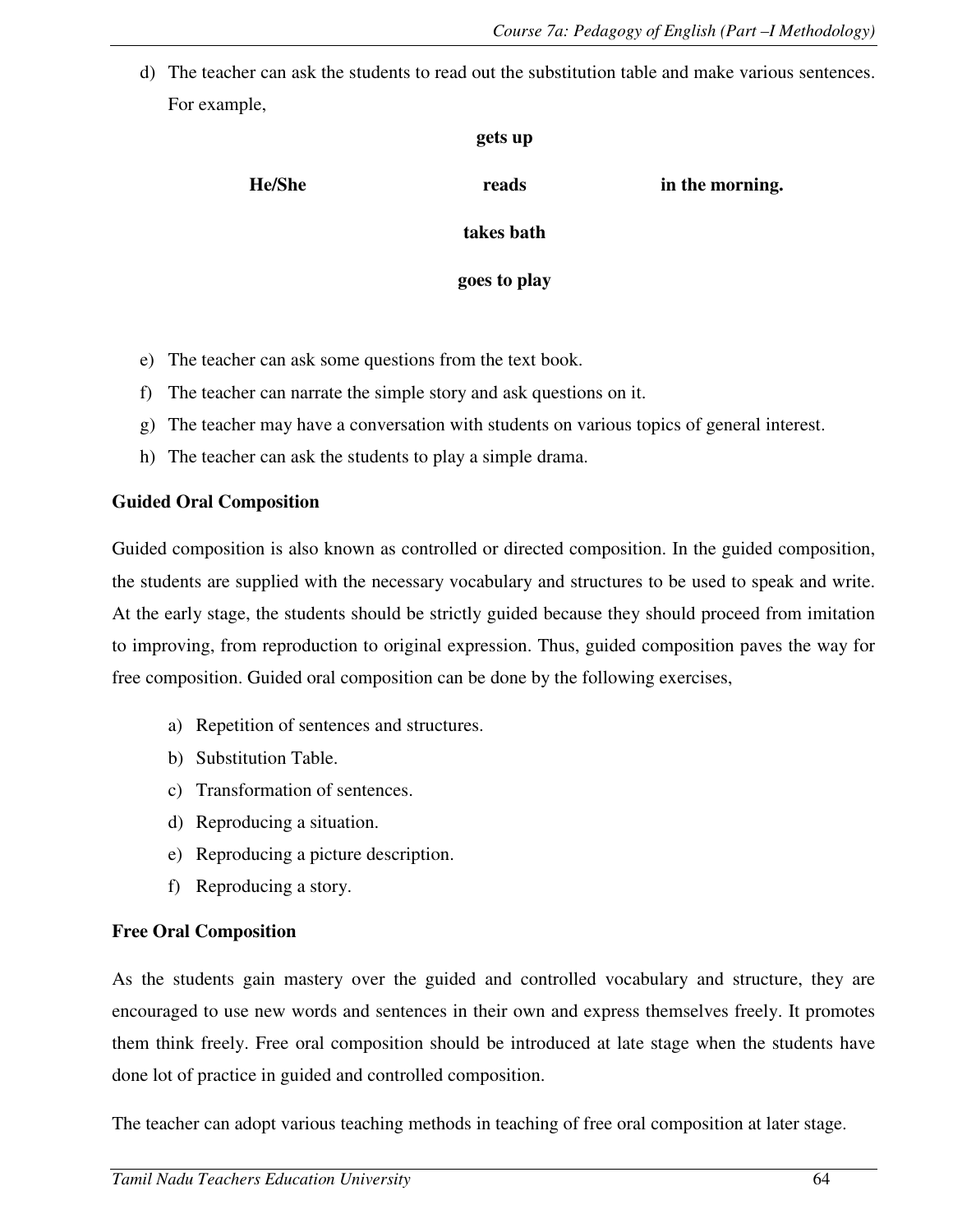- a) The teacher can ask the students to describe a picture or an object their own.
- b) The students can ask the teacher to describe the important incidents and events.
- c) Debates, extempore and speech may be organized on various topics in their range of experiences.
- d) Conversation can be arranged in the classroom itself in a pair or group on familiar situations.
- e) Short drama and one act paly can be enacted in the classroom.

#### **Written Composition**

Written composition should follow the oral composition when the students have gained sufficient knowledge of English vocabulary, structures and spellings. The aim of written composition are as follows,

- a) To develop their writing ability
- b) To enable them to write correctly
- c) To enable them to express their ideas and thoughts in their writing in an organised way

There are two types of written composition as follows,

- a) Guided written composition
- b) Free written composition

### **Teaching of Written Composition**

Guided written composition is usually to be introduced at early stage. The teacher guides the students to write with the help of controlled vocabulary and structures. It lays the foundation for free composition. Guided written composition can be done by the following practices,

- a) By giving dictation
- b) By giving certain words and asking them to write their own sentences by using those words
- c) By giving substitution table to make various sentences
- d) Writing description of a picture or an object with the help of key words
- e) By asking them to complete the story or a passage by filing the gaps (Note-making)
- f) By giving some sentences from the text book and asking them to write the parallel sentences
- g) By reproducing the gist of the story
- h) By reproducing the description of a picture
- i) Expansion of the topic based on the given outlines.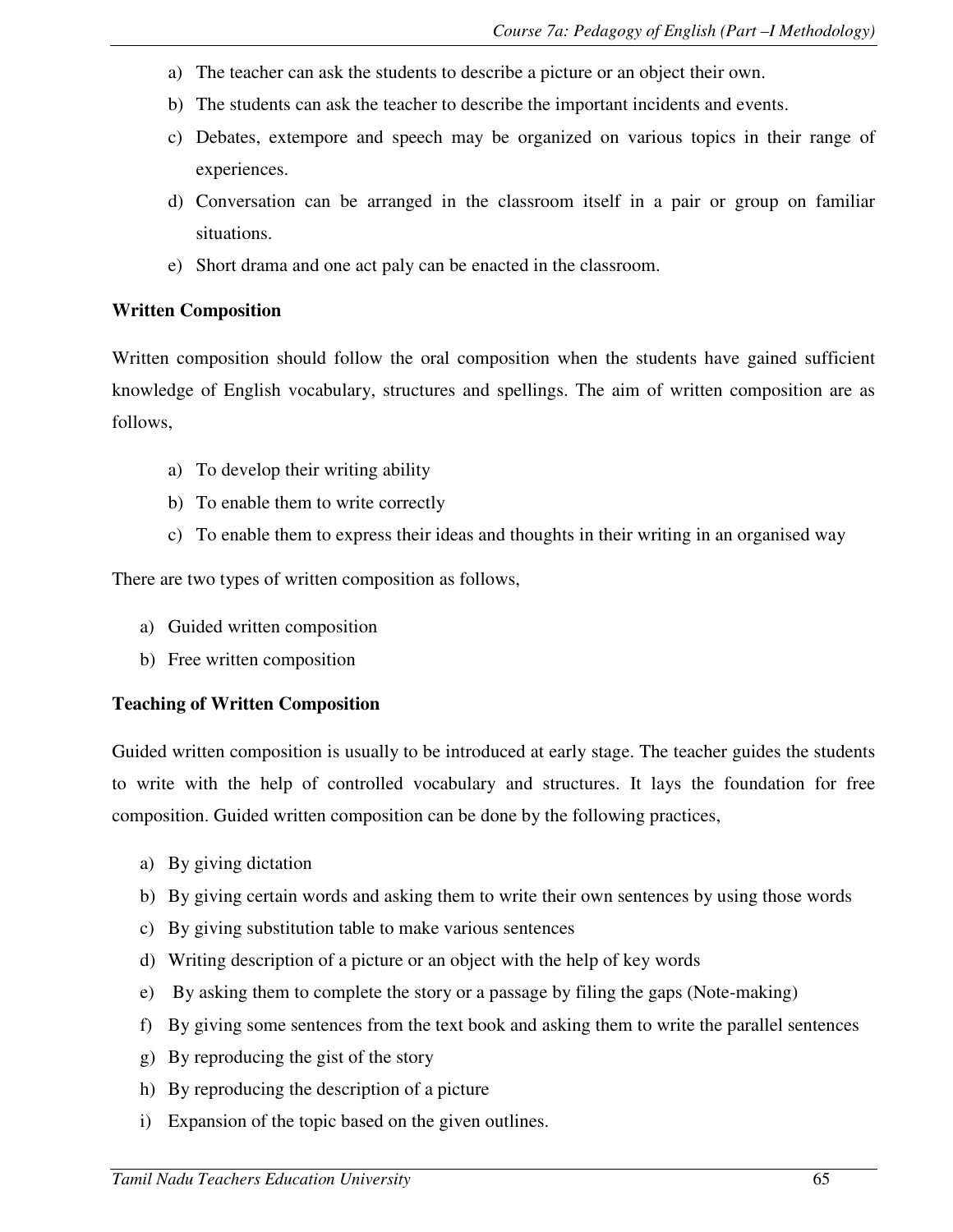In free composition, there is no restrictions on the students regarding use of vocabulary, structures and lengths of composition. The students are free to tackle the topic on their own freely. They are encouraged to think freely and express themselves freely.

## **Types of Free Composition**

There are five types of free composition as follows,

## **a) Narrative Composition**

It deals with the description of an event like visit to any monuments/historical places/ zoo, a journey by train/bus etc. Before making the students to write a narrative composition on a given topic, the teacher can refresh their memory by discussing the event or the incident and ask them to write on their own words.

### **b) Story Type Composition**

In this composition, the teacher can present a picture or series of pictures before the students and ask them to write a story. The teacher may give certain hints and some sentences and ask them to develop the story.

### **c) Reflective Composition**

It includes the essay writing and letter writing application etc.

## **1. Essay Writing**

At the early stage, the teacher should give a simple topic for essay writing, whereas, at higher level, the students can be gives all types of topic to write in their own words and style. The students should be made clear about the parts of the essay i.e. introduction, main body and conclusion.

## **2. Letter Writing**

It can be divided into two categories as, i) Formal Letter and ii) Informal Letter.

The students should be made familiar with the various parts of the formal and informal letters along with different styles of writing it. Initially. The may be given the format of particular letter and ask them to complete it.

## **d) Imaginative Composition**

The teacher can give some imaginary situation or topic to the students to write on it by using their own imagination. For example, 1. If I were a prime minister! 2. When I trapped in heavy traffic!

## **e) Literary Composition**

Literary Composition involves abstract writing and explanation writing.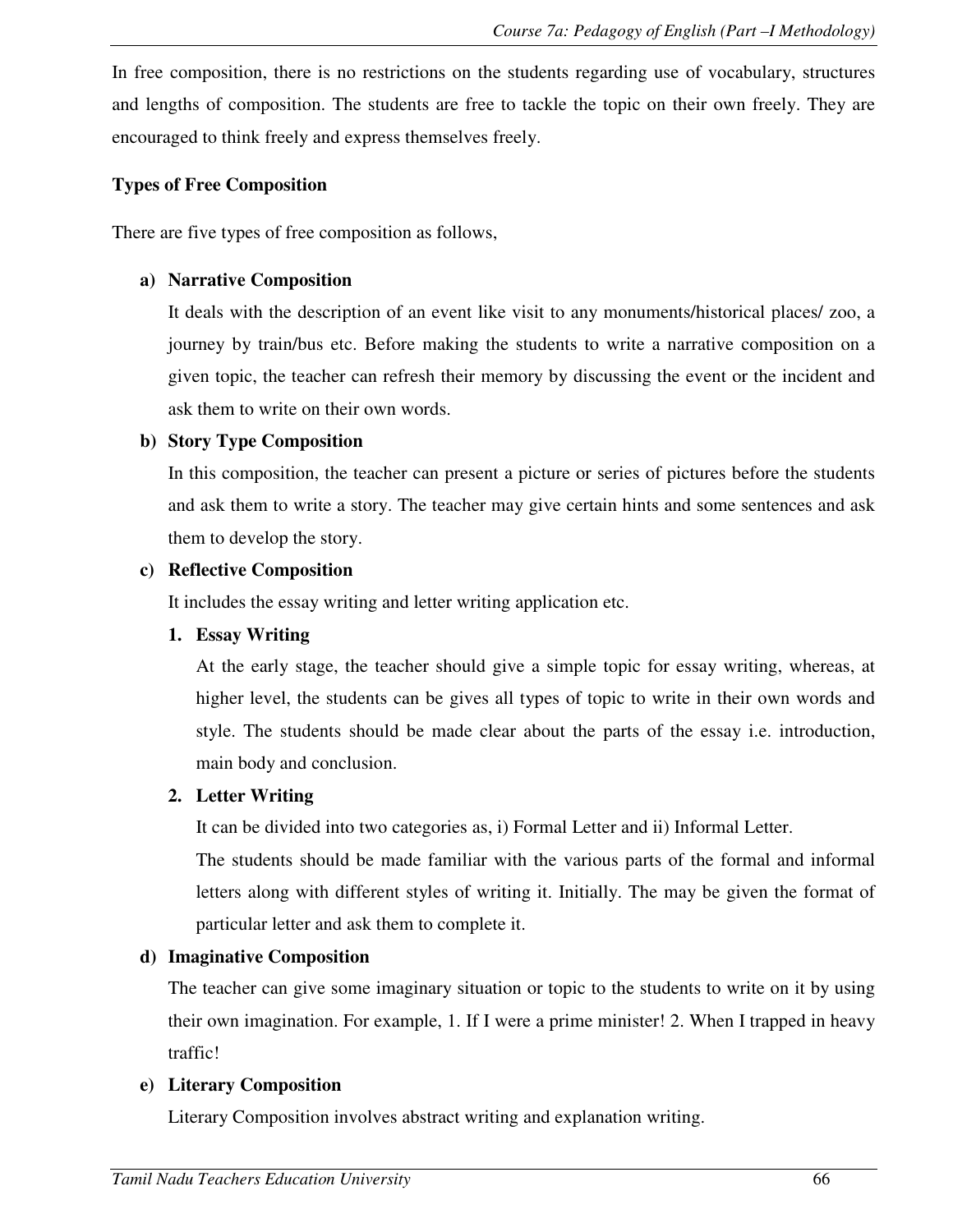## **Conclusion**

Thus, this unit describes various skills and its components in teaching of second language and also writing of mini-teaching lesson plan. It additionally, explains about the methods of teaching prose, poetry, grammar and composition and enriching of vocabulary.

## **Questions for Discussion and Reflection**

- 1. Write a model mini-lesson plan.
- 2. Discuss the strategies for enriching vocabulary among school students.
- 3. Differentiate the methods of teaching with reference to prose, poetry, grammar and composition in English.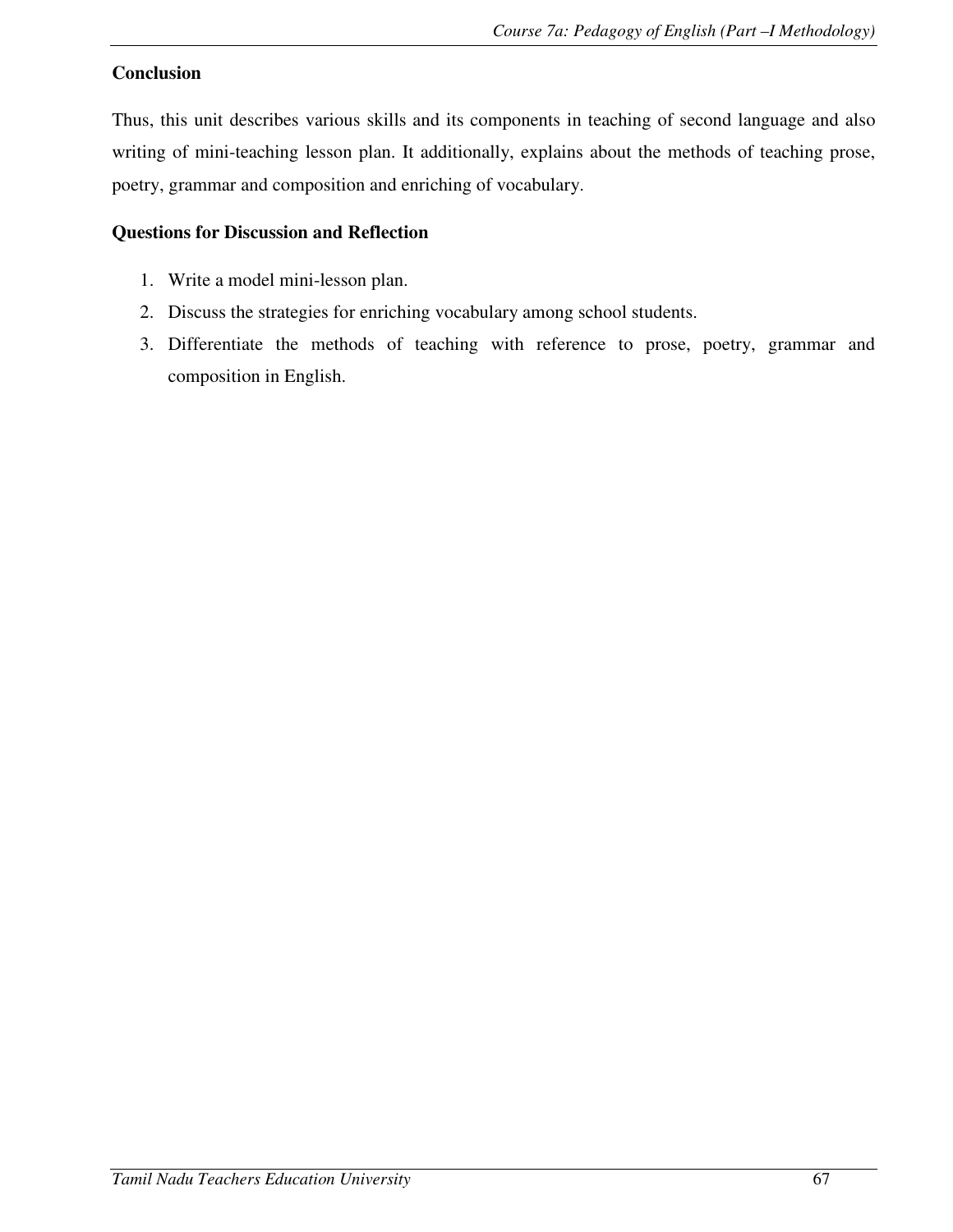## **UNIT – IV: TEACHING AND TESTING LANGUAGE SKILLS**

### **MEANING OF LISTENING SKILL**

 Listening is an important skill and must be learnt and taught carefully. Unlike hearing, listening is always purposeful. Jane Willis writes, "Listening is receptive rather than productive, but it is an equally important skill.

 Listening involves the formation of proper auditory images of phonemic components such as the use of vowel and consonant sounds, stress, accent, pitch, pause, juncture, intonation and the rhythm of language.

## **TYPES OF LISTENING**

### **A. Intensive Listening**

Intensive listening aims at detailed comprehension of meaning and linguistic exercises. Here the teacher makes use of the following types of questions:

- (i) Comprehension questions involving
	- Factual questions.
	- Inferential questions.
	- Personal questions.
- (ii) Summary questions (students are asked to listen to a passage and summarize what they have heard).
- (iii) Logical questions.

## **B. Extensive Listening**

According to Peter Hubbard et.al, "With extensive listening, the students do not reinforce or practice a grammar point which is linked to the rest of the course work. Extensive listening exercises are those where a student is primarily concerned with following a story, or finding something out from the passage he is listening to.

## **GOALS OF TEACHING LISTENING**

 According to the modern language teaching experts, the goal of teaching listening is to produce students who can understand the communication situation without needing help from the other people, even if they do not have completely master the grammar or vocabulary.

### **The goals of teaching listening are:**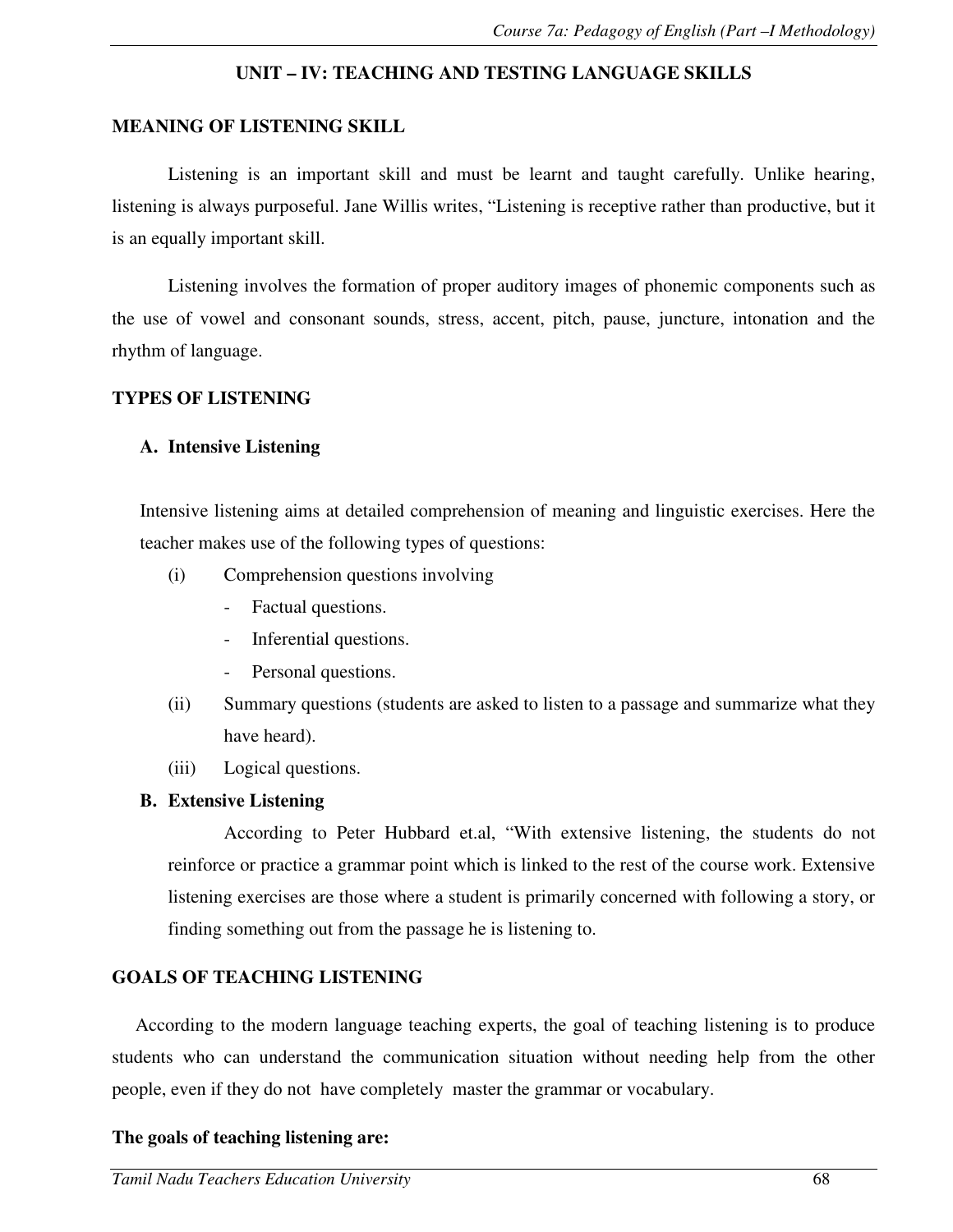- i) To produce students who can use listening strategies to maximize their Comprehensions of aural inputs.
- ii) To produce students who can identify relevant and non relevant information.
- iii) To produce students who can tolerate less than word by word comprehensions.

## **SUB-SKILLS OF LISTENING**

Listening refers to a skill by which a person pays attention to what someone is saying. In a listening situation, listeners passively receive an aural inputs.

 Language learning requires international listening that employee's strategy for identifying sounds and making meaning for them.

The comprehension of message is a major goal of listening comprehensions.

To comprehend a message in a listening situation, listeners use two sub skills of listening.

## **The two sub skills of listening are:**

Listening for perception Listening for comprehension

## **1. Listening for perception**

 This is the first stage in comprehending a listening text. Listening for perception involves two sub skills.

### **Identification:**

First, the listener recognizes or discriminates specific aspects of the message, such as sound, categories of words, morphological distinct (the smallest unit of meaning in an language).

## **Orientation:**

Second, the listeners determine the major facts about a message, such as topic, text type, setting.

## **2.Listening for comprehension**

Listening for comprehension involves three sub – skills.

Main idea comprehension: The listener identifies the higher – order ideas.

Detailed comprehension: The listener identifies supporting details.

Replication : The listener reproduces the message orally or in writing.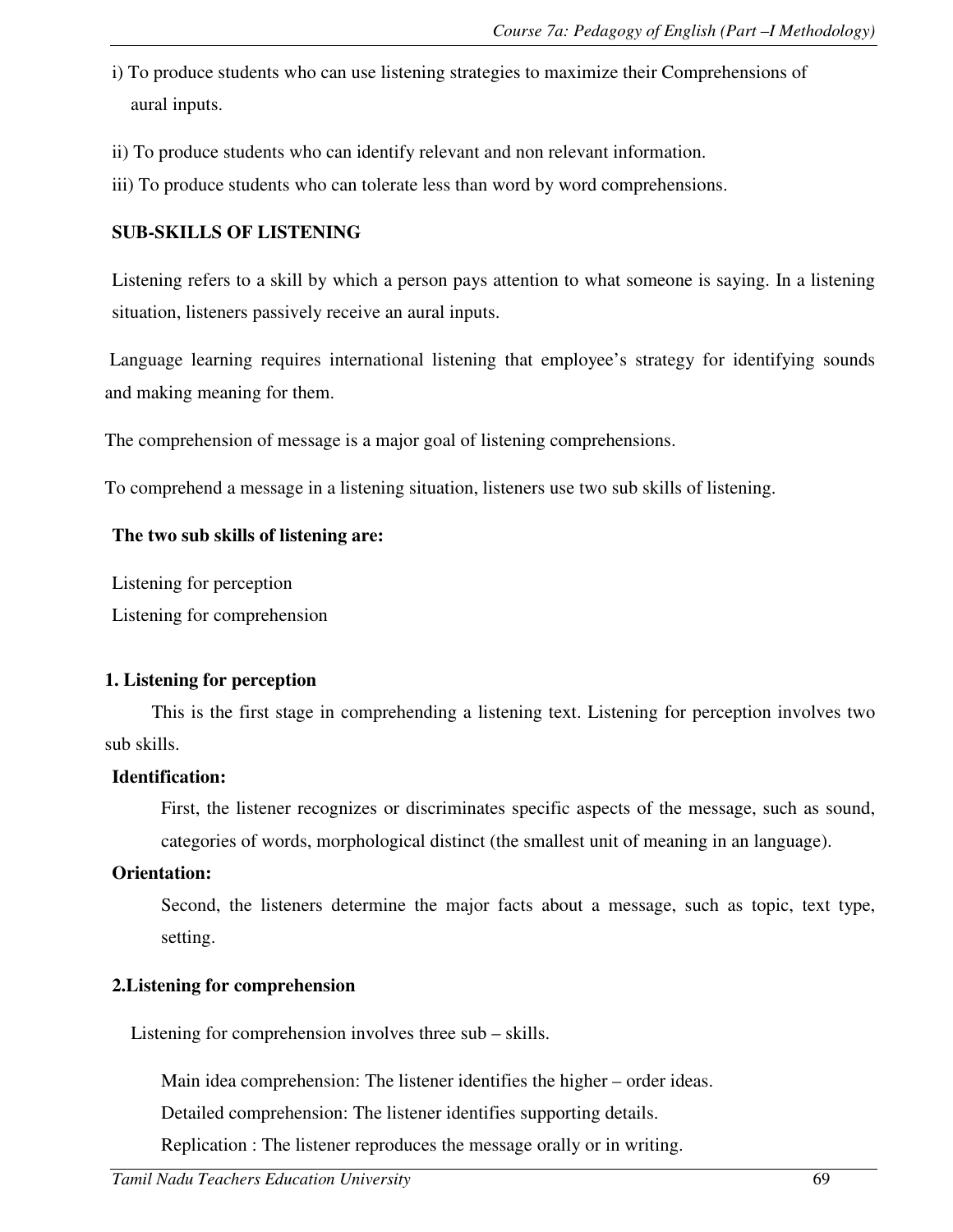Teachers can help students/listeners achieve these two sub –skills of listening by selecting and giving practice in appropriate listening strategies.

### **THREE STAGES OF LISTENING:**

 Listening is important language learning and teaching. It is essential for language teachers to help their students become effective listeners.

The process of listening involves three phases. While the speaker speaks, the listener is usually engaged in:

- **Receiving :**In this phase, the listener receives the message from the speaker and then attends to what is said.
- **Understanding:** In this phase, the listener tries to understand what exactly the speaker says.
- **Responding:** In this phase, the listener retains and recalls what the speaker says and responds or does not respond.

### **STRATEGIES FOR TEACHING LISTENING**

While teaching listening, the teacher can and must:

- (i) Select and present a listening text which serves his / her purpose,
- (ii) Introduce the topic and say something about it in brief,
- (iii) Instruct the class what they have to do while listening (e.g., ask them to take notes or complete a flow – chart, etc.,)
- (iv) State his / her (teacher's) aim (e.g., to give them (class) the general idea about…),
- (v) Make predictions(e.g., ask the class whether they know something about the topic selected),
- (vi) Revise the previously taught listening skill (e.g., intonation patterns, link words, etc.),
- (vii) Prepare the class to listen and give them necessary instructions,
- (viii) Ask comprehension questions,
- (ix) Ask the class to summarize what they have heard.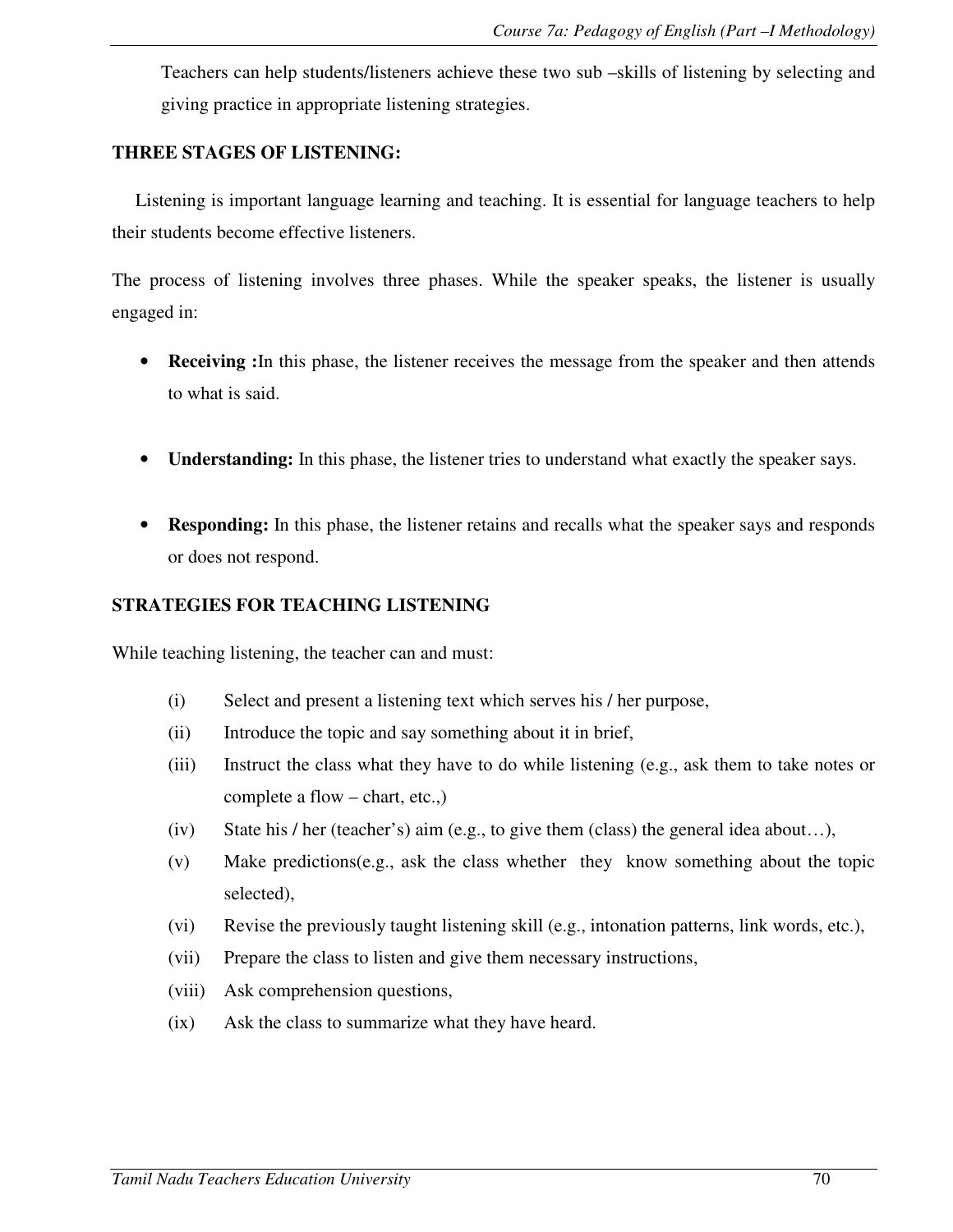## **TYPES OF LISTENING STRATEGIES**

 Listening strategies can be classified depending on how the listener processes the listening input. They are:

## **1. Top down strategies**

Top down strategies are listener – based. In the top – down strategies, the listener is engaged in :

- Listening to the main idea
- Predicting
- Drawing inferences
- Summarizing

## **2. Bottom – up strategies**

Bottom – up strategies are text – based. The listener depends on the language in the message he has hear. In the bottom – up strategies the listener is engaged in:

- Listening for specific details
- Recognizing cognates (linguistic words)
- Recognizing word order pattern

## **LISTENING MATERIAL**

 A listening material is also known as a listening text. A listening material or text is a message prepared for the purpose of developing the listening comprehension skills of students A listening material provides aural message or listening input to the students.

A listening text may be in the for of a printed passage or audio for listeners.

 In a listening a text, the information may be organized / presented as a storyline (the events in chronological order), narrative or instructions to follow..

## **Characteristics of the listening text**

- 1. Neither too easy nor too difficult: The listening text should not be too easy or too difficult to comprehend. It should be short, simple messages easier to process.
- 2. Organized presentation: The information in the listening text must be well organized and easier to follow – that is, the text must present the main ideas first, details and examples second.
- 3. Background knowledge: The background knowledge in the listening text should be familiar to the students.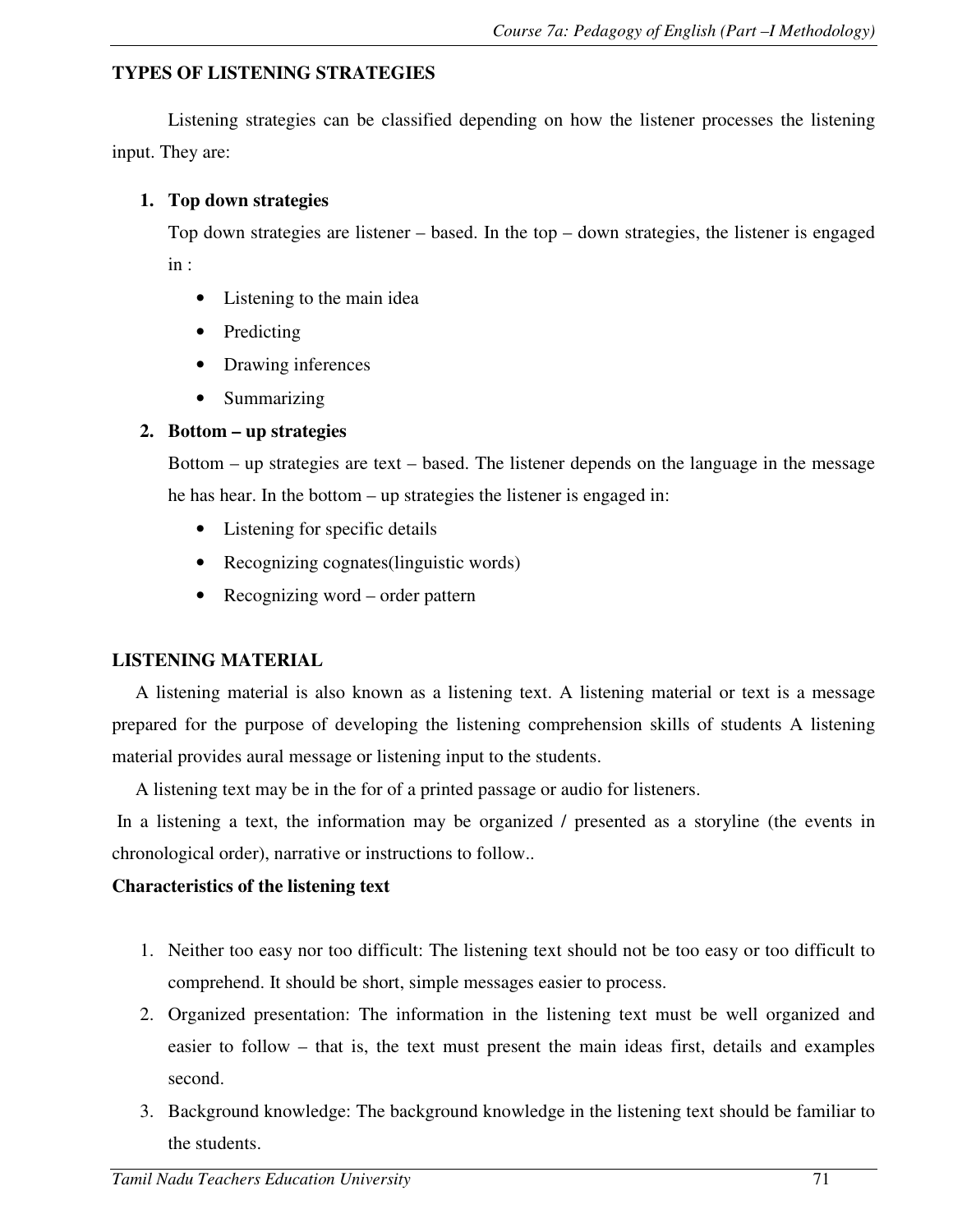- 4. Redundant information: The listening text for the students at the lower level of proficiency should not have redundant information.
- 5. Clearly differentiated individuals or objects: The listening text should be based on clearly differentiated individuals or objects.
- 6. Visual support: The listening text should offer visual support to aid the interpretation of what the listeners hear. Visual aids such maps, diagrams, pictures or the images in a video help contextualize the listening input and provide clues to meaning.

## **USING A TAPE RECORDER AS A LEARNING MATERIAL**

## Meaning

 A tape recorder is an electrical equipment that can record sound on tape and play it back. Anything that has been recorded with a tape recorder is called a tape recording.

 Usually, conversations, teacher talks, lectures, speeches, short stories, or music or songs are recorded on a tape recorder.

These recording can be heard again and again when they are played on a tape recorder.

Using the tape / video as a Listening material

 Tape recordings can be used as a listening material. The tape recordings such as conversations, teacher talk, lecture, and speech, short – story or song can be used as a listening material in class.

The information on tape can be used for developing listening skill. In class, students use a listening material for four purposes:

- Listening for specific information
- To have a general understanding
- To deduce meaning
- Listening for opinion and attitude

 Intensive listening to audio tapes and watching the contents of the video can be done part by part by rewinding the video or using fast forward to play segments of the tape.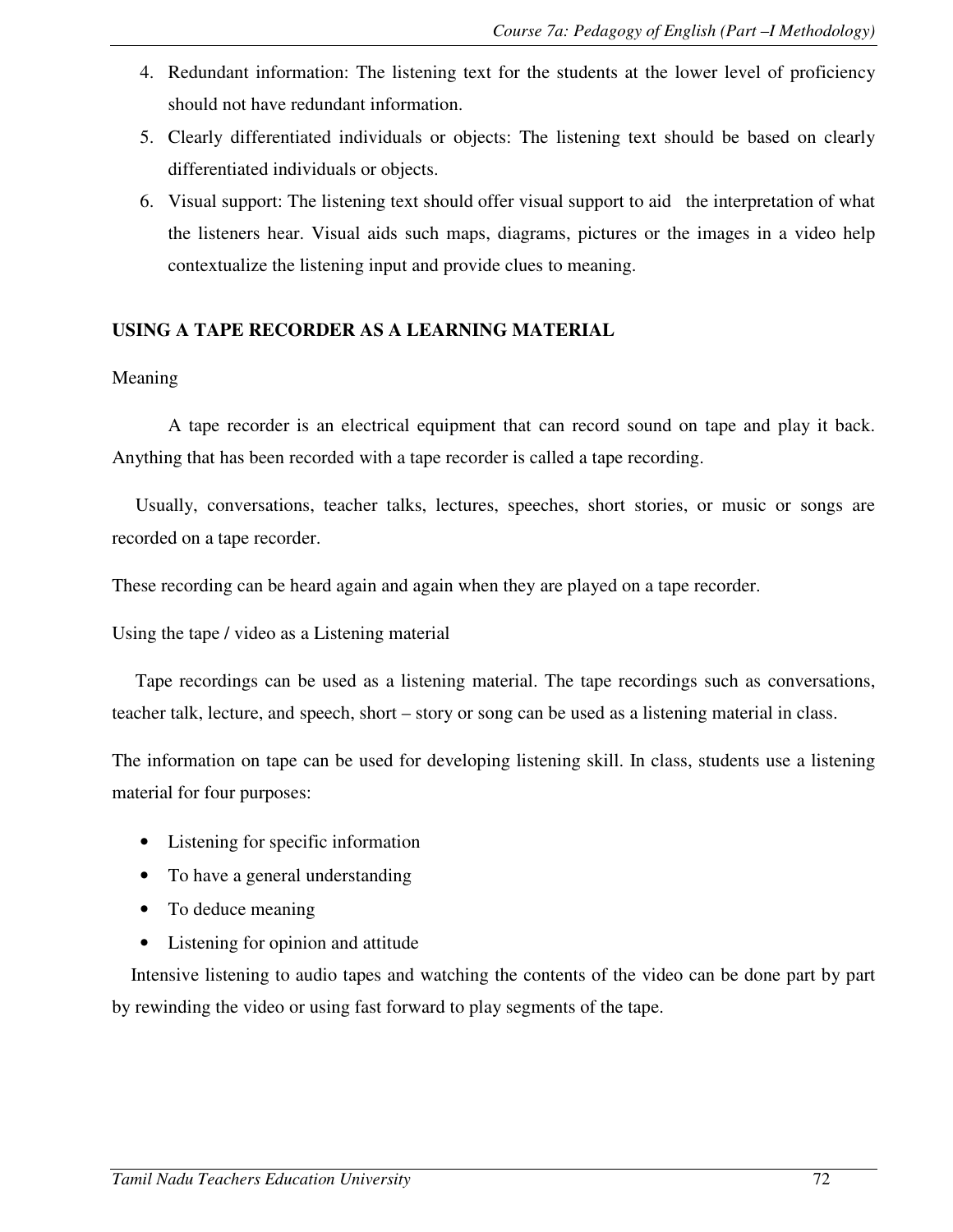## **STUDENTS LISTENING ACTIVITIES**

In a listening exercise, the class can / should:

- (i) Take notes
- (ii) Draw pictures etc.
- (iii) Talk in reply
- (iv) Discuss for or against the topic
- (v) Complete a flow chart
- (vi) Say 'True or False'
- (vii) Continue the dialogue
- (viii) Fill in a table
- (ix) Write
- (x) Think
- $(xi)$  Select  $(a, b \text{ or } c)$
- (xii) Discriminate (e.g., ship or sheep)
- (xiii) Place in correct order (e.g., pictures or pieces of information).

#### **Dictation**

Dictation has been used in language learning for several hundred years, and methodologists have often made pedagogical claims for its value. Davis and Rinvolucri write that "Decoding the sounds of [English] and recoding them in writing is a major learning task" (1988) and Frodesen writes that dictation can be "an effective way to address grammatical errors in writing that may be the result of erroneous aural perception of English.... Dictation can help students to diagnose and correct these kinds of errors as well as others

## **Values of Dictation**

- **Improve students listening skill**
- **Improve their writing speed**
- **Improve their pronunciation when they listen to what the teachers say or read**
- **Fix spelling of words that they already learnt**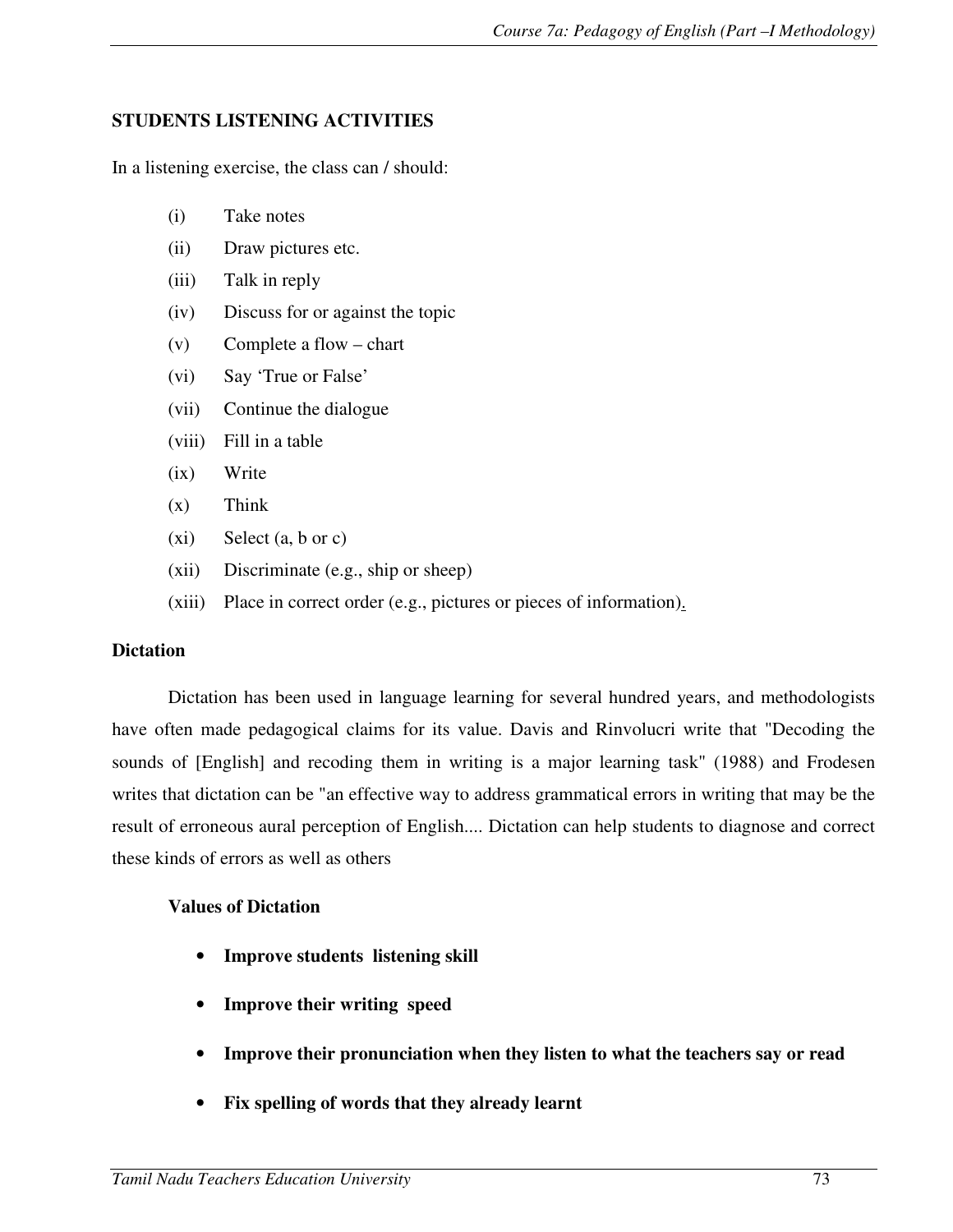## **Advantages of Dictation**

1. Dictation can help develop all four language skills in an integrative way.

2. As students develop their aural comprehension of meaning and also of the relationship among segments of language, they are learning grammar.

3. Dictation helps to develop short-term memory. students practice retaining meaningful phrases or whole sentences before writing them down.

4. Practice in careful listening to dictation will be useful later on in note taking exercises.

5. Correcting dictation can lead to oral communication.

6. Dictation can serve as an excellent review exercise.

## **FOLLOWING A ROUTE**

## **Meaning**

 It is an activity for listening practice that enables students to develop listening comprehension in English.

## **Procedure**

The teacher prepares a big picture chart of a place / village / town or city.

The picture will include the landmarks such as a post office, railway station, airport, supermarket, park, multi – storied building, university, pond, star hotel, etc. Instead of using direct instruction, teacher's instructions recorded on tape can also be used. This can be played on the computer, too.

## **LISTENING TO A TELEPHONE CALL**

## **Meaning**

Speaking on the phone is not a face  $-$  to  $-$  face conversation. Real conversation takes place face – to – face. In real conversation, both the speaker and the listener can look at each other while speaking.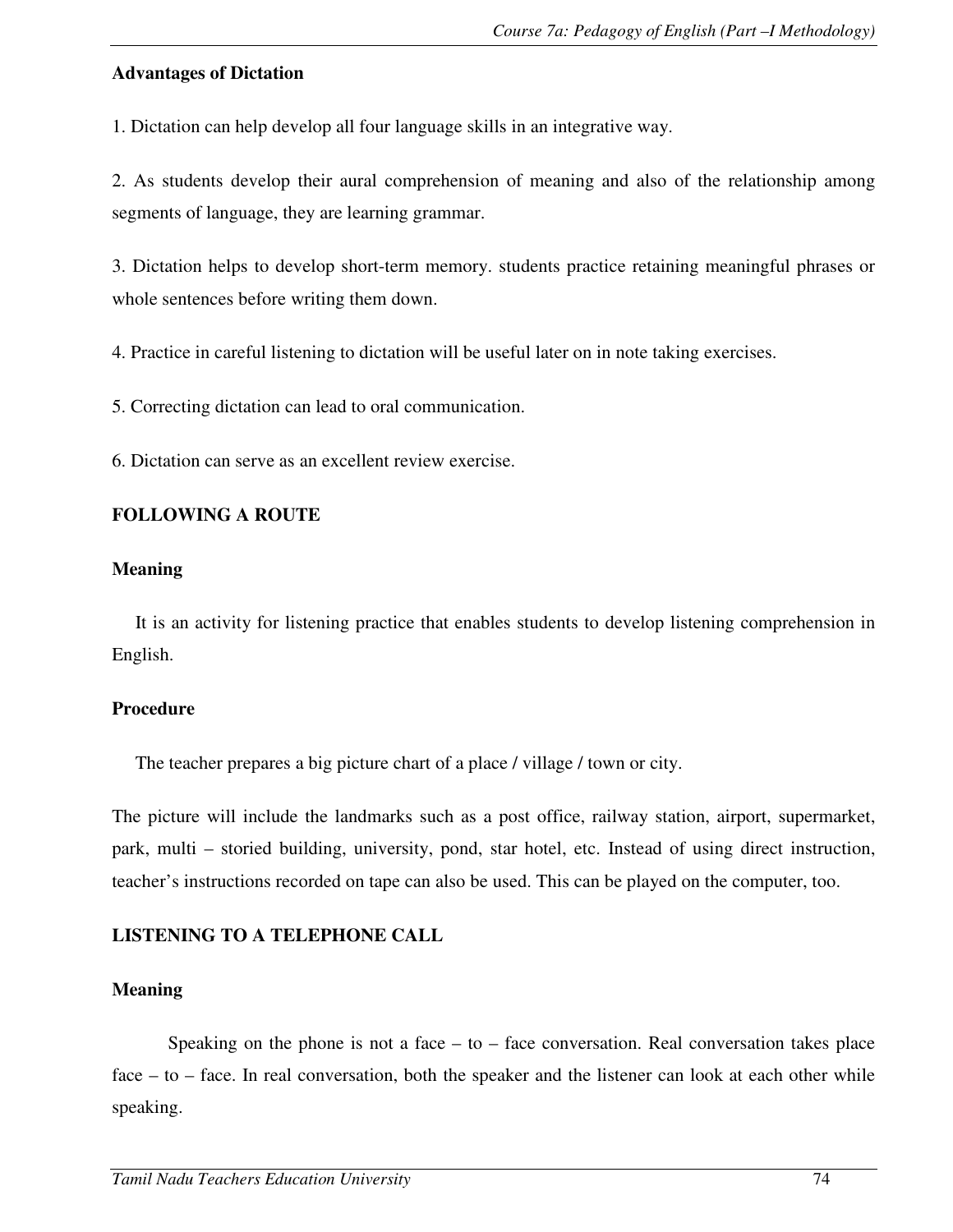While listening to the phone call, the listener solely relies on the language being spoken, because the speaker is at a distance.

#### **In the classroom:**

 The practice by students in telephonic conversation can improve their speaking and listening skills. Telephonic conversation practices can be frequently given to students in class.

## **LISTENING TO COMMENTARIES**

 A commentary is a spoken description of an event, given while the event is happening, especially on television or radio. The audio commentary is given on radio. The video commentary is heard and seen on the T.V

Commentaries are short, first-person stories that clearly express an individual's opinion or world view and why it matters to the outside world. At Youth Radio, commentaries offer an opportunity for young people to share their perspectives on an issue they're passionate about, and to become effective communicators.

#### **LISTENING TO INSTRUCTIONS:**

 Listening to instructions is a listening task in which the teacher gives a set of instructions to a student and the student carries out he instructions correctly. By doing this exercise or practice, the listener demonstrates his listening comprehension. Listening to instructions and responding to them correctly enable the students to become successful listeners or learners in class.

#### **In the classroom**

 In this practice, the teacher usually gives some instructions orally. For these instructions, the student gives his responses physically.

#### **Some simple verbal instructions**

- Laugh loudly.
- Look up.
- Show me your photo.
- Open your mouth.
- Shut your eyes.
- Cry like a crow.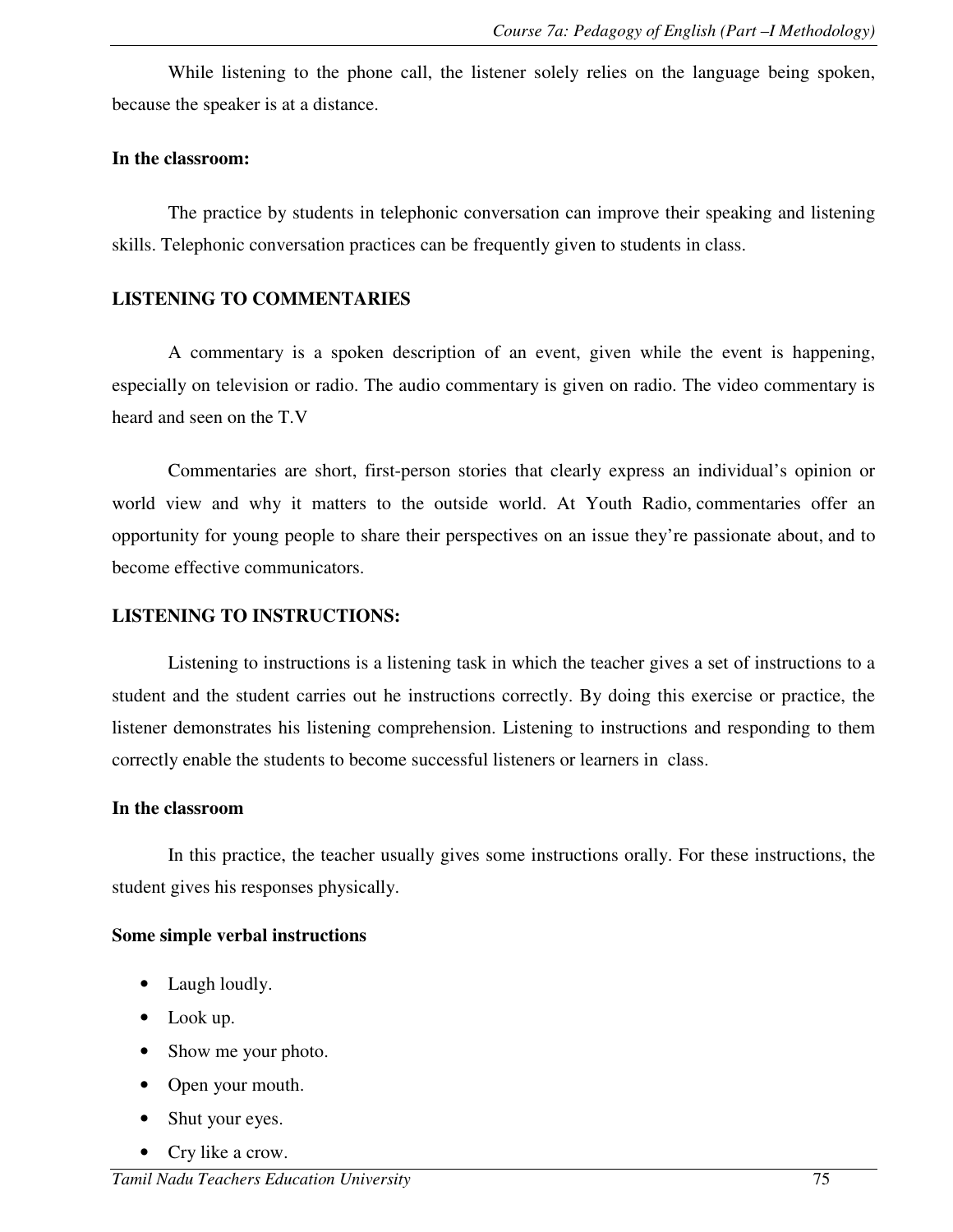- Stand near the window.
- Close the doors.

## **Jigsaw listening**

Jigsaw is a puzzle in which a picture is cut up into many pieces and a person has to succeed in fitting the pieces together correctly.

Jigsaw is a strategy that emphasizes cooperative learning by providing students an opportunity to actively help each other build comprehension. Use this technique to assign students to reading groups composed of varying skill levels. Each group member is responsible for becoming an "expert" on one section of the assigned material and then "teaching" it to the other members of the team.

## **Advantages of jigsaw**

Jigsaw is a well-established method for encouraging group sharing and learning of specific content. This technique can be used as an instructional activity across several days and is best to use when there is a large amount of content to teach.

Jigsaw helps students learn cooperation as group members share responsibility for each other's learning by using critical thinking and social skills to complete an assignment. Subsequently, this strategy helps to improve listening, communication, and problem-solving skills.

## **Developing Listening Skills**

Monitoring each student's participation within the groups provides teachers with information about how much the students already know about the topic. This allows teachers to tailor instruction accordingly.

Language learning depends on listening. Listening provides the aural input that serves as the basis for language acquisition and enables learners to interact in spoken communication.

Effective language instructors show students how they can adjust their listening behavior to deal with a variety of situations, types of input, and listening purposes. They help students develop a set of listening strategies and match appropriate strategies to each listening situation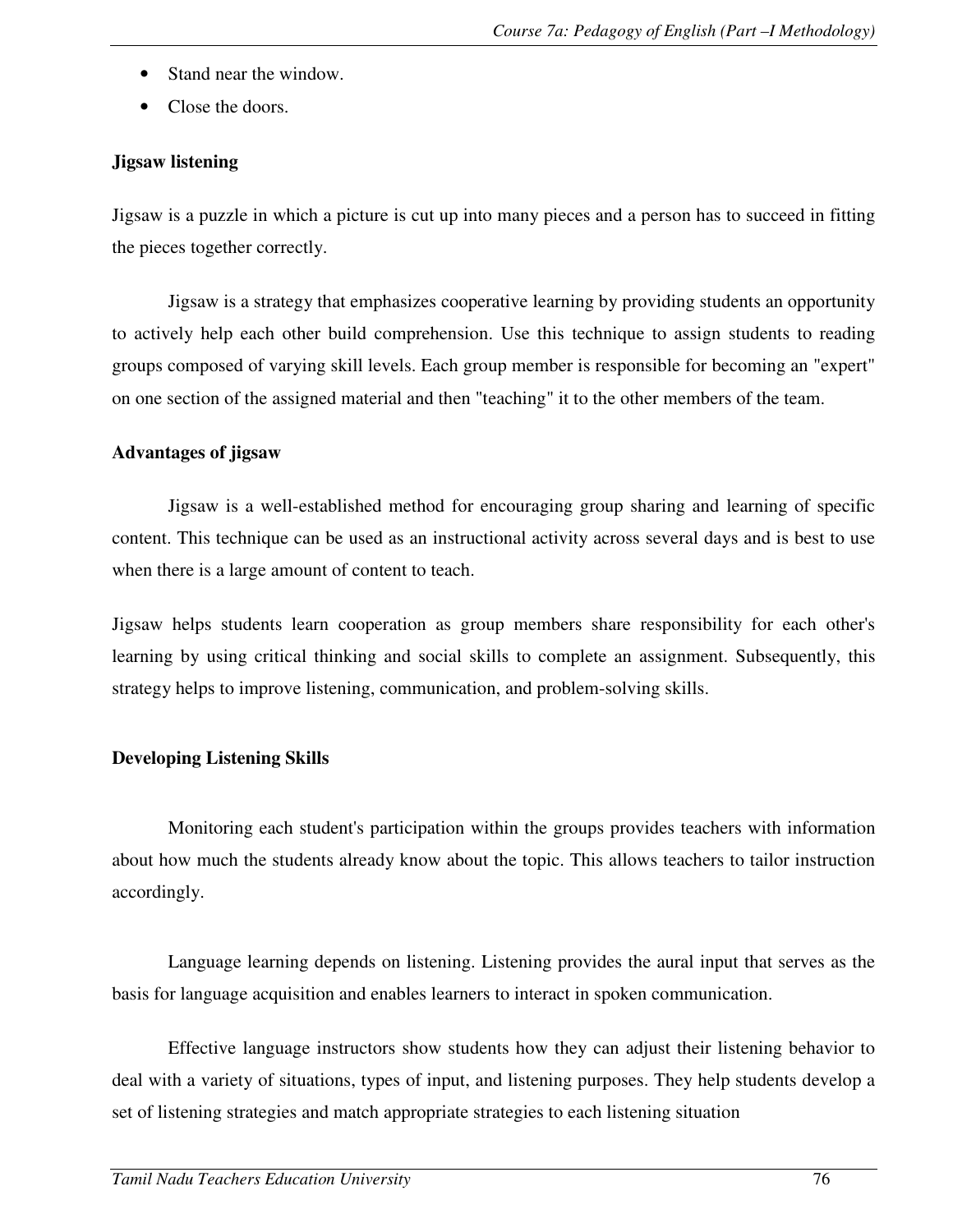Listening strategies are techniques or activities that contribute directly to the comprehension and recall of listening input. Listening strategies can be classified by how the listener processes the input.

*Top-down strategies* are listener based; the listener taps into background knowledge of the topic, the situation or context, the type of text, and the language. This background knowledge activates a set of expectations that help the listener to interpret what is heard and anticipate what will come next. Topdown strategies include

- listening for the main idea
- predicting
- drawing inferences
- summarizing

*Bottom-up strategies* are text based; the listener relies on the language in the message, that is, the combination of sounds, words, and grammar that creates meaning. Bottom-up strategies include

- listening for specific details
- recognizing cognates
- recognizing word-order patterns

Strategic listeners also use *metacognitive strategies* to plan, monitor, and evaluate their listening.

- They plan by deciding which listening strategies will serve best in a particular situation.
- They monitor their comprehension and the effectiveness of the selected strategies.
- They evaluate by determining whether they have achieved their listening comprehension
- goals and whether the combination of listening strategies selected was an effective one.

## **The listening skill can be developed in students in three ways.**

- Through dialogues
- Through cassette recorder
- Through guessing.

## **TEACHING LISTENING SKILL**

Teachers use two types of activities for developing listening ability of students.

• Pre – listening activities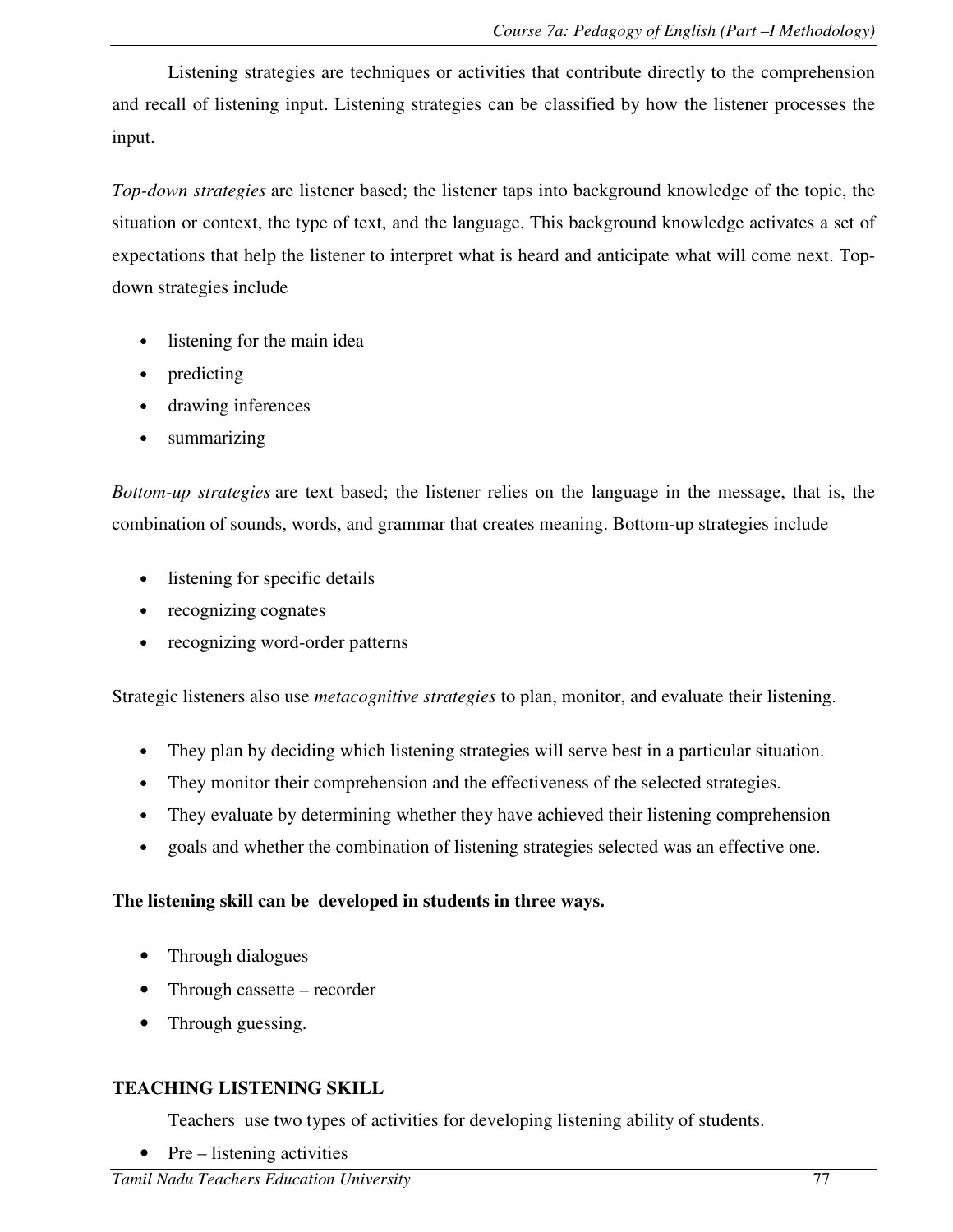• While – listening activities

## **1. Pre – listening activities**

The pre – listening activities are tasks or exercises chosen for preparation for listening. Prelistening activities are not directly related to the listening text.

Sample pre – listening activities

- Looking at pictures, maps, diagrams, or graphs
- Reviewing vocabulary or grammatical structures
- Reading something relevant
- Predicting the content of the listening text

## **Teacher's role in the pre – listening activities**

Assess students' background knowledge of thee topic and linguistic content of the text.

Provide students with the background knowledge necessary for their comprehension of the listening passage.

## **2. While – listening activities**

The while - listening activities are the tasks or exercises designed by the teacher for developing listening proficiency of students.

 The while – listening activities are directly related to the instructional goal, the listening purpose, and students' proficiency level.

## **Some sample while – listening activities**

- Listening with visuals
- Filling in graphs and charts
- Following a route on a map
- Checking off items in a list

## **Points for planning while – listening activities**

Teacher should keep these points in mind when planning while – listening activities.

1.Pay attention to the listening task

2. Keep writing to a minimum during listening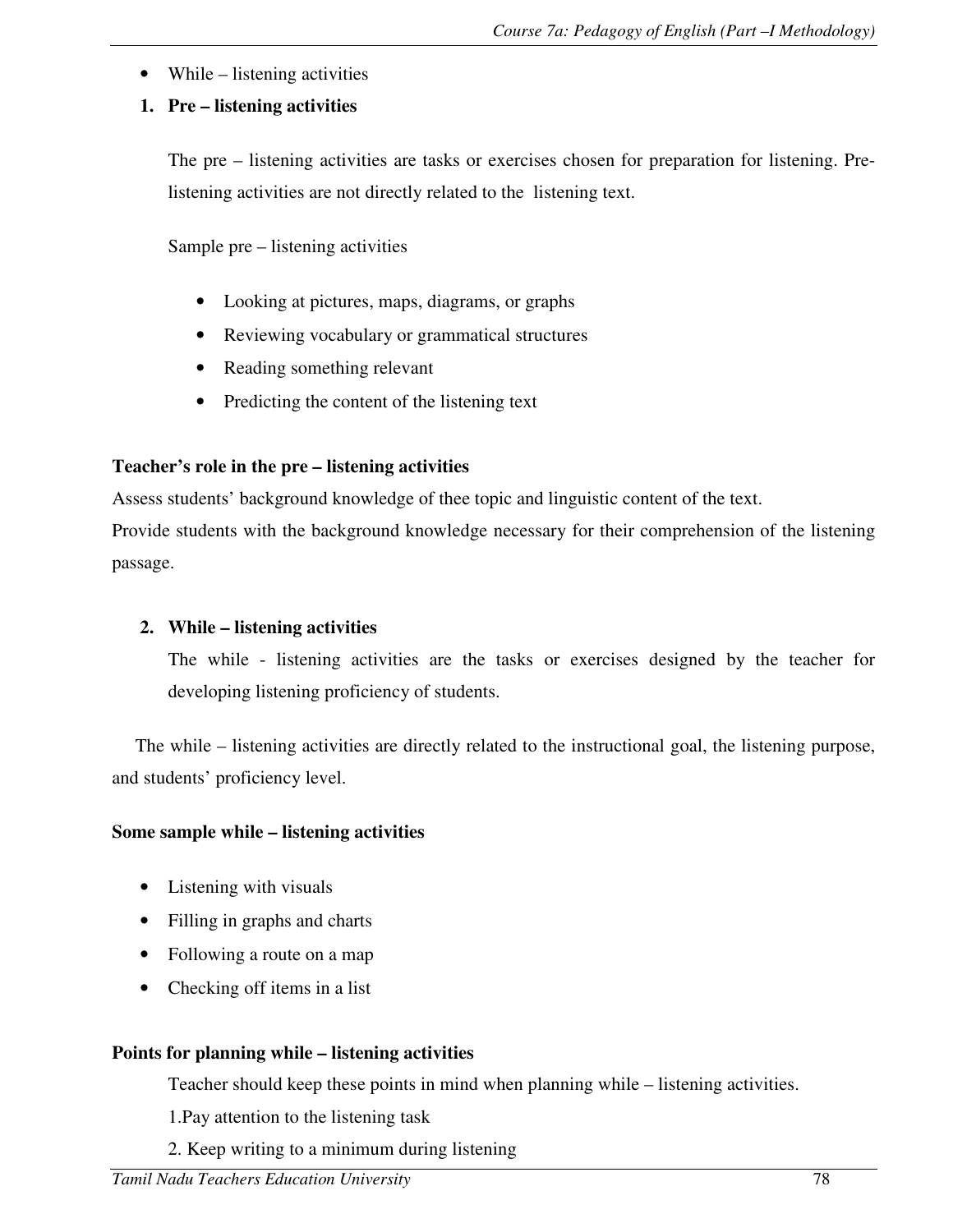- 3. Guide listeners through the text
- 4. Use review questions
- 5. Encourage students to predict the text / the topic/ the events
- 6. Give immediate feedback.

#### **TESTING LISTENING**

Testing listening reefers to assessing the listening proficiency of students. Listening proficiency reefers to the comprehension of a listening text or input. It is also called a listening assignment or tape assignment.

Some examples: After listening to a weather report, one might decide what to wear the next day.

#### **Checklists for testing listening**

 Modern language teaching experts, especially communicative language teaching experts suggest that teachers can select or design or structure some post – listening tasks or activities to evaluate each students' comprehension of specific parts of the aural text. For this purpose, they suggest that teacher can use checklists or rubrics.

#### **Testing Receptive skills: Listening and Reading**

 The two skills – listening and reading are called receptive skills. Listening skill is important, because it is helpful for understanding spoken English on radio and television.

Similarly, reading is important, because it is helpful for study purposes (books, journals, etc), and for understanding written instructions in English.

## **Characteristics of Tests related to Receptive skills**

- Students should not be asked to write too much. Otherwise the test will be unfair to students whose comprehension is good but who are bad at writing.
- The students should not be able to guess the correct answer without understanding the text.

## **TEACHING SPEAKING SKILL:**

#### **Purposes of Teaching Speaking skills**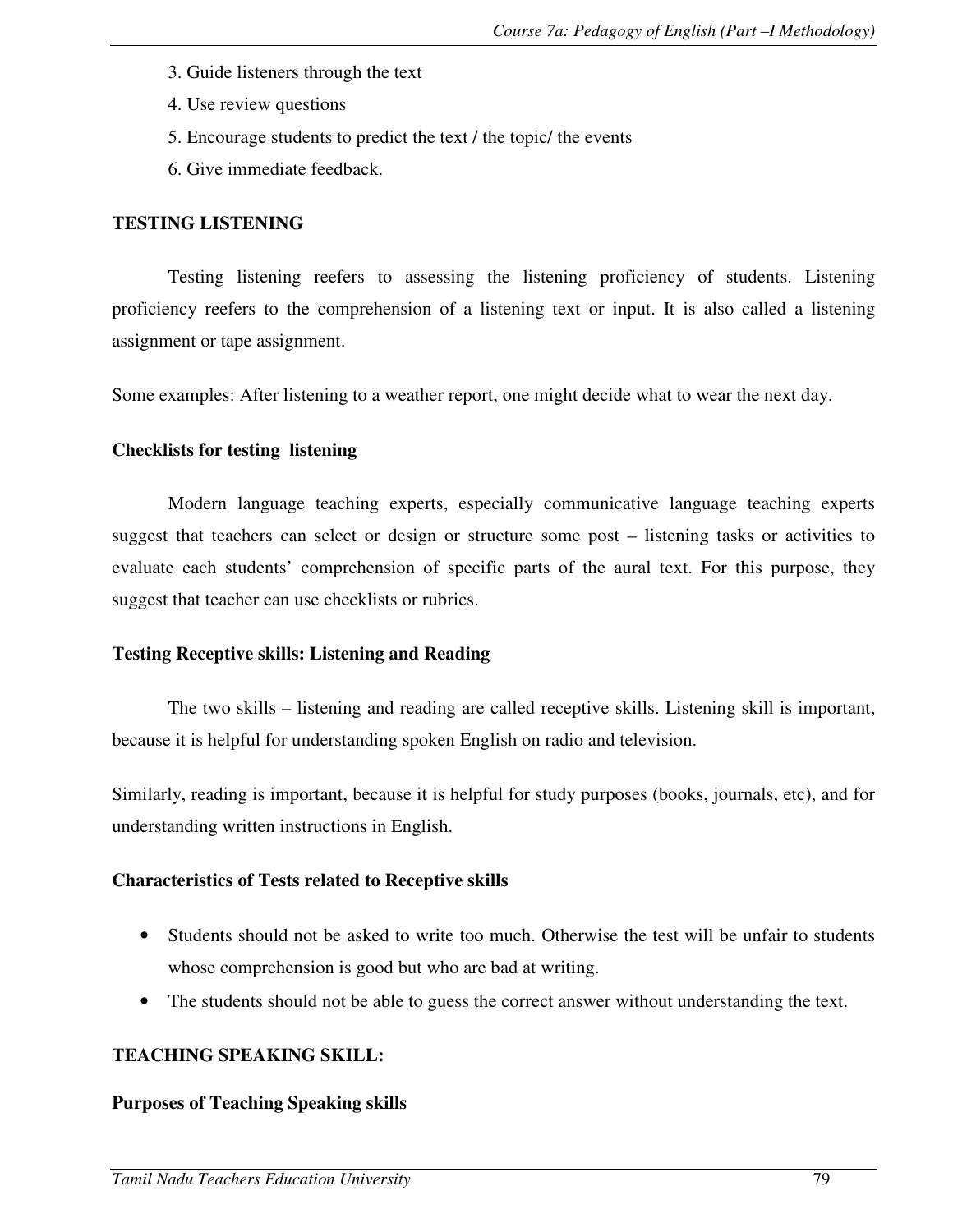Speaking isa productive skill. It is only through speaking that we get many things done for us. Speaking means communicating. In real life situations we can't live without speaking. When we talk of the four basic language skills such as LSRW, we don't want to say that we learn these skills one by one. In factit is not so. The truth is we listen and speak. We read and write. Listening and speaking go hand in hand and reading and writing go together. For instance, when a teacher is teaching something in the class, the class is listening.

 Speaking involves the articulation of all the components referred to above and development of communicative competence at the productive level.

To John Munby, the sub – skills of speaking are as follows:

- 1. Articulating sounds in isolate forms.
- 2. Articulating sounds in connected speech.
- 3. Articulating stress pattern within words.
- 4. Manipulating variation in stress in connected speech.
- 5. Manipulating the use of stress in connected speech.

#### **DEVELOPING SPEAKING SKILL:**

- (a) Pupils should speak the language in meaningful situations.
- (b) There should be sufficient repetition and variety to facilitate habit formation without creating boredom in the class.
- (c) Correction should be selective and should mainly be based on drilling in the correct form. Persistent crucial errors should be dealt with in a separate remedial lesson.
- (d) Speaking activities should be properly graded t suit the level of the pupils.
- (e) The ultimate aim of all oral drills is to enable the pupils to make a free choice in an actual communication situation. Therefore, once the pupils have mastered a structure, they should practice it in situations where their attention is focused on the thread of meaning rather than on the structure.

The practice in speaking may be started by the teacher with dialogues. For such a practice dialogues on simple, contextualized situations may be tried between pair of students. In this the teacher should play the role of a guide and must not curb the freedom of expression.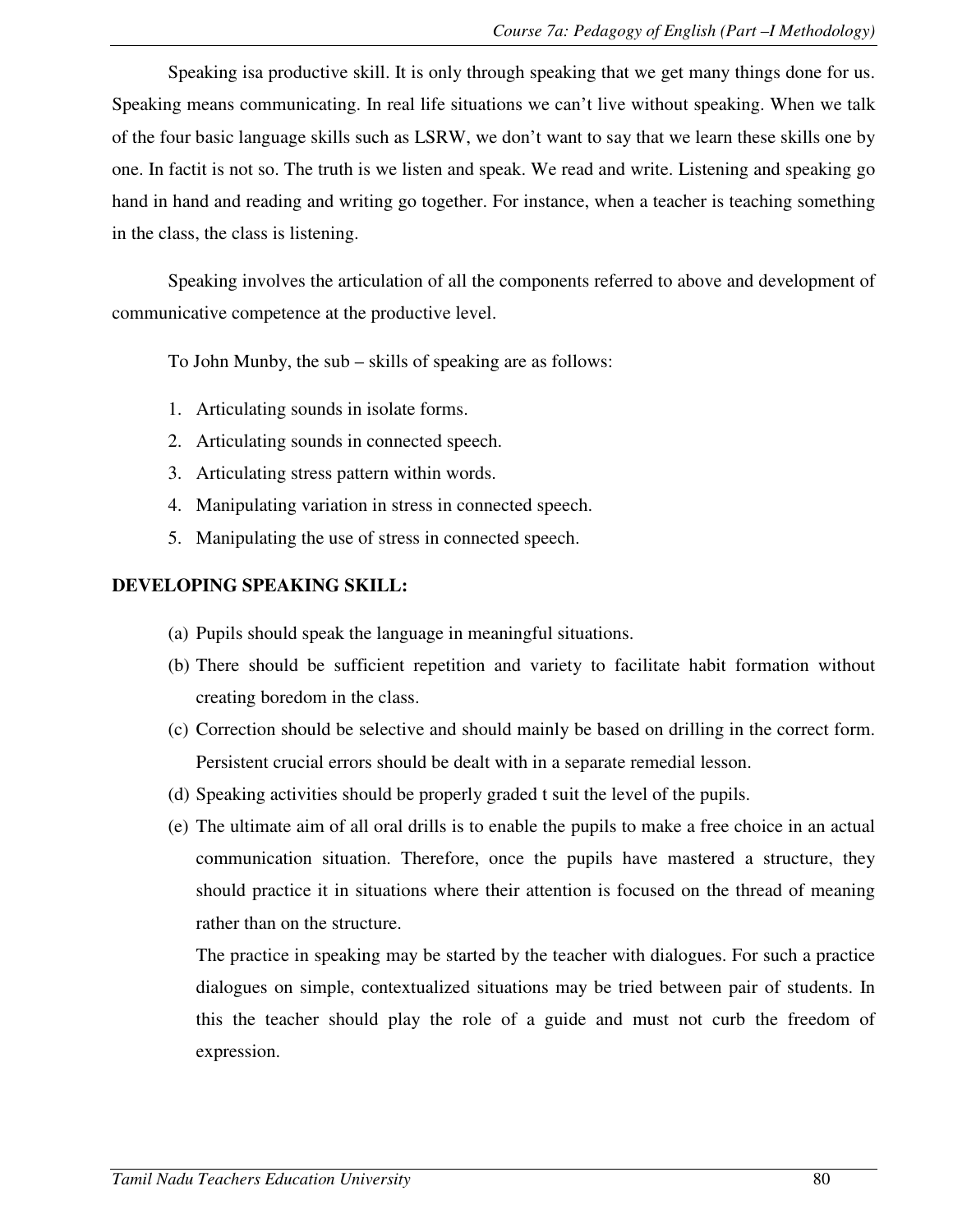## **STRATEGIES AND TECHNIQUES FOR DEVELOPING SPEAKING SKILL:**

 Various strategies and techniques can be made use of keeping in view the level and needs of the learners.

Some of the things the teacher can use in the classroom are as follows:

- 1. Asking questions to the learners on the topics of their interest.
- 2. Asking the learners to say the model dialogue.
- 3. Asking the class to converse with each other.
- 4. Making use of 'Information gap activities'.
- 5. Using role play, simulation, dramatization, communication games, guessing games, etc.
- 6. Using 'substitution table', discrimination exercises, substitution drills, conversation drills, pictures – cues, indirect questions, correction techniques, etc.
- 7. Using pair work and group work techniques.

#### **CONVERSATION CLASS**

 Conversation is a talk between two or more people. It is usually a private or informal one. People usually have a conversation about private or informal matters. The subject / topic of conversation may be common one such as books, games, sports, motives, serials on TV or politic.

Conversation stresses the need to see language as a dynamic, social, interactive phenomenon.

#### **Principles related to conversation**

- Conversation is a highly structured activity.
- Speaker and listener follow a set of basic conversations.
- Conversations are having an opening, a middle, and an eng game.

#### **Types of conversation**

- 1. Teacher dominance free conversation
- 2. Teacher free conversation.

#### **Conditions for making conversational session successful**

 The teacher can conduct conversational sessions in the class. To make it successful, the participants should feel that they are contributing something to it and are getting something out of it. For this to happen certain conditions must apply.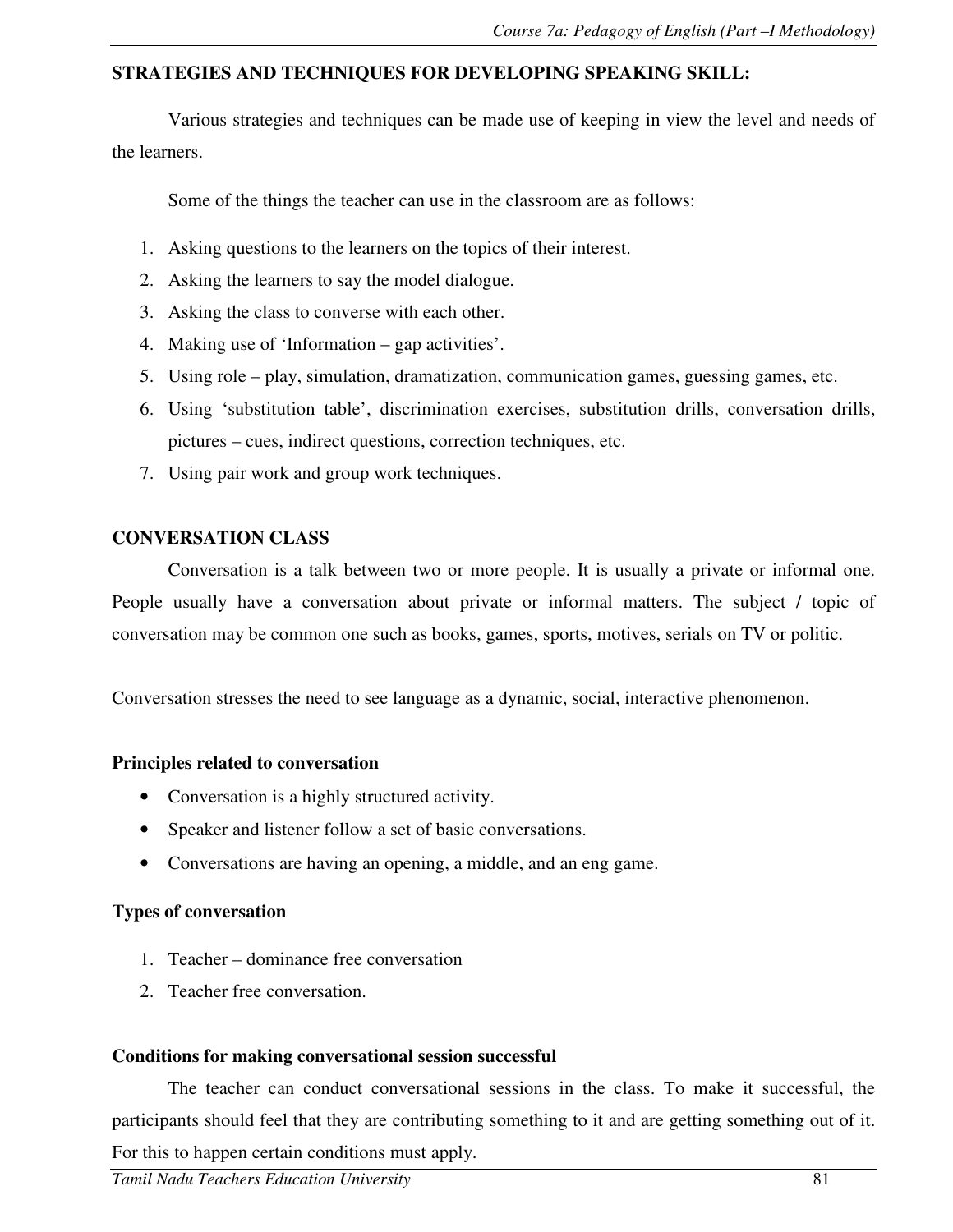#### **Role of teacher in conversation session**

- 1. No teacher dominance
- 2. Teacher is a co communicator
- 3. Teacher as a facilitator
- 4. Restraining criticism

## **THE TOPIC – BASED DISCUSSION CLASS.**

 In conversation, two students usually talk about any common issues .But in the topic – based group discussion students in the whole in a small group give their ideas or opinions about a topic / subject.TA

## **TASKS – CENTERED FLUENCY PRACTICE**

Students can be engaged in selected learning activities

- 1. Take a short story
- 2. Building up a story
- 3. Telling a story by chaining method
- 4. Getting everyone to speak
- 5. Arguments between neighbors

## **Tasks for developing speaking skill**

Traditionally, classroom speaking practice has been given in the form of drills in which one asks a question and another gives an answer. In fact, such drills only demonstrate the ability to ask and answer the question, not the speaking ability.

 The purpose of teaching speaking skill is to produce competent speakers who will be able to use English for multiple forms of expression.

## **INDIVIDUAL, PAIR AND GROUP WORK**

 Learning to speak a second language is a challenging task. Speaking ability is regarded as the measure of knowing a language. Students learn to develop and express their speaking ability by participating in speaking activities, such as individual, pair or group work.

## Pair work

 In pair work, the teacher divides the whole class into pairs. Every student works with his or her partner, and all the pairs work at the same time . This is not the same as 'public' or 'open' pair work, with pairs of students speaking in turn in front of the class.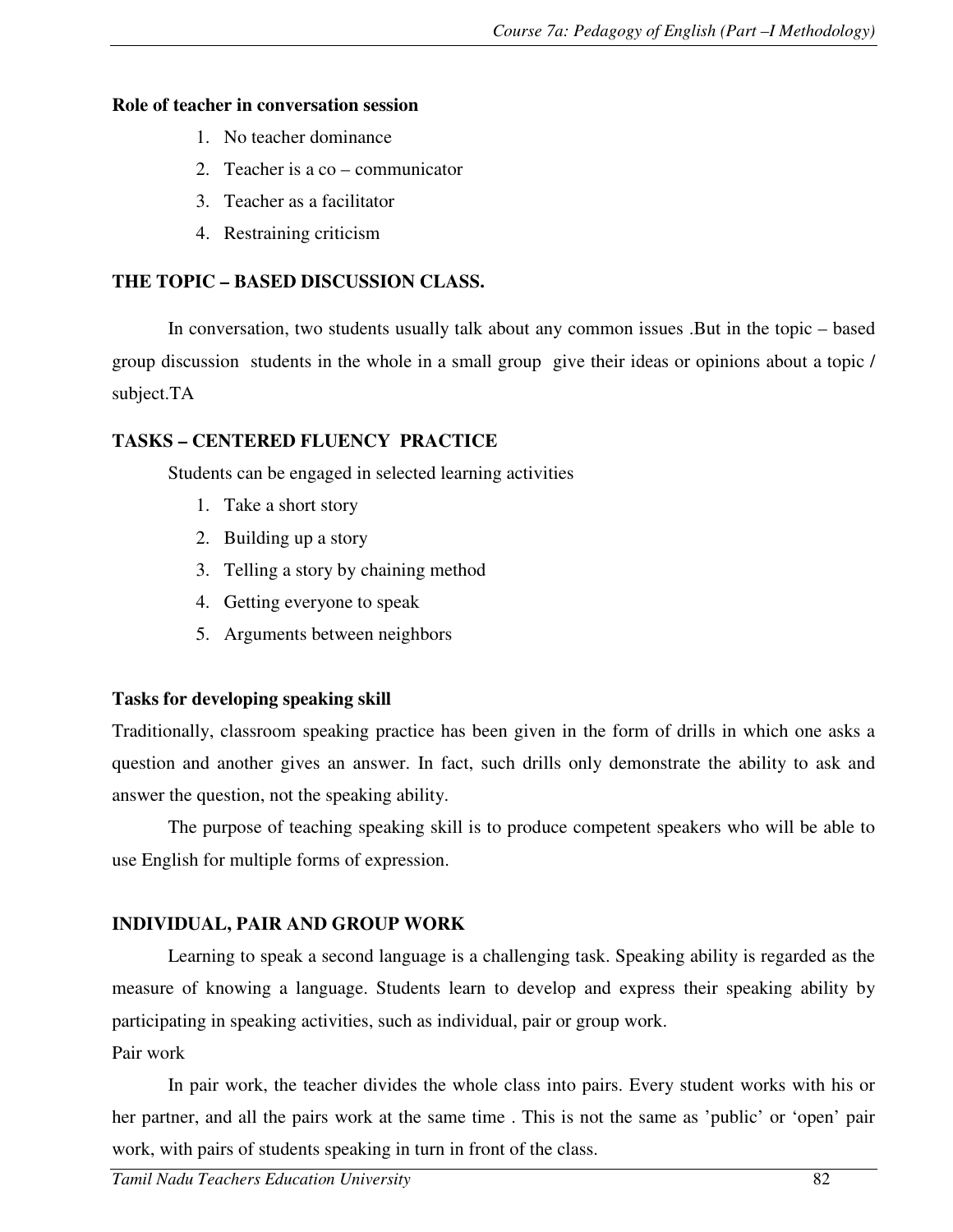## **Group work**

 In group work, the teacher divides the class into small groups to work together. Pair work and group work are not teaching 'methods'. But they are ways of organizing the class. They can be used for many different kinds of activity, and are naturally more suitable for some activities than for others.

## **Activities for pair / group work**

- 1. Retelling stories
- 2. Describing a picture
- 3. Two minutes debat

# **DEVELOPING SPEAKING SKILLS**

Speaking means conveying the message through the words of mouth. This skill is also called 'Oral Skill' or 'Communicative Skill'.

- 1. The students need intensive practice. Speaking practice is usually done in pair & group work.
- 2. Types Of Class Activities Language experts have organized oral skills into four distinctive

 Types. i. Drills or Linguistically Structured Activities ii. Performance Activities iii. Participation Activities IV. Observation Activities

- 3. Drills or Linguistically Structured Activities Teacher provide a particular structure and the Students practice it by repeating it.
- 4. Performance Activities Students prepare himself beforehand and delivers a message to a Group. E.g. Student's Speech
- 5. Participation Activities Students participates in some communicative activity in a "natural Setting". E.g. Discussions on some topics.
- 6. Observation Activities Students observe something, writes a brief summary and present his finding to the class.
- *Tamil Nadu Teachers Education University* 83 7. Discussions, Role Play, Gap Activities, Short Speechee, Some Most Commonly Used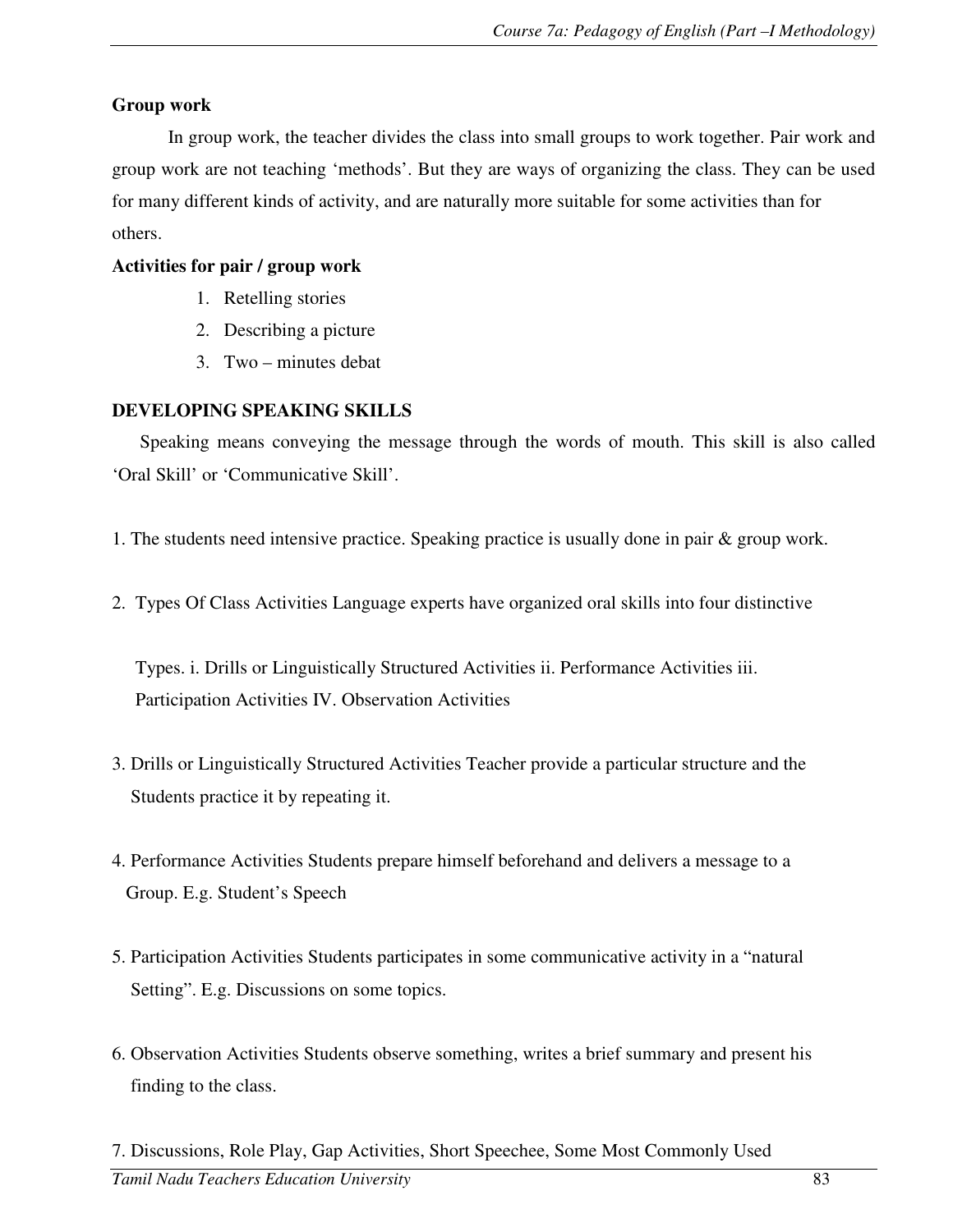## Activities

.

8. Short Speeches• students may be given some easy topics• Prepare them in verbal or written form• Come to stage or deliver a lecture or speech for given time frame before the class

- 9. An interview or self introduction is an activity of this kind.  $\Box$  One person has some information which the other person does not have. Gap Activity It is a form of a Dialogue.
- 10. This activity will remove the students hesitation. In this way information gap is fill. Gap Activity
- 11. Students may be asked to play different roles in the form of a drama. Students play different roles. Role Play This is also a form of dialogue.

#### **Improving oral fluency:**

Students will work in pairs to practice telephone scenarios. Then the students practice the conversation for the class. The class can then discuss the different scenarios.

1.) Class Discussion: Ask the students about telephone calls that they currently make. Brainstorm and make a list of various telephone tasks such as making an appointment, calling a friend, etc.

2.) Go over any vocabulary that the class may need to learn or review.

 3.) Divide the class into pairs. Give each pair a set of Telephone Conversation Scenario Cards

4.) Together the partners will practice the conversation based on the information on their cards. If possible, spread out the chairs so that there is some space between pairs. For each pair, arrange the chairs back to back so that they can't see each other when they talk. If you can't move the chairs, put a notebook or folder between the students to block their vision, or ask students to stand back-to-back while they practice their role plays. This helps the students practice their conversation without relying on body language, similar to speaking on the telephone.

5.) Circulate among the pairs and listen to their role plays. Provide any suggestions or help where needed.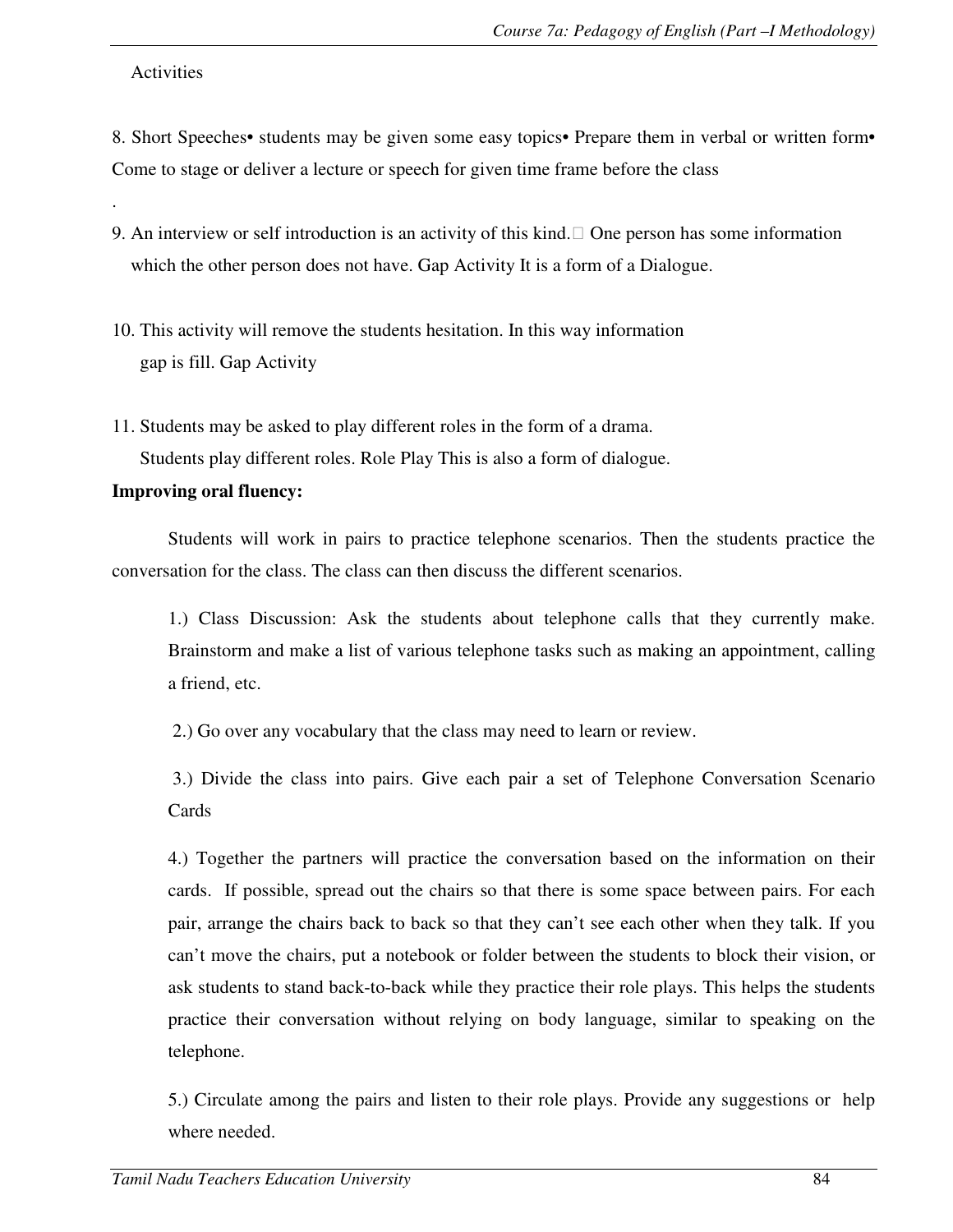6.) If the students in your class feel comfortable, ask them to practice their role plays again in front of the whole class. If your class is too big or the

students don't feel comfortable, ask them to practice their role plays in small groups.

 7.) After each scenario, ask the class about the conversation. Let students ask questions or add comments to the conversation. Use this time to point out any details that are relevant for each scenario, such as cultural norms, common phrases to use, leaving messages, differences in talking to a supervisor versus a friend, etc.

 8.) For review, pass out the Scenario Cards again, but make sure each pair has a different scenario from their first practice. Now they have the opportunity to apply what they have just learned from the class discussion. Circulate and listen to the role plays.

#### **PARALLEL STRUCTURE IN A SENTENSE**

Parallel structure in a sentence refers to two or more words phases, or clauses that are similar in length and grammatical form. Parallel structure means using the same pattern of words to show that two or more words are of equal importance. This is also called parallelism. In parallel grammatical form, a noun is listed with other nouns, an – ing form with other – ing forms, and so on. Failure is called faulty parallelism.

#### **DIALOGUE**

A dialogue is a literary technique in which writers employ two or more characters to be engaged in conversation with each other. In literature, it is a conversational passage or a spoken or written exchange of conversation in a group or between two persons directed towards a particular subject.

## **Types of Dialogue**

There are two types of dialogues in literature:

- **Inner Dialogue** In inner dialogue, the characters speak to themselves and reveal their personalities. To use inner dialogue, writers employ literary techniques like stream of consciousness or dramatic monologue. We often find such dialogues in the works of James Joyce, Virginia Wolf and William Faulkner.
- **Outer Dialogue** It is a simple conversation between two characters used in almost all types of fictional works.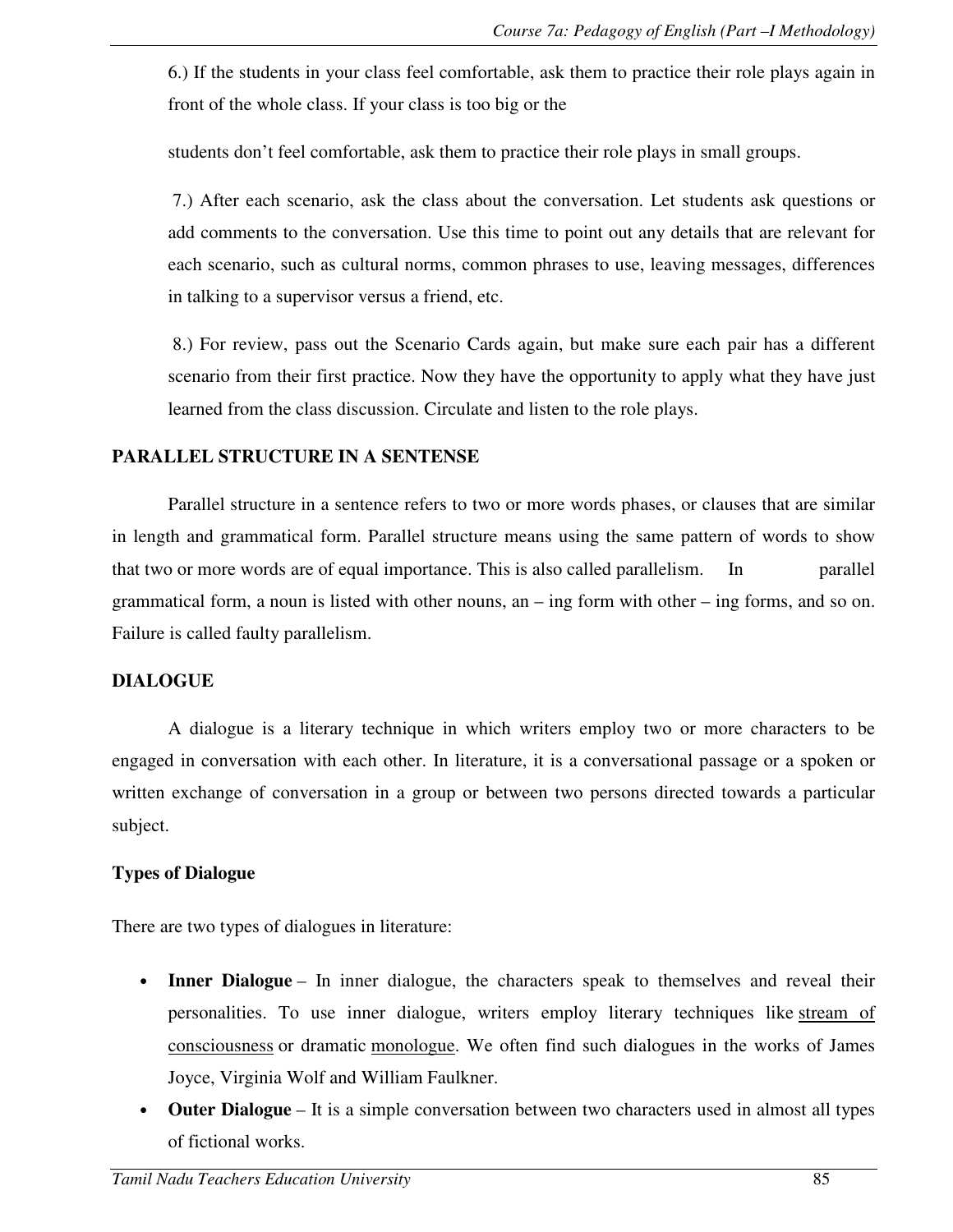#### **Role Play**

One other way of getting students to speak is role-playing. Students pretend they are in various social contexts and have a variety of social roles. In role-play activities, the teacher gives information to the learners such as who they are and what they think or feel.

Role plays are used to allow students to practice speaking in a conversational situation, build confidence and fluency, assess progress and put learning into action.

#### **Dramatization**

 Drama in the ESL classroom, its usefulness as a powerful teaching tool. Apart from the obvious development of communication skills, it encourages leadership, team work. Drama is a powerful language teaching tool.

#### **Play reading**

 Using play with language learners can improve their reading and speaking kills, encourage creativity, Help them experiment with language tone of voice.

- $\checkmark$  Improve their reading, speaking skill.
- Encourage creativity
- $\checkmark$  Help them experiment with language, tone of voice, body language and their own line. If they are involved in writing the play.

#### **GROUP DISCUSSION:**

Discussion, like role play, is a communicative output activity. Teachers should prepare students to be successful in discussions.

#### **To succeed with discussion**

- Prepare the students
- Offer choices
- Set a goal or outcome
- Use small groups instead of whole class discussion
- Keep it short
- Allow students to participate in their own way

*Tamil Nadu Teachers Education University* 86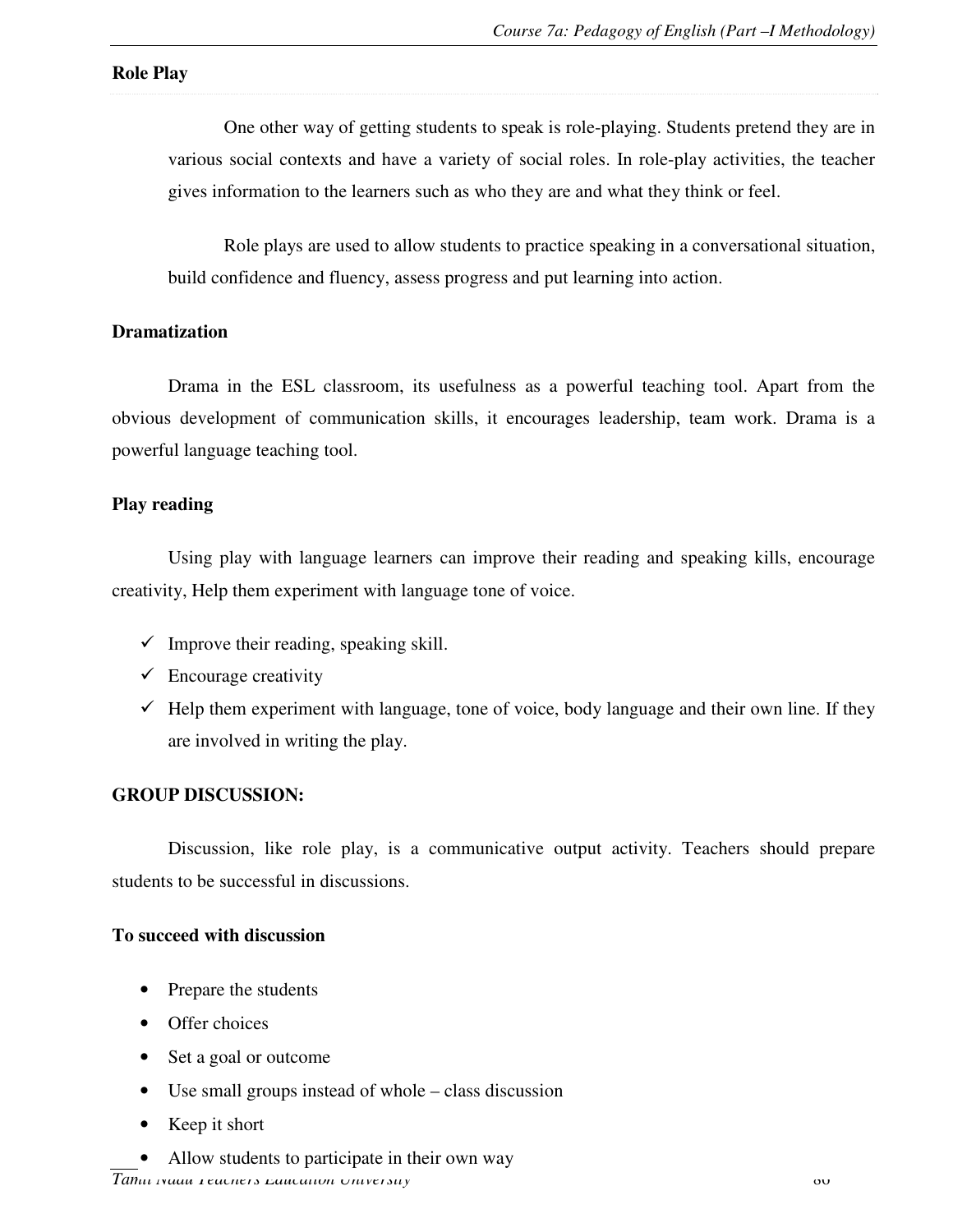- Do topical follow up
- Do linguistic follow up

#### **Storytelling:**

Students can briefly summarize a tale or story they heard from somebody beforehand, or they may create their own stories to tell their classmates. Story telling fosters creative thinking. It also helps students express ideas in the format of beginning, development, and ending, including the characters and setting a story has to have. Students also can tell riddles or jokes. For instance, at the very beginning of each class session, the teacher may call a few students to tell short riddles or jokes as an opening. In this way, not only will the teacher address students' speaking ability, but also get the attention of the class.

- $\triangleright$  Promote a feeling of well being and relaxation
- $\triangleright$  To get the main idea or plot.
- $\triangleright$  It provokes curiosity
- $\triangleright$  It builds vocabulary, comprehension story sequencing.
- $\triangleright$  It improve listening and oral communication skills.
- $\triangleright$  It is an interactive and co operative process.
- $\triangleright$  It helps the listeners to remember.

#### **Narration**

This activity is based on several sequential pictures. Students are asked to tell the story taking place in the sequential pictures by paying attention to the criteria provided by the teacher as a rubric. Rubrics can include the vocabulary or structures they need to use while narrating.

#### **Description**

Description is a piece of writing or speech that gives details about wha someone or something is like.

Student can be encouraged to develop their speaking skill by describing a person or place or thing or an event in the picture.

#### **COMMUNICATIVE GAME**

 A communicative game is a pair or small – group learning activity that has fun. Communication games are spoken English games. They are simple activities designed for enjoying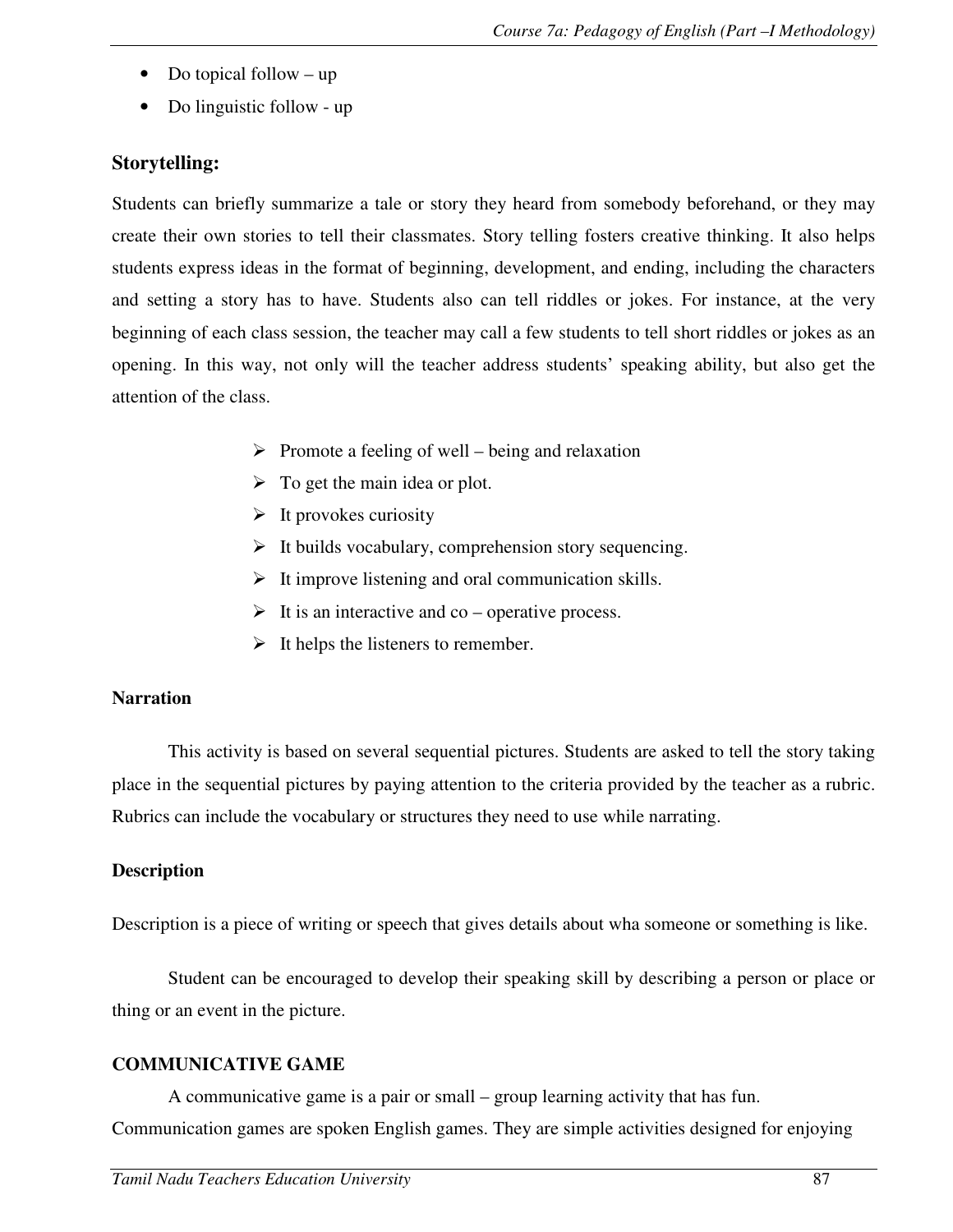the learning process while playing games. Communication games can be conducted to develop listening comprehension and speaking ability of students.

## **DEBATE**

 A class debate can be a fun and challenging way to encourage class interaction, review vocabulary, and develop speaking fluency. With a solid lesson plan and good moderating skills, your debate will be a success, and well-appreciated by the students.

Topic: Make it Interesting – Teaching Speaking Skills with Debates

Choose a topic that your students will likely be interested in (Something that affects their lives directly). Draw upon their common experiences: school, work, family, technology, languagelearning, etc. Don't choose a dull topic just because your students have a lower level; one can form an opinion on a variety of issues without sophisticated vocabulary. A little controversy is a good thing here, but mind the potential cultural differences of your class and don't risk deeply offending anyone. Choose a topic that easily generates a lot of ideas, and think about your topic yourself before the class.

#### **INTERVIEW**

 In the classroom context, an interview is an activity or role play for students to improve their spoken communication or speaking skill.

#### **An interview consist of two persons.**

- 1. An interviewer :The person who asks questions in the interview
- 2. An interviewee: The person who answers the questions in an interview.

Interview technique can be used in the class as a learning task for practicing speaking skill.

## **EXTEMPORE SPEECH**

An extempore speech is a classroom performance in which a student talks about a particular topic without any prior preparation or practice.

 Speaking without any preparation of any kind in front of class makes a student feel nervous or frightened. In actual real life communication, students are expected to speak out of their knowledge and without any previous preparations.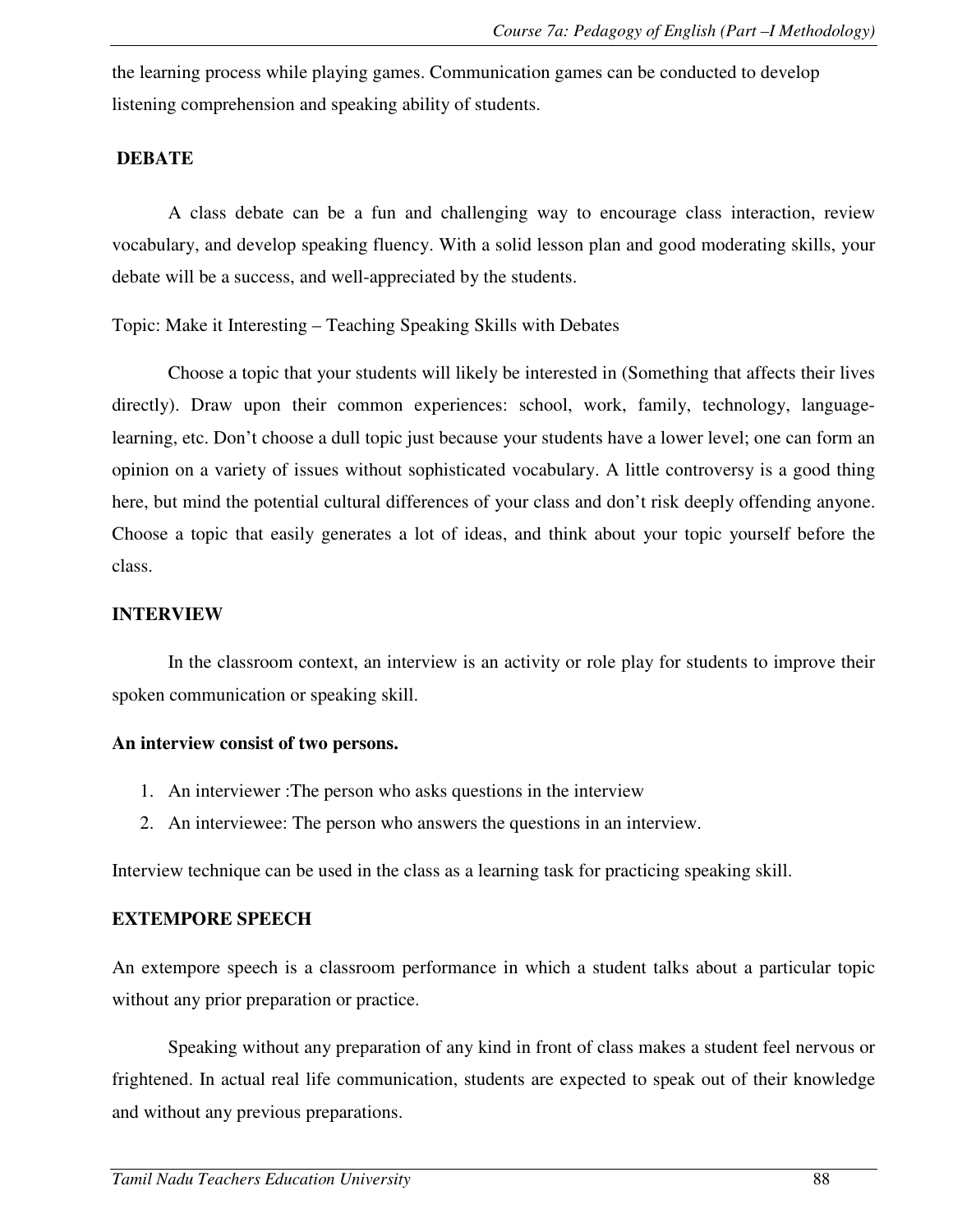## **COMMON BARRIERS TO EFFECTIVE COMMUNICATIO**N

The use of jargon. Over-complicated, unfamiliar and/or technical terms.

Emotional barriers and taboos. Some people may find it difficult to express their emotions and some topics may be completely 'off-limits' or taboo.

Lack of attention, interest, distractions, or irrelevance to the receiver.

Differences in perception and viewpoint.

Physical disabilities such as hearing problems or speech difficulties.

Physical barriers to non-verbal communication. Not being able to see the non-verbal cues, gestures, posture and general body language can make communication less effective.

Language differences and the difficulty in understanding unfamiliar accents.

Expectations and prejudices which may lead to false assumptions or stereotyping. People often hear what they expect to hear rather than what is actually said and jump to incorrect conclusions.

## **Cultural differences.**

The norms of social interaction vary greatly in different cultures, as do the way in which emotions are expressed. For example, the concept of personal space varies between cultures and between different social settings.

## **Communicative Output Activities**

Two common kinds of structured output activities are *information gap* and*jigsaw* activities. In both these types of activities, students complete a task by obtaining missing information, a feature the activities have in common with real communication. However, information gap and jigsaw activities also set up practice on specific items of language. In this respect they are more like drills than like communication.

#### **Information Gap Activities**

Filling the gaps in a schedule or timetable: Partner A holds an airline timetable with some of the arrival and departure times missing. Partner B has the same timetable but with different blank spaces.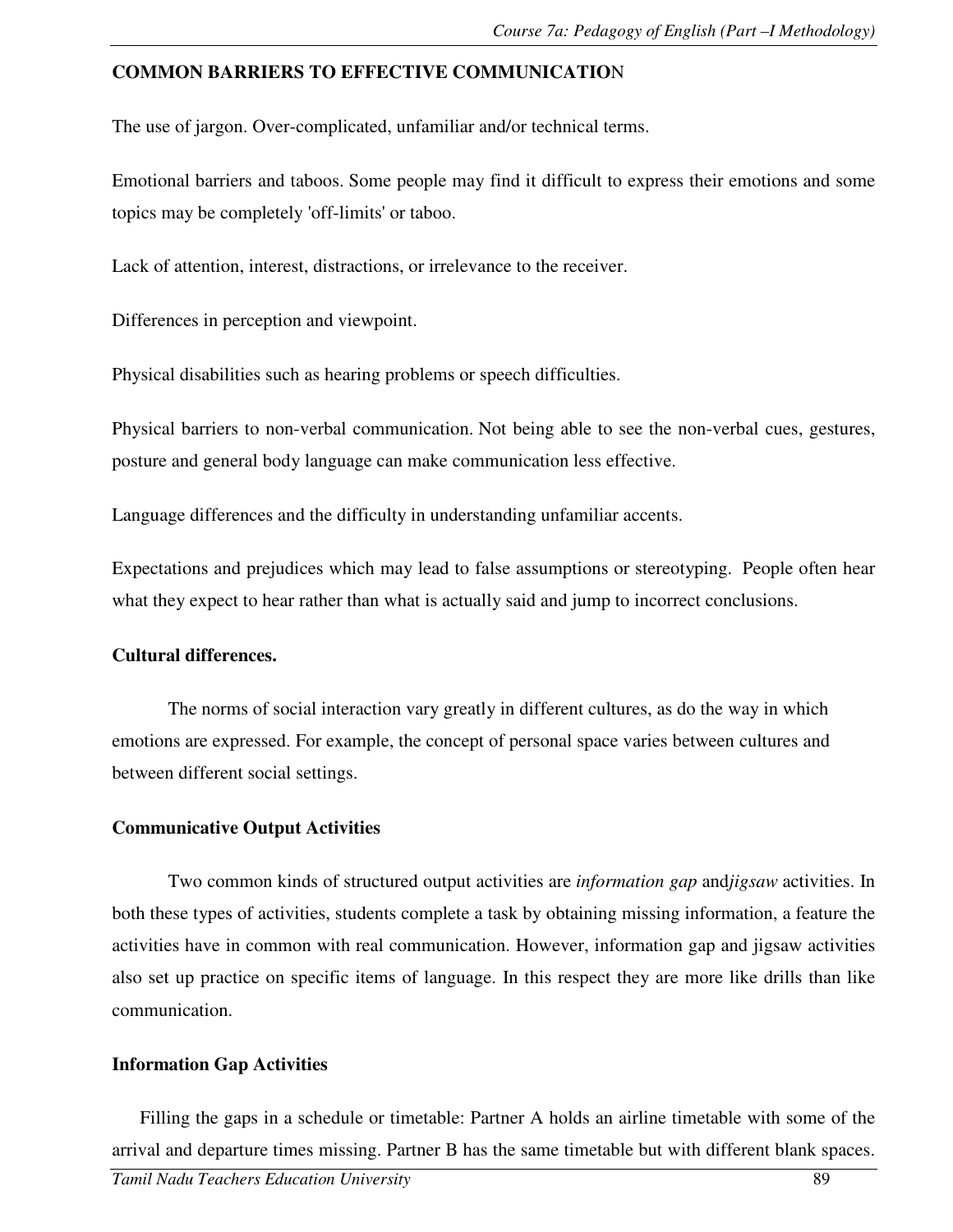The two partners are not permitted to see each other's timetables and must fill in the blanks by asking each other appropriate questions. The features of language that are practiced would include questions beginning with "when" or "at what time." Answers would be limited mostly to time expressions like "at 8:15" or "at ten in the evening."

Completing the picture: The two partners have similar pictures, each with different missing details, and they cooperate to find all the missing details. In another variation, no items are missing, but similar items differ in appearance. For example, in one picture, a man walking along the street may be wearing an overcoat, while in the other the man is wearing a jacket. The features of grammar and vocabulary that are practiced are determined by the content of the pictures and the items that are missing or different. Differences in the activities depicted lead to practice of different verbs. Differences in number, size, and shape lead to adjective practice. Differing locations would probably be described with prepositional phrases.

These activities may be set up so that the partners must practice more than just grammatical and lexical features. For example, the timetable activity gains a social dimension when one partner assumes the role of a student trying to make an appointment with a partner who takes the role of a professor. Each partner has pages from an appointment book in which certain dates and times are already filled in and other times are still available for an appointment. Of course, the open times don't match exactly, so there must be some polite negotiation to arrive at a mutually convenient time for a meeting or a conference.

#### **Jigsaw Activities**

Jigsaw activities are more elaborate information gap activities that can be done with several partners. In a jigsaw activity, each partner has one or a few pieces of the "puzzle," and the partners must cooperate to fit all the pieces into a whole picture. The puzzle piece may take one of several forms. It may be one panel from a comic strip or one photo from a set that tells a story. It may be one sentence from a written narrative. It may be a tape recording of a conversation, in which case no two partners hear exactly the same conversation.

In one fairly simple jigsaw activity, students work in groups of four. Each student in the group receives one panel from a comic strip. Partners may not show each other their panels. Together the four panels present this narrative: a man takes a container of ice cream from the freezer; he serves himself several scoops of ice cream; he sits in front of the TV eating his ice cream; he returns with the empty bowl to the kitchen and finds that he left the container of ice cream, now melting, on the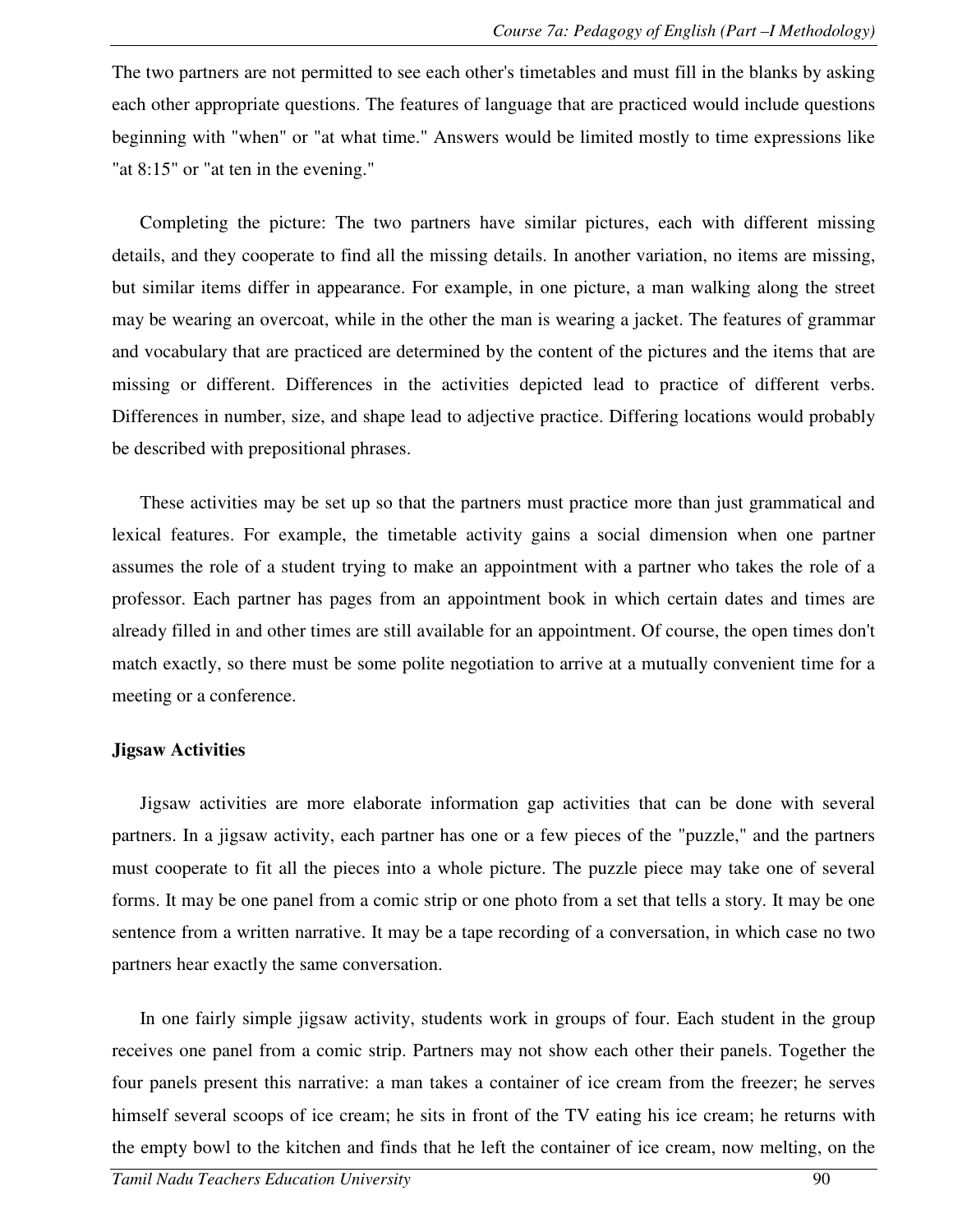kitchen counter. These pictures have a clear narrative line and the partners are not likely to disagree about the appropriate sequencing. You can make the task more demanding, however, by using pictures that lend themselves to alternative sequences, so that the partners have to negotiate among themselves to agree on a satisfactory sequence.

More elaborate jigsaws may proceed in two stages. Students first work in input groups (groups A, B, C, and D) to receive information. Each group receives a different part of the total information for the task. Students then reorganize into groups of four with one student each from A, B, C, and D, and use the information they received to complete the task. Such an organization could be used, for example, when the input is given in the form of a tape recording. Groups A, B, C, and D each hear a different recording of a short news bulletin. The four recordings all contain the same general information, but each has one or more details that the others do not. In the second stage, students reconstruct the complete story by comparing the four versions.

With information gap and jigsaw activities, instructors need to be conscious of the language demands they place on their students. If an activity calls for language your students have not already practiced, you can brainstorm with them when setting up the activity to preview the language they will need, eliciting what they already know and supplementing what they are able to produce themselves.

Structured output activities can form an effective bridge between instructor modeling and communicative output because they are partly authentic and partly artificial. Like authentic communication, they feature information gaps that must be bridged for successful completion of the task. However, where authentic communication allows speakers to use all of the language they know, structured output activities lead students to practice specific features of language and to practice only in brief sentences, not in extended discourse. Also, structured output situations are contrived and more like games than real communication, and the participants' social roles are irrelevant to the performance of the activity. This structure controls the number of variables that students must deal with when they are first exposed to new material. As they become comfortable, they can move on to true communicative output activities.

Communicative output activities allow students to practice using all of the language they know in situations that resemble real settings. In these activities, students must work together to develop a plan, resolve a problem, or complete a task. The most common types of communicative output activity are *role* playsand discussions .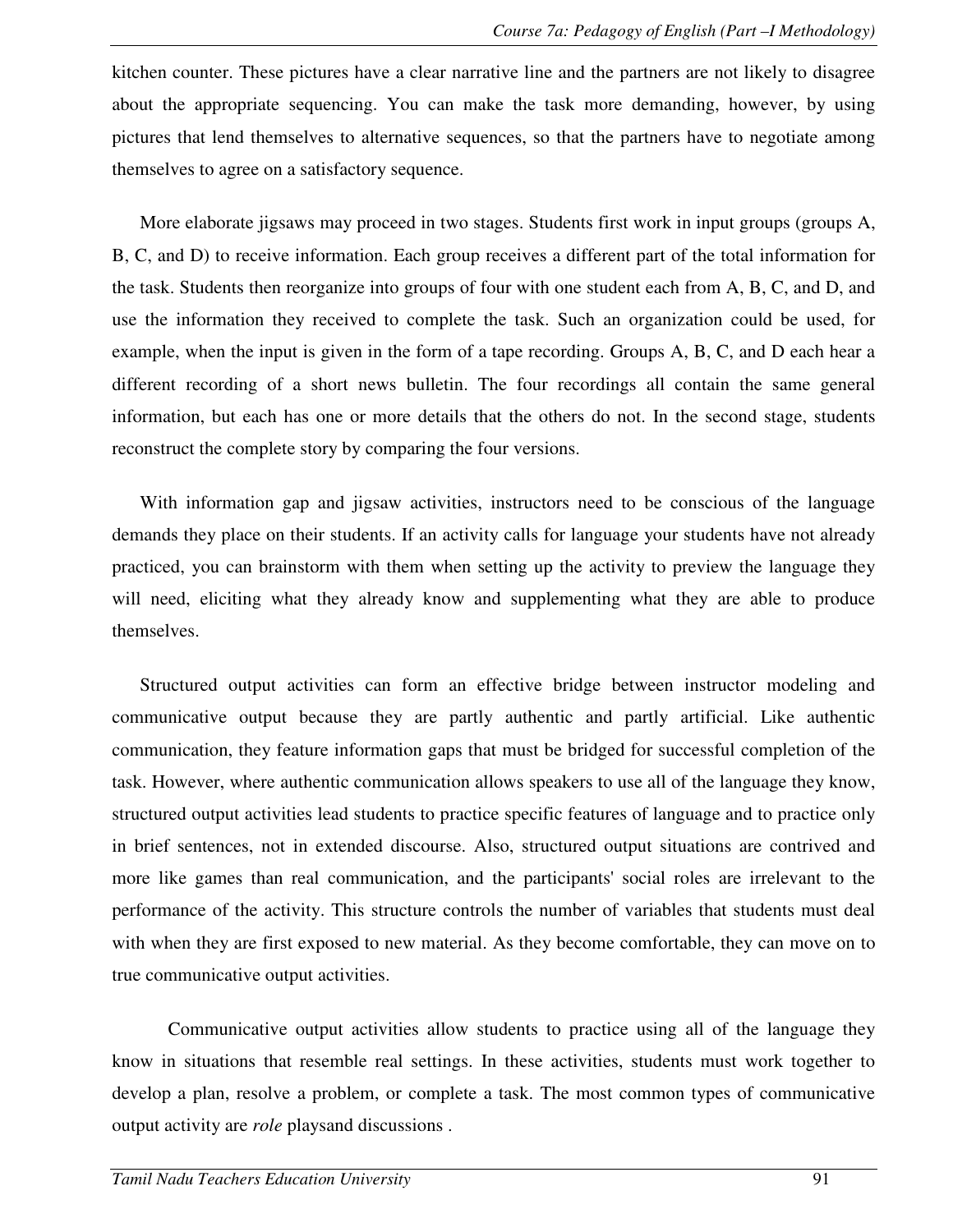In role plays, students are assigned roles and put into situations that they may eventually encounter outside the classroom. Because role plays imitate life, the range of language functions that may be used expands considerably. Also, the role relationships among the students as they play their parts call for them to practice and develop their sociolinguistic competence. They have to use language that is appropriate to the situation and to the characters.

Students usually find role playing enjoyable, but students who lack self-confidence or have lower proficiency levels may find them intimidating at first. To succeed with role plays:

- Prepare carefully: Introduce the activity by describing the situation and making sure that all of the students understand it
- Set a goal or outcome: Be sure the students understand what the product of the role play should be, whether a plan, a schedule, a group opinion, or some other product
- Use role cards: Give each student a card that describes the person or role to be played. For lower-level students, the cards can include words or expressions that that person might use.
- Brainstorm: Before you start the role play, have students brainstorm as a class to predict what vocabulary, grammar, and idiomatic expressions they might use.
- Keep groups small: Less-confident students will feel more able to participate if they do not have to compete with many voices.
- Give students time to prepare: Let them work individually to outline their ideas and the language they will need to express them.
- Be present as a resource, not a monitor: Stay in communicative mode to answer students' questions. Do not correct their pronunciation or grammar unless they specifically ask you about it.
- Allow students to work at their own levels: Each student has individual language skills, an individual approach to working in groups, and a specific role to play in the activity. Do not expect all students to contribute equally to the discussion, or to use every grammar point you have taught.
- Do topical follow-up: Have students report to the class on the outcome of their role plays.
- Do linguistic follow-up: After the role play is over, give feedback on grammar or pronunciation problems you have heard. This can wait until another class period when you plan to review pronunciation or grammar anyway.

Discussions, like role plays, succeed when the instructor prepares students first, and then gets out of the way. To succeed with discussions: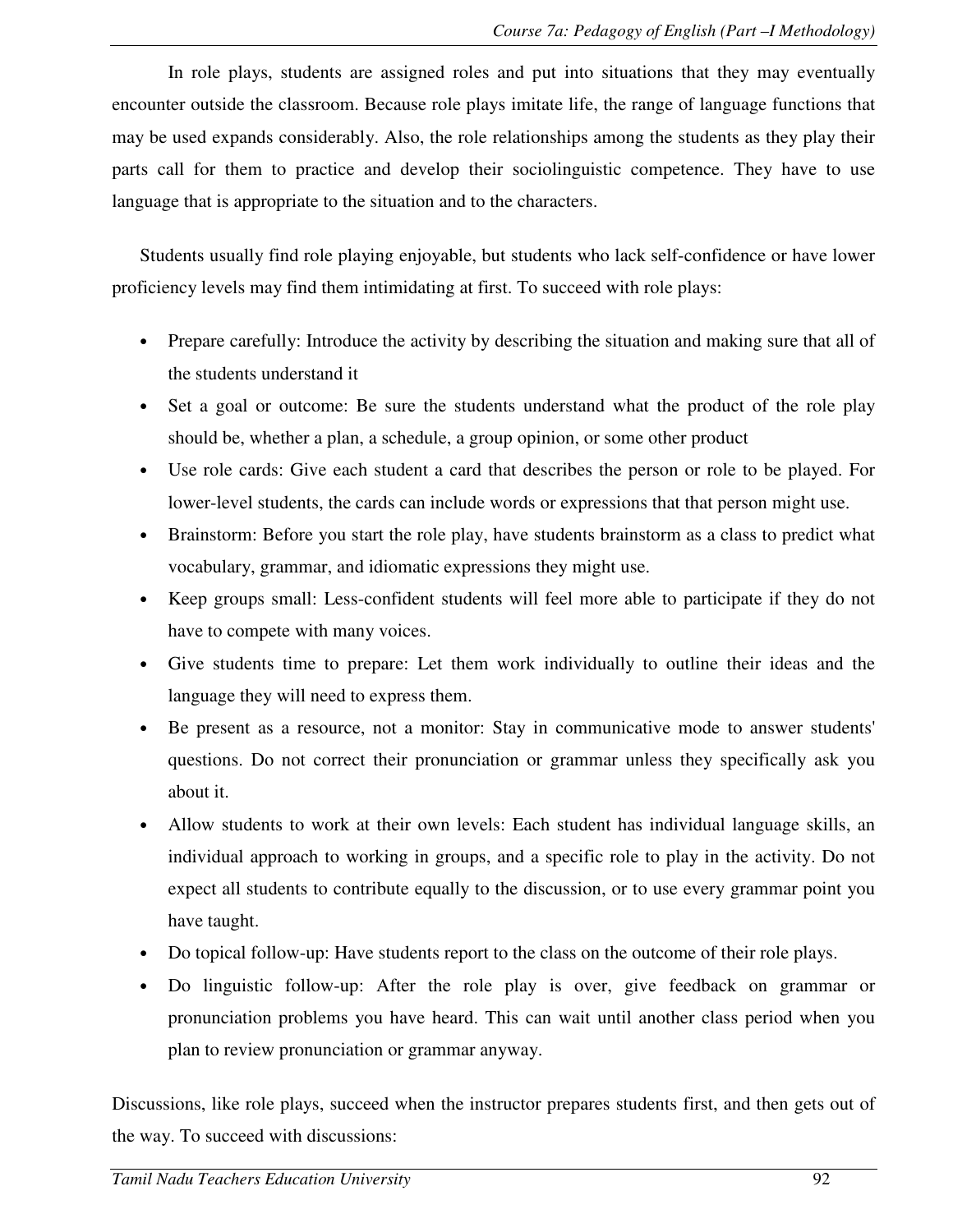- Prepare the students: Give them input (both topical information and language forms) so that they will have something to say and the language with which to say it.
- Offer choices: Let students suggest the topic for discussion or choose from several options. Discussion does not always have to be about serious issues. Students are likely to be more motivated to participate if the topic is television programs, plans for a vacation, or news about mutual friends. Weighty topics like how to combat pollution are not as engaging and place heavy demands on students' linguistic competence.
- Set a goal or outcome: This can be a group product, such as a letter to the editor, or individual reports on the views of others in the group.
- Use small groups instead of whole-class discussion: Large groups can make participation difficult.
- Keep it short: Give students a defined period of time, not more than 8-10 minutes, for discussion. Allow them to stop sooner if they run out of things to say.
- Allow students to participate in their own way: Not every student will feel comfortable talking about every topic. Do not expect all of them to contribute equally to the conversation.
- Do topical follow-up: Have students report to the class on the results of their discussion.
- Do linguistic follow-up: After the discussion is over, give feedback on grammar or pronunciation problems you have heard. This can wait until another class period when you plan to review pronunciation or grammar anyway.

Through well-prepared communicative output activities such as role plays and discussions, you can encourage students to experiment and innovate with the language, and create a supportive atmosphere that allows them to make mistakes without fear of embarrassment. This will contribute to their self-confidence as speakers and to their motivation to learn more.

## **Testing Specking:**

Speaking skills are tested by oral tests. Oral tests focus on the students' speaking skills.

## **Types of Oral tests**

- Continuous assessment
- Short oral tests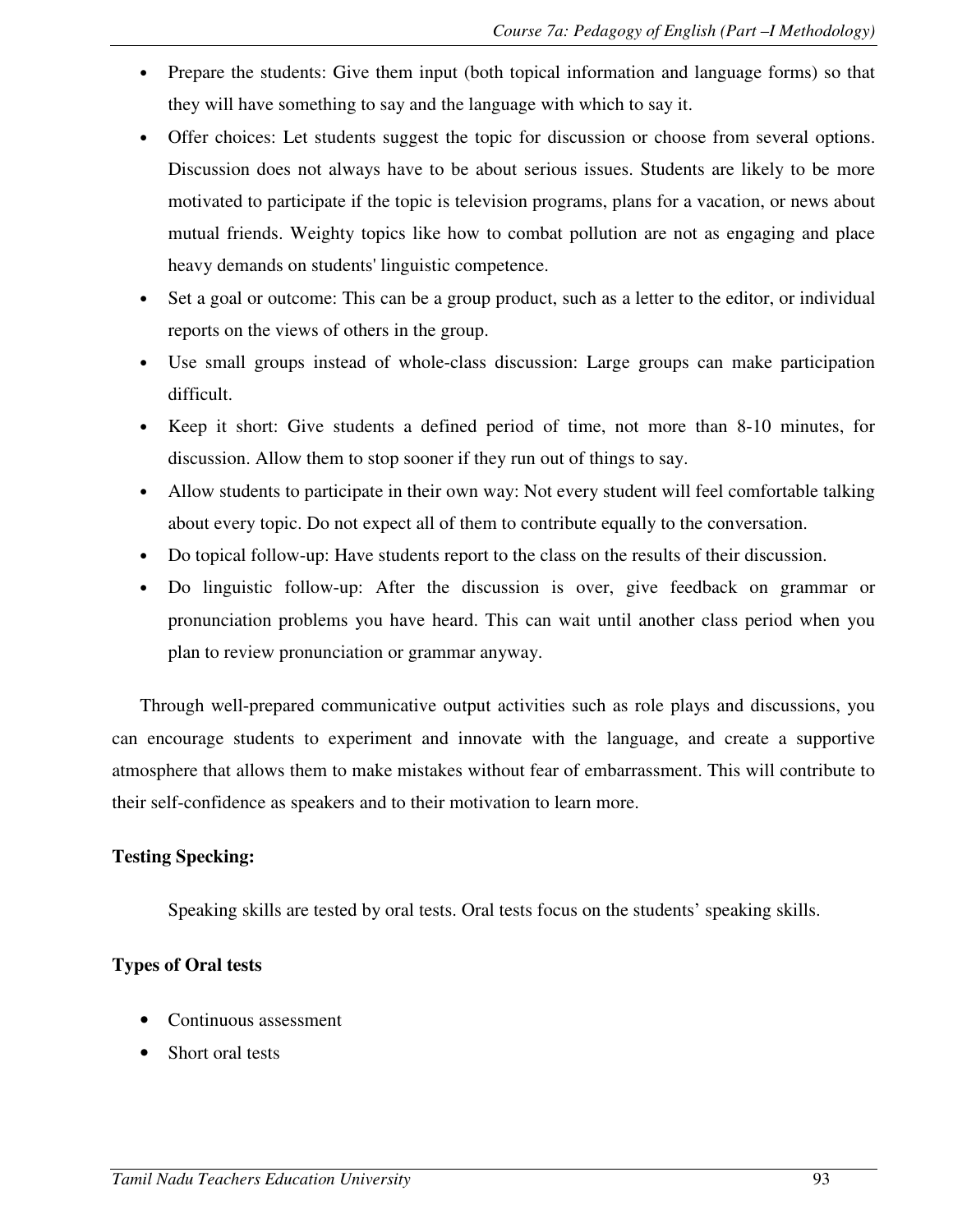## **TEACHING READING SKILL:**

## **Aims of teaching reading**

Reading is an essential part of language teaching at every level. Learning to read is a language skill but this is very difficult to learn. According to traditional approach, the purpose of reading is to understand the meaning of words, grammar and sentence.

## **Nature of Reading**

By reading, we give thought and sound value to the printed or the written page. The abilities involved in reading are:

- o Comprehension
- o Recognition of the symbols.

## **Purposes of reading**

- To gain information to verify existing knowledge.
- To critique a writer's idea or writing style for enjoyment.
- To enhance knowledge for the language being read.

Here, the reader selects textbooks according to his purpose of reading.

#### **Reading as a process**

Reading is an interactive process which goes on between the reader and the text resulting in comprehension.

A reader's knowledge, skills, and strategies include:

- o Linguistic competence.
- o Discourse competence.
- o Sociolinguistic competence.
- o Strategic competence.

## **TYPES OF READING**

## **Reading Aloud**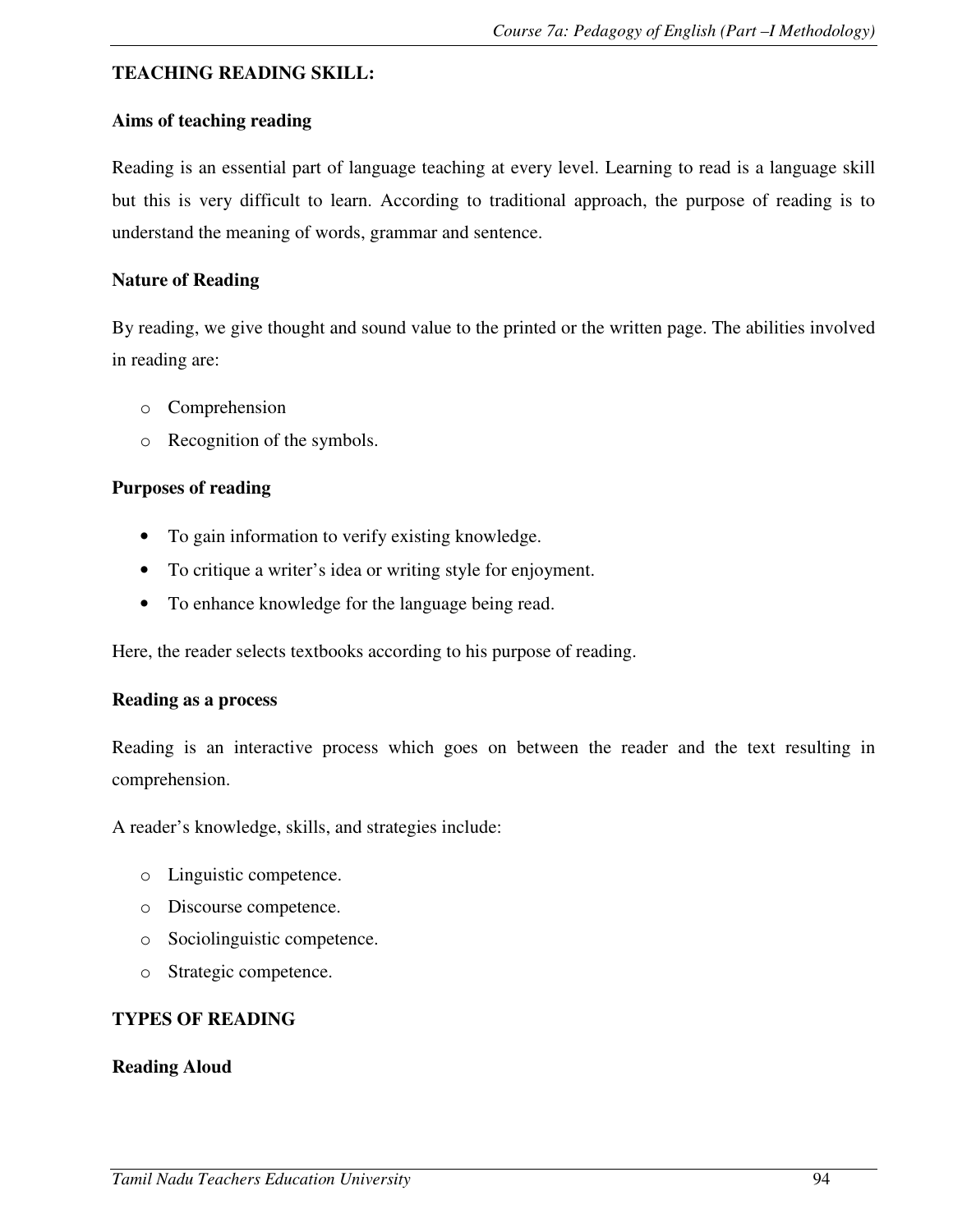We start teaching reading to the students by teaching them reading aloud first. The teacher reads out certain sentences from the flash cards or the blackboard and the students speak after him. For this purpose it is important that the teacher's own reading is really a model one.

#### **Reading aloud has the following purposes:**

1. It provides practice in acquiring correct stress, rhythm and intonation.

2. It tests the student's knowledge of words and phrases and whether he knows how to pronounce them correctly. It provides practice as well as a test.

3. It enables the teacher to find out the mistakes of the students and correct the same.

4. It develops in the students the art of reading with feeling and expression.

5. Reading aloud is the basis of silent reading.

Reading aloud is essential for the first three, four years of teaching English.

#### **SILENT READING**

The advantages of silent reading are:

1. It keeps the whole class busy at the same time. In reading aloud whereas one student is busy in reading the lesson, the others are passive listeners.

2. It is quicker and saves time. It takes more time to read aloud a passage than to read it silently.

3. Students are able to work on their respective paces

4. Students are able to concentrate their attention on meaning rather than on pronunciation. Thus silent reading helps in greater assimilation of information.

5. It prepares the students for independent reading

6. It inculcates love for reading and is pleasurable. It gives the students a feeling of power and achievement.

 Both reading aloud and silent reading have their place in learning English. They have different purposes. Whereas the chief purpose of reading aloud is to improve the pronunciation of the learner, the chief purpose of silent reading is to enable him to read with comprehension and speed. So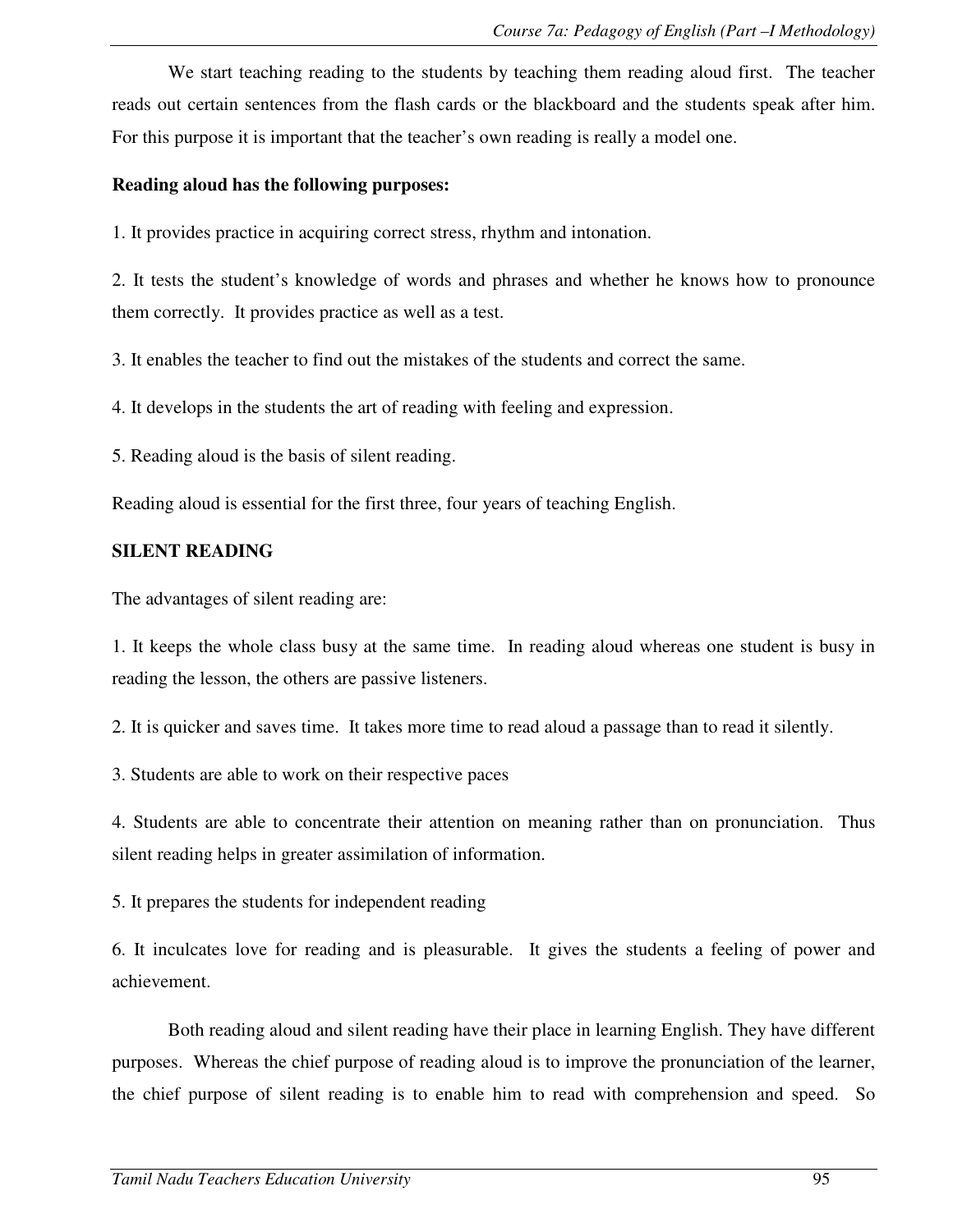reading aloud should be emphasized in the first three, four years of teaching English, and silent reading later on.

#### **Comparison of Skimming and Scanning**

**Skimming** is a reading strategy used for developing reading skill. By using skimming strategy, students quickly survey the text to get main idea.

 **Scanning** is similar to skimming, a reading skill used for developing reading by using scanning students make quick survey of the text "to find specific information".

 **Intensive reading** involves students in reading detail with specific learning aims and tasks. It is to learn the content of the subject. The learners read any information with concentration.

 **Extensive reading** is reading for pleasure and gaining extra knowledge. For example, reading the story and reading books in library.

## **METHODS OF TEACHING READING**

The following are the main methods of teaching reading:

- 1. The Alphabetic Method.
- 2. The phonic Method.
- 3. The word Method or the Look and the Say Method.
- 4. The Phrase Method.
- 5. The Sentence Method.

## **The Alphabetic Method**

 The is the oldest method used in India to teach reading. The method consists in teaching the students the names of the various letters of the alphabet in the very order.

This method has been criticized on the following grounds:

1. English is not a phonetic language, that is, the pronunciation of a word is not the combination of the sounds of the various letters constituting it. Consider: knowledge.

2. The method is dull and monotonous as the letters of the alphabet do not stand for anything.

## **The Phonic Method**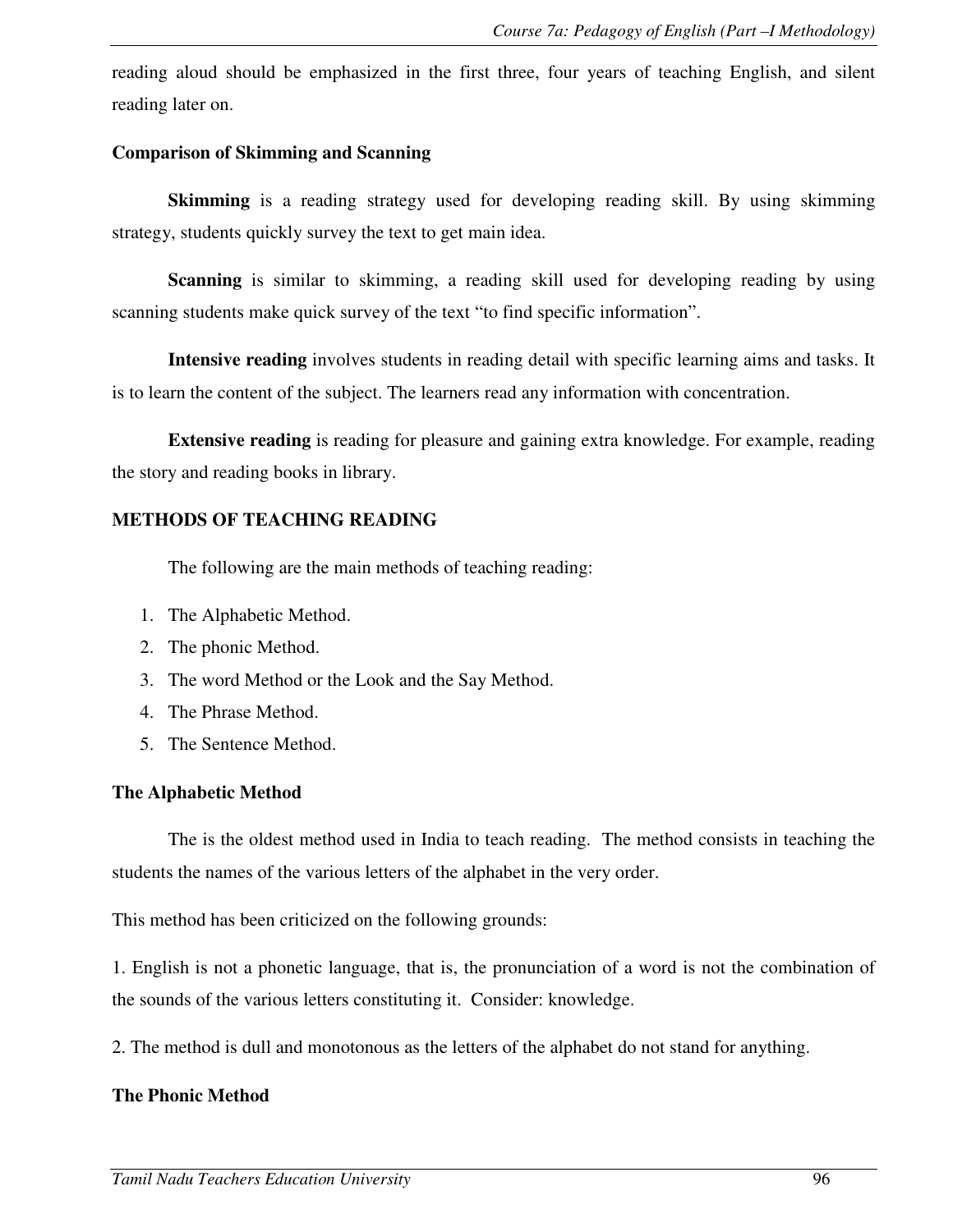In this method, the phrase is the unit of approach. The method is based on the belief on that phrases are more interesting than words.

The limitations of the phrases Method are:

- 1. A phrase does not express a complete idea. So it lacks interest.
- 2. It is time-consuming to start learning reading through phrases as finally they have to be blended into sentences.

#### **The Sentence Method**

 In this method, the sentence is the unit of approach. The advantages claimed for the sentence Method are:

- 1. It lays the foundation of all the attitudes and skills for good reading.
- 2. It helps to prevent word by word by word reading. It encourages correct habits or eye-span.

 We notice that all the methods have certain merits and demerits. The present trend is in favour of the Sentence Method. In actual practice, this method combines certain good features of the Phonic Method and Look and Say Method.

## **Criteria for selection of English Reader**

- 1. **Subject matter:** It should be suitable for the students for whom the book is meant.
- 2. **Style:** In the matter of style simple style should be used. Graded vocabulary and sentences should be there.
- 3. **Form:** The form should be a model of composition with a beginning, middle and an end. Three should be some illustrations and pictures.
- 4. **Exercises:** Notes and exercises must follow the lesson proper. Note should be short and suggestive.
- 5. **Price:** The price of the book should be affordable.

## **Reading for perception and comprehension:**

Reading for perception involves recognition of words and sentences and also their meanings. Reading for perception can be developed by Phonics instruction, fluency instruction and vocabulary instruction.

## **Reading for comprehension:**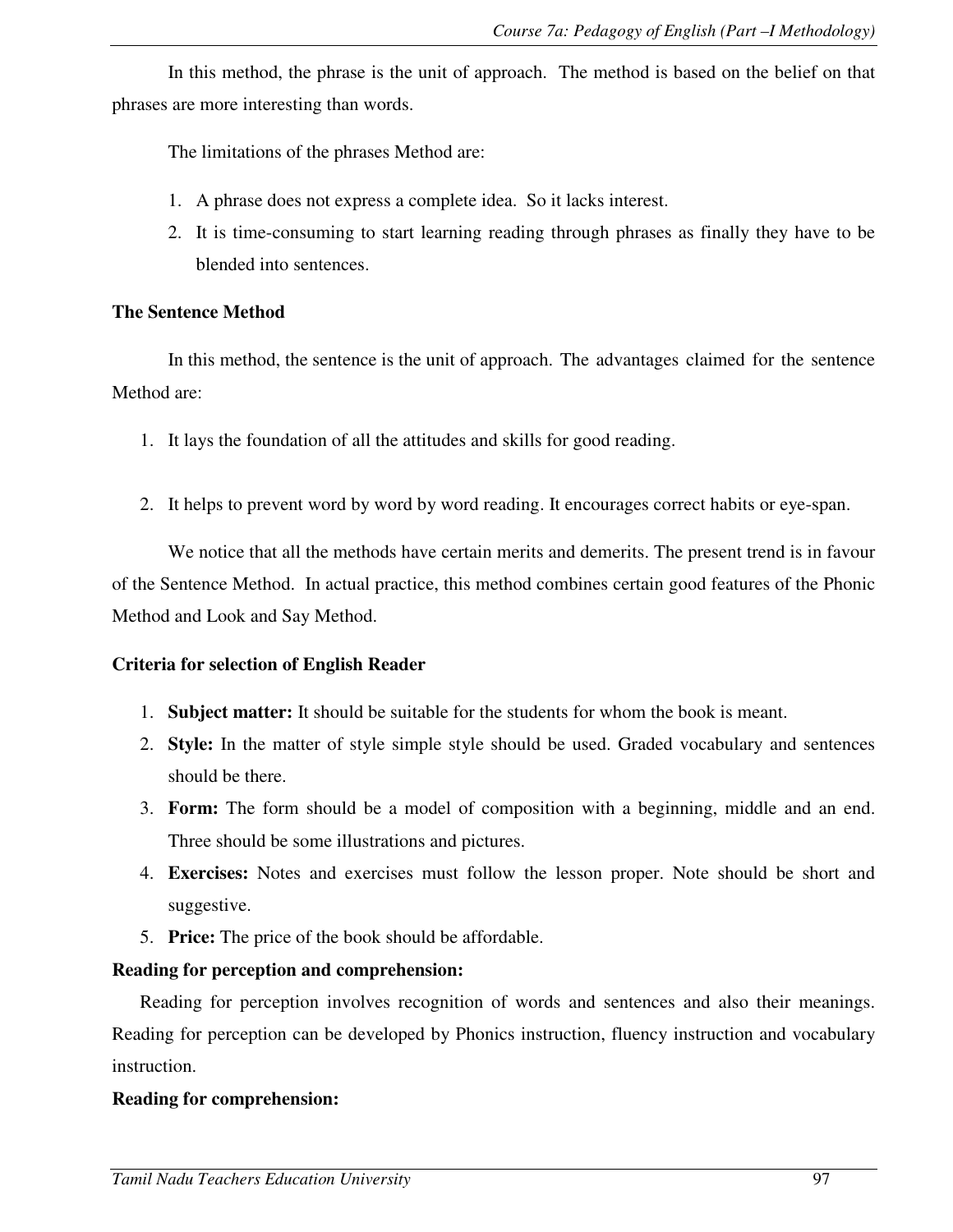It involves grasping the main concept of the passage. First students perceive the words and use their higher level mental skills to find the meaning. Comprehension is a reason for good reading. It can be developed by explicit instruction, cooperative instruction and by helping the readers to use strategy flexibility.

#### **DEVELOPING READING ACTIVITIES**

- 1. Reading Activities
- 2. Pre-reading activities
- 3. While reading activities
- 4. Post-reading activities

## **TESTING READING**

 Testing reading means assessing reading proficiency of students. Assessment of reading ability depends upon the purpose of reading.

## **Methods of assessing reading proficiency**

- o Reading aloud
- o Comprehension questions
- o Authentic assessment

## **TESTING READING**

Reading comprehension can be tested by four question types:

**True or false:** Here the teacher frames true or false questions to check the understanding of the students. EEg: Teak tree grows in India. True/ False.

**Multiple choice**: Students choose their responses from the multiple choice questions given.

**Open-ended questions:** Teachers prepare open-ended questions to check students' understanding of concept.

**Information transfer:** Instead of answering a question, the students have to record information from the text in a different form. Eg: By completing a table or by drawing a diagram.

## **TEACHING OF WRITING SKILL**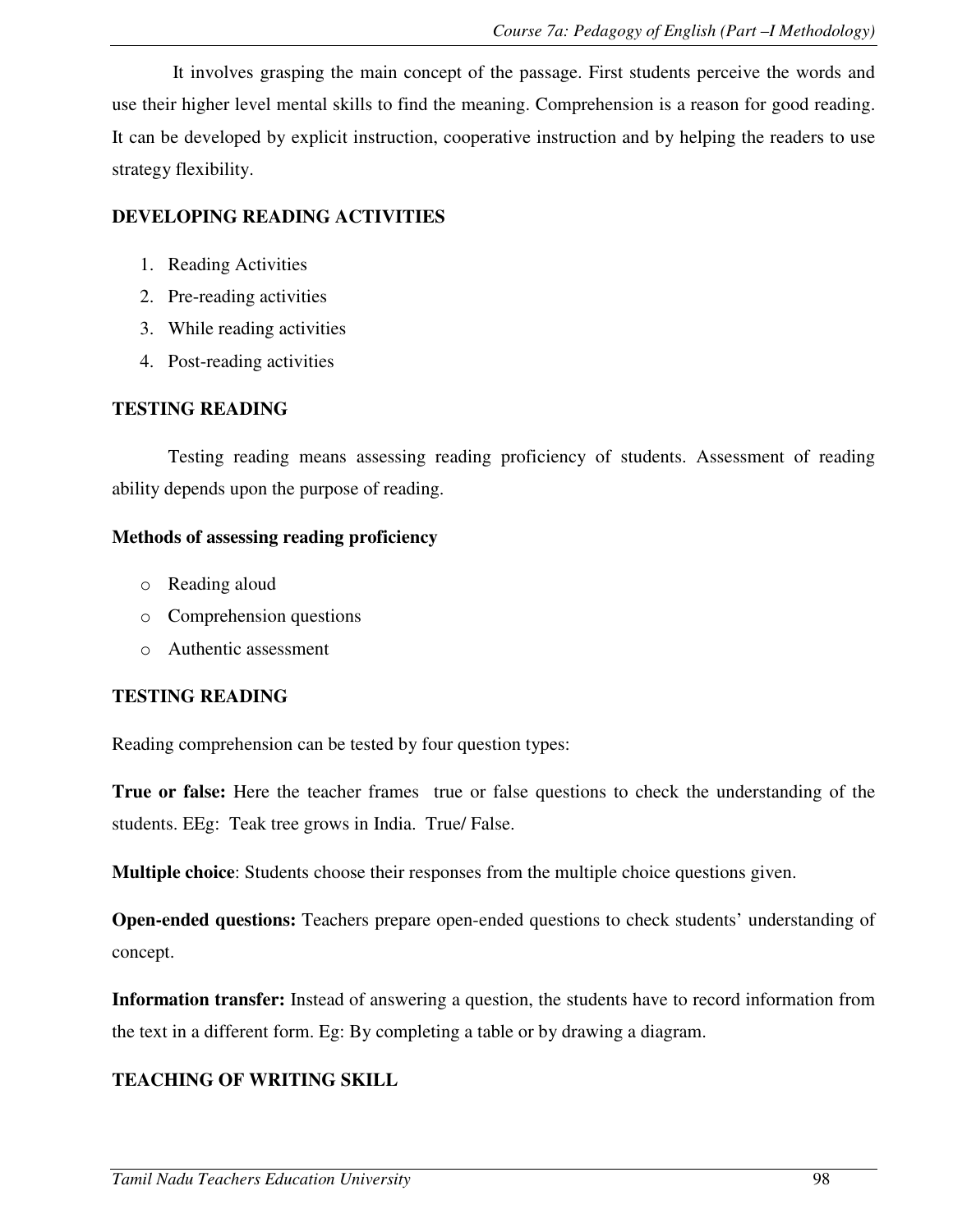**Writing** is one of the important skills to be developed in a language. Students learn to write words and sentences after knowing how to read them.

## **Teaching writing**

 Writing skill is an effective tool of communication. It helps students develop imaginative and critical thinking abilities.

## **MECHANICS OF WRITING**

Mechanics of writing include:

- 1. Knowing how to make strokes with proper hand movement.
- 2. Knowing how to make letters of the right shape and size.
- 3. Knowing how to have the right spacing between (i) letters, (ii) words and (iii) lines.
- 4. Knowing how to use capital letters and marks of punctuation correctly.
- 5. Knowing how to have a fluent hand movement from left to right.

Writing is more permanent than speaking and requires more careful organization.

## **Sub Skills in Writing**

## **Visual Perception**

The vision skills that we need to understand, analyse, and interpret what we see are called visual perception.

## **Syntax**

Syntax refers to the study of the rules that govern the ways in which words combine to form phrases, clauses and sentences. Syntax is one of the major components of grammar.

## **Organization**

When students write a topic or text, they should organize their ideas logically into proper paragraphs.

## **1. Grammar**

When students write a text, they should write it with correct sentences choosing correct words and following the rules of English grammar.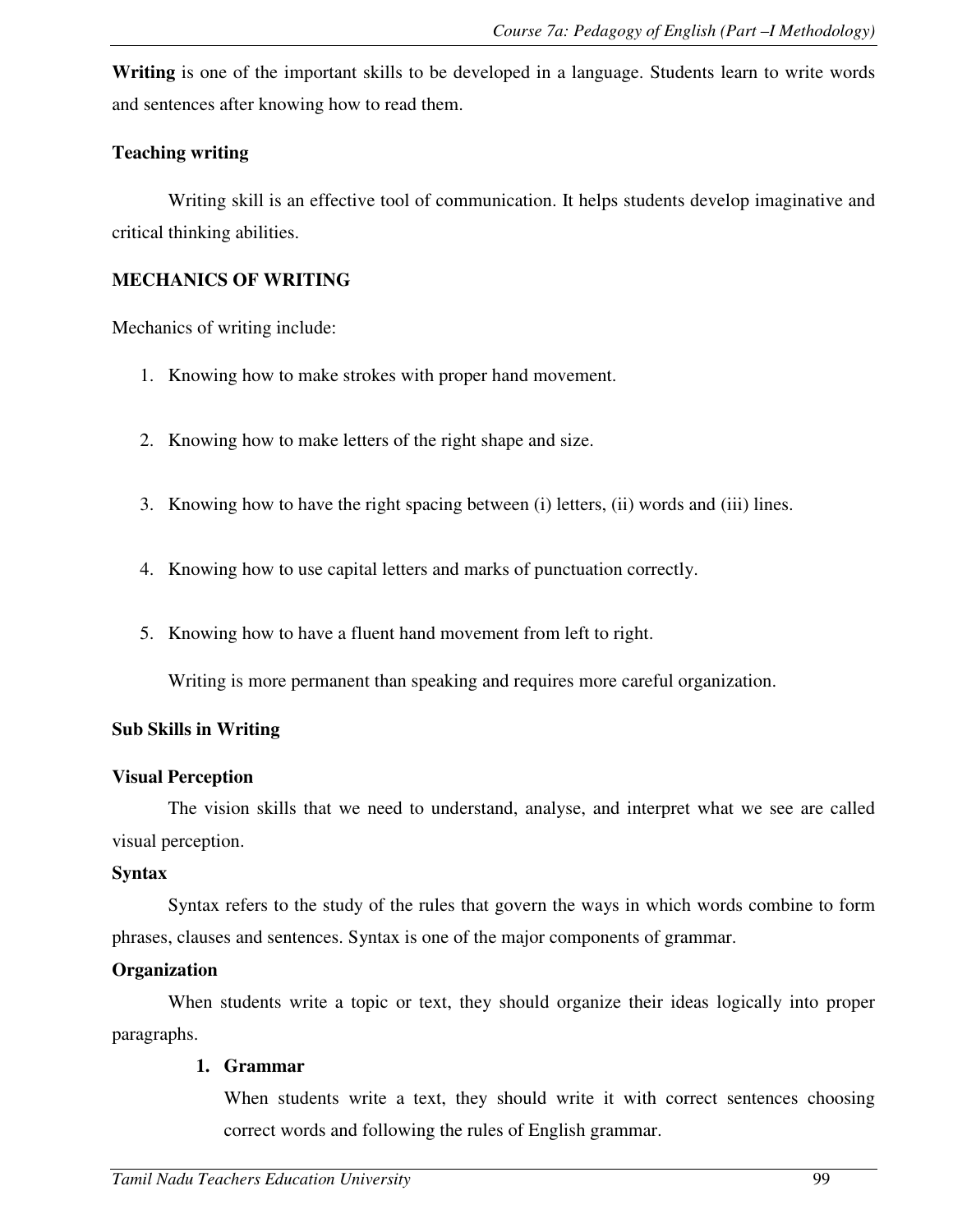#### **2. Content purpose**

Good writing has a clearly defined purpose.

## **3. Relevance**

The ideas or themes in a piece of writing should be relevant to a audience or readers.

## **Importance of writing**

- Writing is communicating with words. Students, while writing translate their thinking into words and sentences as ideas.
- Writing is the primary basis on which students' learning
- Writing expresses who a student is as a person.
- Writing helps a student express ideas and it helps refine his ideas when others give feedback.
- Writing helps students understand how truth is established in a given discipline/ subject.
- Writing is very important component of our life.

# **Writing skills**

# **A good writing involves four important skills:**

# **1. Mechanical skills**

Mechanical skills refer to the ability to use punctuation, spelling, capitalization, etc correctly.

## **2. Grammatical skills**

These skills refer to the ability to write English in grammatically correct sentences choosing appropriate words.

## **3. Judgment skills**

Judgment skills refer to the ability to write in an appropriate manner for a particular purpose with a particular audience in mind, together with an ability to select, organize and order relevant information.

## **4. Discourse skills**

There are two types of discourse skills. One is conversational and another is textual. The textual discourse refers to understand and write different types of texts such as narratives, prose texts, expository texts, persuasive texts, descriptions and others.

# **Characteristics of good handwriting**

The following are the essentials of good handwriting:

1. **Distinctiveness.** It means that each letter should be completely distinct so as to avoid the possibility of its being mistaken for another.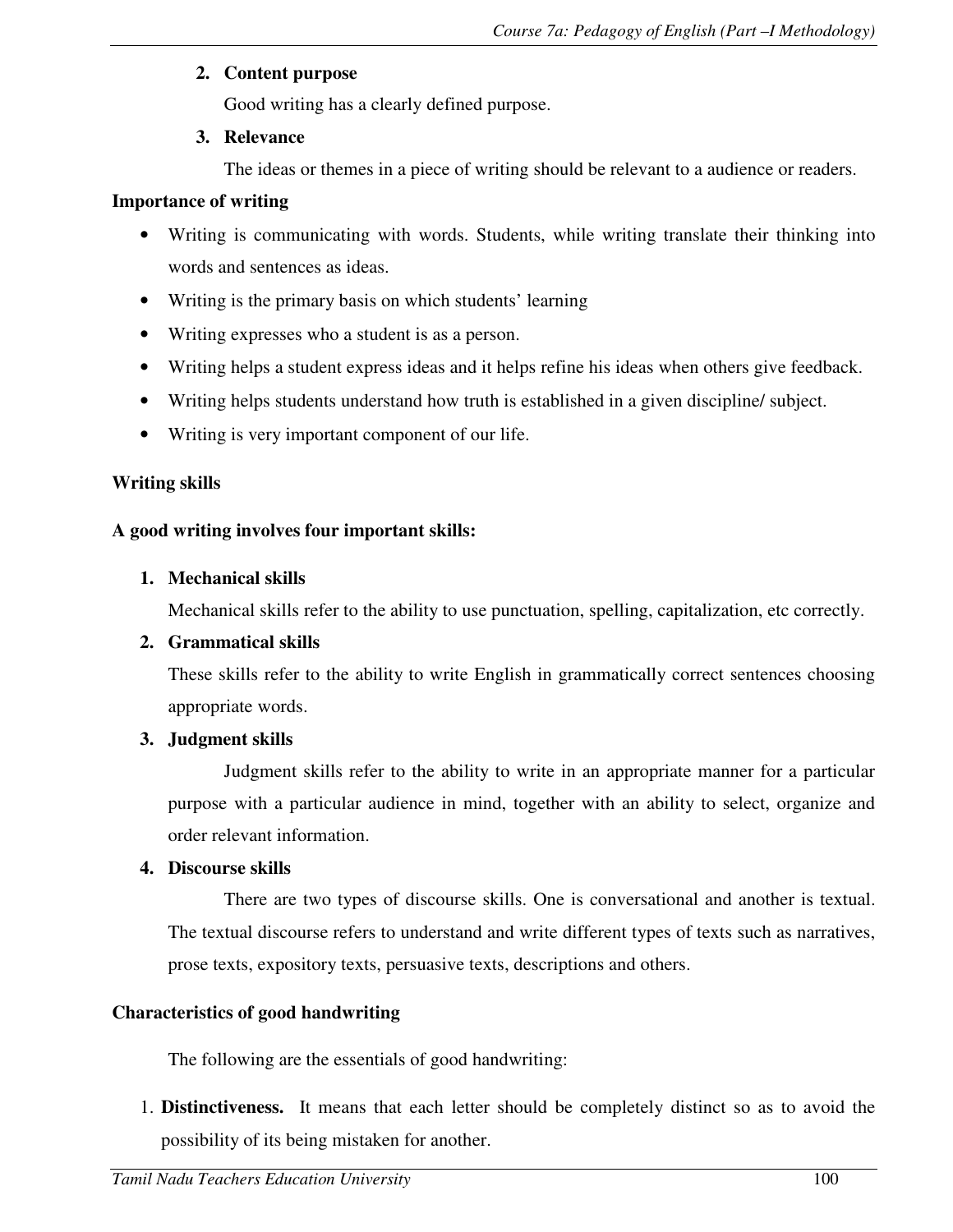- 2. **Letters of moderate Size**. Each letter should be of mode rate and even size.
- 3. **Proper spacing** the words should be neatly spaced, no word being connected by a stroke with the following word or separated by it by too wide an interval.
- 4. **Writing in straight line**. The writing should be in straight lines. The interval between lines should be even and sufficient to prevent intersection of loops and tails.
- 5. **Simplicity**. Handwriting should be simple flourishes and superfluous strokes should be avoided.
- 6. **Legibility.** A legible handwriting is one that is easy to read and causes no difficulty.
- 7. **Speed.** Speed is another characteristic of good handwriting will naturally look attractive.

 8. **Attractiveness**. Attractiveness is another quality of good handwriting. If the essentials mentioned above are properly attended to the handwriting will naturally look attractive.

#### **Improvement of Handwriting**

The following are some suggestions to improve the handwriting of the students:

- 1. Great attention needs to be paid to handwriting right from the beginning. Correct habits of writing should be cultivated in the students at the early stage.
- 2. Students should sit in the proper posture.
- 3. Students should use calligraphy. Note-books. They will thus have practice in writing whatever material is traced out in the note – books.
- 4. For written work during the first three years of English, students should use four-lined exercise books. Such exercise books. Such exercise books will provide them practice in writing letters of uniform size.
- 5. The teacher should point out to the students the direction of movement in the formation of various letters.
- 6. While the students are writing, the teacher should go round the class to ensure that the students are making the correct movements.

Specimens of good handwriting should be displayed in the class.

## **COMMON PROBLEMS IN WRITING**

- Spelling Mistakes
- Incorrect word orders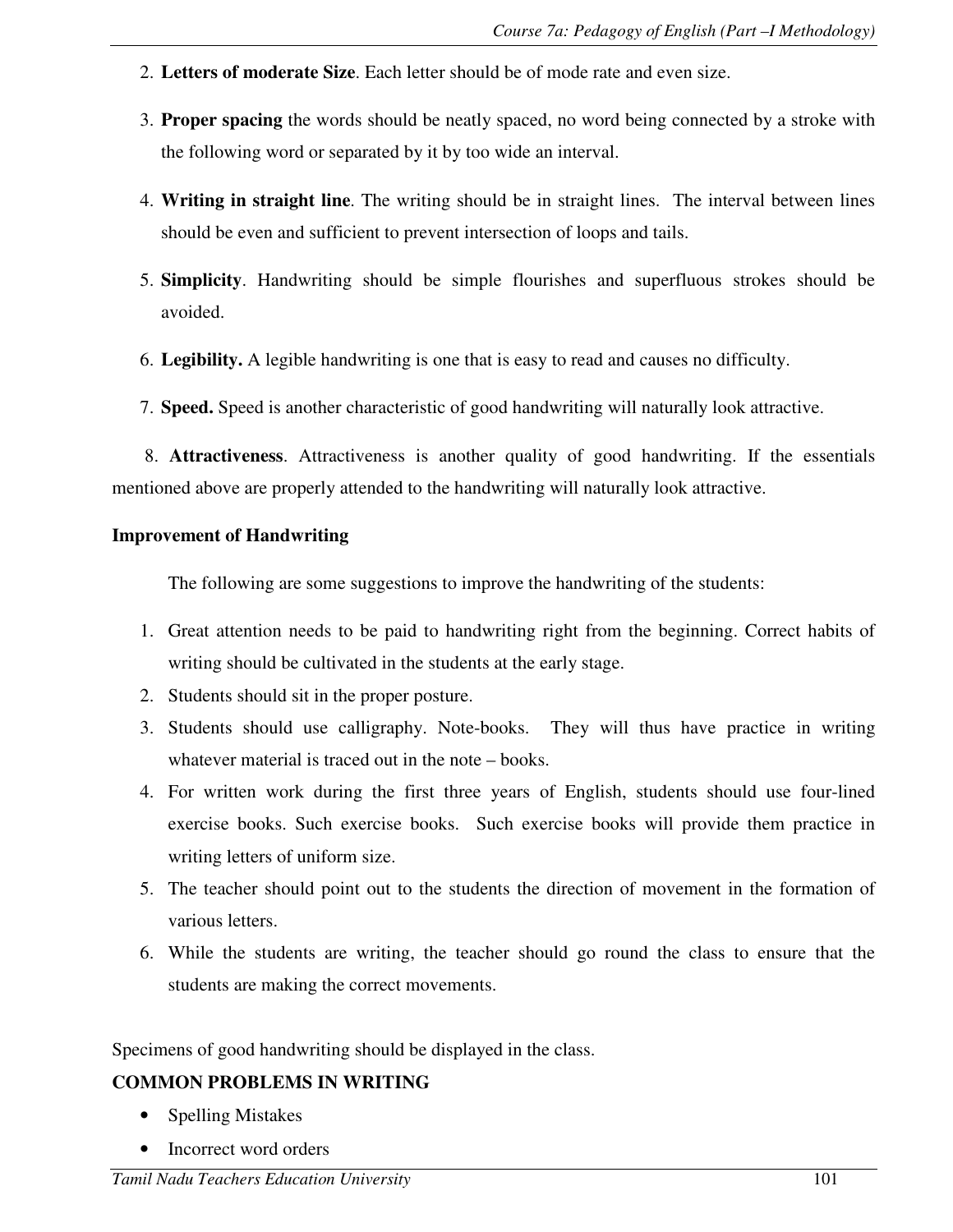- Forming paragraphs
- Organizing ideas
- Lack of ideas and opinions

## **TESTING WRITING SKILLS**

- Language Use
- Mechanical Skills
- Treatment Of The Content
- Stylistic Skills
- Judgement Skills

## **REMEDIAL TEACHING AND CORRECTING**

#### **Mistakes in writing**

Students often commit mistakes in two areas of writing when they write a text a text or message. They are:

#### **1. Grammatical mistakes**

In grammar, students commit two types of errors:

i) Morphological errors : Errors that the student makes in forming words. These are… (correct). That are (wrong). He writes; He plays; He sings (correct). He applys; He supplys (wrong).

## **2. Semantics errors**

In semantic, students commit two types of error:

i) Lexical errors: These are the mistakes students commit in writing words or phrases (vocabulary). The common lexical errors are spelling mistakes.

Examples:

| Receive (correct) | Recieve (lexical error)    |
|-------------------|----------------------------|
| Written (correct) | Wrirtting (lexical error). |

## **Disorder of written expression**

## **Meaning**

 Disorder of written expression is a type of learning disability in which a student's writing ability is substantially below the normal standard.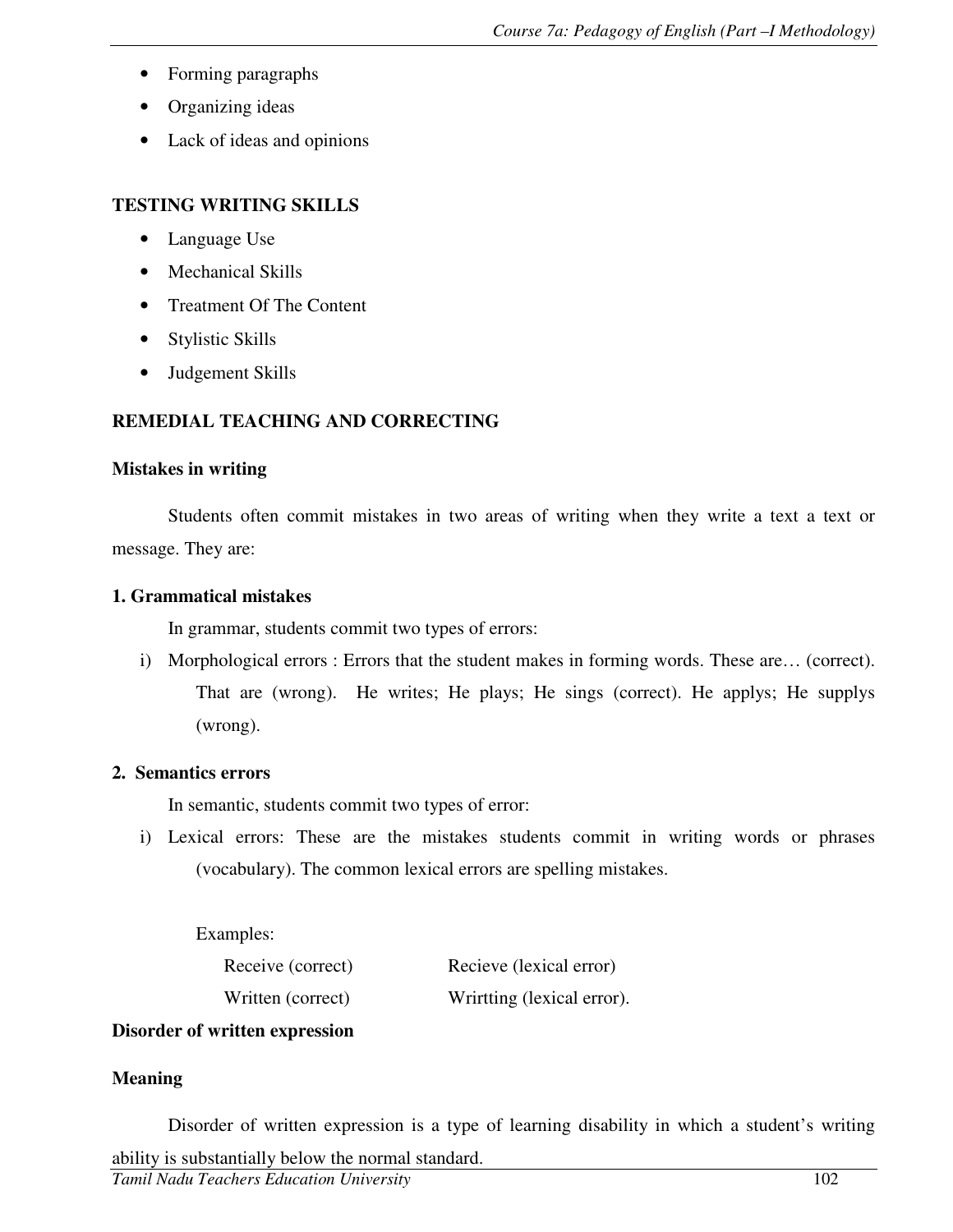Poor writing skills interfere significantly with academic progress or daily activities that involve written expression- spelling, grammar, handwriting, punctuation, word usage.

#### **Symptoms of poor writing**

A Student's learning disorder in writing can be identified with the following symptoms.

- Multiple spelling mistakes:
- Errors in grammar and punctuation
- Exceptionally poor or illegible handwriting
- Sentences that lack cohesion

#### **Cause of Poor writing**

The causes may be due to the individual or collective effects of physical, psychological, or environmental factors.

#### **Remedies**

 Remedies or Motivation, Remedial teaching and health service. These will help the students to improve handwriting.

## **Questions for discussion and reflection**

- 1. What are the activities can be given to enhance listening skill?
- 2. Write an essay on spoken skill activities.
- 3. Differentiate between intensive reading and extensive reading.
- 4. What are the mechanics of writing skill?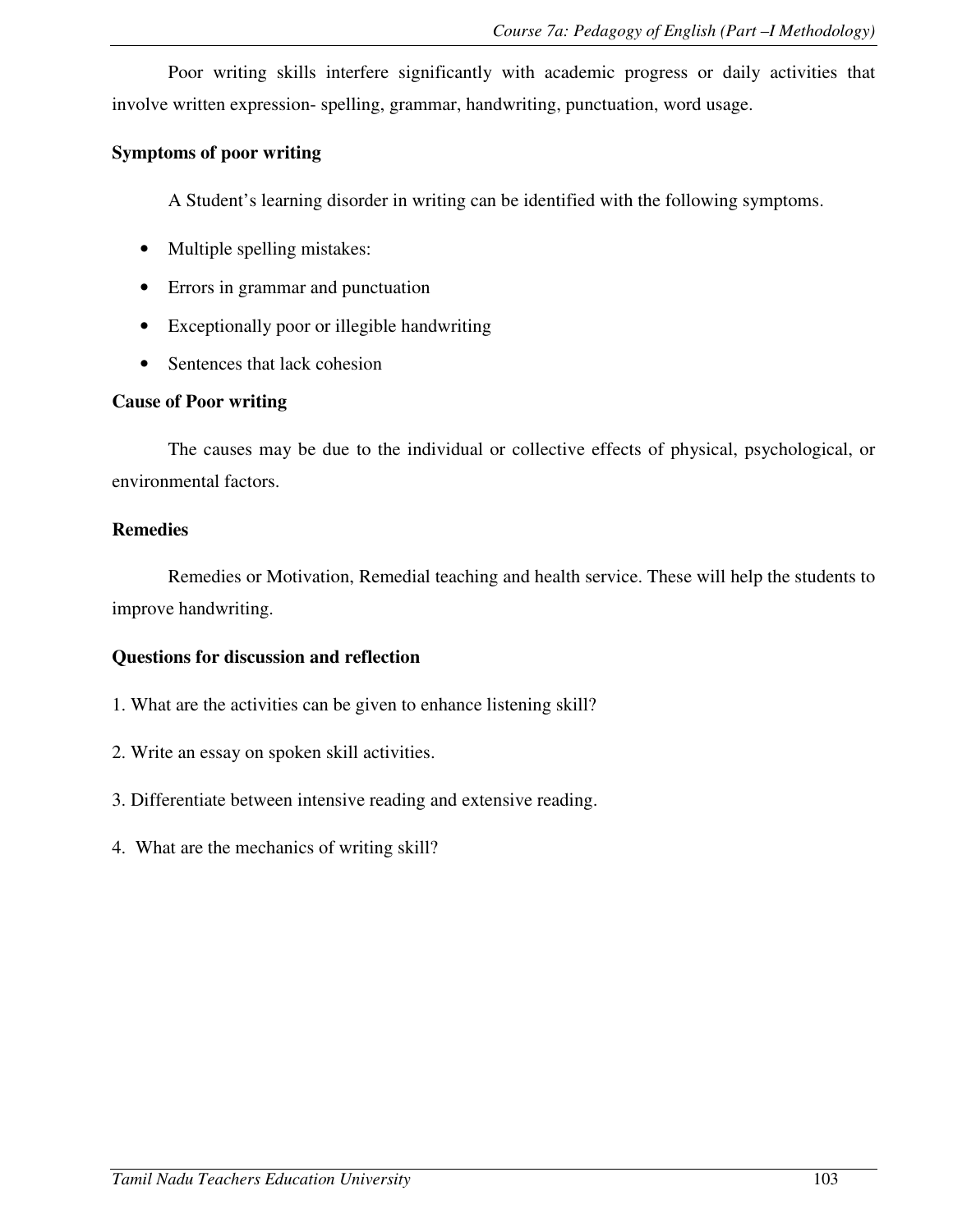# **Unit – V: METHODS OF TEACHING ENGLISH**

## **Objectives:**

After completion of this unit, the learners will be able to,

- 1. get familiarized with various methods in teaching of English.
- 2. adopt different kinds of approaches in teaching of English.
- 3. hand on utilizing various teaching resources/aids.
- 4. comprehend the recent trends in teaching of English.

## **Introduction**

This unit deals with various methods of teaching English as a second language and its significance in teaching and learning of English.

## **Grammar –Translation Method**

Grammar should be taught deductively that is grammar should be at first presented and studied and then practiced through a translation exercise. The vocabulary selection is based solely on the reading texts used and words taught through bilingual words lists, dictionary study and memorization. There should be much emphasis on accuracy. Students are expected to attain high standards in translation. The students native language is the medium of instruction. It is used to explain new items and to enable comprehension. In this method development of reading and writing skills should be the major focus.

## **Bilingual method**

The bilingual method is a method of language teaching developed by C.J Dodson (1967 / 1972) to improve the audio-visual method which was advocated in the 1960s. In the bilingual method, a lesson includes three stages of teaching:

- $\triangleright$  Starting with the reproduction / performance of a basic dialogue.
- $\triangleright$  Moving on to the variation and recombination of the basic sentences.
- $\triangleright$  Application of the previous dialogues / sentences in a new communicative work.

Well- ordered activities in the bilingual method take the students up to a conversational level in the shortest possible time.

## **Direct method**

Since the grammar –Translation method was not very effective in preparing students to use the target language communicatively, the direct method gained popularity. The direct method has one very basic rule: no translation is allowed. In fact, the direct method receives its name from the fact that meaning is to be connected directly with the target language without going through the process of translating into the students' native language. The method aims at intense oral interaction in the classroom, so as to develop oral communication skills of the student.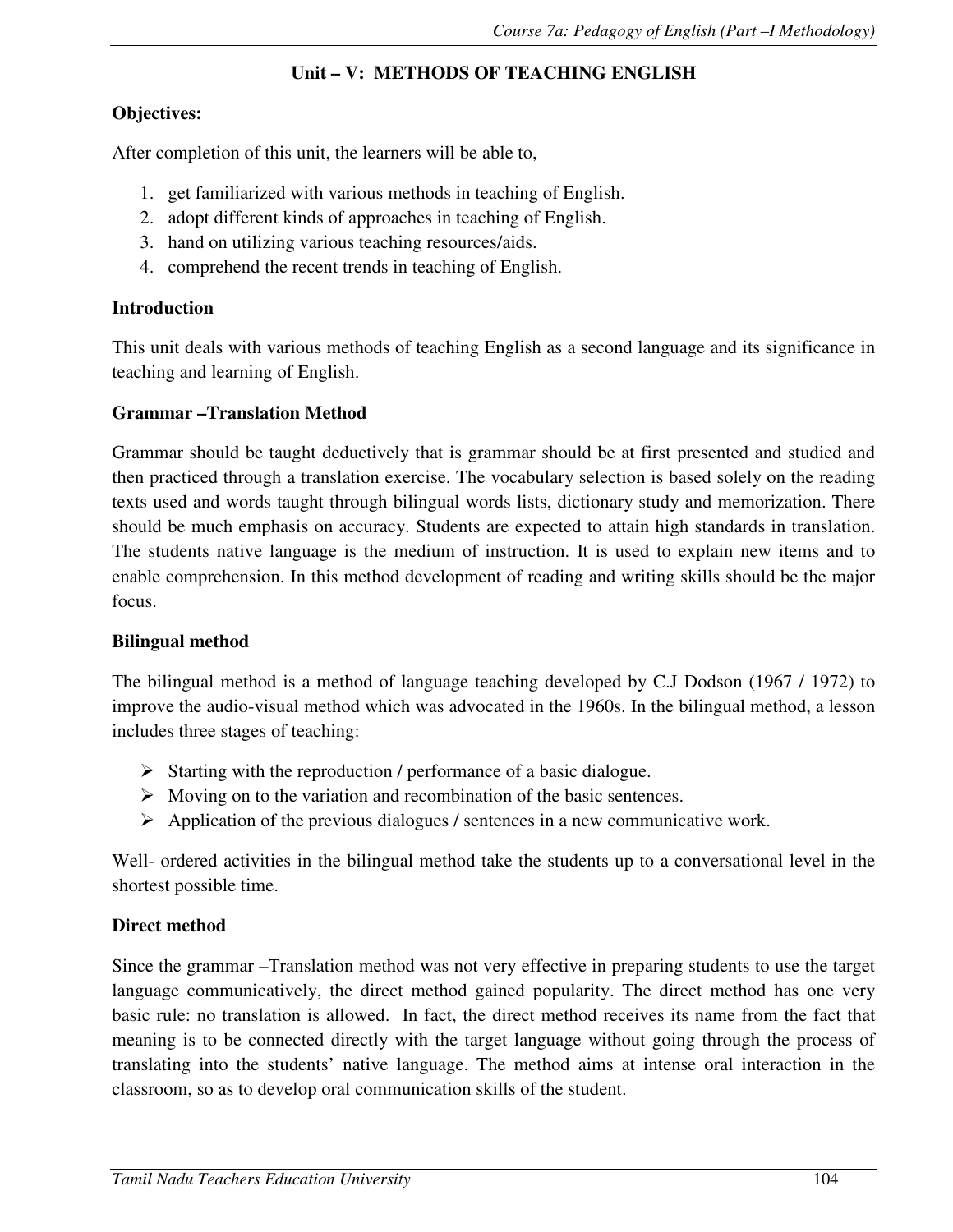#### **Audio Lingual Method**

The term 'audio lingual' was coined by professor Nelson Brooks in 1964. The army programmes was to make the students attain conversational proficiency in a variety of foreign languages. At that time there were exciting new ideas about language and learning emanating from the disciplines of descriptive linguistics and behavioural psychology. These ideas led to the development of the Audio-Lingual Method. New vocabulary and grammatical structures are presented through dialogues. Drills are conducted based upon the patterns present in the dialogues.

#### **Dr. West's New Method**

Dr. Michael West has laid a great deal of importance to Reading. He has said that for Indian pupils Silent reading is important, no doubt, but Loud Reading is equally important. In this method a good deal of importance has been attached to the art of speaking and reading together as they are interrelated. But so far as teaching is concerned, both these things should be taught separately. He holds that it shall be easy for the teacher to give the students the practice of these two things separately.

## **Other Methods in Teaching English**

#### **1. Silent way method:**

The silent way is a method of language teaching devised by Caleb Gattegno. The method is based on the premise that the teacher should be silent as much as possible in the classroom, and the learner should be encouraged to produce as much language as possible. This method of teaching is an initial reading in, which sounds are coded by specific colours. The learner discovers or creates rather than remembers and repeats what is to be learnt.

## **2. Total physical response:**

In total physical response (TPR), the teacher gives the students commands in English and the students act out those commands using whole-body-responses.

## **3. Dogme language teaching:**

Dogme language teaching is a communicative approach to language teaching and encourages teaching without published textbooks and instead, focusing on conversational communication among the students and the teacher.

## **4. Pimsleur language learning method:**

This method is based on the research and programme models of teaching developed by American language teacher Paul Pimsleur. This method involves recorded 30- minute lessons to be done daily, with each lesson typically featuring a dialogue, revision, and new material. Students are asked to translate phrases into English, and occasionally to respond in English to lines spoken in English.

## **5. Michel Thomas method:**

Michel Thomas method is an audio-based teaching system developed by Michel Thomas, a language teacher in the USA. It was originally done in person. Since his death it is done via recorded lessons. The instruction is done entirely in the student's own language. But students have to give their responses only in English. There is no listening practice, and there is no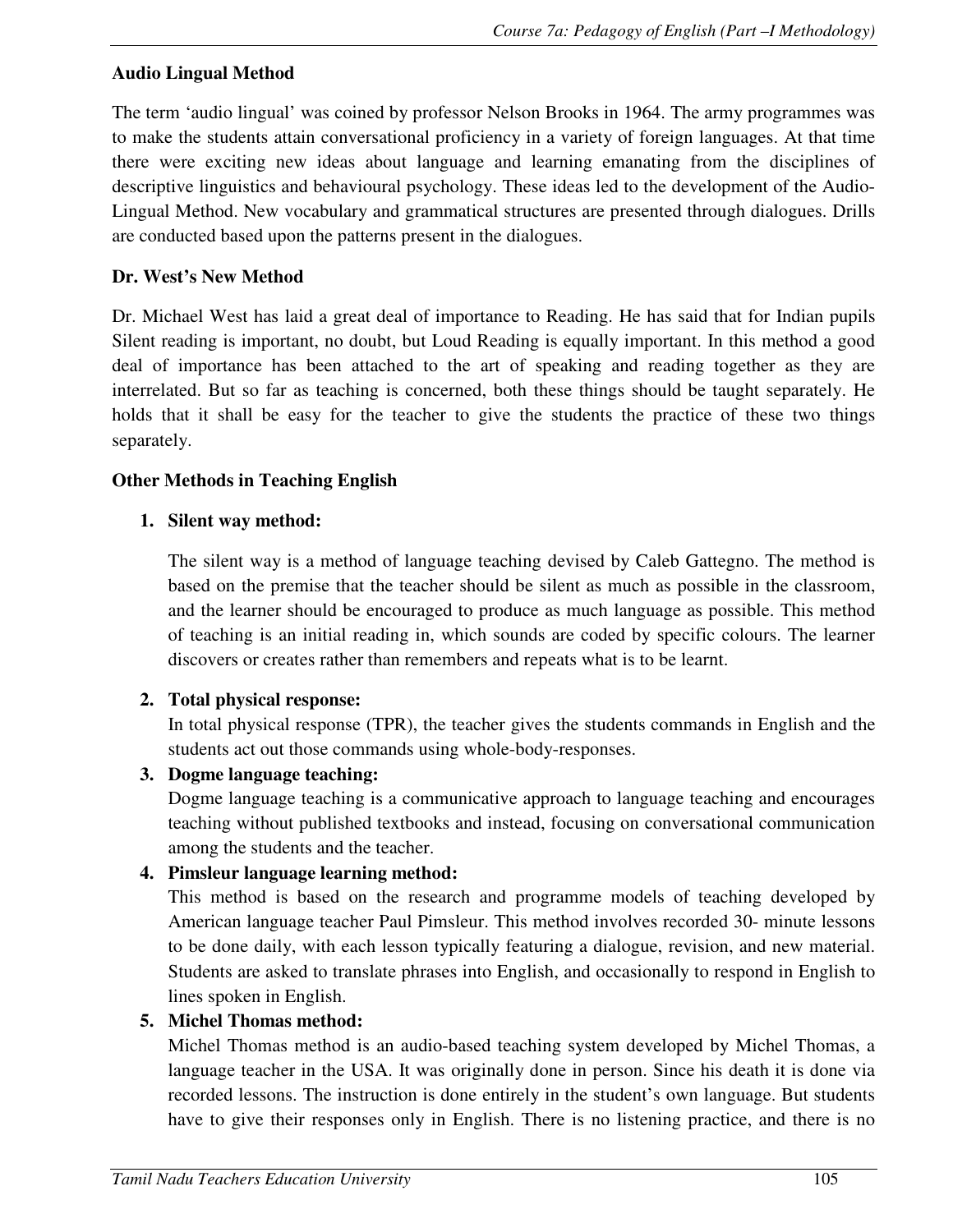reading or writing. The syllabus is ordered around the easiest and most useful features of the language.

#### **Computer Assisted Language Learning**

Only a computer or a number of computers in LAN mode are used for this purposethe arrival of multimedia CALL, multimedia language centres began to appear in educational institutions. While multimedia facilities offer many opportunities for language learning with the integration of text, images, sound and video, these opportunities have often not been fully utilized. One of the main promises of CALL is the ability to individualized learning but, as with the language labs that were introduced into educational institutionsas an approach to language teaching and learning in which the computer is used as an aid to the presentation, reinforcement and assessment of material to be learned, usually including a substantial **interactive** element.

#### **Learning by teaching:**

Methods used for instruction to be implemented by teachers to achieve the desired learning by students. These strategies are determined partly on subject matter to be taught and partly by the nature of the learner. For a particular teaching method to be appropriate and efficient it has to be in relation with the characteristic of the learner and the type of learning it is supposed to bring about. The approaches for teaching can be broadly classified into teacher centered and student centered. The teacher's primary role is to coach and facilitate student learning and overall comprehension of material. Student learning is measured through both formal and informal forms of assessment, including group projects, student portfolios, and class participation. Teaching and assessments are connected; student learning is continuously measured during teacher instruction.

## **Mixed ability group:**

"Mixed ability grouping", refers to grouping together students of different abilities. Usually this kind of grouping occurs when the group consists of students with different ages with one or two years span. The term "mixed aged grouping" or "heterogeneous grouping" is used for this case but we prefer to use the more general term of "mixed ability grouping" since the basic criterion for grouping is ability and not necessarily age. However within the framework of MUSE the actual implementation of mixed grouping in multigrade classroom is going to be based on mixed age grouping. In mixed ability groups there are some students that are more mature and experienced than other ones and thus they have more advanced ability to acquire knowledge. The main aim of setting up mixed ability groups is not to produce homogeneity of ability in a group as this is the case in ability grouping, but to increase interaction across students with different abilities.

## **APPROACHES**

#### **Structural Approach**

Structural approach in teaching of English means approaching English on the basic of structures. For this purpose, the structures are well made to teach English. That is called structural approach. In this Approach, the structures are taught by creating situations. That makes the teaching, learning more effective. The structural approach is not a method but it is an approach which quickens the process of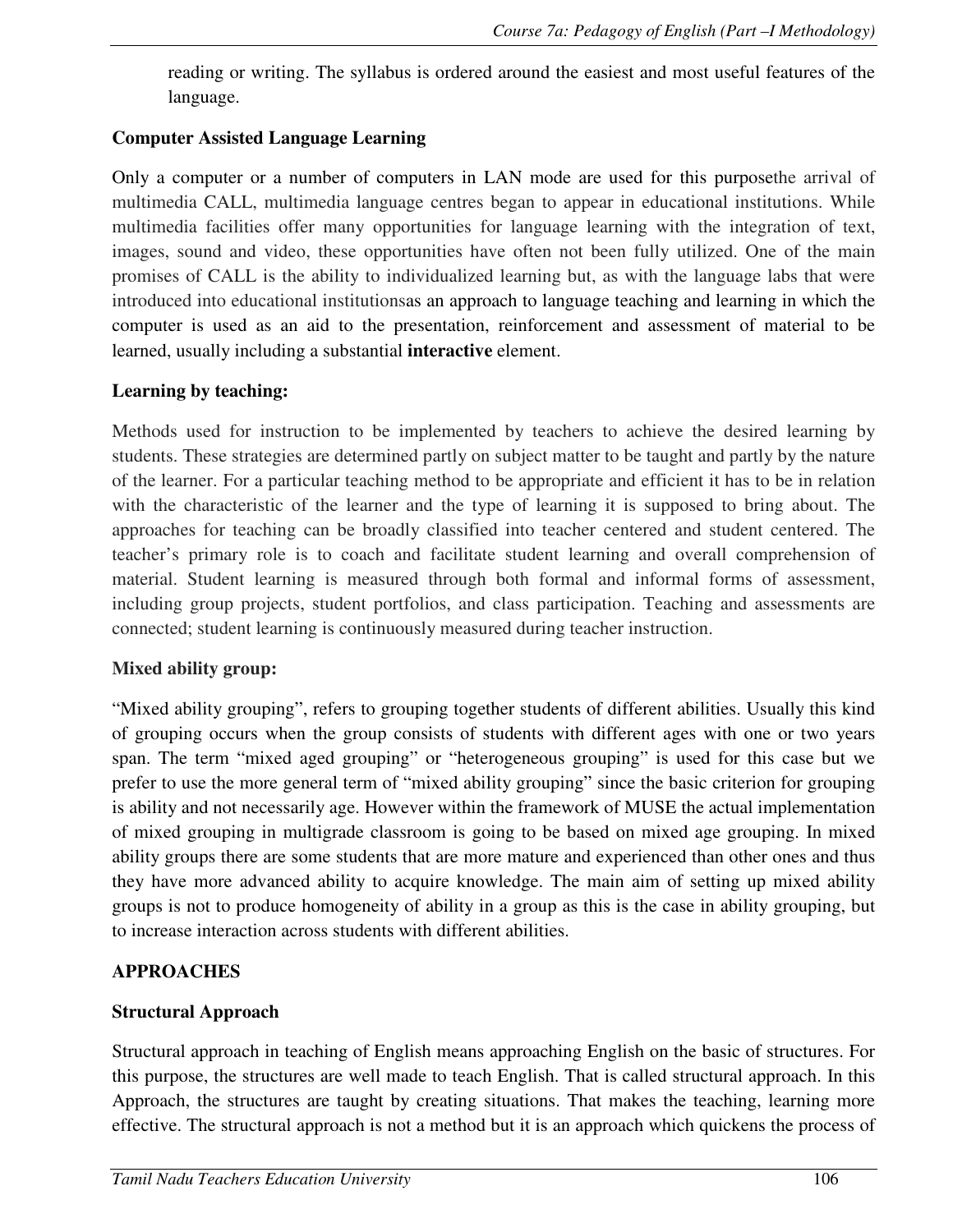learning a language. In this approach students are able to understand the subject matter fully because teaching is conducted by creating meaningful situations.

#### **Situational Approach**

In this approach English is basically taught in the same way in which the child learns his own mother tongue. Whatever the students understands and expresses is connected with his own life. The situations in which the students learn are repeated again and again. In this approach English should also be taught by forming a link between new words and real situations. The situational approach indicates how a teacher can create real situation in the classroom. The situational approach makes great demand upon the teacher. The teacher must have ready invention, be quick to see where there is comprehension and where there is the need for revision.

#### **Communicative Approach**

The communicative approach is based on the idea that learning language successfully comes through having to communicate real meaning. When learners are involved in real communication, their natural strategies for language acquisition will be used, and this will allow them to learn to use the language.

For example, practicing question forms by asking learners to find out personal information about their colleagues is an example of the communicative approach, as it involves meaningful communication. In the classroom, Classroom activities guided by the communicative approach are characterised by trying to produce meaningful and real communication, at all levels. As a result there may be more emphasis on skills than systems, lessons are more learner-centred, and there may be use of authentic materials

#### **Recent trends in communicative approach**

The teaching of second and foreign languages emphasizes interaction as both the means and the ultimate goal of learning a language. It is also referred to as "communicative approach to the teaching of foreign languages" or simply the "communicative approach"It describes a set of very general principles grounded in the notion of communicative competence.There is no single or a set of practices that characterize current communicative language teaching.

#### **Content based instruction**

Learning a new language can be difficult. Content-based instruction is a powerful tool for language instruction. **Content-based instruction** focuses on content rather than language. However, the goal is language instruction. Simply stated, the language becomes a tool for learning new things instead of the topic. Students make logical connections between ideas, words and objects. Proponents of content-based learning believe that this approach is the most effective method for language acquisition.Content used to refer to the methods of grammar–translation, audio-lingual methodology and vocabulary or sound patterns in dialog form. Recently, content is interpreted as the use of subject matter as a vehicle for second or foreign language teaching/learning.

## **Task based Instruction**

TBI claims that language learning will result from creating the right kinds of interactional processes in the classroom, and the best way to create these is to use specially designed instructional tasks.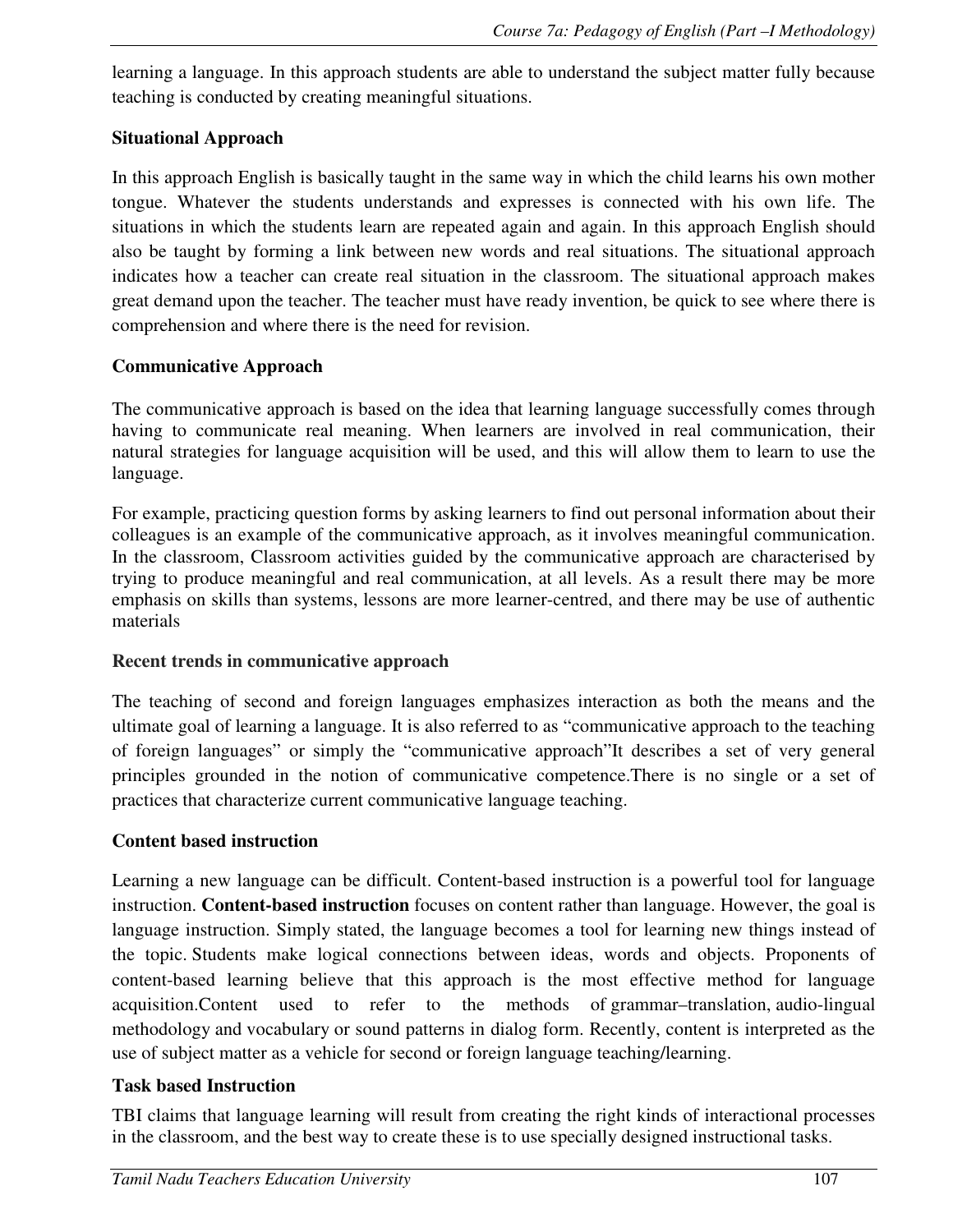Task -based learning offers an alternative for language teachers. In a task-based lesson the teacher does not pre-determine what language will be studied, the lesson is based around the completion of a central task and the language studied is determined by what happens as the students complete it.

## **Text based Instruction**

The second level of learning that occurs with **text**-**based instruction** is that of learning content through interaction with **texts.** Students learn through the guidance and support of the teacher. The teacher's role, in addition to scaffolding, is to select materials and sequence the curriculum. The objectives in a TBI curriculum depend on **text** that is used in the learning experiences. Text-Based Instruction (TBI) employs the use of different genres of text in a social context to encourage language development. This post will discuss the assumptions and curriculum development of this method. TBI is a unique approach to language teaching that focuses on reading to develop the other three skills of language. This approach is particularly useful for people who prefer to learn a language through reading rather than in other forms.

## **Eclectic Approach**

Eclectic approach means the collections of all the good points of different methods and then using them for teaching something. In teaching English, different methods and approaches have been popular. Each method has some good points and few draw backs also. Naturally any one method does not serve the purpose of teaching well for all times and in all types of teaching situations. Moreover a good teacher does not become s subordinate to any single method. The teacher is expected to handle the methods as per his/her liking. The teacher is the master of the teaching situation and the methods of teaching are tools in his hands.

## **Recent trends in teaching English**

#### **Learner-centered teaching model:**

In the learner-centered model, both student and teacher are active participants. They both share responsibility for the students leaning. Teacher and students work together to identify how students expect to use the language. The teacher models correct and appropriate language use, and students then use the language themselves in practice activities that stimulate to real communication situation. The active, joint engagement of students and teacher results in interactive and dynamic classroom environment I which teaching and learning a language becomes rewarding and enjoyable.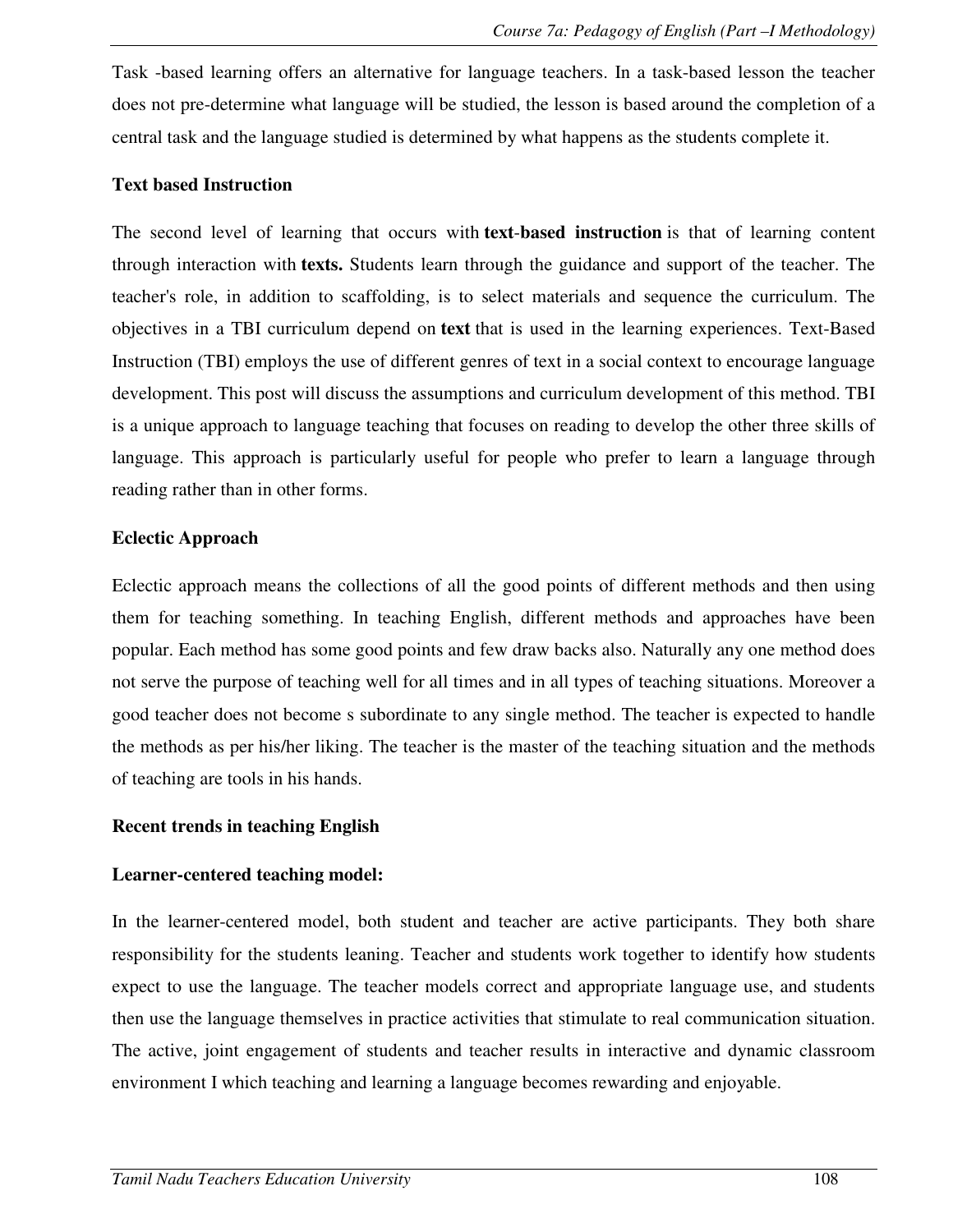#### **Resources in teaching English**

#### **Teacher made Aids**

## **Flash cards:**

Cards containing letters, words, phrases, sentences etc., are a very useful and inexpensive aid in teaching English. The letters in the cards should be sufficiently large so that when the teachers put up a card the pupils on the last benches can read it without difficulty. Whenever necessary, the cards can stuck to a cork board (a board with a layer of worksheet on the top) or to the wall by one of the techniques suggested for putting up cut- outs. These flash cards are usually flashed on flannel boards just for a moment and taken off. They help the students promptly and quickly recognize the words and read the sentences.

#### **Pictures:**

Large pictures showing, for example, a street scene, a market place, a playing field, etc., can be very effective for oral practice and for writing connected sentences. A series of such pictures can also be used to narrate a story in the manner of the popular comics. Wall-pictures are available in the market, but a teacher can easily make his own. The picture need not be perfect. Figures can be traced from magazines or drawing books. Even cut-outs can be pasted on a large sheet of paper to make an wallpicture. Use of variety of colours will make the picture attractive. Pictures enliven the class. Students pay greater attention to the pictures. Pictures are useful in the creation of an English atmosphere in the classroom.

#### **Charts:**

Charts are the collection of pictures on large sheets of heavy paper or cloth, used like large maps. Charts can include diagrams, graphs, chronological tables, list of words, substitution tables, scientific facts, etc. Charts are very useful to oral practice. These enhance students attention in class and stimulate their mental activity. Charts can be easily prepared with the help of the students. Students can be asked to make charts on various topics and thus encourage them "do-and-learn".

#### **Models:**

A model may be larger, smaller, or the same size as the object it represents. Models can be range from insects to airplanes and they can be made or purchased for classroom use. Assembling of objects help sharpen both cognitive and psychomotor skills. The language teacher can make use of models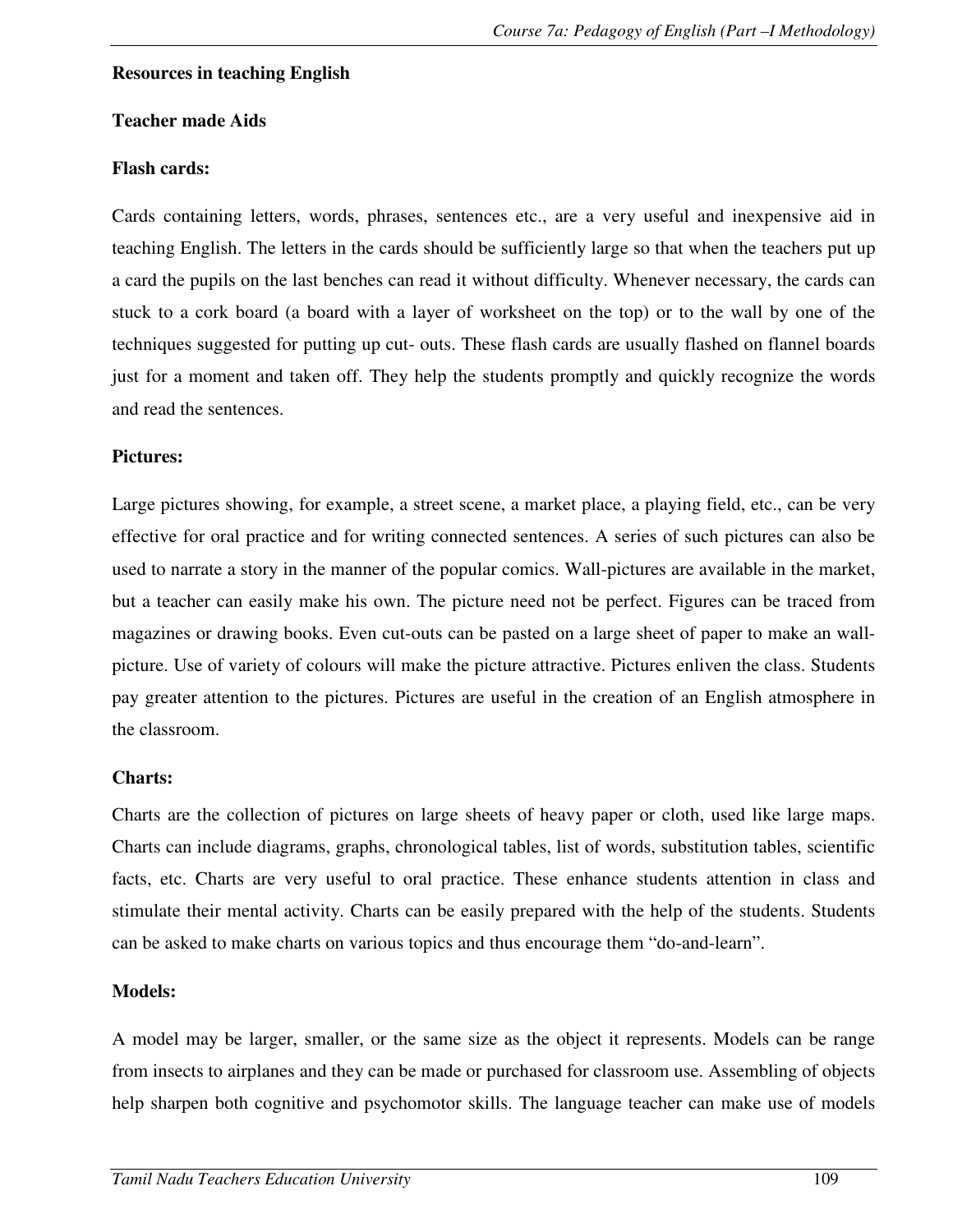when realism is essential to learning. Tasks that require identification by size, shape or colour, handson practice-all the three involve realism and models are used in such situations,

#### **Blackboard:**

The blackboard is a large black of green surface fixed to a classroom wall for writing on with chalk. Each classroom has at least one blackboard for teaching purpose. The blackboard helps students visualize scenes, actions, situations and objects that cannot be brought into the classroom. A talented language teacher draws pictures, sketches and diagrams on the board. The blackboard should be neat and clean. Both teachers and students can use the blackboard for learning English in class.

#### **Mechanical Aids**

#### **Overhead Projector:**

Overhead Projectors are used to reflect what the teacher has written on a transparent plastic film before the class begins. The teacher need not turn back and write everything on the blackboard. This saves time and makes the teaching effective and innovative. The teacher gets enough time to plan, prepare and present his lesson. The overhead projector can be used to teach formation if comparative and superlative adjectives, to point out words that are often misspelled, to explain different modal verbs and to present important points of lectures, lessons, papers etc.

#### **Tape recorder:**

The cassette recorder is one of the useful educational aids to increase listening skill. It provides a variety of voices and makes the class lively. We can record whatever we want to listen and again we can listen to it whenever we get time. We till we understand it. Thus it encourages intensive listening. Tape recordings can be effectively used to give practice in listening. Teachers should be very careful in selecting well-recorded tapes for giving practice .

#### **Radio:**

Streaming radio stations online works better than the traditional radio because students can listen to any station worldwide. The radio helps learn English intonation and listening much better with native speech. Radio programmes have many different topics, from sports to science. So students choose something that interests them, if you're really intend to learn English with radio. You should find a radio station that has the news, weather or that gives advice and make time every day to listen to the radio.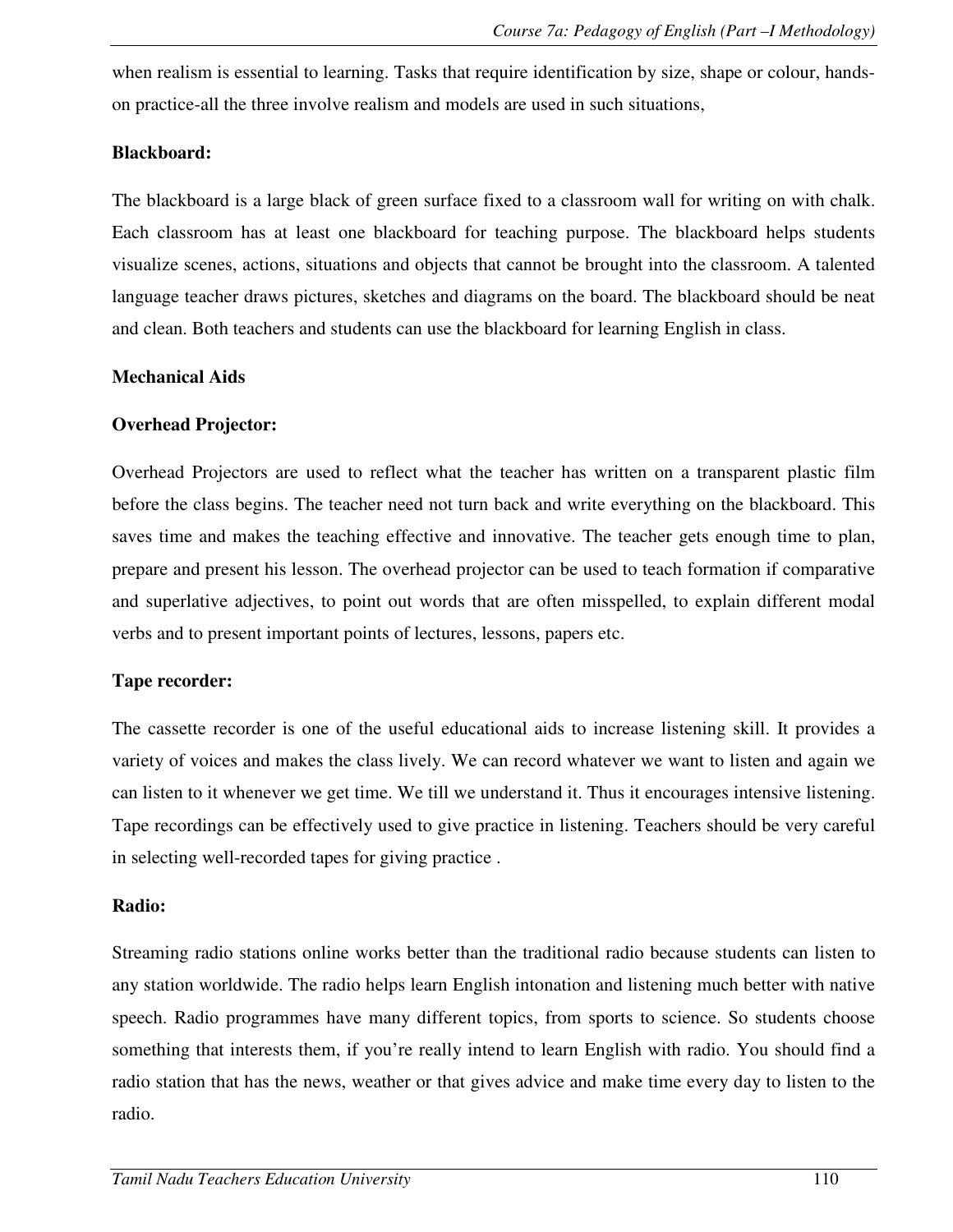#### **Television:**

Television is great for learning English. The pictures make it easier to understand than radio and because you see who's talking, you get a better idea of what people mean. English television is normally aimed at native English language speakers. Programmes often include difficult words and expressions. If the programme you're watching is full of unknown words, just concentrate on understanding the general meaning.

#### **Language lab:**

'A language laboratory' is a specially designed room where students may practice speaking and listening with the aid of tape-recorders, earphones, microphones and/or other sound equipment chiefly as an audio-lingual supplement to the class work. In a language laboratory, students practice the second languages they are studying. It is a place mainly for improving listening skill through 'audio-machinery'. The language laboratory provides good models of the speech in English language for imitation and manipulation by the students.

#### **Power point presentation:**

Power point presentation is one of the multimedia technologies. It is presentation software(PS) that easily offers a complete presentation graphics package. It is a computer- based instruction that combines texts, graphics, images and sound. Power point slides are used as visuals to supplement the words the teachers say. It is an instructional tool helps the teacher teach vocabulary, grammar and language games. The sophisticated software used in the PowerPoint presentations attracts the attention of students and helps them learn the language skills and concepts easily and quickly.

#### **Websites for teaching English:**

English teaching websites are just like teachers. They are unique; some websites offer services, some offer information, some offer resources for English teachers. They are genuinely useful. Website promotes language teachers in effective and quality language teaching and learning. Website is a vast resource of materials for teaching English as a second language. It includes English lesson plans, dialogues ideas, articles, cross-word puzzles, colour pictures, texts for reading or gap filling, vocabulary and grammar exercises and class management.

## **Multimedia:**

Multimedia is a combination of computer hardware and software that allows a person to integrate video, animation, audio, graphics and test resources to develop effective presentations on an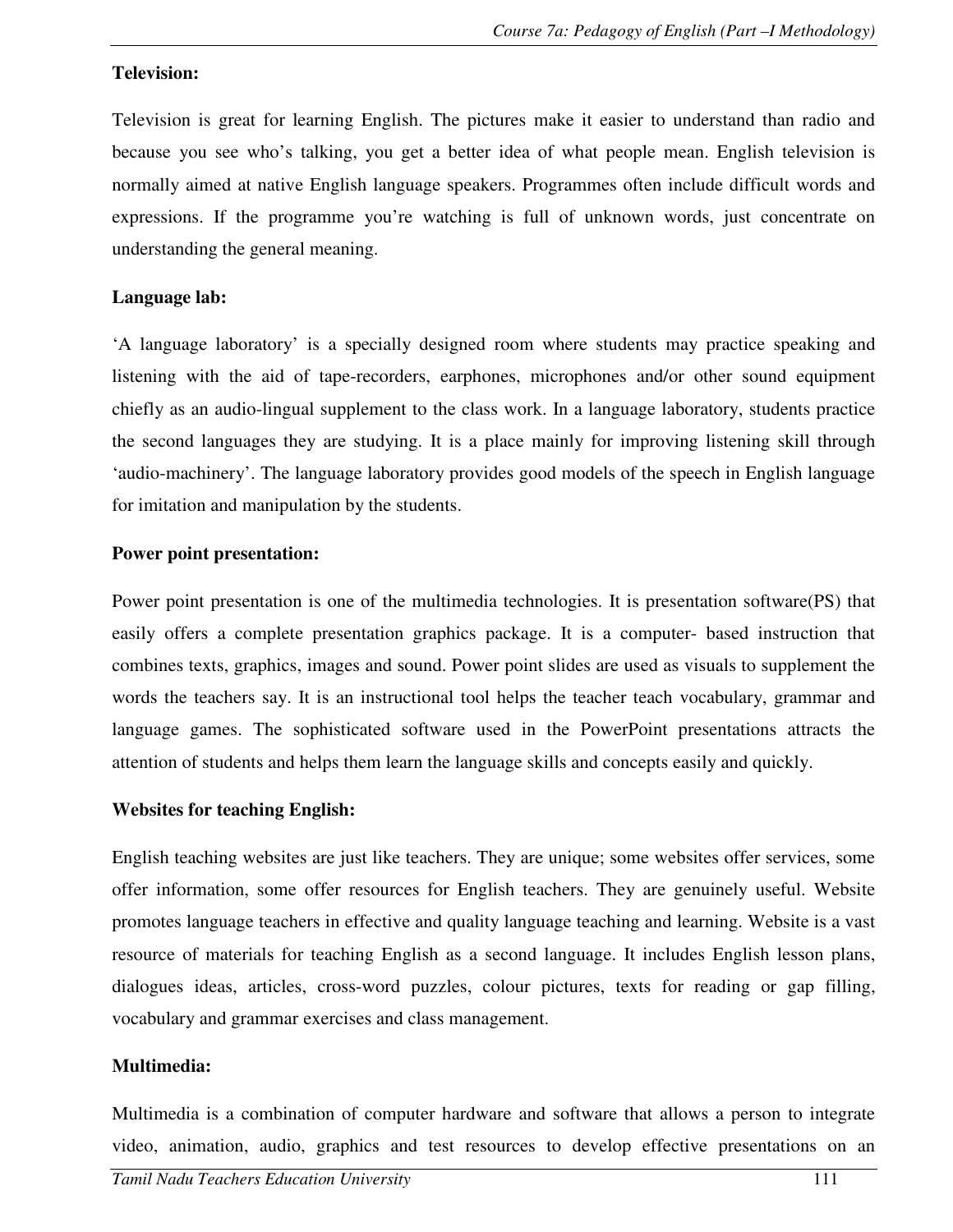affordable desktop computer. Using multimedia, our teachers do not want to solve simple teaching problems relating to the grammar, or vocabulary, or spelling, but they want the real language and the real language atmosphere. Multimedia is an auxiliary/ supplementary one, and not the only method for whole teaching. The multimedia can provide the students with certain scenes or situations for understanding the cultural backgrounds necessary for students.

#### **Internet for teaching English:**

The internet or World Wide Web is a computer system that allows millions of computer users around the world to exchange information. The internet is very useful for teaching English. On the internet, the language teachers can find resources to help students improve their four skills of English language. There are many language materials on the internet and students can use them to study English. The resources available on the internet may be in the form of articles or activities. Teachers and students can use these resources to motivate students and reinforce language skills. Students can gain a better understanding of writing and grammar and they can build up their confidence and expand their language skills.

#### **Newspaper articles in language class:**

Newspaper is much more current than course books. There is also a lot of information in newspapers which make teachers an excellent springboard for lessons. Newspapers are day-to-day curriculum for students to learning English. One aim of reading newspaper should be to encourage the students to read outside the classroom.Teaching with a newspaper allows learners to select an article that interests them, work on it and report back to other learners. If the learners dip into English newspapers then their reading skills, writing skills and vocabulary will improve. Students should feel they are reading faster or better by using newspapers.

## **Mobiles to learn English:**

Mobile learning (or M-learning) is the ability to learn anytime, anywhere using a portable electronic device. Learning English with the assistance of mobiles is known as 'mobile learning of English'. There are hundreds of mobile apps available for English language students. Mobile devices and apps are changing the very way people learn English. Mobile devices help students study 'on the go'. They enable them to incorporate self-study into their busy lives, accelerating their progress and guaranteeing better results.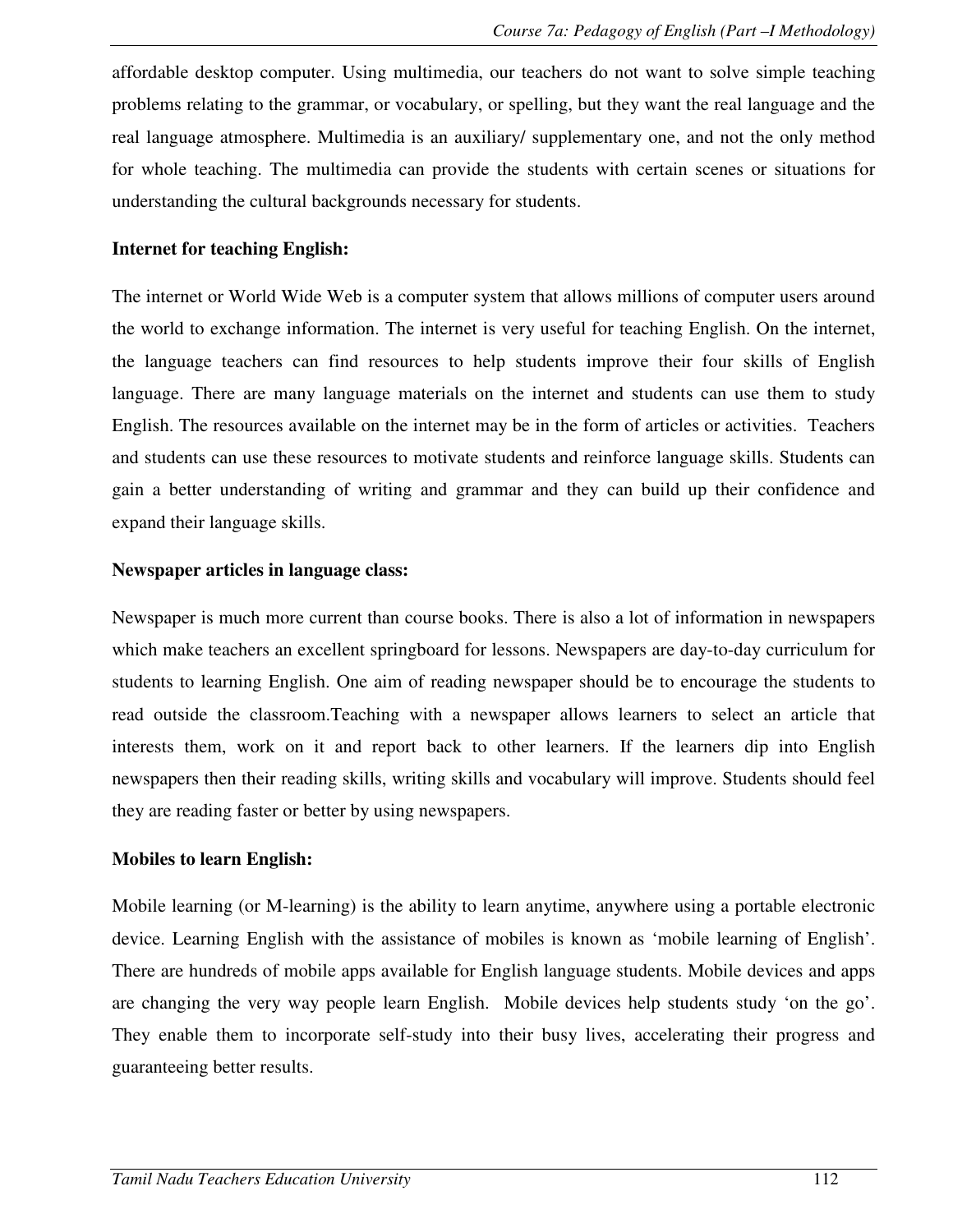## **Films in learning English:**

Language teachers have been using films in their classes for decades. Film is an excellent tool for learning English. Learning from films is motivating and enjoyable. Films and TV shows are an integral part of students' lives. Film, as a motivator, makes the language learning process more entertaining and enjoyable. Film provides students with examples of English used in 'real'situations outside the classroom, particularly the language of real-life conversation. Film exposes students to natural expressions and the natural flow of speech.

## **English clubs:**

English clubs/English literary association provides students with opportunities for further recreational activities. They help the students gain extra-knowledge in English language. English clubs are useful in conducting language games, language plays, language competitions, making discussions, making teaching aids, poem recitals etc. The clubs can organize discussions, poet's meet, and lectures that develop interest in English language. Students develop originality, creativity and imagination.

## **Qualities of a good English language textbook:**

The English reader is as important as a language teacher, as it provides the contents of teaching. It helps teachers revise and strengthen the language material already taught. The textbook is the most important tool in the hands of the language teacher.

- 1. The language teachers must know the criteria of a textbook.
- 2. The subject matter should be suitable to the students for whom the book is meant.
- 3. The presentation of the subject matter should be popular style.
- 4. The introduction of the vocabulary will be graded and systematic.
- 5. The form of each lesson will be amodel of composition, with a beginning, middle and an end.

# **Professional competencies of a language teacher:**

Teaching is a profession. Professional competence of a teacher refers to the ability to teach a subject well or effectively. The English language teaching is a field of educational specialization and it requires a specialized knowledge base. The specialized knowledge in teaching is obtained through both academic study and practical experience. Professionalism is related to the continuous attempts to develop standards for English language teachers. An English language teacher means becoming part of world-wide community of professionals.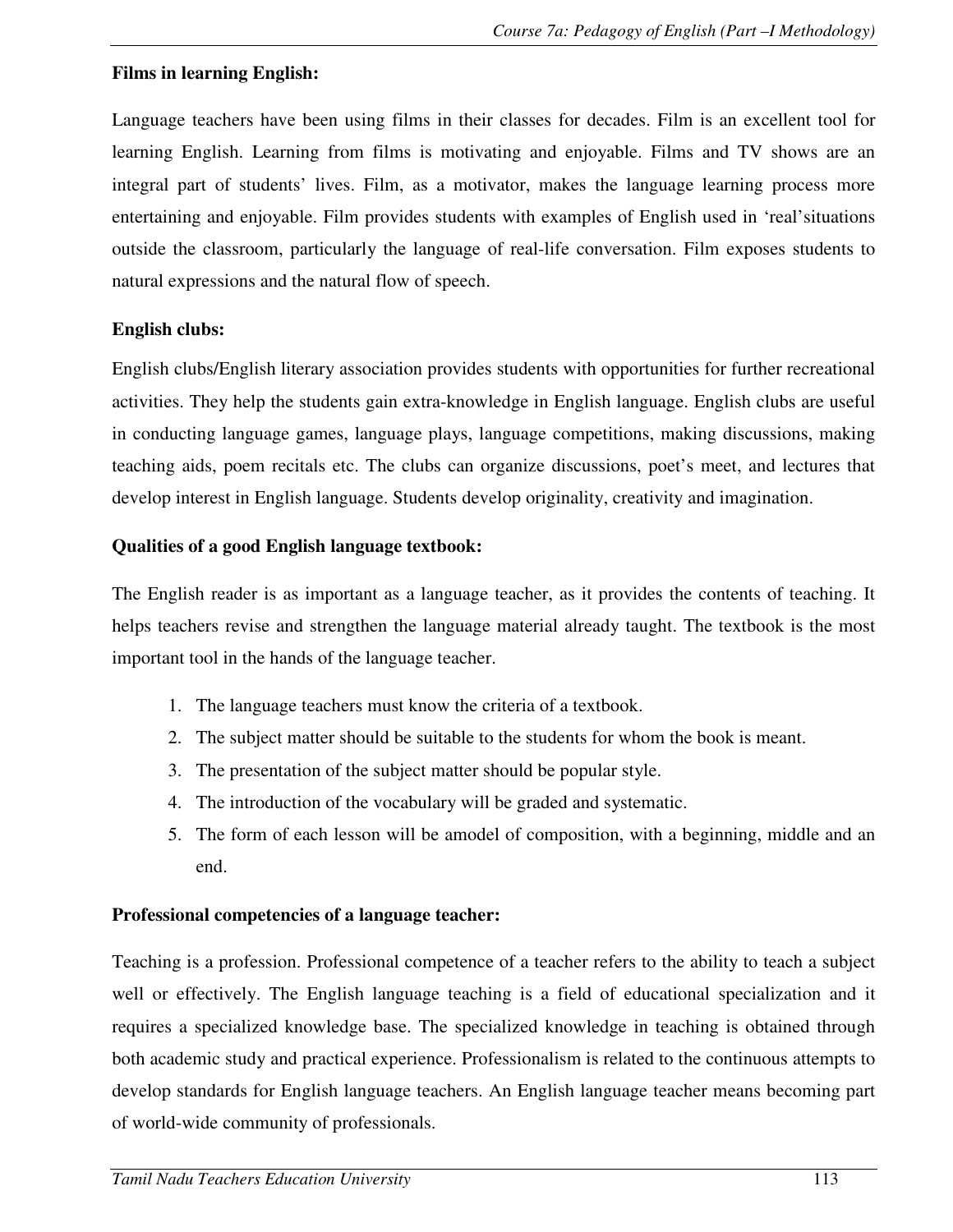## **Programmes for professional development of English teachers:**

An English teacher is continuously improving his professional knowledge by updating and renewing his language teaching skills by participating in various professional development programmes such as seminars, workshops, panel discussions and undertaking field works / field trips and projects. Teacher's quality and student learning are directly related. Teachers' quality can be improved through 'professional development'. The professional development means a comprehensive, sustained, and intensive approach to improving teachers' and participants' effectiveness in raising student achievement.

## **Questions for Discussion and Reflection**

1.Analyse various methods and approaches in teaching of English and its pros and cons.

2. Write an essay on teaching resources in teaching-learning of English as a second language.

3. Discuss the recent trends in teaching of English in  $21<sup>st</sup>$  century.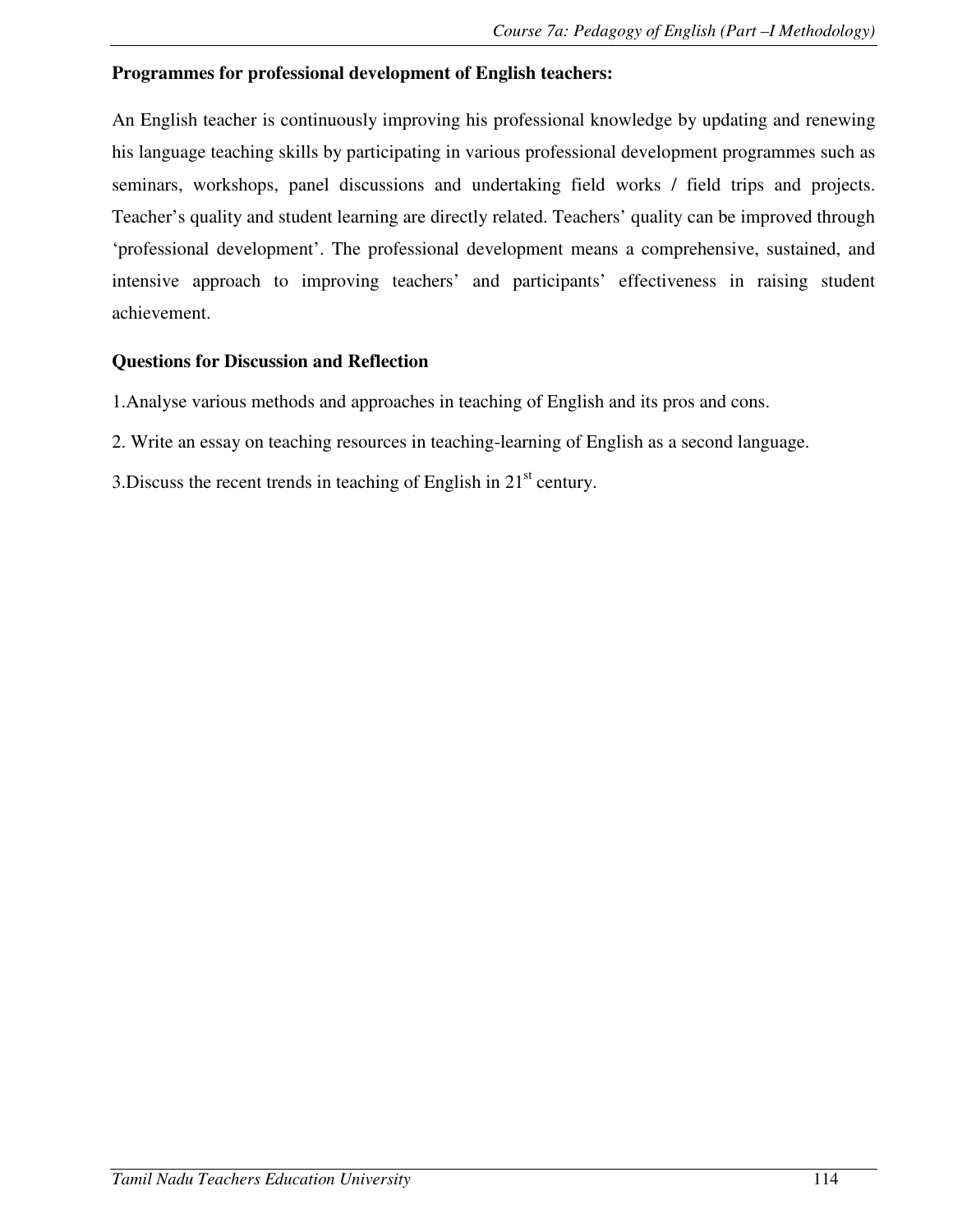# **Unit – VI: TESTING AND EVALUATION IN ENGLISH**

## **Objectives:**

After completion of this unit, the learners will be able to,

- 1.get knowledge about test and evaluation patterns.
- 2.comprehend about test and its various types.
- 3. get familiarized with construction of test and steps involved in planning it.
- 4. how to prepare blue print and marking scheme and scoring key.

## **Introduction**

This unit speaks about testing and its importance along with various types of tests and procedure to administer. In addition, it deals with the evaluation patterns and its significance of assessment.

## **The value of testing**

Teachers need to test the performance of his students. Tests results are critical, not only because they affect careers, but because of the influence they exercise on motivation to learn. A language teacher must be aware of different testing techniques, because they give useful information to both the teacher and the students. Tests tell the teacher what the students can and cannot do, and therefore how successful the teaching has been. Tests tell the students how well they are progressing, and where they need to focus their attention as learners.

## **Focus of testing**

Tests are used in language class for two purposes:

1. To test linguistic skills

Tests are used to find out what students can 'do'. For example:

- $\triangleright$  Listening
- $\triangleright$  Reading
- $\triangleright$  Speaking
- $\triangleright$  Writing
- 2. To test linguistic components

Tests are used to find out what students have 'learnt'. For example: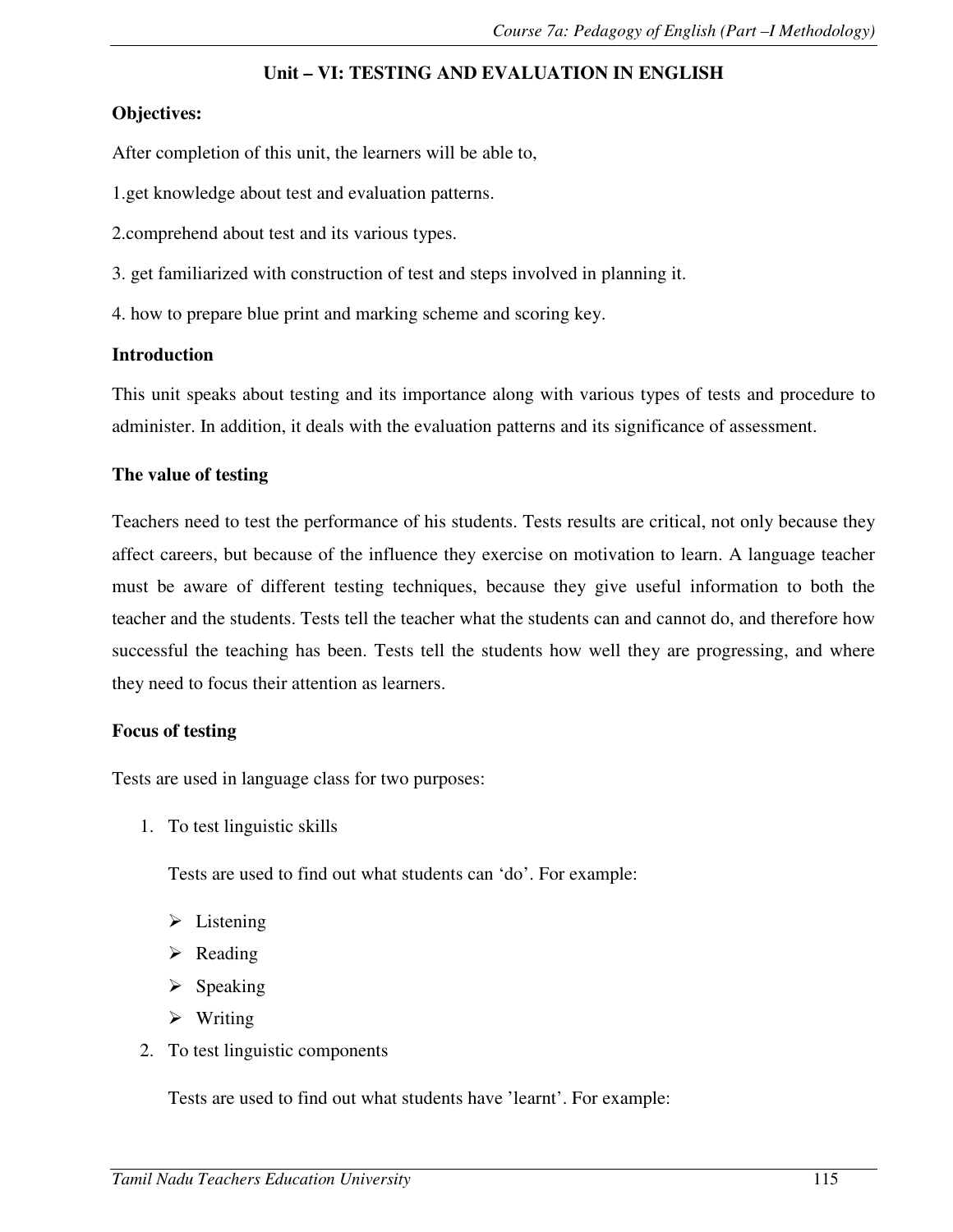- $\triangleright$  Grammar
- $\triangleright$  Vocabulary
- $\triangleright$  Spelling
- $\triangleright$  Pronunciation

## **Different kinds of test**

## **1. Achievement test:**

Achievement tests determine how much of a particular content or subject-matter has been mastered. These are commonly used at the end of school terms.

## **2. Aptitude test:**

Aptitude tests try to predict how well a student will succeed in learning the second language. These tests focus on specific kinds of activity, for example, sound imitation, pattern matching. They provide data about individual difficulties.

## **3. Proficiency test:**

Proficiency tests assess how well or how skillfully the students perform the four language skills – listening, speaking, reading, and writing. Usually a student's proficiency in listening and speaking are assessed by oral tests.

# **4. Diagnostic test:**

Diagnostic tests aim to find out what a student still has to learn in a language. The results of this test provide feedback for a teacher by displaying the learner's strengths and weaknesses.

# **Types of tests in English**

For measuring student's language skills and knowledge in English, the following types of tests can be used:

- 1. Objective-type tests
- 2. Short-Answer type tests
- 3. Essay-Type tests

# **Objective tests:**

Objective test items are useful for measuring many specific skills and items of knowledge. Objective– type tests are objectivity-based tests. That is, the objective tests do not attempt to test the student's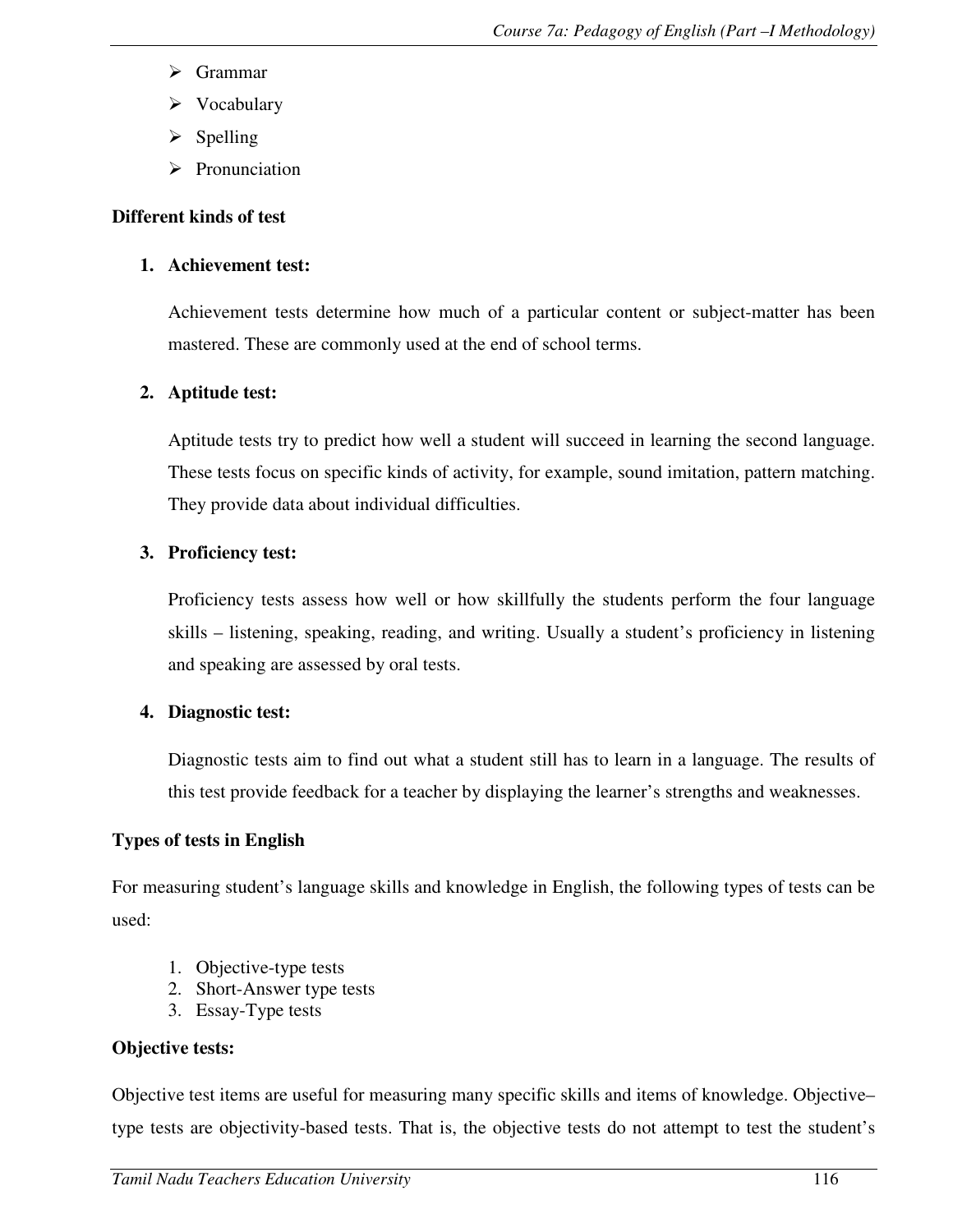self-expression which is subjective. They attempt to test student's recognition or comprehension skills. Objective test items however are difficult to construct. Framing a good objective test requires a good deal of time and thought. The answers in the objective tests are often single-worded. More often the students are required only to put some mark at a right alternative out of the given several ones in the test.

#### **Construction of objective-type questions:**

#### **a) Underline the correct option**.

- 1. Dogs **is/are** nice pets.
- 2. Sheep **eat/eats** grass.

## **b) Choosing the correct options.**

- 1. Arun---------- to Amala.
	- a) isn't listening b) not listening c) don't listen
- 2. Everyone at the party.
	- a) Are dancing b) dancing c) is dancing

#### **c) Fill in the banks with correct answers.**

1. I ------------- 12 years old. (be /am /is)

2. They ----------- in the garden. (be / am / are)

## **Error recognition**:

Error recognition is a type of objective test that helps students learn to analyze structures and grammar patterns. They are also effective means of learning new vocabulary. In doing error recognition exercises, students learn the part of a sentence that is grammatically incorrect. In this test, the student has to read a sentence with four words or phrases underlined. He must choose the underlined word or phrase which is incorrectly written. For example, identify the underlined word or phrase that should be corrected or rewritten. In other words, each question has one grammar mistake. Choose the underlined portion that has the mistake.

(E.g.)

1. I think there **are any** resources **that** we have left **untapped**.

a) are b) any c) that d) untapped

The student has to select (B) as answer to the question.

The word 'any' in this sentence is incorrect because 'any' is usually used in a negative or interrogative sentence. This is one is an affirmative sentence.

## **Written tests**:

1. Short – Answer Tests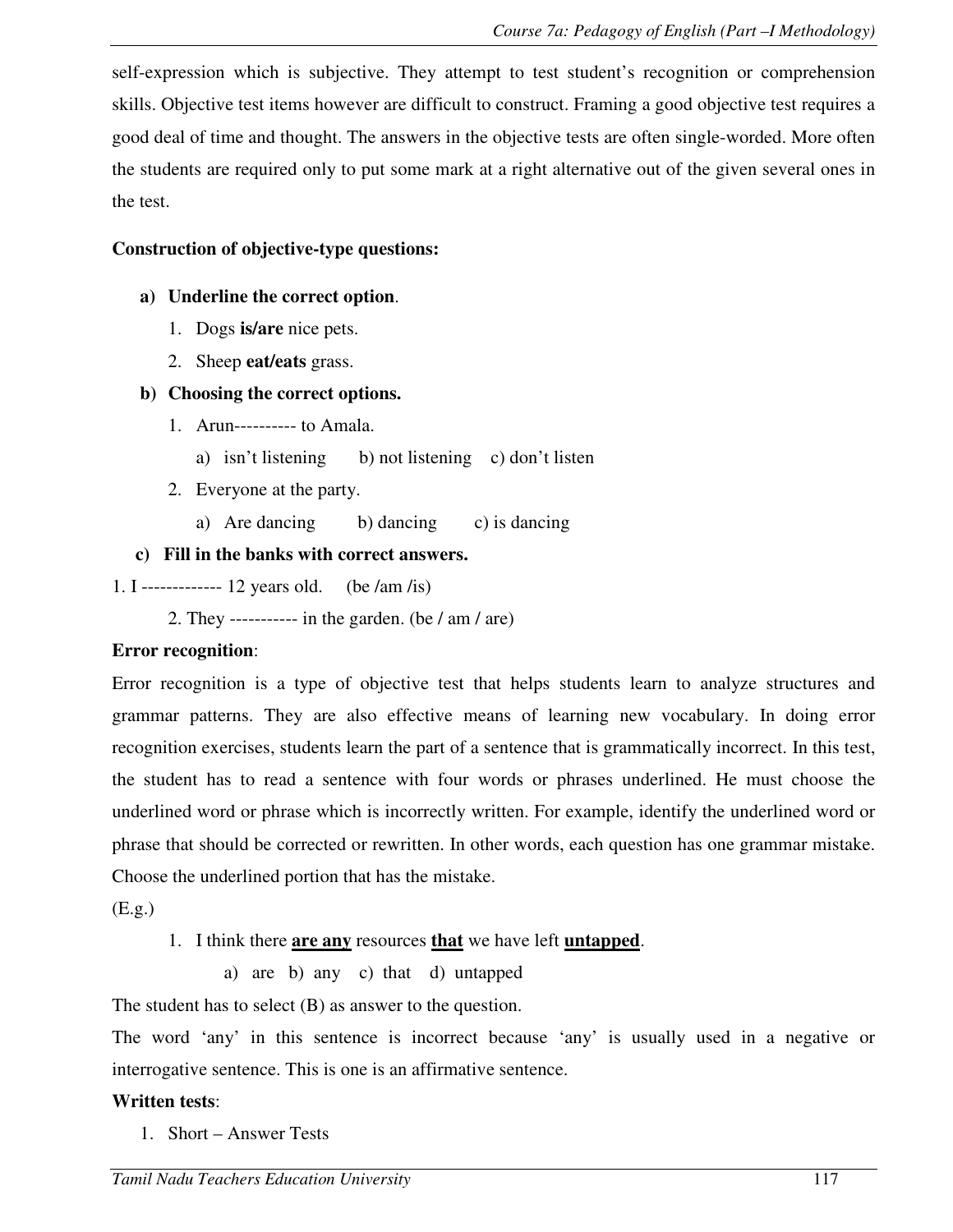Short – answer type test is a kind of test in which the student has to answer a question in a few sentences. In language testing, short – answer questions are set for testing the reading comprehension of students. Short – answer type tests are specific. But at the same time, they require the students to write or express their own answers with their own ideas.

2. Paragraph tests

In paragraph tests, students explain their answers in a paragraph about a specific idea, concept or theme.

Example:

- $\triangleright$  What is descriptive grammar?
- $\triangleright$  Distinguish between structural words and content words.
- $\triangleright$  What is an oral approach? Give an example.

#### **3. Essay tests**

Essay-type tests are the most common tests in our schools. This type of question is very useful to test the power of expression of the students. They also test the student's originality, and also test whether he has ability to organize his material and to present in his own words and style.

#### **Teacher made achievement test**

#### **Construction of a good test**

Tests serve the purpose of improving learning. The teacher-made achievement test is improving learning. The teacher-made achievement test is constructed to assess the student's achievement in a particular unit / content in a subject.

## **Steps in planning and constructing a test**

Test construction requires a systematic and organized planning. The following are the steps in planning a test.

1. Listing the major objectives

(reading comprehension, writing skill, grammar)

2. Defining each objective

(objectives for testing reading, objectives for testing writing, objectives for testing grammar)

- 3. Writing a table of specifications / Blue print
- 4. Constructing the test items
- 5. Arranging the test items
- 6. Writing clear directions
- 7. Constructing the answer keys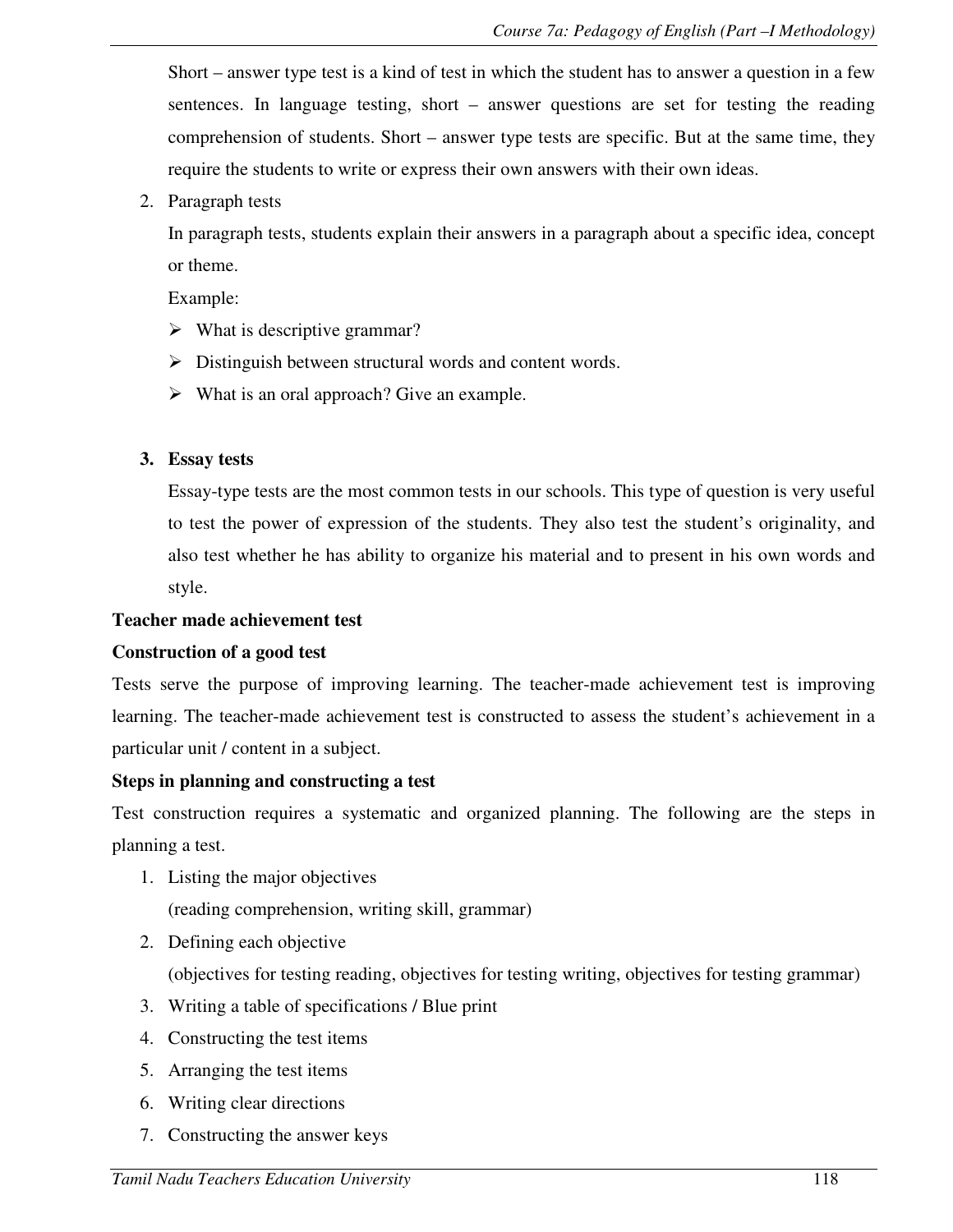- 8. Discussing the test items
- 9. Making necessary notifications
- 10. Administering the test
- 11. Doing item- analysis

## **Marking scheme and scoring key**

The marking scheme provides general guidelines to reduce subjectivity and increase objectivity while the answers of the students are evaluated. The marking scheme also provides uniformity in awarding marks to the answers in the test papers if students. The marking scheme provides instructions on the method of awarding marks to the answers of the students.

## **Item analysis:**

Item analysis in test construction is a process by which we can determine:

- $\triangleright$  The difficulty level of an item and
- $\triangleright$  The discriminating power of the item.

Item analysis is done to improve the efficiency, reliability and validity of test items in a scientific manner.

## **The difficulty level of an item:**

The item difficulty indicates whether an item is too easy and too difficult for students to answer.

The formula for item difficulty is:

$$
D = \underline{R} x 100
$$

N

Where,

 $D =$  the difficulty index

 $R =$  the number of high-scoring (the top 27% of the students) and low-scoring students (the bottom 27% of the students) who choose the correct response.

 $N =$  the total number of students in both groups.

The discriminating power of an item indicates whether an item indicates whether an item differentiates between the high-scorers and the low- scorers. The formula for item discrimination is: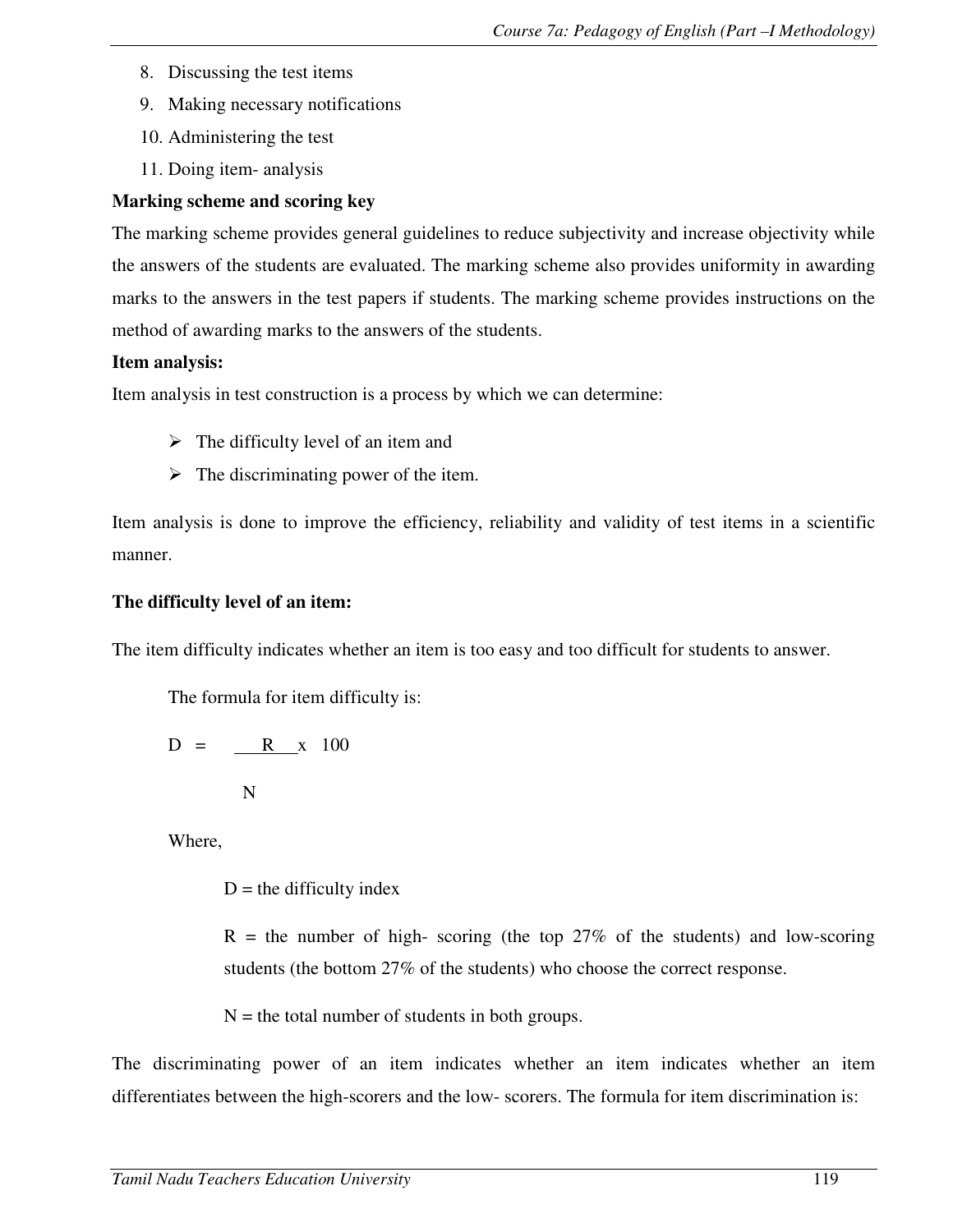$D = R1-R2 X 100$ 

N

Where,

R1 -the number of right response given by the high-scoring students (the top 27%)

R2 -the number of right responses given by the low scoring students (the bottom 27%)

N - Number of students in each group.

# **Conclusion**

Thus, this unit deals with testing and evaluation in English, by elaborating its significance and evaluation pattern in English.

# **Questions for Discussion and Evaluation**

- 1. Debate on the pros and cons of existing examination and evaluation system.
- 2. Discuss the various types of test in English.
- 3. Draw a blue-print of IX Standard.

# **References**

- **1. Allen, Edward and Rebecca M. Valettte.** (1977).*Classroom techniques: Foreign languages and english as second language.* New York: Harcourt Brace Jovanich.
- 2. **Allen, Stannard W. (2006).***Living english structure.* New Delhi: Orient Longman.
- 3. **Anderson, Lorin W., Krathwohl, David R., and Bloom, Benjamin Samuel, (eds.) (2000).** *Taxonomy for learning, teaching, and assessing: A revision of bloom's taxonomy of educational objectives.* White Plains, NY: Longman.
- 4. **Bright J A and Mc Gregor, GP(1970).***Teaching english as a second language.* Essex: ELB and Longman.
- 5. **Ellis, R. (1990)**.*Instructed second language acquisition*. Oxford: Basil Blackwell.
- 6. **Hornby, A.S.(1975).** The *Guide to patterns and usage in english.* Oxford: Oxford University Press.
- 7. **Krashen, Stephen D** (1982). *Principles and practice in second language acquisition.* New York: Pergamon Press.